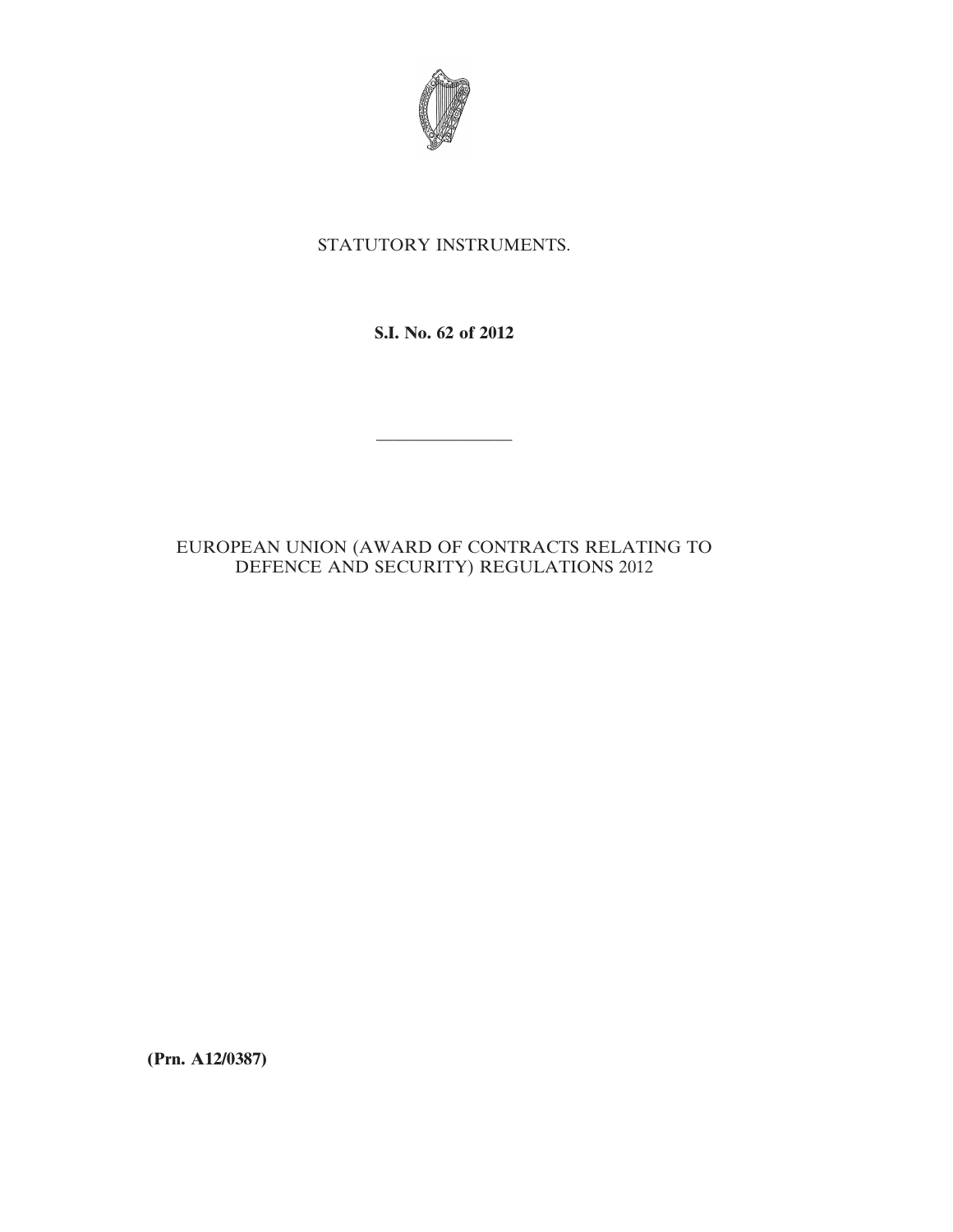## EUROPEAN UNION (AWARD OF CONTRACTS RELATING TO DEFENCE AND SECURITY) REGULATIONS 2012

### ARRANGEMENT OF REGULATIONS

### *PART 1*

## PRELIMINARY PROVISIONS

- 1. Citation and commencement
- 2. Object of these Regulations
- 3. Interpretation and contracting authority or contracting entity

## *PART 2*

## SCOPE OF THESE REGULATIONS

- 4. Threshold amounts for defence and security contracts
- 5. Mixed Contracts
- 6. Methods for calculating the estimated value of contracts and framework agreements
- 7. Contracts and framework agreements awarded by central purchasing bodies
- 8. Regulations not to apply to contracts awarded in accordance with international rules
- 9. Specific exclusions from these Regulations
- 10. Special arrangements for contracts involving sheltered workshops and sheltered employment programs

## *PART 3*

## PRINCIPLES AND RULES FOR AWARD OF CONTRACTS

- 11. Principles for awarding contracts
- 12. Rules relating to acceptance and rejection of economic operators

## *PART 4*

### ARRANGEMENTS FOR PUBLIC SERVICE CONTRACTS

- 13. Service contracts specified in Schedule 1
- 14. Service contracts specified in Schedule 2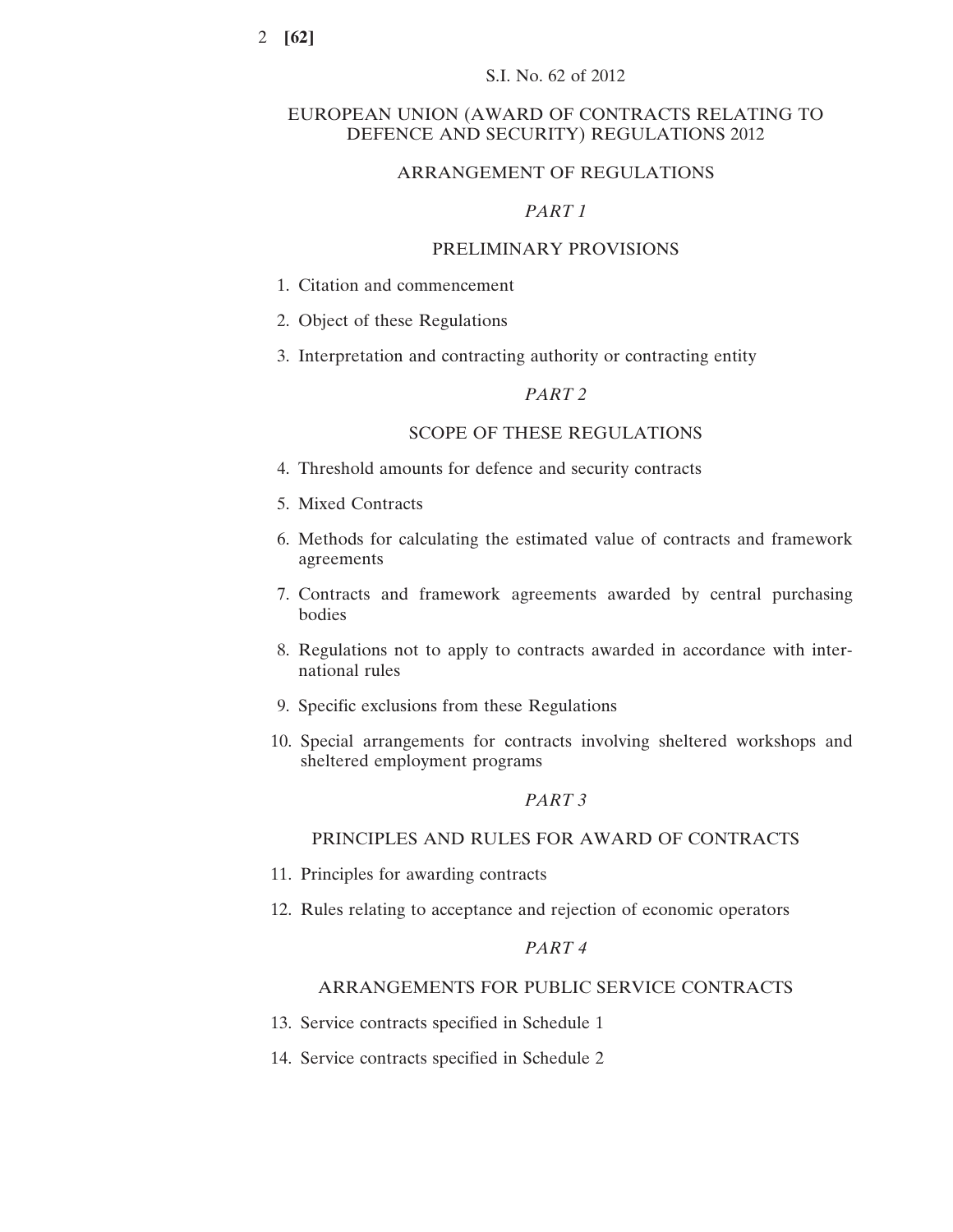15. Mixed contracts including services specified in Schedules 1 and 2

## *PART 5*

## SPECIFIC RULES GOVERNING SPECIFICATIONS AND CONTRACT DOCUMENTS

- 16. Technical specifications
- 17. Tenderers may submit variants in certain cases
- 18. Conditions for performance of contracts
- 19. Subcontracting
- 20. Security of Information
- 21. Security of Supply
- 22. Obligations relating to taxes, environmental protection, employment protection provisions and working conditions

## *PART 6*

## PROCEDURES FOR AWARD OF CONTRACTS

- 23. Restricted and negotiated procedures to be used
- 24. Negotiated procedure with publication of contract notice
- 25. Competitive dialogue procedure
- 26. What happens after a competitive dialogue ends
- 27. When contract may be awarded by negotiated procedure without prior publication of contract notice
- 28. Contracting party may enter into framework agreements
- 29. Framework agreement entered into with a single economic operator
- 30. Framework agreement entered into with several economic operators

## *PART 7*

### RULES ON ADVERTISING AND TRANSPARENCY

#### CHAPTER 1

#### *Publication of notices*

- 31. Prior information notices
- 32. Publication of notices: contracts involving restricted procedure or negotiated procedure or competitive dialogue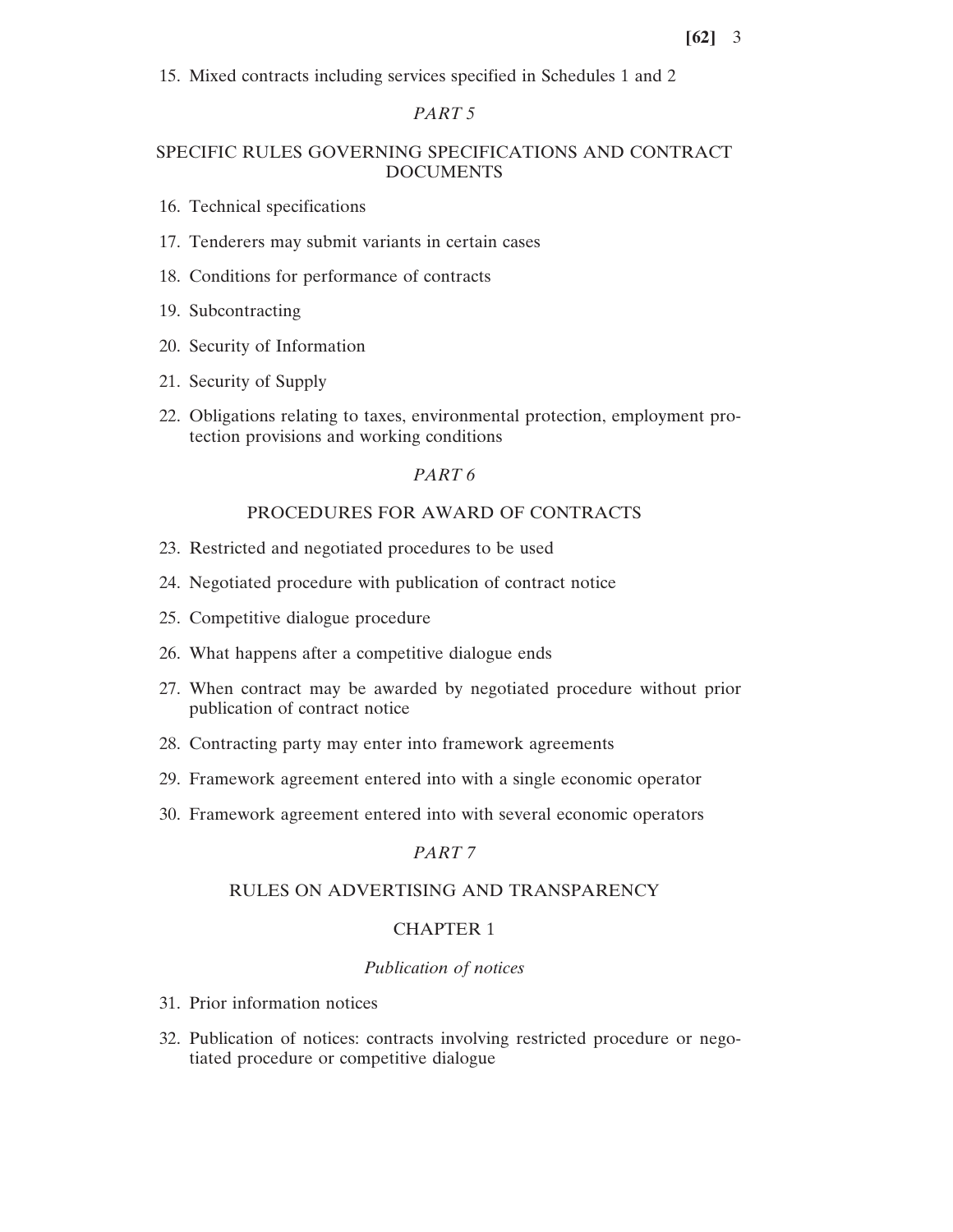- 4 **[62]**
	- 33. Contracting authority to send notice of the result of award procedure on entering into contract or framework agreement
	- 34. Contracting authority may withhold certain information from publication
	- 35. Publication of notices for the purposes of these Regulations

# CHAPTER 2

## *Deadlines*

36. Deadlines for receipt of tenders and requests to participate

## CHAPTER 3

## *Information content and means of transmission*

- 37. Invitations to submit a tender or to participate in dialogue or negotiation
- 38. How candidates and tenderers are to be informed

### CHAPTER 4

### *Communications*

39. Rules applicable to communication of information relating to contracts

## CHAPTER 5

#### *Reports*

40. Content of reports

## *PART 8*

### HOW THE AWARD PROCEDURE IS TO BE CONDUCTED

## CHAPTER 1

#### *General provisions*

41. Procedure for verifying the suitability of participants, for choosing participants and for awarding contracts

## CHAPTER 2

### *Criteria for qualitative selection*

- 42. Exclusion of certain persons from being considered for awards of contracts
- 43. Suitability to pursue the professional activity
- 44. Economic and financial standing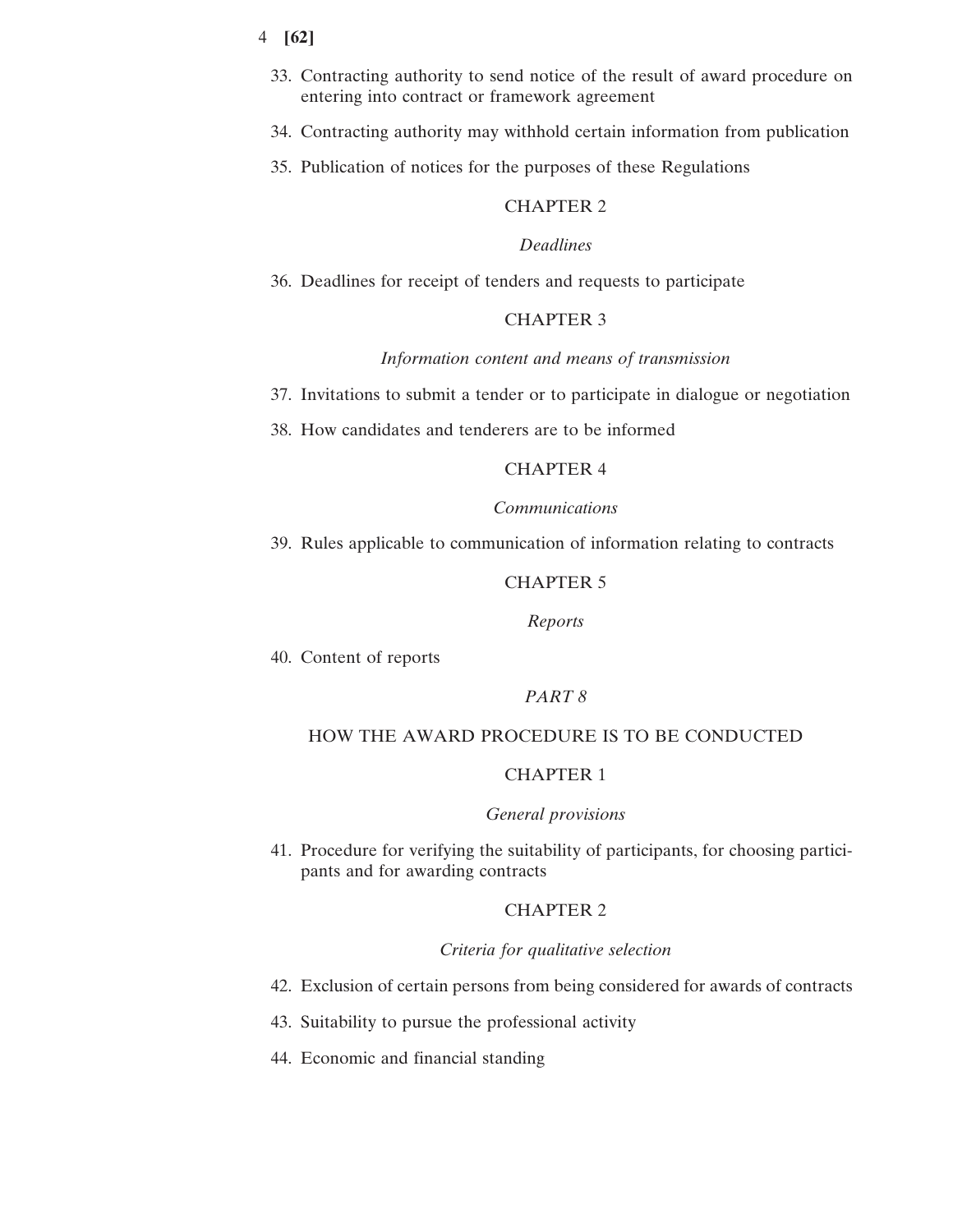- 45. Contracting authority to assess technical and professional ability of economic operators
- 46. Evidence to be furnished in relation to a works contract
- 47. Evidence to be furnished in relation to a supplies contract
- 48. Evidence to be furnished in relation to a services contract
- 49. Economic operator may be required to produce certificate of payment of outstanding social security contributions and taxes
- 50. Official lists of registered economic operators and certification of economic operators
- 51. Economic operator may rely on capacities of other economic operators
- 52. Quality assurance standards
- 53. Environmental management standards
- 54. Additional documentation and information

### CHAPTER 3

#### *Awarding contracts*

- 55. Criteria for the award of a contract
- 56. Conditions under which contracting authority may hold an electronic auction
- 57. Procedure for closing an electronic auction
- 58. Contracting authority may reject abnormally low tenders

### *PART 9*

### RULES APPLICABLE TO SUBCONTRACTING

## CHAPTER 1

- 59. Scope
- 60. Principles
- 61. Thresholds and rules on advertising
- 62. Criteria for qualitative selection of subcontractors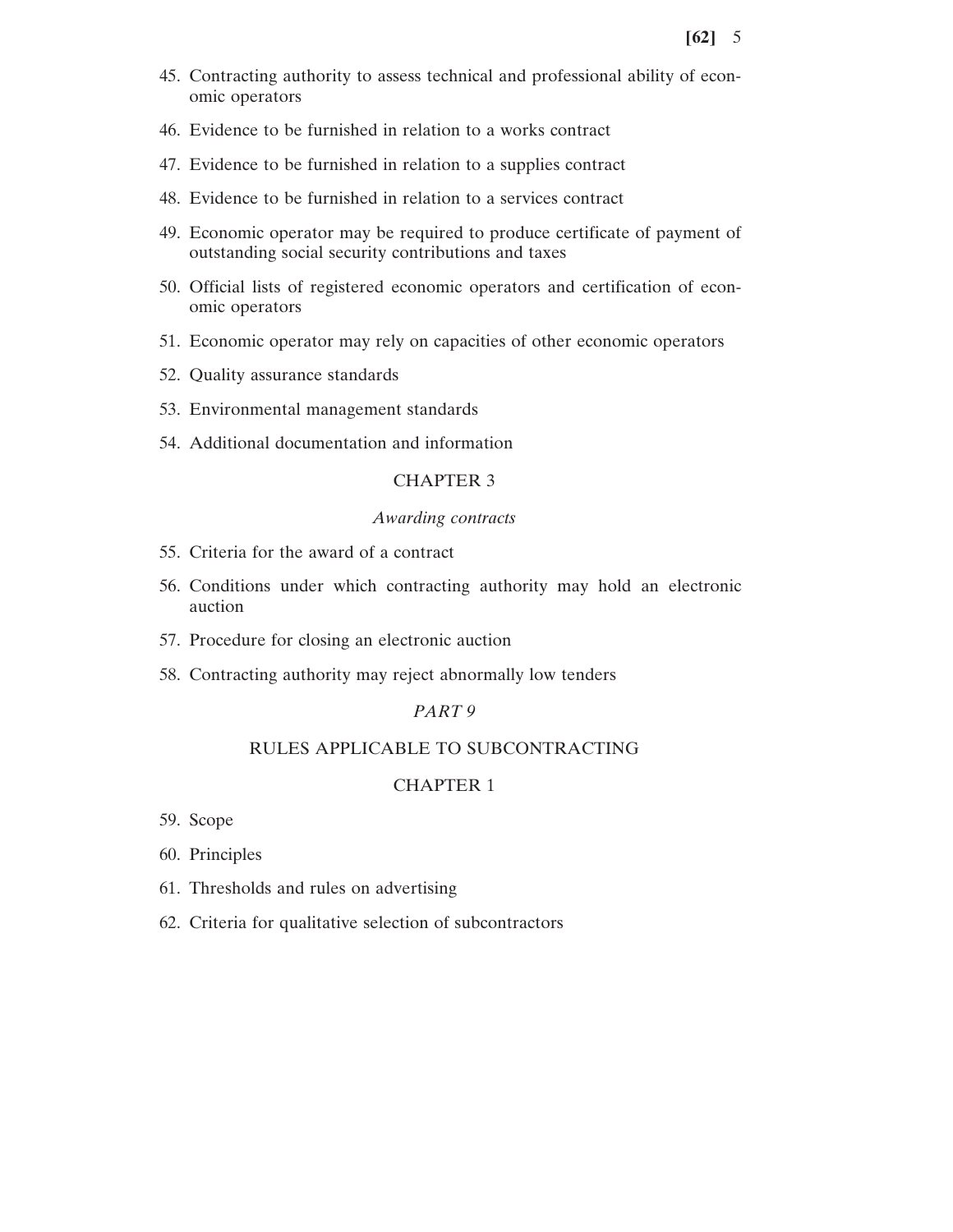## CHAPTER 2

*Subcontracts awarded by successful tenderers which are contracting authorities/entities*

63. Subcontracts awarded by successful tenderers which are contracting authorities

### *PART 10*

### RULES TO BE APPLIED TO REVIEWS

- 64. Interpretation
- 65. Scope and availability of review procedures
- 66. Persons to whom review procedures are available
- 67. Standstill Period
- 68. Notices to unsuccessful tenderers and candidates
- 69. Time limits for applications to Court
- 70. Application to Court
- 71. Powers of Court
- 72. Rules of court and hearing otherwise than in public
- 73. Declaration by Court that a contract is ineffective
- 74. Effect of declaration that a contract is ineffective
- 75. Alternative Penalties
- 76. Non-exclusion of other remedies

#### *PART 11*

## STATISTICAL OBLIGATIONS, EXECUTIVE POWERS AND FINAL PROVISIONS

- 77. Statistical obligations
- 78. Contents of statistical reports
- 79. Notice by Minister for Public Expenditure and Reform of revision of thresholds
- 80. Amendment of Utility Undertakings Regulations
- 81. Amendment of Public Authorities' Contracts Regulations
- 82. Transitional provisions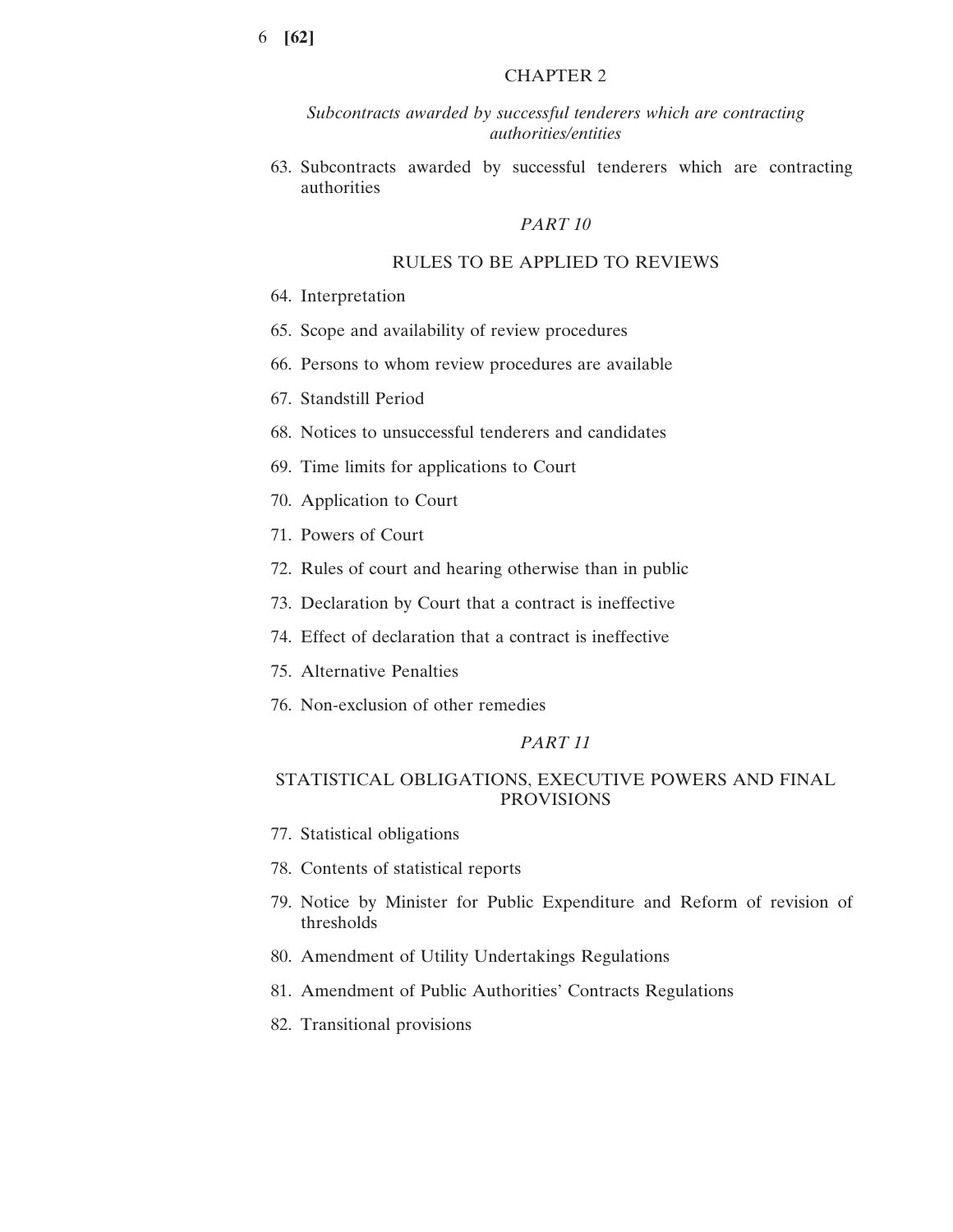### SCHEDULE 1

## LIST OF SERVICES

### SCHEDULE 2

## LIST OF SERVICES

### SCHEDULE 3

## DEFINITION OF CERTAIN TECHNICAL SPECIFICATIONS

## SCHEDULE 4

## REQUIREMENTS RELATING TO DEVICES FOR ELECTRONIC RECEIPT OF TENDERS, REQUESTS FOR PARTICIPATION AND PLANS AND PROJECTS IN CONTESTS

## SCHEDULE 5

### INFORMATION TO BE INCLUDED IN NOTICES

## SCHEDULE 6

## FEATURES CONCERNING PUBLICATION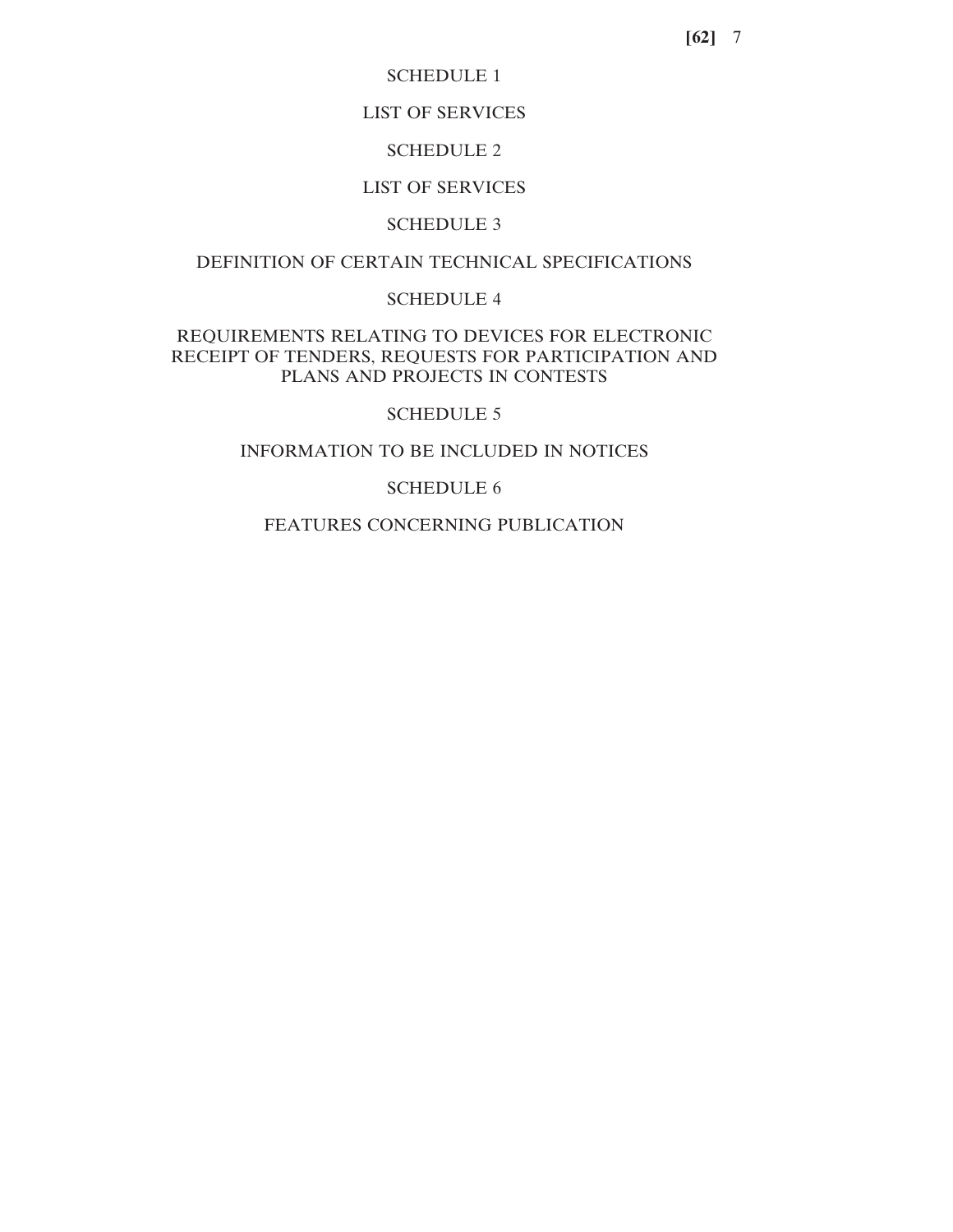### EUROPEAN UNION (AWARD OF CONTRACTS RELATING TO DEFENCE AND SECURITY) REGULATIONS 2012

I, ALAN SHATTER, Minister for Defence, in exercise of the powers conferred on me by section 3 of the European Communities Act 1972 (No. 27 of 1972), and for the purpose of giving effect to Directive  $2009/81/EC^{1}$  of the European Parliament and of the Council, 13 July 2009 amending Directives  $2004/17/EC^2$  and  $2004/18/EC^3$  hereby make the following regulations:

#### PART 1

#### PRELIMINARY PROVISIONS

#### *Citation and Commencement*

1. (1) These Regulations may be cited as the European Union (Award of Contracts relating to Defence and Security) Regulations 2012.

(2) These Regulations come into operation on 30 March 2012.

#### *Object of these Regulations*

2. The object of these Regulations is to give effect to Directive  $2009/81/EC<sup>1</sup>$ of the European Parliament and of the Council of 13 July 2009 on the coordination of procedures for the award of certain works contracts, supply contracts and service contracts by contracting authorities or entities in the fields of defence and security, and amending Directives  $2004/17/EC^2$  and  $2004/18/EC^3$ .

## *Interpretation and contracting authority or contracting entity*

3. (1) In these Regulations—

"contracting authority" means the State, a local authority or a public authority, or an association comprising one or more local authorities or public authorities, or local authorities and public authorities;

"contracting entity" means—

- (*a*) a contracting authority, or
- (*b*) a public undertaking, or,
- (*c*) a private sector entity engaged in a prescribed activity under a special or exclusive right granted by the relevant competent authority of a Member State;

1 O.J. L216 20.8.2009 p. 76 2 O.J. L134 30.4.2004 p. 1 3 O.J.L134 30.4.2004 P. 114

> *Notice of the making of this Statutory Instrument was published in "Iris Oifigiúil" of* 2*nd March*, 2012.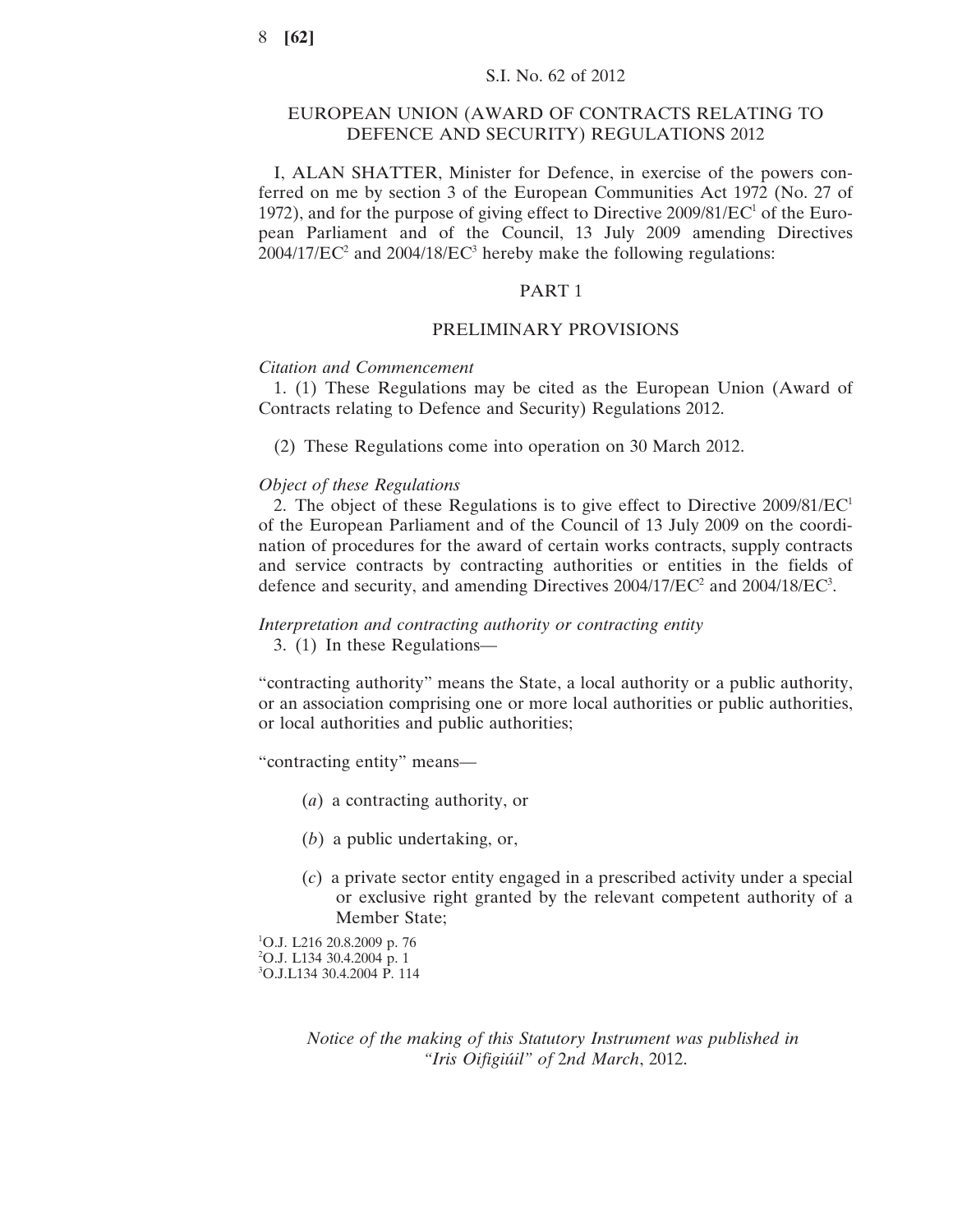"Defence and Security Contracts Directive" means Directive 2009/81/EC<sup>1</sup> of the European Parliament and of the Council of 13 July 2009 on the coordination of procedures for the award of certain works contracts, supply contracts and service contracts by contracting authorities or entities in the fields of defence and security, and amending Directives  $2004/17/EC^2$  and  $2004/18/EC^3$ ;

"European Union" has the same meaning as it has in the European Communities Act 1972;

"Member State" means a state that is a member of the European Union or a state that is a part to the agreement on the European Economic Area signed at Oporto on 2 May 1992, as adjusted by the protocol done at Brussels on 17 March 1993;

"Minister" means the Minister for Defence;

"public authority" means any body that—

- (*a*) is established by or under a law of the State for a public purpose, and
- (*b*) does not have an industrial or commercial character, and
- (*c*) is—
	- (i) financed wholly or partly by the State, or a local authority or another public authority, or
	- (ii) managed or supervised by the State, or by a local authority or another public authority, or
	- (iii) governed by a board, more than half of whose members are appointed by the State, or by a local authority or another public authority;

"Public Authorities' Contracts Regulations" means the European Communities (Award of Public Authorities' Contracts) Regulations 2006 (S.I. No. 329 of 2006);

"public undertaking" means an undertaking over which a contracting entity may exercise directly or indirectly, a dominant influence because of—

- (*a*) its ownership of the undertaking, or
- (*b*) its financial participation in the undertaking, or,
- (*c*) the rules that govern the undertaking;

"statute" means—

(*a*) an Act of the Oireachtas, or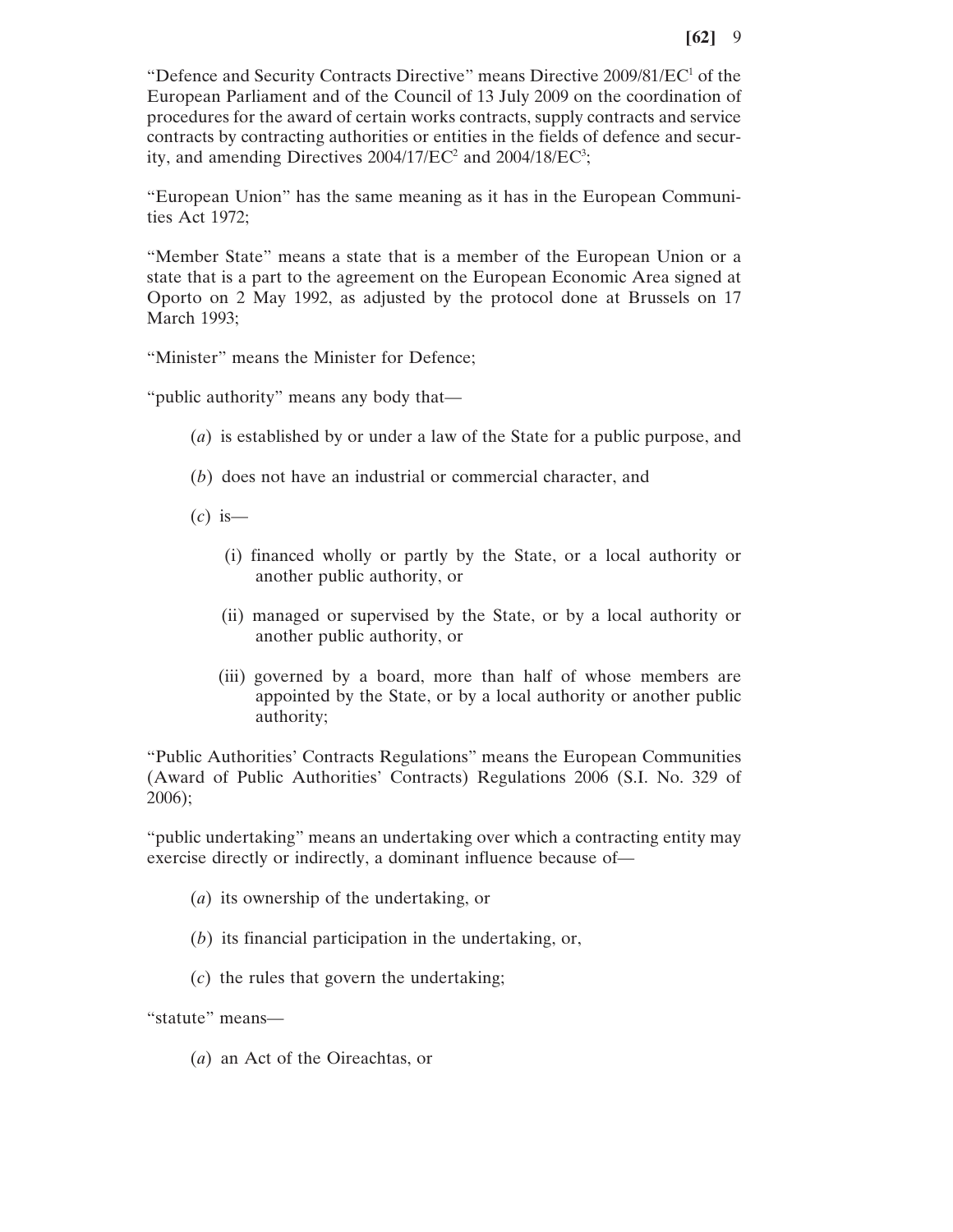- 10 **[62]**
	- (*b*) a statute that was in force in Saorstát Éireann immediately before the date of the coming into operation of the Constitution and that continues to be of full force and effect by virtue of Article 50 of the Constitution;

"Utility Undertakings Regulations" means the European Communities (Award of Contracts by Utility Undertakings) Regulations 2007 (S.I. No. 50 of 2007).

(2) In these Regulations (other than in paragraph (1)) every reference to contracting authority means, as the context requires, a reference to a contracting authority (within the meaning given to it by paragraph (1)) or contracting entity.

(3) A word or expression which is used in these Regulations and which is also used in the Defence and Security Contracts Directive, has unless the context otherwise requires, the same meaning in these Regulations as it has in that Directive.

#### PART 2

#### SCOPE OF THESE REGULATIONS

### *Threshold amounts for defence and security contracts*

4. These Regulations apply to the following contracts awarded in the fields of defence and security for—

- (*a*) the supply of military equipment, including any parts, components or subassemblies thereof,
- (*b*) the supply of sensitive equipment, including any parts, components or subassemblies thereof,
- (*c*) works, supplies and services directly related to the equipment referred to in paragraph (*a*) or (*b*) for any and all elements of its life cycle, or
- (*d*) works and services for specifically military purposes or sensitive works and sensitive services,

which have a value excluding value-added tax estimated to be no less than the following thresholds:

(i)  $€412,000$  for supply and service contracts;

(ii)  $€5,150,000$  for works contracts.

### *Mixed Contracts*

5. (1) Subject to paragraph (3), a contract for works, supplies or services to which these Regulations apply and for works, supplies or services to which the Public Authorities' Contracts Regulations or Utility Undertakings Regulations apply shall be awarded by a contracting authority in accordance with these Regulations, provided that the award of a single contract is justified for objective reasons.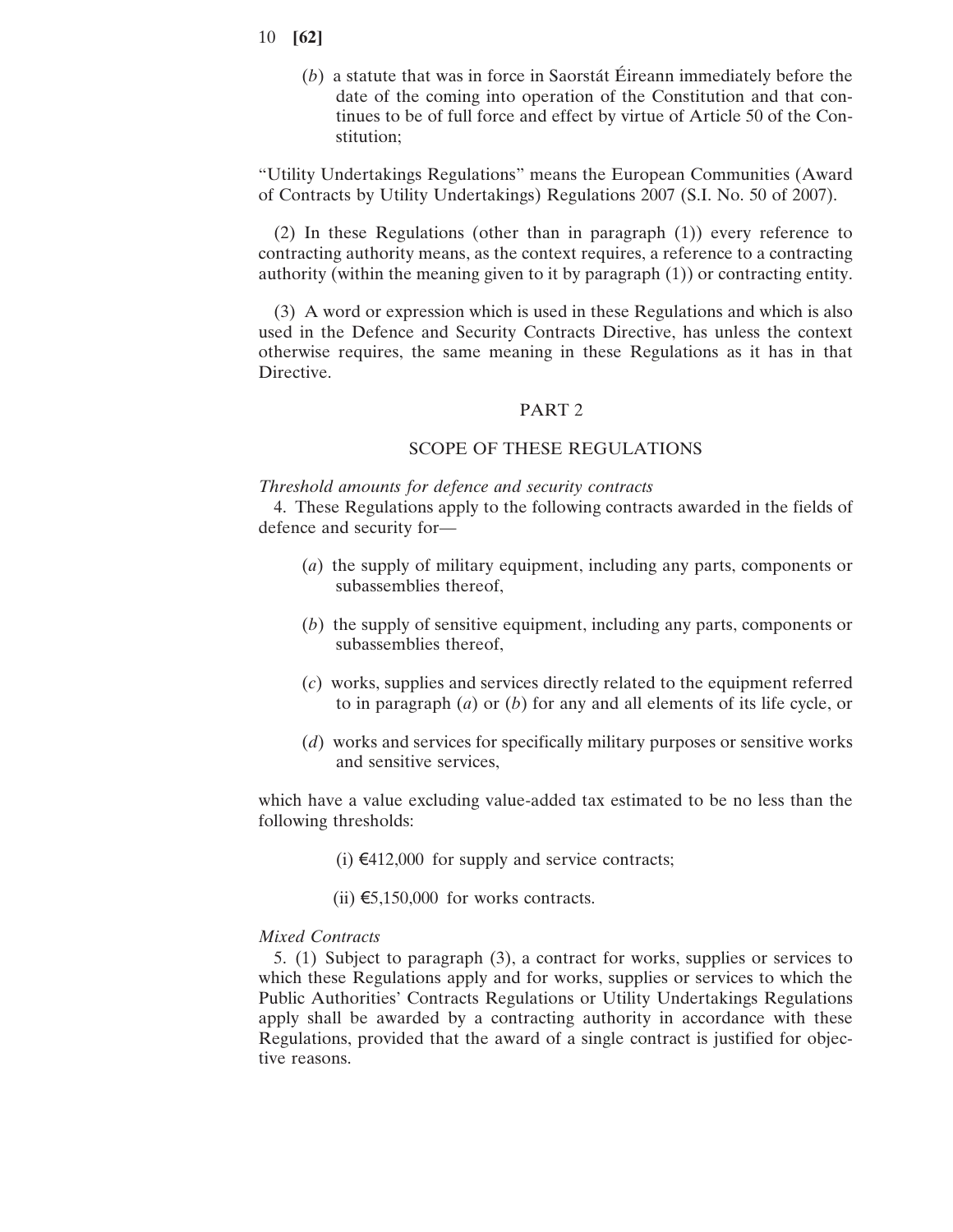(2) Subject to paragraph (3), these Regulations shall not apply to the award of a contract which is for works, supplies or services to which these Regulations would otherwise apply, where the contract is also for works supplies or services to which neither these Regulations nor the Award of Public Authorities' Contracts Regulations or Utility Undertakings Regulations apply provided that the award of a single contract is justified for objective reasons.

(3) The decision to award a single contract shall not be taken by a contracting authority in order that these Regulations or the Award of Public Authorities' Contracts Regulations or Utility Undertakings Regulations do not apply to the contract.

*Methods for calculating the estimated value of contracts and framework agreements*

6. (1) A contracting authority shall estimate the total amount payable (net of value added tax) in respect of a contract that it proposes to award. In calculating the estimated total amount, it shall include any form of option and any renewals under the contract.

- (2) The estimate shall be valid—
	- (*a*) when the contract notice is sent to the Office for Publications Office of the European Union for publication, or
	- (*b*) if such a notice is not required, when the contracting authority begins the contract awarding procedure.

(3) A contracting authority shall take into account any prizes or payments that it gives to candidates or tenderers when calculating the estimated value of a contract.

(4) A contracting authority shall not subdivide a works project, or a proposed purchase of a specified quantity of supplies or specified services, so as to prevent the project or purchase from coming within the scope of these Regulations.

(5) In calculating the estimated value of a works contract, a contracting authority shall take account of both the cost of the works and the total estimated value of the supply of products necessary for carrying out the works.

(6) If a proposed work or purchase of a service could result in contracts being awarded at the same time in the form of separate lots, the contracting authority shall take account of the total estimated value of all the lots.

(7) Subject to paragraph (8), these Regulations apply to the awarding of each lot referred to in paragraph (6) or (9) if the aggregate value of all of the lots is equal to or exceeds the threshold specified in Regulation 4.

(8) A contracting authority may decide that these Regulations should not apply in respect of lots referred to in paragraph (6) or (9) if the estimated value of which (net of value added tax) is less than  $\epsilon$ 80,000 for supplying a service or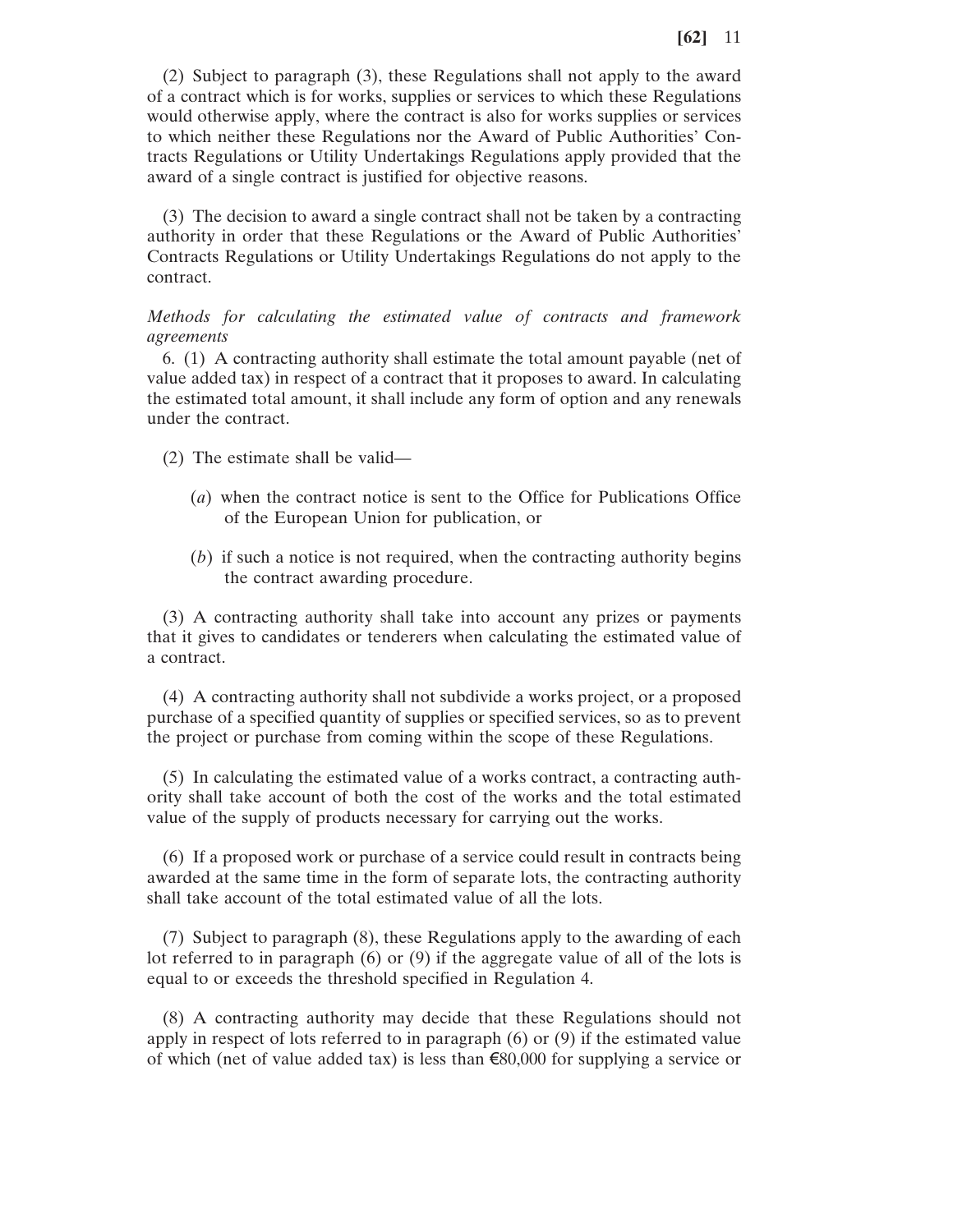€1,000,000 for works so long as the aggregate value of those lots does not exceed 20 per cent of the aggregate value of all of the lots.

(9) If a contracting authority proposes to acquire supplies of a similar kind and the acquisition could result in contracts being awarded at the same time in the form of separate lots, the authority shall take account of the total estimated value of all the lots when applying Regulation 4.

(10) If a supply contract relates to the leasing, hire, rental or hire purchase of a product for a fixed term, the value to be taken as a basis for calculating the estimated contract value is as follows:

- (*a*) if that term is less than or equal to 12 months, the total estimated value for the term of the contract;
- (*b*) if the term of the contract is greater than 12 months, the total value of the contract, including its estimated residual value.

(11) If a supply contract relates to the leasing, hire, rental or hire purchase of a product that is for a term that is not fixed or that cannot be defined, the value to be taken as a basis for calculating the estimated contract value is the monthly value multiplied by 48.

(12) If a supply contract, or a service contract, is of a recurring nature, or is likely to be renewed within a specified period, the contracting authority shall determine the estimated contract value on the basis of one of the following criteria:

- (*a*) the total actual value of the successive contracts of the same kind awarded during the preceding 12 months or financial year, adjusted (so far as possible) to take account of the changes in quantity or value that are likely to occur during the 12 months following the initial contract;
- (*b*) the total estimated value of the successive contracts awarded during the period of 12 months following the first supply of products or a service under the contract, or if the financial year of the authority is longer than 12 months, during that financial year.

(13) A contracting authority may not choose a method for calculating the estimated value of a contract in order to exclude the contract from the scope of these Regulations.

(14) When a contract to supply a service specifies a total price, the contracting authority concerned shall use the following as a basis for calculating the estimated value of the contract:

(*a*) if the contract is to provide insurance, the premium and other forms of remuneration payable for the service;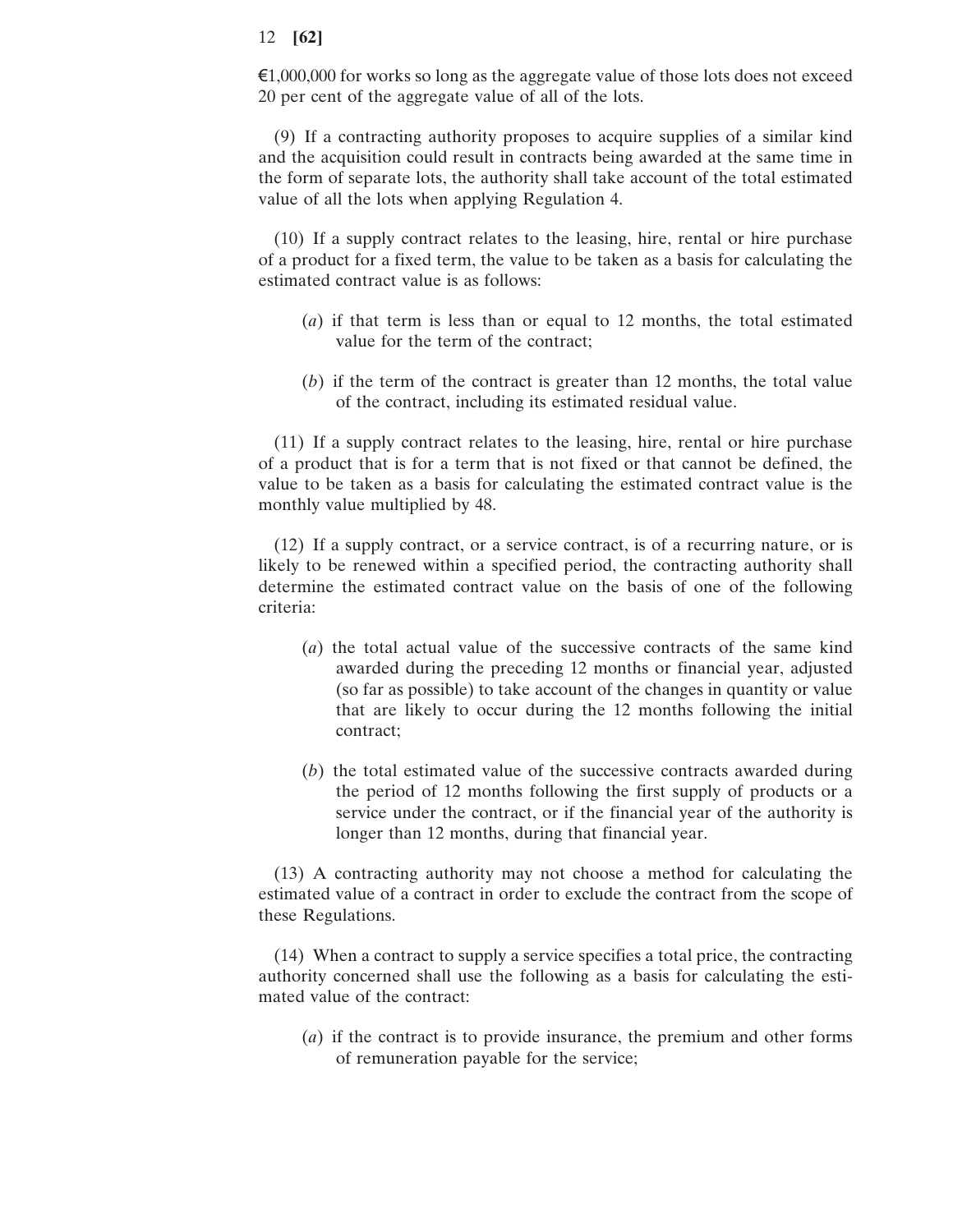(*b*) if the contract is for the supply of a design, the fee, commission or other form of remuneration payable for the service.

(15) If a contract to supply a service is for a fixed term but does not specify or provide for a total price, the contracting authority concerned shall use the following as a basis for calculating the estimated value of the contract:

- (*a*) if the contract is for a fixed term of 48 months or less, the total value of the contract for the full term;
- (*b*) if the contract is for a fixed term of longer than 48 months or no term is fixed, the monthly value of the contract multiplied by 48.

(16) If a contracting authority enters into a framework agreement the authority shall take into account the maximum estimated value (free of value added tax) of all contracts that it envisages for the total period during which it expects the agreement or system to remain in operation.

#### *Contracts and framework agreements awarded by central purchasing bodies*

7. (1) A contracting authority may enter into a contract or framework agreement for works, products or a service with or through a central purchasing body.

(2) A contracting authority that enters into a contract or framework agreement for works, products or a service through a central purchasing body is taken to have complied with these Regulations to the extent that—

- (*a*) the central purchasing body has complied with these Regulations, or
- (*b*) when the central purchasing body is not a contracting authority, in relation to a contract or framework agreement, the contract award rules that the body applies are in accordance with these Regulations and the review procedures that it applies correspond with review procedures in Part 10.

## *Regulations not to apply to contracts awarded in accordance with international rules*

8. These Regulations do not apply to a contract the award of which is governed by special procedural rules—

- (*a*) pursuant to an international agreement or arrangement involving one or more Member States and one or more third countries,
- (*b*) pursuant to a concluded international agreement or arrangement relating to the stationing of armed forces and concerning the undertakings of a Member State or a third country, or
- (*c*) of an international organisation purchasing for its purposes, or to contracts which shall be awarded by a Member State in accordance with those rules.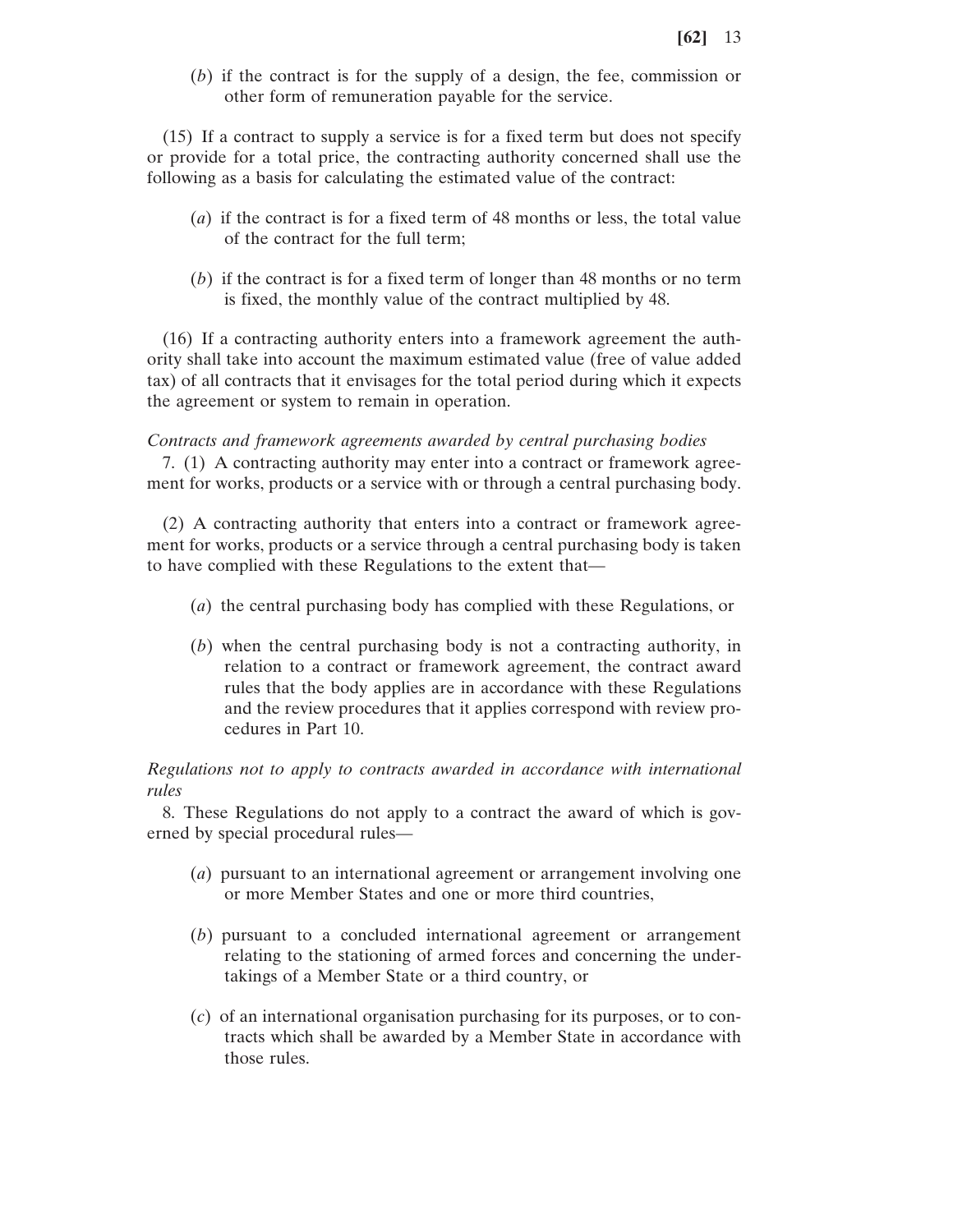#### *Specific exclusions from these Regulations*

- 9. These Regulations do not apply to the following kinds of contracts:
	- (*a*) a contract for which the provisions of these Regulations would oblige the Government to supply information the disclosure of which they consider contrary to the essential interests of the security of the State;
	- (*b*) a contract for the purposes of intelligence activities;
	- (*c*) a contract or framework agreement for supplying a service involving a research and development programme being conducted by or on behalf of the Government and at least one other Member State in relation to a new product or development of that product, at the conclusion of which the Minister shall furnish details to the Commission, as relevant, regarding research and development expenditure by the Government, cost-sharing by the Government, and intended share of purchases by the Government;
	- (*d*) a contract awarded in a country other than a Member State, including for civil purchases, carried out when forces are deployed outside the territory of the European Union where operational needs require them to be concluded with economic operators located in the area of operation;
	- (*e*) a service contract for the acquisition or rental, under whatever financial arrangements, of land, existing buildings or other immovable property, or concerning rights in respect thereof;
	- (*f*) a contract awarded by the Government to the government of any state outside the State relating to—
		- (i) the supply of military equipment or sensitive equipment,
		- (ii) works and services directly linked to other equipment, or
		- (iii) works and services specifically for military purposes, or sensitive works and sensitive services;
	- (*g*) a contract for arbitration and conciliation services;
	- (*h*) other than a contract for insurance services, a contract for financial services;
	- (*i*) a contract of employment;
	- (*j*) a contract for supplying a service involving research and development, other than such a service in relation to which the benefits accrue exclusively to the contracting authority for its use in the conduct of its own affairs, on condition that the service provided is wholly paid for by the contracting authority.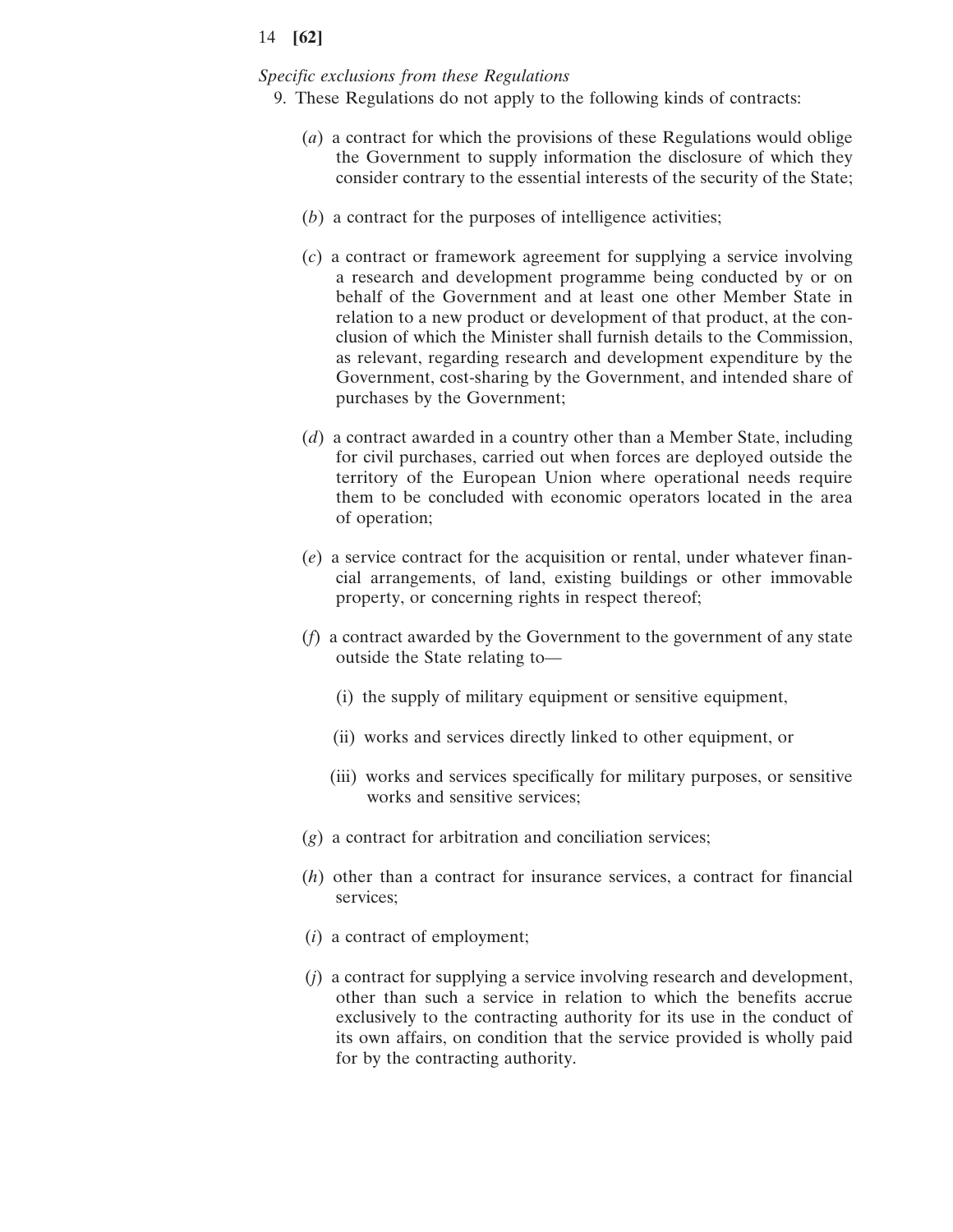*Special arrangements for contracts involving sheltered workshops and sheltered employment programs*

10. (1) A contracting authority may—

- (*a*) reserve the right to participate in the award of a contract to sheltered workshops, or
- (*b*) provide for such a contract to be performed only by participants in a sheltered employment program,

if a majority of the employees involved are disabled persons who, because of the nature or the seriousness of their disabilities, cannot carry on occupations under normal conditions.

(2) A contracting authority that reserves a contract under this Regulation shall specify the reservation in the relevant contract notice.

### PART 3

## PRINCIPLES AND RULES FOR AWARD OF CONTRACTS

*Principles for awarding contracts*

11. In awarding a contract, a contracting authority shall—

- (*a*) treat all economic operators equally and without discrimination, and
- (*b*) act in a transparent way.

#### *Rules relating to acceptance and rejection of economic operators*

12. (1) If a candidate or tenderer for a service contract is, under the law of the Member State in which the candidate or tenderer is established, entitled to supply a particular service, a contracting authority shall not reject the candidate or tenderer only on the ground that, under the law of the State the candidate or tenderer is required to be either a natural person or a body corporate.

(2) However, in the case of a service or works contract or a supply contract that also provides for the supply of a service or for siting or installation operations, the contracting authority may require tenderers that are not natural persons to indicate in their tenders or their requests to participate the names and relevant professional qualifications of the staff who would be responsible for performing the contract.

(3) A group of economic operators may submit a tender or present itself as a candidate.

(4) A contracting authority may not require a group of economic operators to assume a particular legal form as a condition of being allowed to submit to the authority a tender or a request to participate in a tender. However, if the contracting authority awards a contract to such a group, it may require the group to assume such a form, but only if it is of the opinion that the imposition of the requirement is necessary for the satisfactory performance of the contract.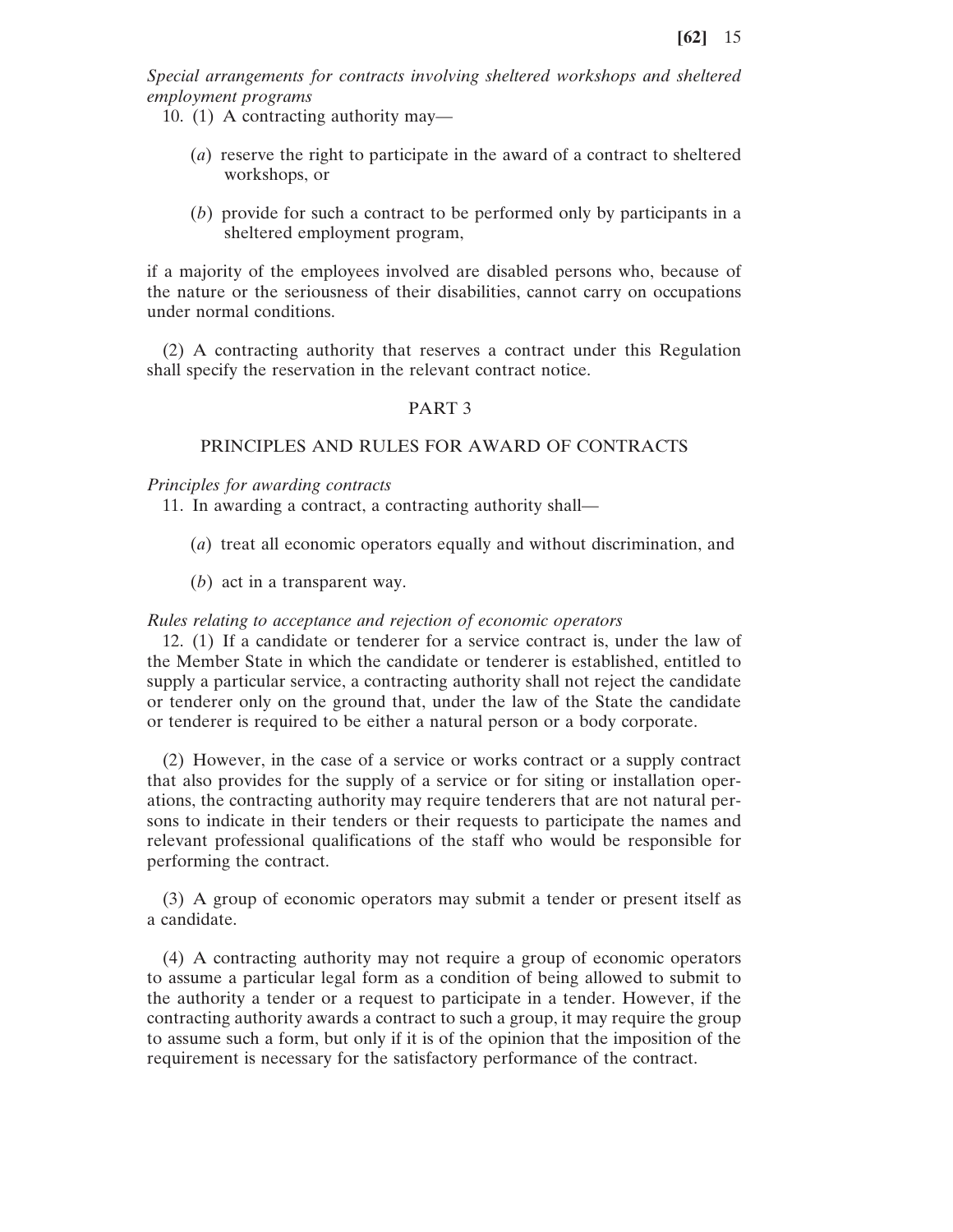## PART 4

## ARRANGEMENTS FOR PUBLIC SERVICE CONTRACTS

#### *Service contracts specified in Schedule 1*

13. A contracting authority that proposes to award a contract whose object is the supply of a service specified in Schedule 1 shall ensure that Parts 3 to 10 are complied with in respect of the award.

#### *Service contracts specified in Schedule 2*

14. A contract to supply a service specified in Schedule 2 is subject only to Regulations 16 and 33.

#### *Mixed contracts including services specified in Schedules 1 and 2*

15. (1) A contracting authority shall not award a contract to supply a service specified in both Schedules 1 and 2 otherwise than in accordance with Parts 3 to 10 if the value of the service specified in Schedule 1 is greater than the value of the service specified in Schedule 2.

(2) In the case of a contract to supply any other kind of service, the contracting authority shall ensure that the contract is awarded in accordance with Regulations 16 and 33.

#### PART 5

## SPECIFIC RULES GOVERNING SPECIFICATIONS AND CONTRACT DOCUMENTS

#### *Technical specifications*

16. (1) A contracting authority shall set out the relevant technical specifications in the appropriate documents such as the contract notice, or the documents inviting expressions of interest or the submission of tenders.

(2) The contracting authority shall ensure that the technical specifications for a contract provide tenderers with equal access to the award process and do not hinder competition among potential tenderers.

(3) Subject to paragraphs (4) to (11), the contracting authority shall formulate the technical specifications for a contract in one of the following ways:

- (*a*) by reference to technical specifications (within the meaning given to that term by Schedule 3) and (in order of preference)—
	- (i) to a national standard giving effect to a relevant European standard, or
	- (ii) to a European technical approval, or
	- (iii) to a common civil technical specification, or
	- (iv) to a national standard giving effect to an international standard, or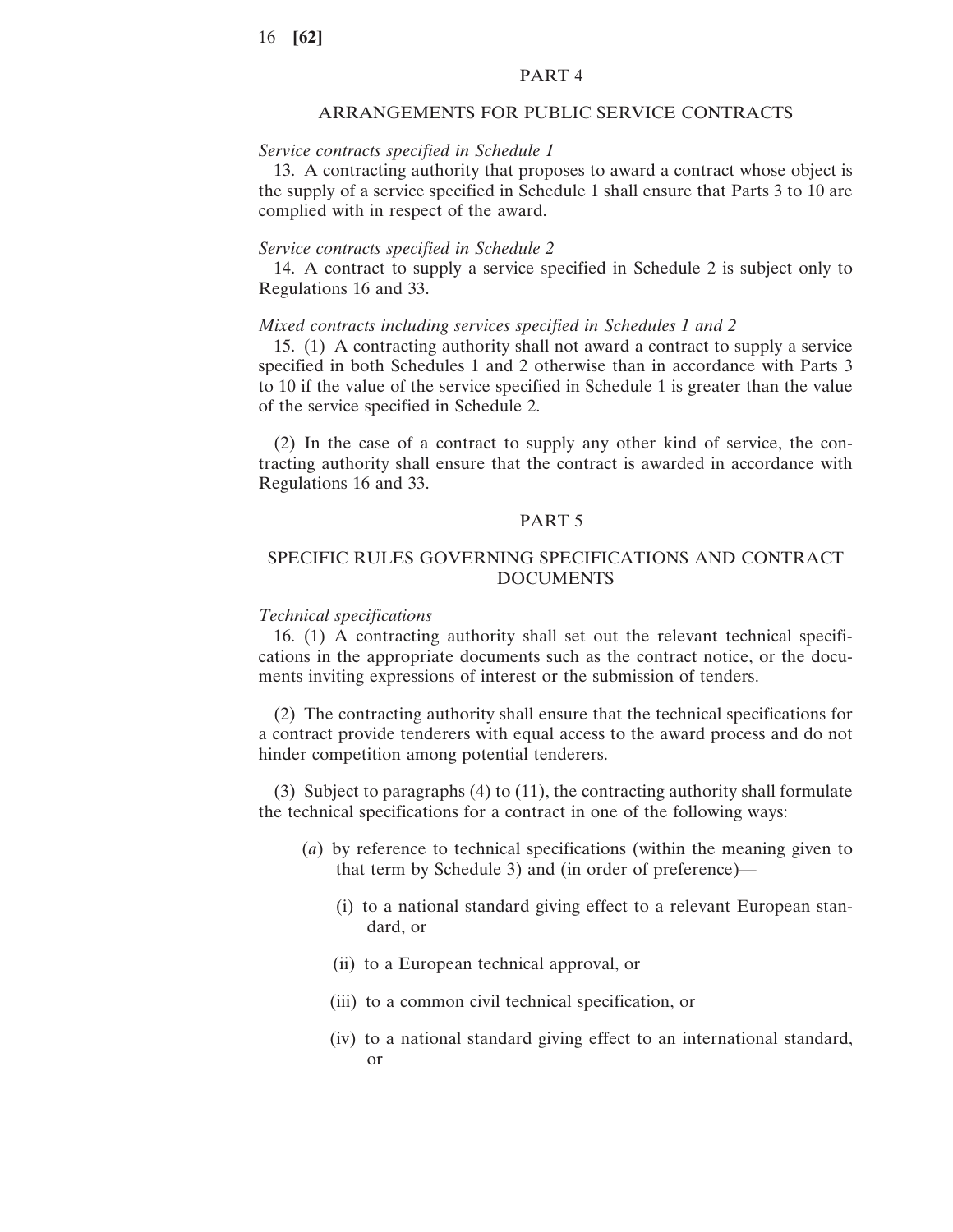- (v) to other relevant international civil standards, or
- (vi) to some other relevant technical reference system established by a European standardisation body, or
- (vii) civil technical specifications stemming from industry and widely recognised by it, or
- (viii) the national 'defence standards' as defined in Schedule 3;
- (*b*) in terms of performance or functional requirements (which may include environmental characteristics);
- (*c*) in terms of performance or functional requirements (as referred to in subparagraph (*b*)) with reference to specifications of the kind referred to in subparagraph (*a*) as a means of presuming conformity with those requirements;
- (*d*) by reference to specifications of the kind referred to in subparagraph (*a*) for certain characteristics and by reference to the performance or functional requirements of the kind referred to in subparagraph (*b*) for other characteristics.

(4) If there is no standard, approval, specifications or system of the kind referred to in subparagraph  $(3)(a)(vi)$ , the technical specifications may be formulated by reference to a national standard or national technical approval, or national technical specifications, relating to the design, calculation and carrying out of the works, or the use of the products, concerned.

(5) Each reference to technical specifications in paragraph  $(3)(a)$  and  $(4)$  shall be read as if it is accompanied by the words "or equivalent".

(6) If environmental characteristics are involved, the contracting authority shall ensure that those characteristics are specified with sufficient precision to allow tenderers to determine the subject matter of the contract and to allow the contract to be awarded. That contracting authority may formulate the technical specifications for a contract by reference to the specifications referred to in paragraph (3).

(7) This Regulation does not affect the operation of mandatory national technical rules, including those related to product safety or the technical requirements to be met by the State under international standardisation agreements in order to guarantee the interoperability required by those agreements to the extent that they are compatible with the law of the European Communities or the European Union.

(8) A contracting authority that chooses the option referred to in paragraph (3)(*a*) or (4) may not reject a tender on the ground that the products or service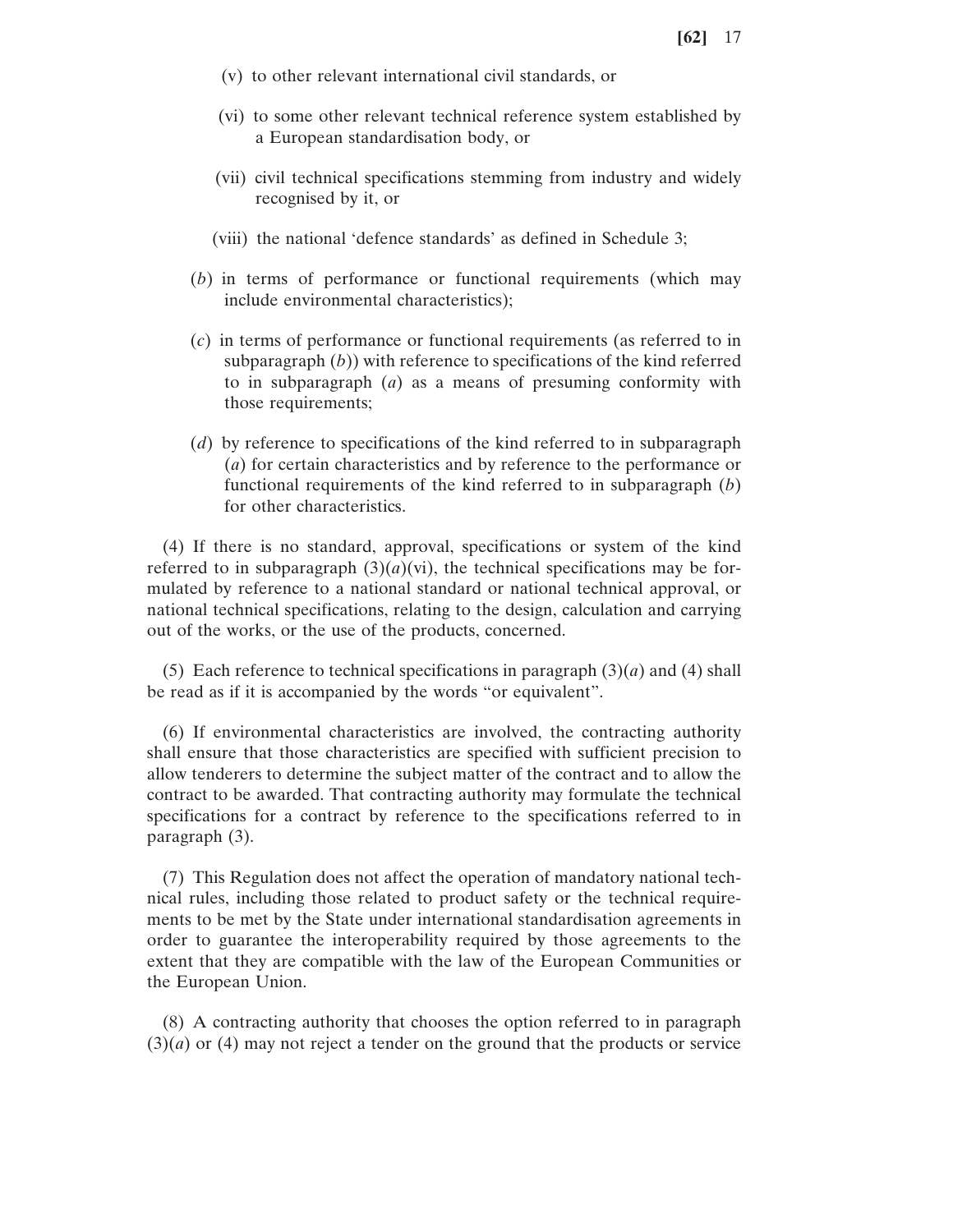for which tenders have been invited do not comply with the technical specifications to which the authority has referred provided the tenderer has, by appropriate means, satisfied that authority that the solutions that the tenderer proposes in the tender meet in an equivalent manner the requirements of the technical specifications.

(9) If, in accordance with paragraph (3), a contracting authority has formulated the technical specifications for a contract in terms of performance or functional requirements that it has prescribed, the authority may not reject a tender that complies with—

- (*a*) a national standard that transposes a European standard, or
- (*b*) a European technical approval, or
- (*c*) an international standard, or
- (*d*) a common technical specification, or
- (*e*) a technical reference system established by a European standardisation body,

if those specifications address those performance or functional requirements.

(10) In submitting a tender for a contract in respect of which the contracting authority has formulated the technical specifications for a contract in terms of performance or functional requirements that it has prescribed as referred to in paragraph  $(3)(b)$ , the tenderer shall, by appropriate means, including a technical dossier from the manufacturer or test report from a recognised body, satisfy that authority that the works, products or services concerned comply with the requisite standard, system, approval or specification and so meet those performance or functional requirements.

(11) A contracting authority that prescribes environmental characteristics in terms of performance or functional requirements as referred to in paragraph  $(3)(b)$  may use the detailed specifications, or (if necessary) a part of those specifications, as defined by a European or multi-national eco-label, or any other kind of eco-label, but only if—

- (*a*) those specifications are appropriate to define the characteristics of the products or service to be supplied under the contract, and
- (*b*) the requirements for the label are drawn up on the basis of scientific information, and
- (*c*) the eco-labels are adopted using a procedure in which all stakeholders, such as government bodies, consumers, manufacturers, distributors and environmental organisations can participate, and
- (*d*) the specifications are accessible to all interested parties.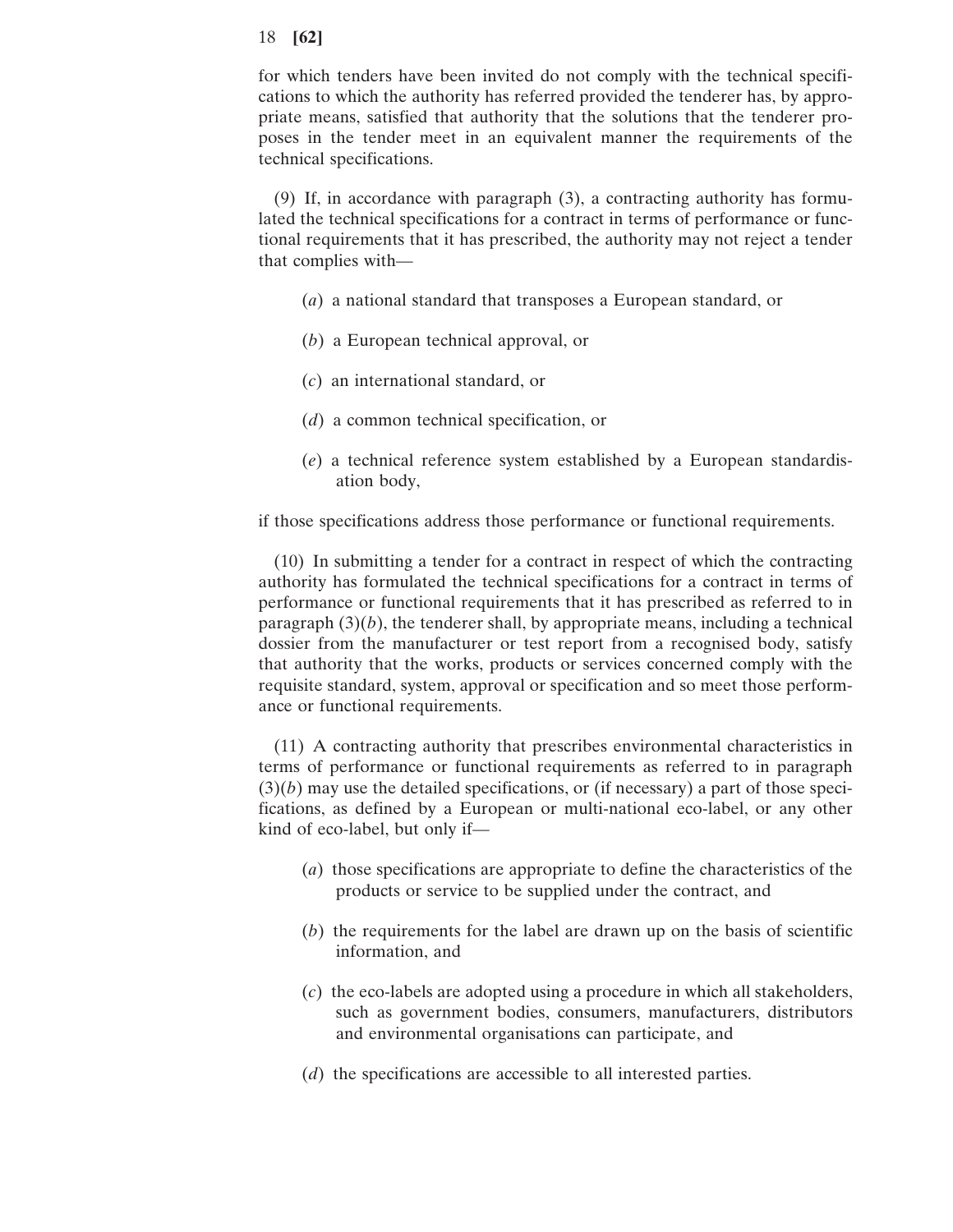(12) A contracting authority may specify that a product bearing the eco-label is presumed to comply with the technical specifications prescribed by the contract or an associated document. However, the authority shall accept any other appropriate means of proof, such as a technical dossier of the manufacturer or a test report from a recognised body.

(13) A contracting authority shall accept a certificate issued by a recognised body established in a Member State other than the State.

(14) Unless the contracting authority concludes that the subject matter of the contract justifies otherwise, it shall ensure that technical specifications do not refer to—

- (*a*) a specific make or source, or
- (*b*) a particular process, or
- (*c*) a specific trade mark, patent, or type, or
- (*d*) a specific origin or production,

if to do so would have the effect of favouring or eliminating a particular undertaking or product. However, a contracting authority may include such a reference in an exceptional case, but only if a sufficiently precise and intelligible description of the subject matter of the contract (as provided by this Regulation) is not possible. Each reference to technical specifications under this paragraph shall be read as if it is accompanied by the words "or equivalent".

- (15) In this Regulation—
	- (*a*) "appropriate means" includes (but is not limited to) a technical dossier prepared by or on the instructions of the manufacturer (if any) or a test report prepared by a recognised body, and
	- (*b*) "recognised body" means a test and calibration laboratory or certification and inspection body that complies with the relevant European standards.

#### *Tenderers may submit variants in certain cases*

17. (1) If a contract is to be awarded on the basis of the most economically advantageous tender, the contracting authority may authorise tenderers for the contract to submit variants.

(2) The contracting authority shall specify in the relevant contract notice whether or not variants are authorised and a tenderer may submit a variant only if the contract notice specifically authorises variants.

(3) A contracting authority that authorises variants shall state in the contract documents the minimum requirements to be met by the variants and any specific requirements for their presentation.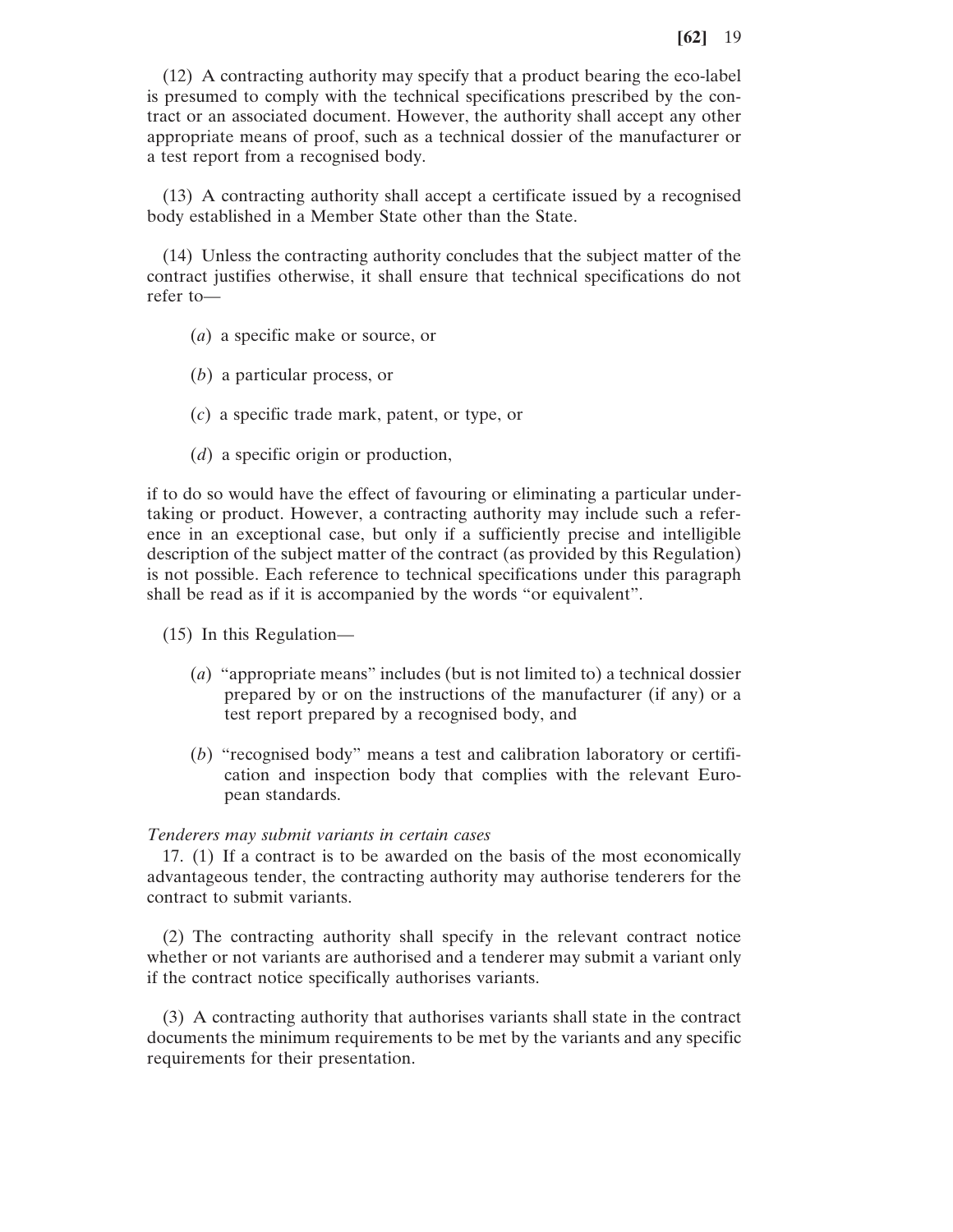(4) In awarding a contract, a contracting authority may take into consideration only variants that satisfy the minimum requirements specified in the relevant contract documents.

(5) A contracting authority that has authorised variants in relation to the award of a supply or service contract may not reject a variant submitted by a tenderer only because the variant would, if successful, result in the award of a service contract instead of a supply contract or a supply contract instead of a service contract.

#### *Conditions for performance of contracts*

18. (1) A contracting authority may prescribe special conditions relating to the performance of a contract that is to be awarded by the authority, provided the conditions—

- (*a*) are compatible with the law of the European Communities or the European Union, and
- (*b*) are specified in the relevant contract notice or contract specifications.

(2) Conditions referred to in paragraph (1), may relate to environmental or social matters or, in accordance with Regulations 19 to 21 respectively, may deal with—

- (i) subcontracting,
- (ii) security of classified information,
- (iii) security of supply.

#### *Subcontracting*

19. (1) The successful tenderer shall be free to select its subcontractors for all subcontracts to which the requirements in paragraphs (4) to (13) do not apply, and in particular shall be required not to discriminate against potential subcontractors on grounds of nationality.

(2) The contracting authority may ask the tenderer to indicate either of the following matters:

- (*a*) in its tender, any share of the contract it may intend to subcontract to third parties and any proposed subcontractor, as well as the subjectmatter of the subcontracts for which they are proposed;
- (*b*) any change occurring at the level of subcontractors during the execution of the contract.

(3) The contracting authority may apply the requirements of Part 9 to all or certain subcontracts which the successful tenderer intends to award to third parties.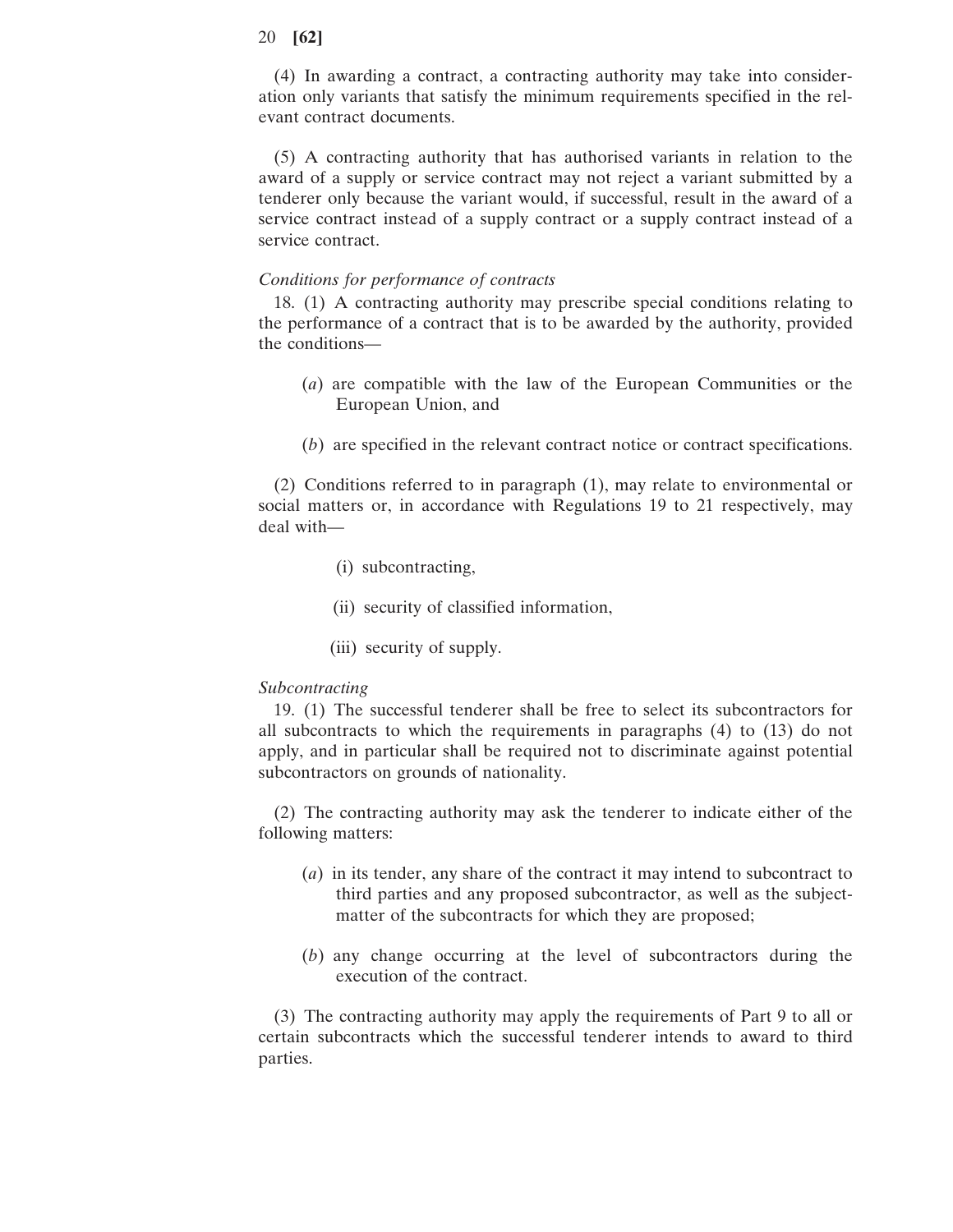(4) The contracting authority may ask the successful tenderer to subcontract a share of the contract to third parties.

(5) Where a contracting authority imposes a subcontracting requirement under paragraph (4), it shall express the share of the contract to be so subcontracted as a minimal percentage in the form of a range of values, comprising a minimum and maximum percentage.

(6) The maximum percentage in the range of values referred to in paragraph (5) may not exceed 30% of the value of the contract and such a range shall be proportionate to the object and value of the contract and the nature of the industry sector involved, including the level of competition in that market and the relevant technical capabilities of the industrial base.

(7) For the purposes of paragraphs (5) and (6), any percentage of subcontracting falling within the range of values indicated by the contracting authority shall be considered to fulfil the subcontracting requirement.

(8) Nothing in this Regulation shall prevent a tenderer from proposing to subcontract a share of the total value which is above the range required by the contracting authority.

(9) The contracting authority shall ask tenderers to specify in their tender which part or parts of their offer they intend to subcontract to fulfil the requirement referred to in paragraphs (5) and (6).

(10) The contracting authority may also ask tenderers—

(*a*) to specify which part or parts of their offer they intend to subcontract beyond the percentages referred to in paragraphs (5) and (6),

and

(*b*) the subcontractors they have already identified.

(11) The successful tenderer shall award subcontracts corresponding to the percentage which the contracting authority requires it to subcontract in accordance with Part 9.

- (12) (*a*) Where a contracting authority rejects the subcontractors selected by the tenderer at the stage of the award procedure of the main contract or by the successful tenderer during the performance of the contract, such rejection shall be based on criteria applied for the selection of the tenderers for the main contract.
	- (*b*) If the contracting authority rejects a subcontractor, it shall furnish a notice in writing to the tenderer or the successful tenderer, giving reasons why it considers that the subcontractor does not meet the criteria.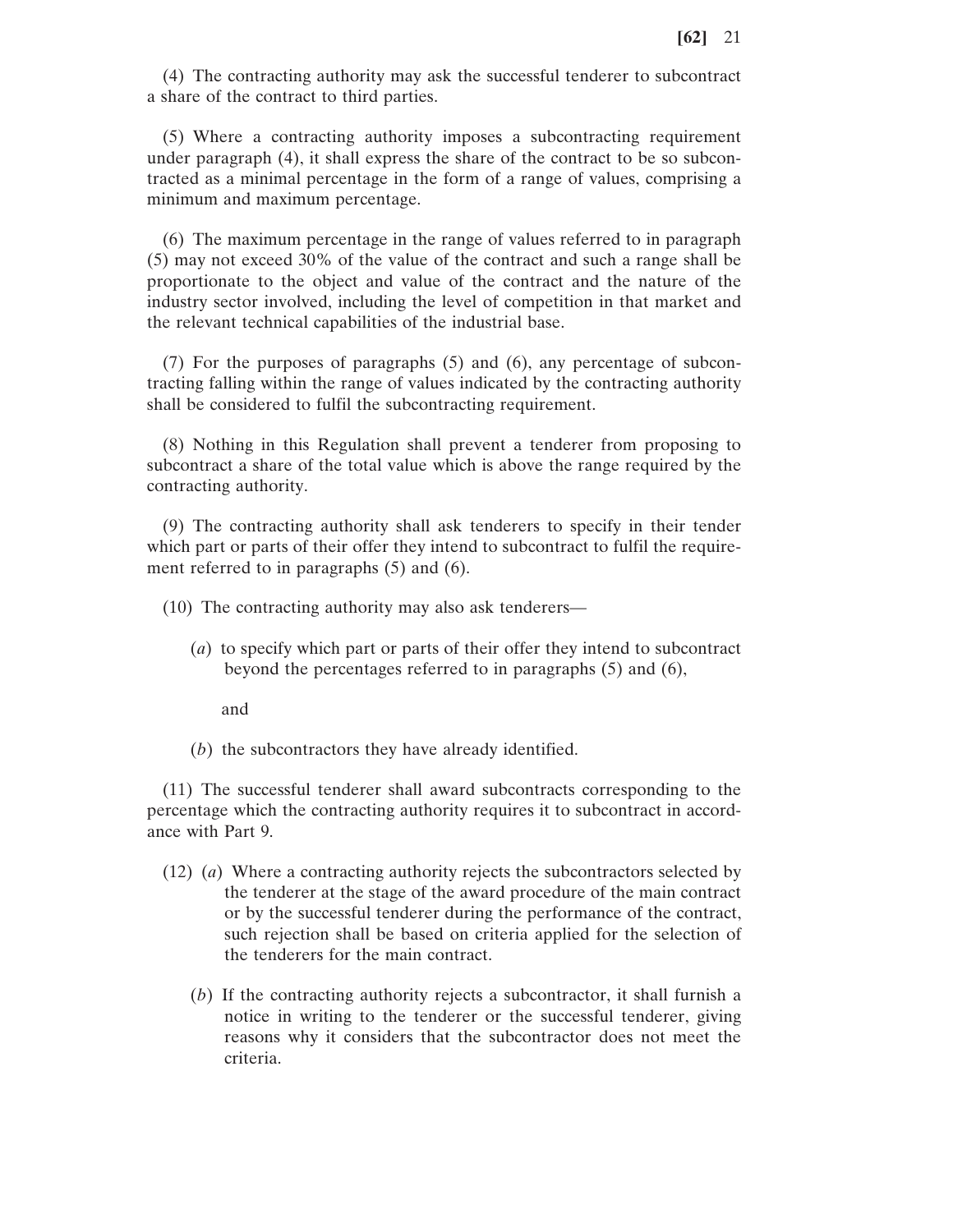(13) Requirements referred to in paragraphs (2) to (12) shall be indicated in the contract notices.

(14) Paragraphs (1) to (12) shall be without prejudice to the question of the principal economic operator's liability.

#### *Security of Information*

20. (1) When contracts involve, require or contain classified information, the contracting authority shall specify in the contract documentation (contract notices, contract documents, descriptive documents or supporting documents) the measures and requirements necessary to ensure the security of such information at the requisite level.

(2) For the purposes of paragraph (1), the contracting authority may require that the tender contain, *inter alia*, the following particulars:

- (*a*) a commitment from the tenderer and the subcontractors already identified to appropriately safeguard the confidentiality of all classified information in their possession or coming to their notice throughout the duration of the contract and after termination or conclusion of the contract, as required by or under a relevant statute or administrative provision;
- (*b*) a commitment from the tenderer to obtain the commitment referred to in subparagraph (*a*) from other subcontractors to which it will subcontract during the execution of the contract;
- (*c*) sufficient information on subcontractors already identified to enable the contracting authority or entity to determine that each of them possesses the capabilities required to appropriately safeguard the confidentiality of the classified information to which they have access or which they are required to produce when carrying out their subcontracting activities;
- (*d*) a commitment from the tenderer to provide the information required under subparagraph (*c*) on any new subcontractor before awarding a subcontract.

### *Security of Supply*

21. (1) The contracting authority shall specify in the contract documentation (contract notices, contract documents, descriptive documents or supporting documents) its security of supply requirements.

(2) The contracting authority may require that the tender contain, inter alia, the following particulars:

(*a*) certification or documentation demonstrating to the satisfaction of the contracting authority that the tenderer will be able to honour its obligations regarding the export, transfer and transit of goods associated with the contract, including any supporting documentation received from any Member State concerned;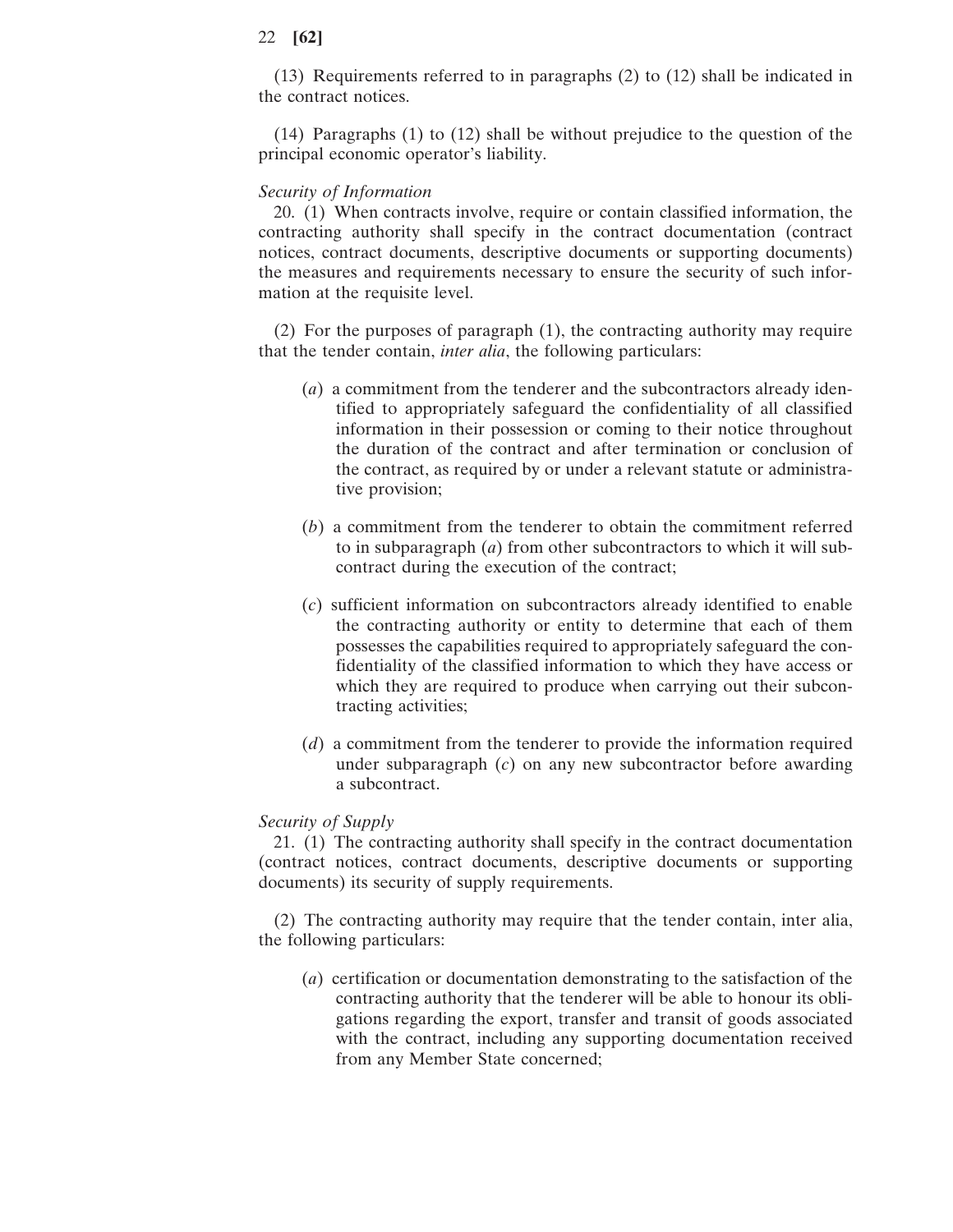- (*b*) the indication of any restriction on the contracting authority regarding disclosure, transfer or use of the products and services or any result of those products and services, which would result from export control or security arrangements;
- (*c*) certification or documentation demonstrating that the organisation and location of the tenderer's supply chain will allow it to comply with the requirements of the contracting authority concerning security of supply set out in the contract documents, and a commitment to ensure that possible changes in its supply chain during the execution of the contract will not affect adversely compliance with these requirements;
- (*d*) a commitment from the tenderer to establish, or, as the case may be, maintain the capacity required to meet additional needs required by the contracting authority as a result of a crisis, according to terms and conditions to be agreed;
- (*e*) any supporting documentation received from the tenderer's national authorities regarding the fulfilment of additional needs required by the contracting authority as a result of a crisis;
- (*f*) a commitment from the tenderer to carry out the maintenance, modernisation or adaptation of the supplies covered by the contract;
- (*g*) a commitment from the tenderer to inform the contracting authority in due time of any change in its organisation, supply chain or industrial strategy that may affect its obligations to that contracting authority;
- (*h*) a commitment from the tenderer to provide the contracting authority, according to terms and conditions to be agreed, with all specific means necessary for the production of spare parts, components, assemblies and special testing equipment, including technical drawings, licenses and instructions for use, in the event that it is no longer able to provide these supplies.

(3) A contracting authority shall not require a tenderer to obtain a commitment from a Member State that would prejudice that Member State's freedom to apply, in accordance with relevant international law or the law of the European Communities or of the European Union, its national export, transfer or transit licensing criteria in the circumstances prevailing at the time of such a licensing decision.

## *Obligations relating to taxes, environmental protection, employment protection provisions and working conditions*

22. (1) A contracting authority that proposes to award a contract that will involve carrying out works or supplying a service shall specify in the contract documents the persons from whom a candidate or tenderer may obtain information about the obligations that will, during the performance of the contract, apply in relation to taxation, environmental protection, employment protection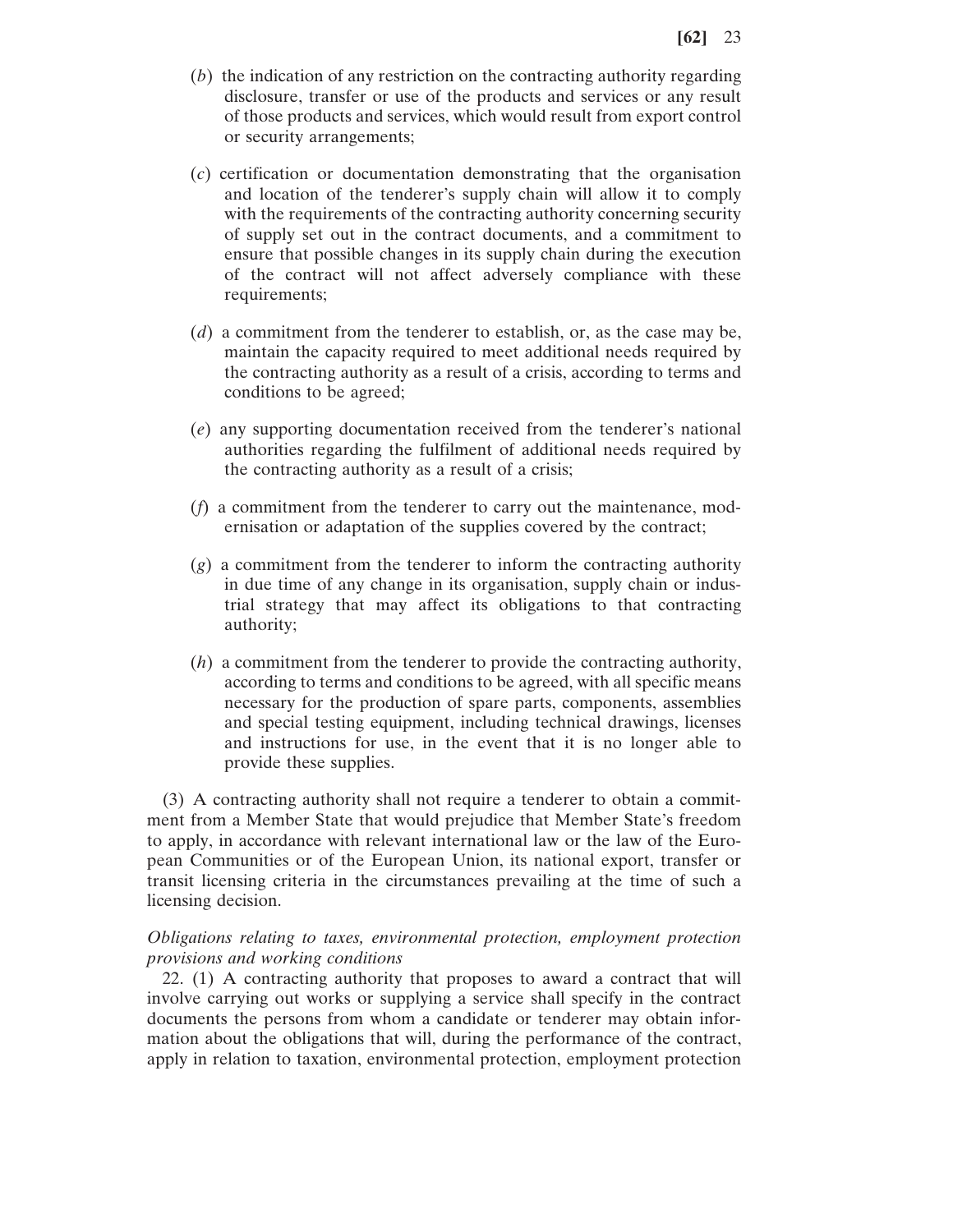and working conditions. This paragraph does not affect the operation of Regulation 58 regarding the examination of abnormally low tenders.

- (2) The contracting authority—
	- (*a*) shall require the candidates or tenderers concerned to state that, in preparing their tenders for the contract, they have taken account of the obligations relating to employment protection and working conditions that are in force in the place where the works are to be carried out or the service is to be supplied, and
	- (*b*) shall disregard the tender of any candidate or tenderer that fails to comply with that requirement.

#### PART 6

#### PROCEDURES FOR AWARD OF CONTRACTS

#### *Restricted and negotiated procedures to be used*

23. (1) Except as provided by paragraphs (2) and (3), a contracting authority may award a contract by means of a restricted procedure or a negotiated procedure with publication of a contract notice.

(2) In the circumstances set out in Regulations 25 and 26, a contracting authority may award a contract by means of a competitive dialogue.

(3) In the circumstances set out in Regulation 27, a contracting authority may award a contract by means of a negotiated procedure without the need for publication of a contract notice.

#### *Negotiated procedure with publication of contract notice*

24. (1) In negotiated procedures with publication of a contract notice, a contracting authority shall negotiate with the tenderer the tenders submitted by them in order—

- (*a*) to adapt those tenders to the requirements that were specified in the contract notice, the contract documents and additional documents (if any), and
- (*b*) in order to seek out the best tender in accordance with Regulation 55
- (2) During the negotiations, a contracting authority—
	- (*a*) shall treat all tenderers equally and without discrimination, and
	- (*b*) shall not provide information in a manner that would give some tenderers an advantage over others.

(3) In order to reduce the number of tenders to be negotiated, a contracting authority may provide for a negotiated procedure to be conducted in successive stages, and that reduction shall be achieved on the basis of the published award criteria.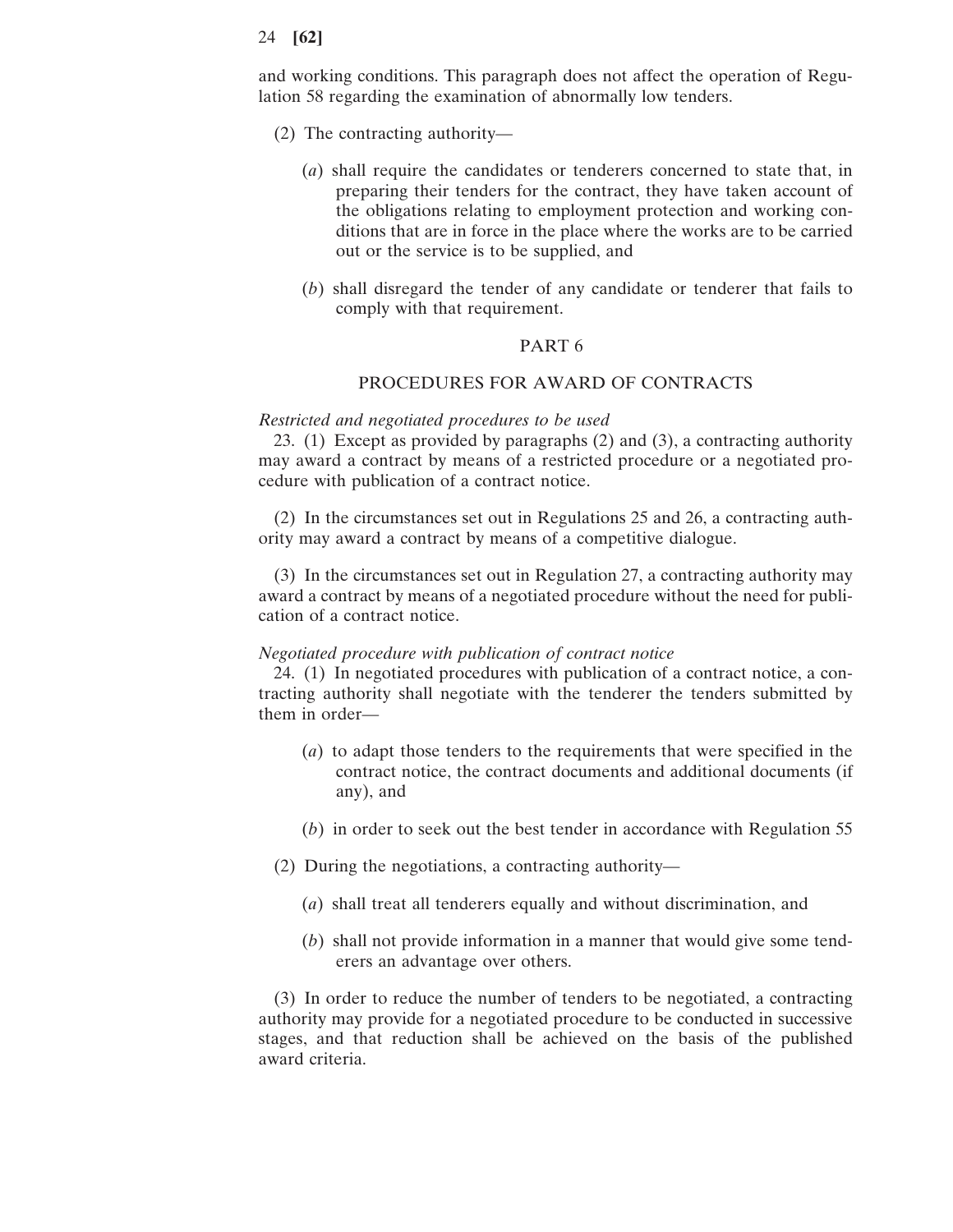(4) A contracting authority shall indicate in the contract notice or the contract documents whether the option referred to in paragraph (3) has been availed of.

#### *Competitive dialogue procedure*

25. (1) A contracting authority may award a contract by means of a competitive dialogue in accordance with this Regulation if it considers—

- (*a*) that the contract is particularly complex, and
- (*b*) that the use of a restricted procedure or negotiated procedure would not allow the contract to be awarded.

(2) A contracting authority can regard a contract as being particularly complex for the purposes of paragraph (1) if—

- (*a*) it is not objectively able to define, in accordance with Regulation 16(3)(*b*), (*c*) or (*d*) the technical means capable of satisfying its needs or objectives, or
- (*b*) it is not objectively able to specify the legal or financial make-up, or both the legal and financial make-up, of a project.

(3) If a contracting authority decides to award a contract by means of a competitive dialogue, it shall do the following:

- (*a*) define its requirements in a contract notice or in a separate document accompanying the notice;
- (*b*) publish the notice and any such document;
- (*c*) award the contract to the tenderer that makes the most economically advantageous tender.

(4) The contracting authority shall open a dialogue with the candidates selected in accordance with Regulations 36, 37 and 38. The aim of the dialogue shall be to identify and define the means best suited to satisfying the requirements of the contracting authority.

(5) During the dialogue, the contracting authority may discuss all aspects of the contract with the chosen candidates, but in doing shall treat all candidates equally and without discrimination. In particular, the contracting authority shall not provide information in a discriminatory manner that may result in some candidates having an advantage over others.

(6) If a candidate that is participating in the dialogue has (whether orally or in writing) proposed a solution, or provided confidential information, to the contracting authority, that authority shall not, without the candidate's consent, disclose the solution or information to the other candidates.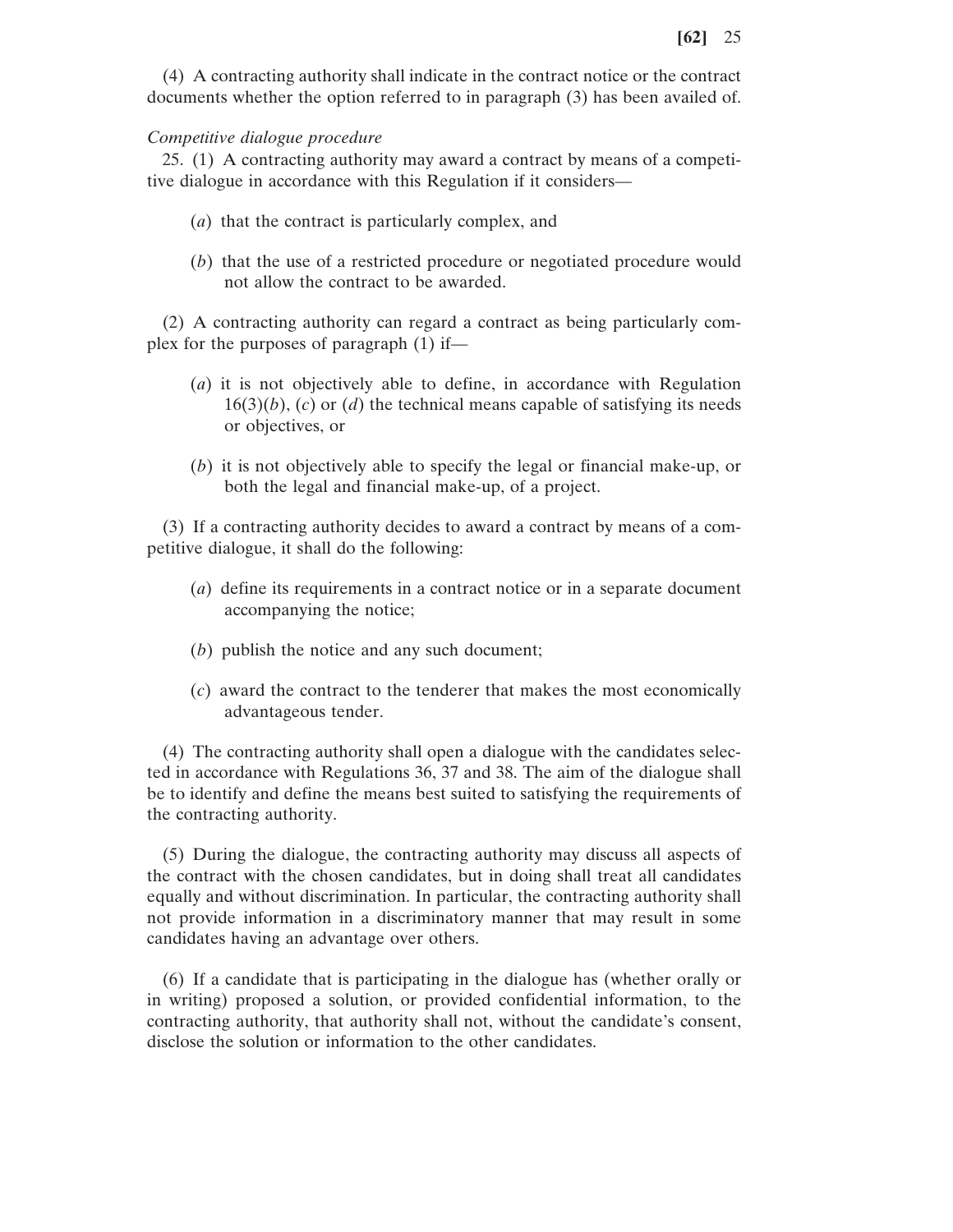(7) A contracting authority that uses the competitive dialogue procedure to award a contract may opt to provide for the competitive dialogue to be conducted in successive stages in order to reduce the number of solutions to be discussed during the dialogue. The contracting authority shall specify in the relevant contract notice or descriptive document that recourse may be had to that option and, if the contracting authority decides to exercise that option, it shall apply the award criteria set out in that notice or document.

(8) A contracting authority that uses the competitive dialogue procedure shall continue the dialogue until it finds the solution or solutions (if necessary after comparing them) that will satisfy its requirements.

### *What happens after a competitive dialogue ends*

26. (1) As soon as practicable after a competitive dialogue has ended, a contracting authority shall declare the dialogue to be ended and inform the candidates accordingly. The authority shall then ask the candidates to submit final tenders on the basis of the solution or solutions that were presented during the dialogue.

(2) A candidate that submits a tender following a competitive dialogue shall include in the tender all of the elements required for the performance of the proposed contract.

(3) If the contracting authority so requires, a candidate that has submitted a tender following a competitive dialogue shall clarify the tender or provide additional information. Such a requirement shall not—

- (*a*) involve changes to the fundamentals of the tender or the call for tender, or
- (*b*) distort competition or have a discriminatory effect.

(4) As soon as practicable after the deadline for the receipt of tenders following a competitive dialogue, the contracting authority shall—

- (*a*) assess the tenders received on the basis of the award criteria specified in the relevant contract notice or descriptive document, and
- (*b*) select from those tenders the most economically advantageous tender in accordance with Regulation 55.

(5) If asked to do so by the contracting authority, the candidate identified as having submitted the most economically advantageous tender shall clarify aspects of the tender or confirm commitments contained in the tender, but only in so far as the clarification will not have the effect of—

- (*a*) significantly modifying the tender or the call for tenders, or
- (*b*) risking distorting competition or causing discrimination.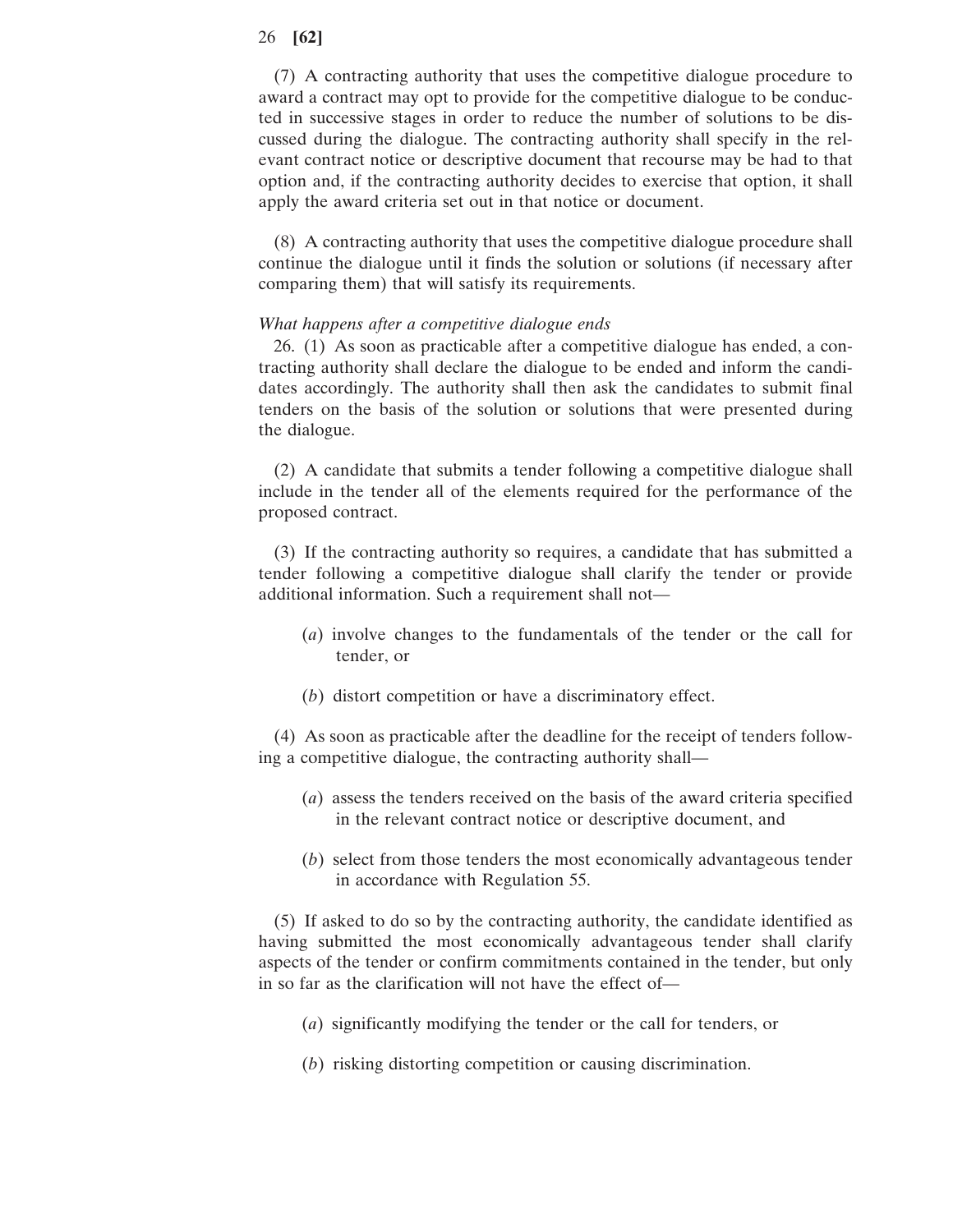(6) Subject to paragraph (7) a contracting authority may specify that payments may be made to participants in respect of expenses incurred by them in participating in the competitive dialogue procedure.

(7) The power conferred by paragraph (6) may be exercised only in a manner consistent with any direction or guideline notified by or with the authority of the Minister.

*When contract may be awarded by negotiated procedure without prior publication of contract notice*

27. (1) A contracting authority may award a works contract, a supply contract or a service contract by a negotiated procedure without prior publication of a contract notice in the following cases:

- (*a*) when no tenders or no suitable tenders, or no applications, have been submitted in response to a restricted procedure or a negotiated procedure with prior publication of a contract notice or a competitive dialogue but only if—
	- (i) the initial conditions of contract have not been substantially altered, and
	- (ii) on being requested to do so by the European Commission, the contracting authority provides it with a written report specifying the circumstances necessitating the use of the procedure;
- (*b*) when tenders have been submitted in response to a restricted procedure or a negotiated procedure with prior publication of a contract notice or a competitive dialogue are irregular or are unacceptable because they do not comply with the rules of tendering prepared in accordance with Regulations 12,17, 19 to 22 and 31 to 40, but only if—
	- (i) the initial conditions of contract have not been substantially altered, and
	- (ii) the contracting authority shall include in the negotiated procedure all, and only, tenderers selected in accordance with the relevant provisions of Regulations 42 to 54 who had during the restricted procedure or competitive dialogue submitted tenders in accordance with its requirements in a contract notice or in a separate document accompanying the notice;
- (*c*) when, because of extreme urgency resulting from a crisis, the deadline for the restricted or negotiated procedure with publication of a contract notice, including the shortening of time-limits provided for in Regulation 36 (9) or (10) cannot be met, and may include circumstances where Regulation 21(2)(*d*) applies;
- (*d*) when, for reasons of extreme urgency attributable to an event that the contracting authority could not forsee, the deadline for the restricted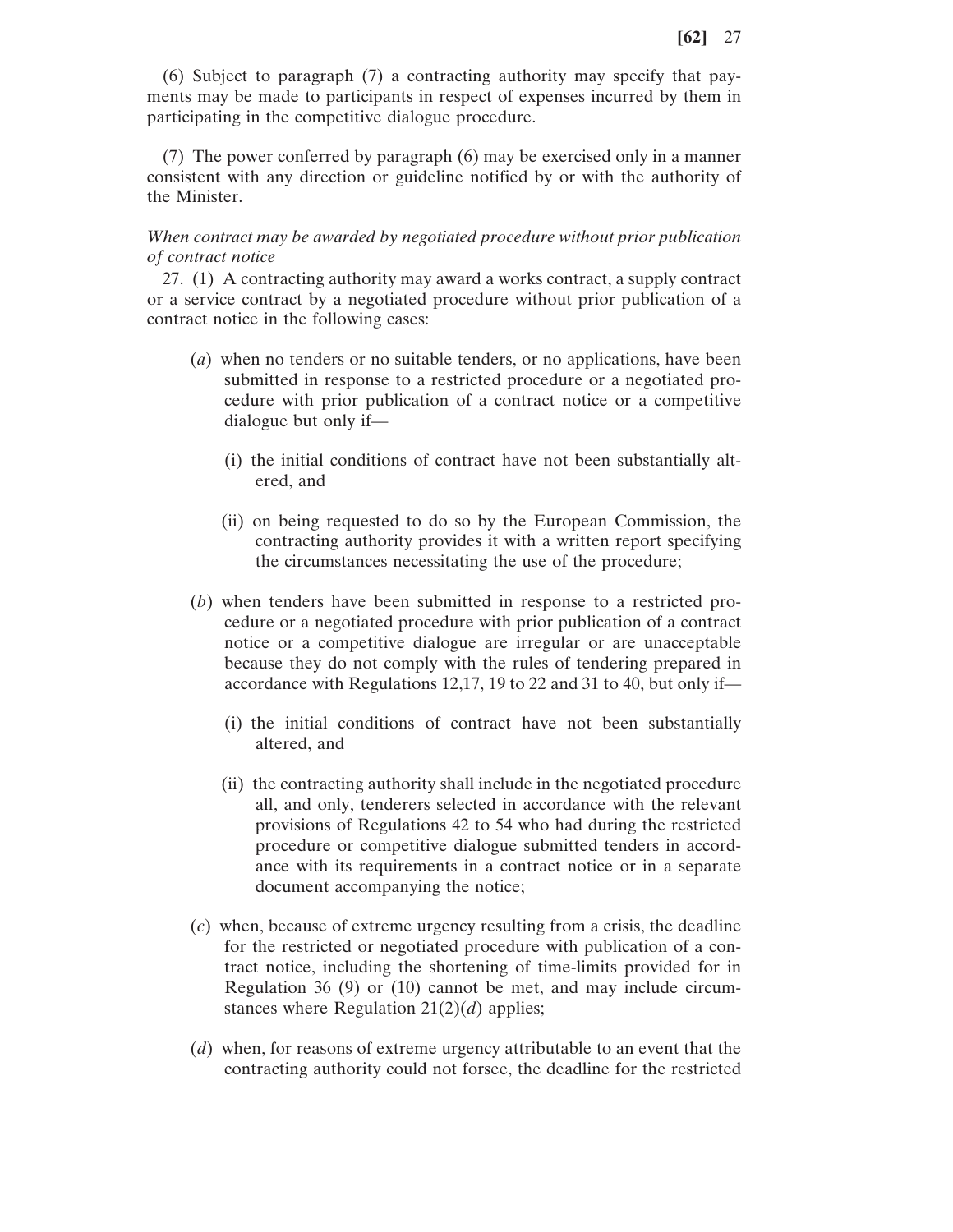or negotiated procedure with publication of a contract notice, including the shortening of time-limits provided for in Regulation 36 (9) or (10) cannot be met, other than if the event is caused by the contracting authority;

(*e*) when, for technical reasons, or for reasons connected with the protection of exclusive rights, the contract may be awarded only to a particular economic operator.

(2) A contracting authority may award a service contract or a supply contract by a negotiated procedure without prior publication of a contract notice in the following cases:

- (*a*) for services provided which are purely for the purpose of research or development, other than those provided for in Regulation 9;
- (*b*) for products manufactured which are purely for the purpose of research and development, other than quantity production to establish commercial viability or recover research and development costs.

(3) A contracting authority may award a supply contract by a negotiated procedure without prior publication of a contract notice in the following cases:

- (*a*) when additional deliveries by the original supplier are intended—
	- (i) as a partial replacement for normal supplies or installations, or
	- (ii) as the extension of existing supplies or installations in circumstances where a change of supplier would oblige the contracting authority to acquire material having different technical characteristics that would result in incompatibility or disproportionate technical difficulties in operation and maintenance;
- (*b*) when the supplies are quoted and purchased on a commodity market;
- (*c*) when the supplies are purchased on particularly advantageous terms—
	- (i) from a supplier whose business activities are being wound up, or
	- (ii) from the receiver or liquidator of a supplier who has been adjudicated bankrupt, or in respect of whom a winding up order under the Companies Acts has been made, or who has entered into an arrangement with creditors.

(4) The duration of a contract for additional deliveries of products referred to in paragraph  $(3)(a)$ , or a recurrent contract, shall not exceed 5 years other than if exceptional circumstances exist such as the expected service life of delivered supplies or the technical difficulties which a change of supplier may cause.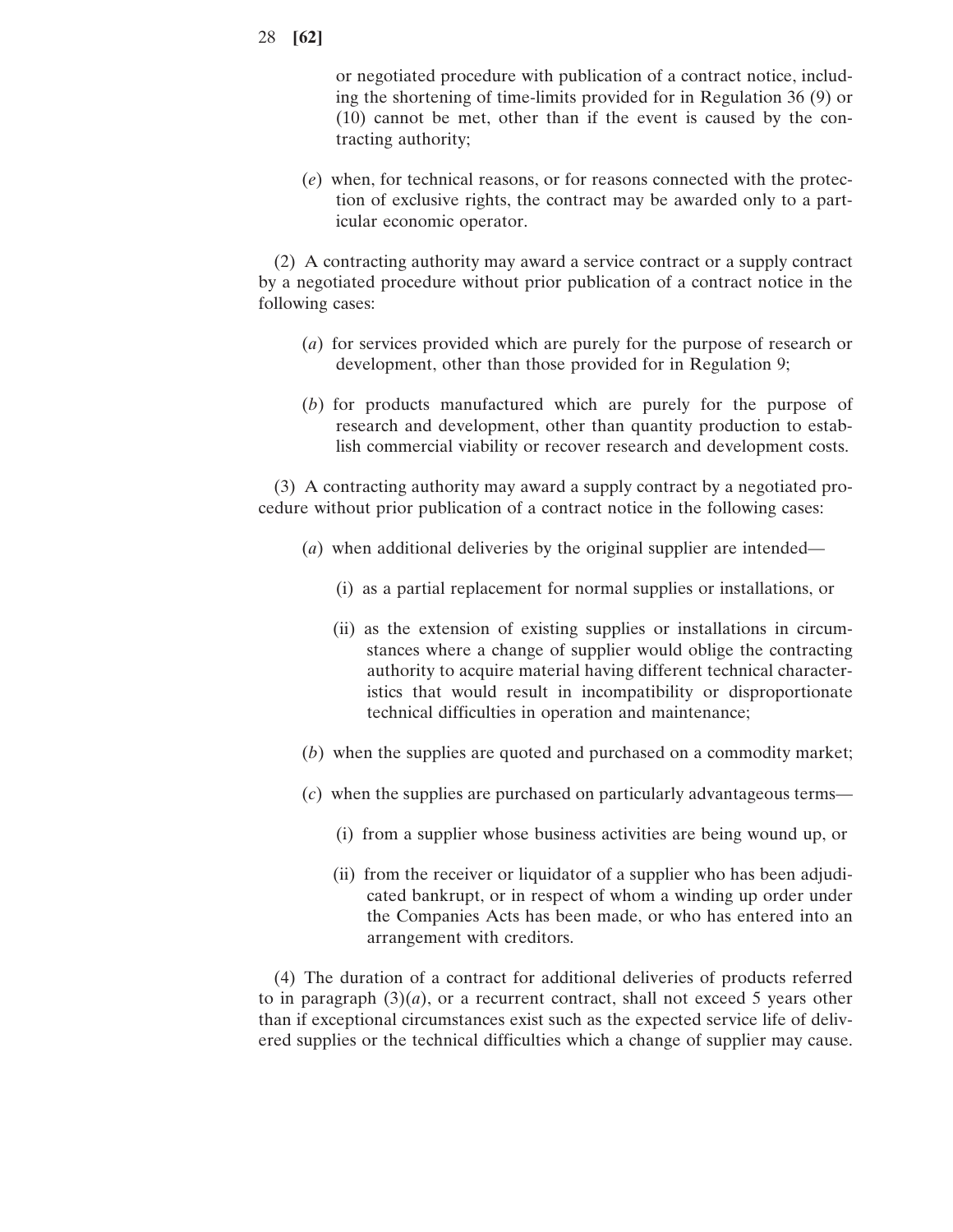(5) A contracting authority may award a works or service contract by a negotiated procedure without prior publication of a contract notice in the following cases:

- (*a*) when additional works or services that were not included in the project when considered initially, or were not included in the original contract, have, through unforeseen circumstances, become necessary in order to carry out the works or services specified in the contract, but only if the award is made to the contractor who is carrying out the original works or services, and—
	- (i) the additional works or services cannot be technically or economically separated from the original contract without major inconvenience to the contracting authority, or
	- (ii) the additional works or services, although separable from the performance of the original contract, are strictly necessary for its completion;
- (*b*) when new works or services that repeat similar works or services are entrusted to the economic operator to whom the contracting authority awarded an original contract by means of the restricted procedure, the negotiated procedure with publication of a contract notice or a competitive dialogue, provided that the works or services conform to a basic project for which the original contract was awarded.

(6) The aggregate value of contracts awarded for additional works or services referred to in paragraph (5) (*a*) may not exceed 50 per cent of the amount of the original contract.

- (7) In applying paragraph  $(5)(b)$ 
	- (*a*) when a contracting authority offers the first project for tender it shall disclose the possible use of the negotiated procedure without prior publication of a contract notice for additional works and services and in so doing the contracting authority shall take into account the estimated cost of subsequent works or services when it applies Regulation 4, and
	- (*b*) a contracting authority may use the negotiated procedure without prior publication of a contract notice only during the 5 years following the date on which the original contract was entered into, other than if exceptional circumstances exist such as the expected service life of any delivered items, installations or systems, or the technical difficulties which the change of a supplier may cause.

(8) A contracting authority may award a works or service contract by a negotiated procedure without prior publication of a contract notice related to the provision of air and maritime transport services for armed or security forces deployed or about to be deployed outside of the State in circumstances where paragraph (9) applies.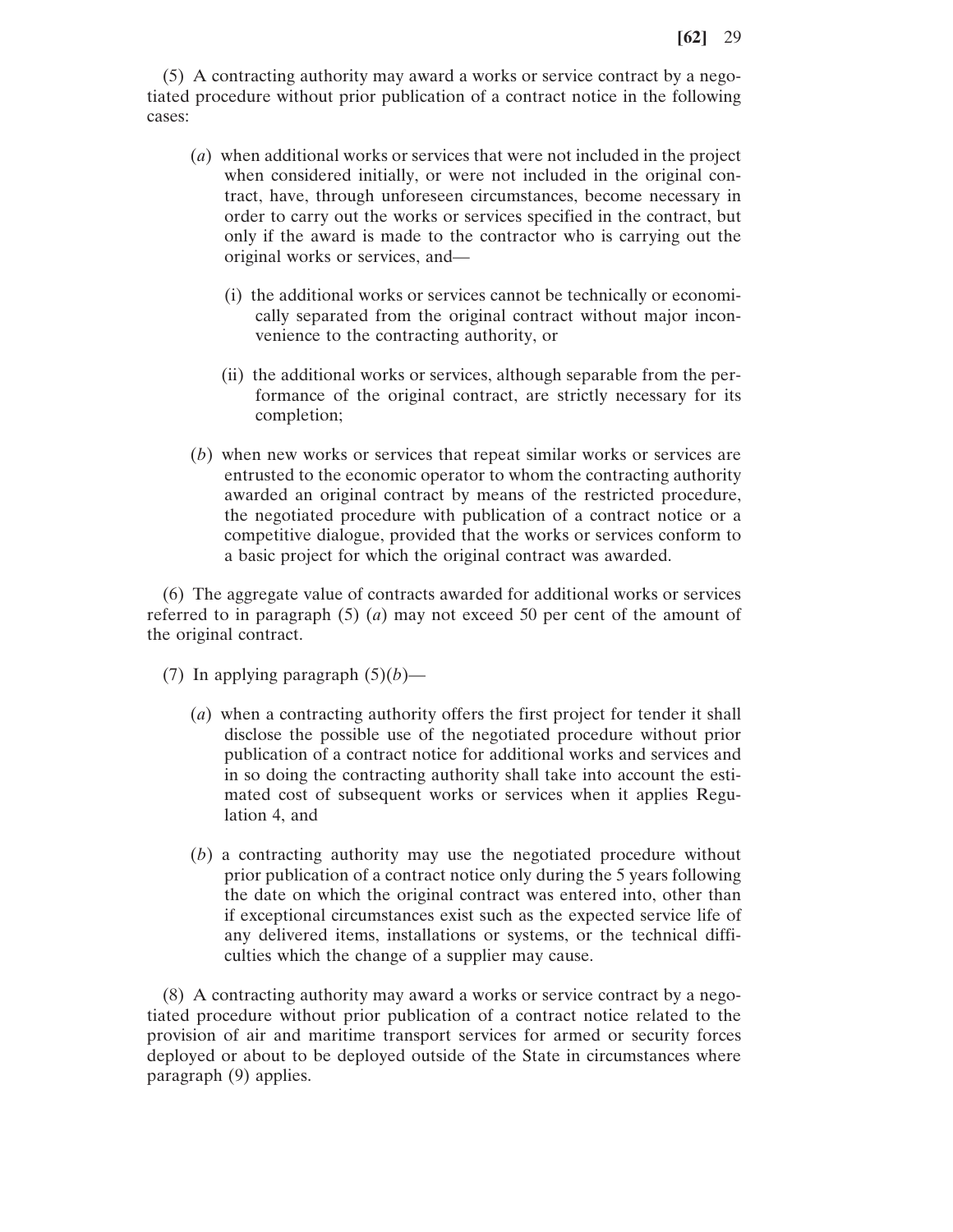(9) The circumstances referred to in paragraph (8) are that the contracting authority has to procure works or services from economic operators and can only guarantee the validity of the tenders of such operators for a period that is so short that the time-limit for the restricted procedure or the negotiated procedure with publication of a contract notice, including the shortening of timelimits provided for in Regulation 36(9) or (10) cannot be met.

#### *Contracting party may enter into framework agreements*

28. (1) A contracting authority may enter into a framework agreement as provided by this Regulation.

(2) In entering into a framework agreement, a contracting authority shall follow the rules of procedure prescribed by these Regulations for all phases up to the award of contracts based on the agreement. The parties to the framework agreement are to be determined by applying the award criteria set in accordance with Regulation 55.

(3) A contracting authority that proposes to award a contract by means of a framework agreement shall award the contract in accordance with the procedures specified in Regulations 29 and 30. Those procedures are applicable only between the contracting authority and the economic operators that were originally parties to the agreement.

(4) In awarding a contract on the basis of a framework agreement, the parties may not make substantial amendments to the terms specified in the agreement, in particular in the case referred to in Regulation 29.

(5) The duration of a framework agreement may not exceed 7 years save in exceptional circumstances determined by taking into account the expected service life of any delivered items, installations or systems, and the technical difficulties which the change of a supplier may cause. In such exceptional circumstances, the contracting authority shall provide an appropriate justification for those circumstances in a notice referred to in Regulation 33.

(6) A contracting authority may not use framework agreements in such a way as to prevent, restrict or distort competition.

#### *Framework agreement entered into with a single economic operator*

29. (1) A contracting authority may award a contract on the basis of a framework agreement with a single economic operator within the limits of the terms specified in the agreement.

(2) In deciding whether to award such a contract to a single economic operator, the contracting authority may in writing request the operator to supplement its tender to such extent as it requires. The contracting authority may decide not to award the contract on the grounds that the operator has failed to comply with such a request to that authority's satisfaction.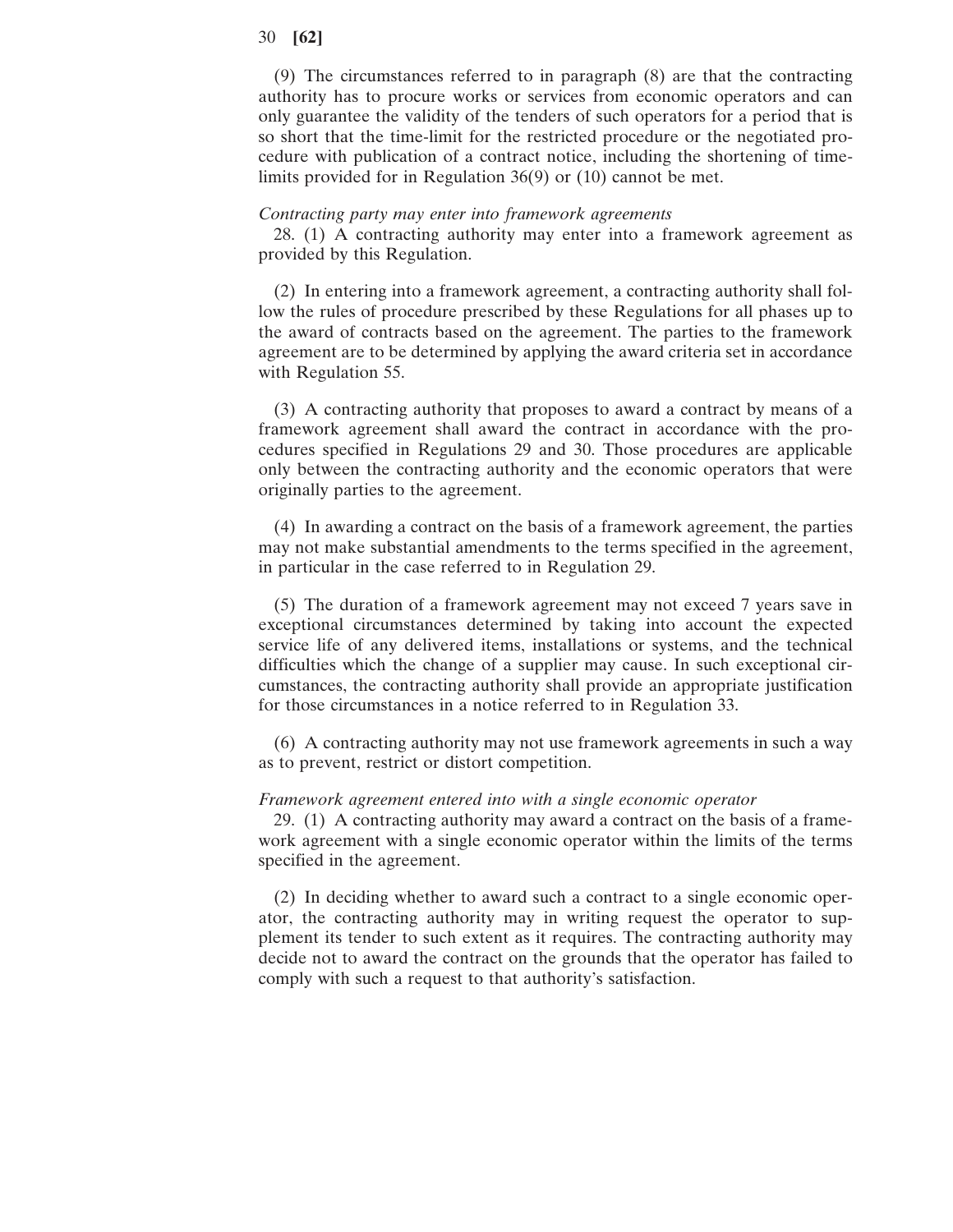*Framework agreement entered into with several economic operators*

30. (1) A contracting authority may enter into a framework agreement with several economic operators, but in that case the number of economic operators shall be not less than 3, unless there is—

- (*a*) an insufficient number of economic operators to satisfy the relevant selection criteria, or
- (*b*) an insufficient number of admissible tenders that satisfy the relevant award criteria.

(2) A contracting authority may award a contract based on a framework agreement entered into with several economic operators either—

- (*a*) by applying the terms specified in the agreement without reopening competition, or
- (*b*) if not all the terms are specified in the agreement, when the parties are again in competition on the basis of the same terms (which may, if necessary, be more precisely formulated), and, where appropriate, other terms referred to in the specifications of the framework agreement, in accordance with the appropriate procedure.

(3) For the purposes of paragraph  $(2)(b)$ , the appropriate procedure is as follows:

- (*a*) for each contract to be awarded, the contracting authority shall consult in writing the economic operators that appear to the contracting authority to be capable of performing the contract;
- (*b*) the contracting authority shall fix a time limit that is sufficiently long to allow tenders for the contract to be submitted and, in particular, shall take into account factors such as the complexity of the subject matter of the contract and the time needed to submit tenders;
- (*c*) economic operators shall submit their tenders in writing;
- (*d*) the contracting authority shall keep the content of the tenders confidential until the deadline for receiving tenders has expired;
- (*e*) the contracting authority shall award the contract to the tenderer that has submitted the best tender on the basis of the award criteria set out in the specifications of the framework agreement.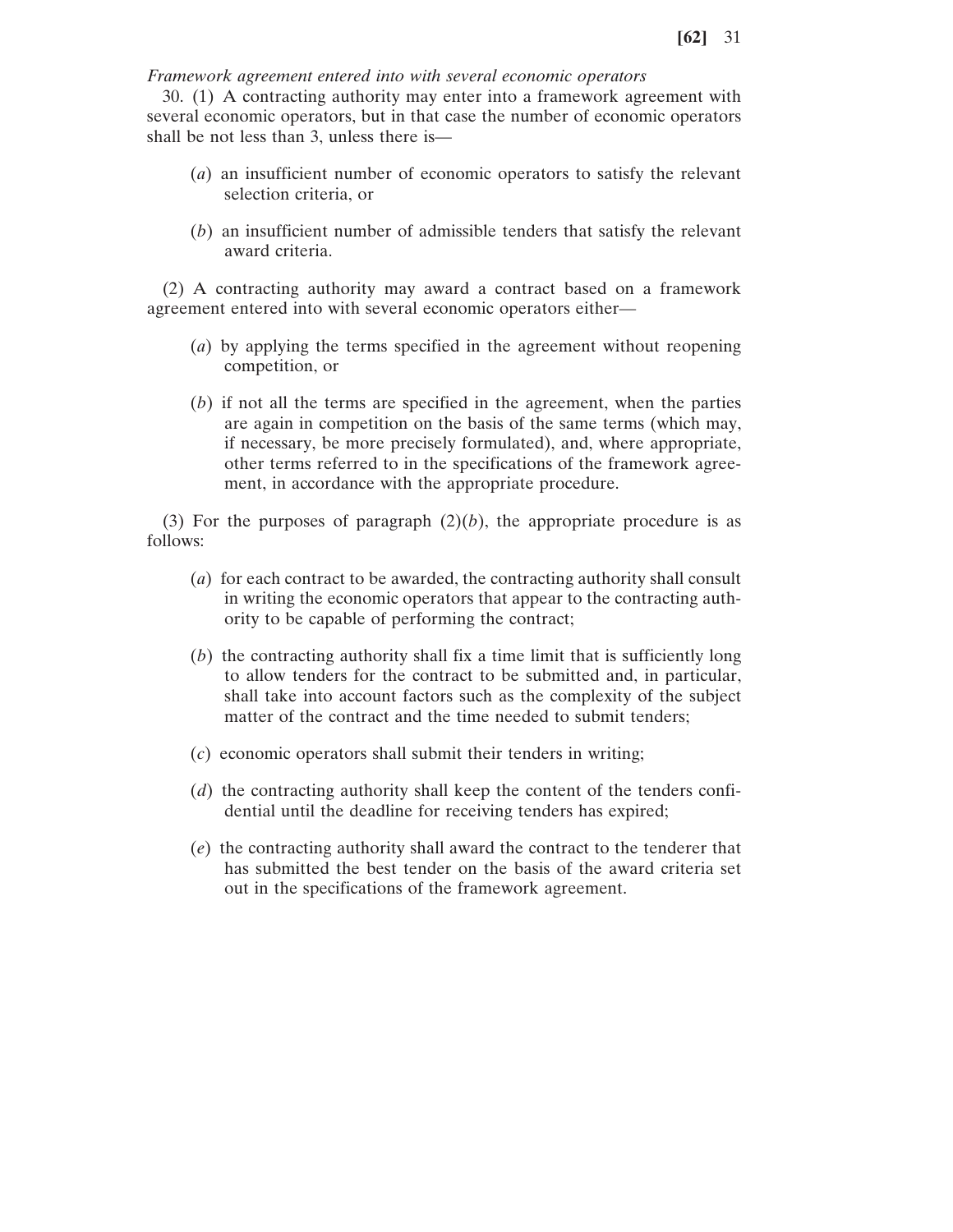#### PART 7

## RULES ON ADVERTISING AND TRANSPARENCY

## CHAPTER 1

#### *Publication of notices*

## *Prior information notices*

31. (1) A contracting authority that intends to award contracts or to enter into framework agreements may, by means of a prior information notice published by the European Commission or by themselves, in accordance with Paragraph 1(2) of Schedule 6 on its buyer profile—

- (*a*) in relation to a contract or framework agreement for the supply of products, make known the estimated total value of those contracts or framework agreements by product area which it is intended to award during the 12 months following the relevant date and the product area shall be established by reference to the relevant CPV nomenclature,
- (*b*) in relation to a contract or framework agreement for the supply of a service, make known the estimated total value of those contracts or framework agreements in each of the categories of service which it intends to award during the 12 months following the relevant date, and
- (*c*) in relation to a contract or framework agreement for carrying out works, make known the essential characteristics of those contracts or framework agreements which it intends to award.

(2) In the case of a notice referred to in subparagraph (*a*), (*b*) or (*c*) of paragraph (1) the contracting authority shall send the notice to the European Commission as soon as possible after the decision to approve the planning of the relevant contract or framework agreement is made.

(3) As soon as practicable after a contracting authority has published a prior information notice on its buyer profile, it shall notify the European Commission of the publication by electronic means and the form and notification shall be in accordance with Paragraph 3 of Schedule 6.

(4) Publication of a prior information notice in accordance with this Regulation entitles the contracting authority concerned to reduce, in accordance with Regulation 36(3) the deadlines for the receipt of tenders.

(5) In this Regulation, "relevant date", in relation to a prior information notice, means the date on which the notice is sent to the Office for Publications Office of the European Union for publication or the date on which it is published in the authority's buyer profile, whichever first occurs.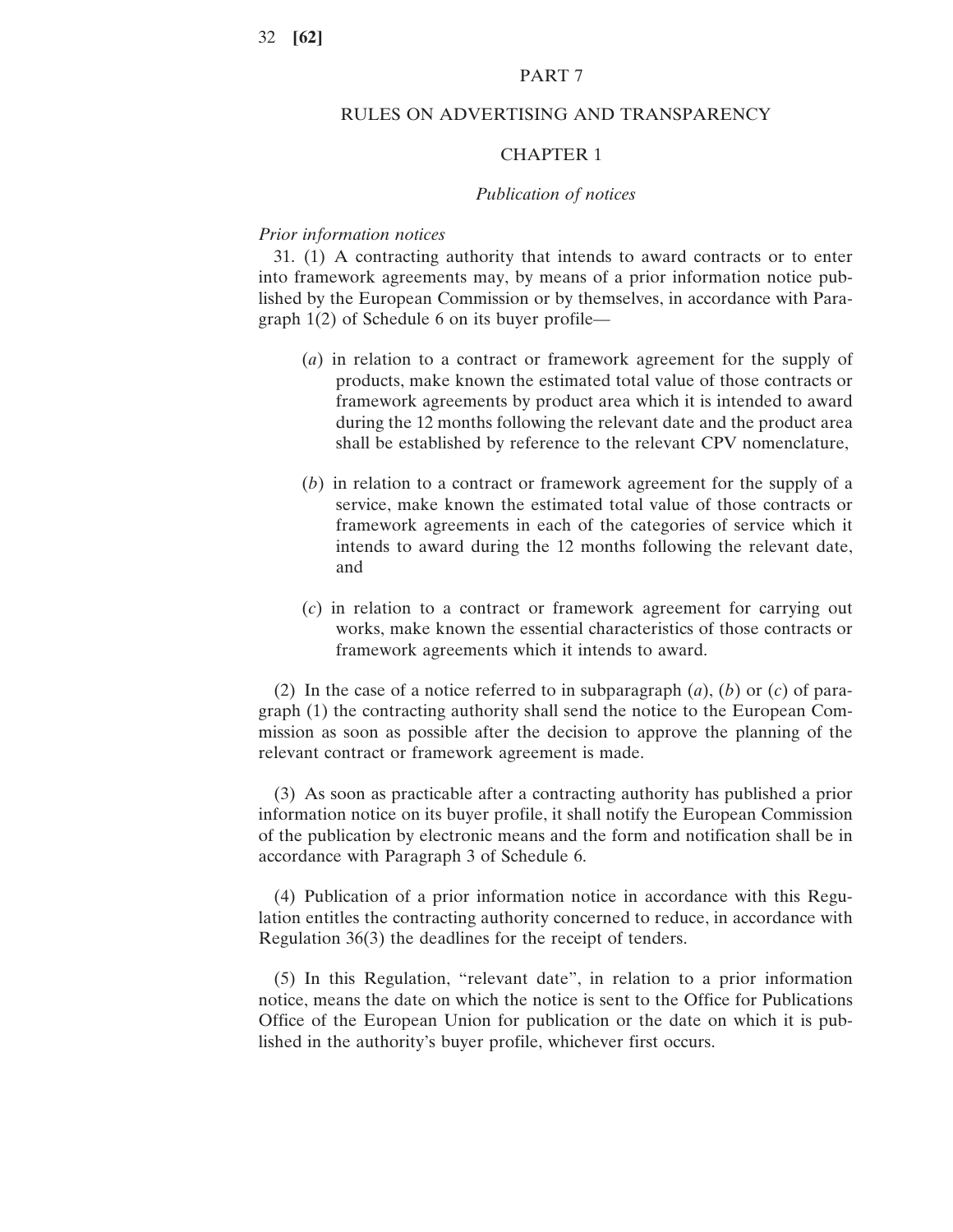*Publication of notices: contracts involving restricted procedure, negotiated procedure or competitive dialogue*

32. A contracting authority that proposes to award a contract or enter into a framework agreement by means of—

- (*a*) the restricted procedure,
- (*b*) a competitive dialogue, or
- (*c*) the negotiated procedure with the prior publication of a contract notice,

shall make its intention known by means of a contract notice.

### *Contracting authority to send notice of the result of award procedure on entering into contract or framework agreement*

33. (1) A contracting authority that has entered into a contract or a framework agreement shall send a notice of the result of the award procedure to the Office for Publications Office of the European Union within 48 days after the date on which the contract was awarded or the framework agreement was entered into.

(2) A contracting authority that enters into a framework agreement in accordance with Regulation 28 is not required to send a notice of the result of the award procedure for each contract based on the agreement.

#### *Contracting authority may withhold certain information from publication*

34. A contracting authority may withhold from publication certain information relating to entry into a contract or framework agreement if, in its opinion, release of theinformation—

- (*a*) would impede law enforcement or otherwise be contrary to the public interest, in particular defence or security interests, or
- (*b*) would harm the legitimate commercial interests of economic operators, public or private, or
- (*c*) could reasonably be expected to prejudice fair competition between economic operators.

#### *Publication of notices for the purposes of these Regulations*

35. (1) A contracting authority shall ensure that every notice that it sends to the Office for Publications Office of the European Union for publication—

- (*a*) includes the information specified in Schedule 5 and, when appropriate, any other information that the authority considers relevant, and
- (*b*) accords with the format of standard forms adopted by the European Commission in accordance with the procedure referred to in Article 67 of the Defence and Security Contracts Directive.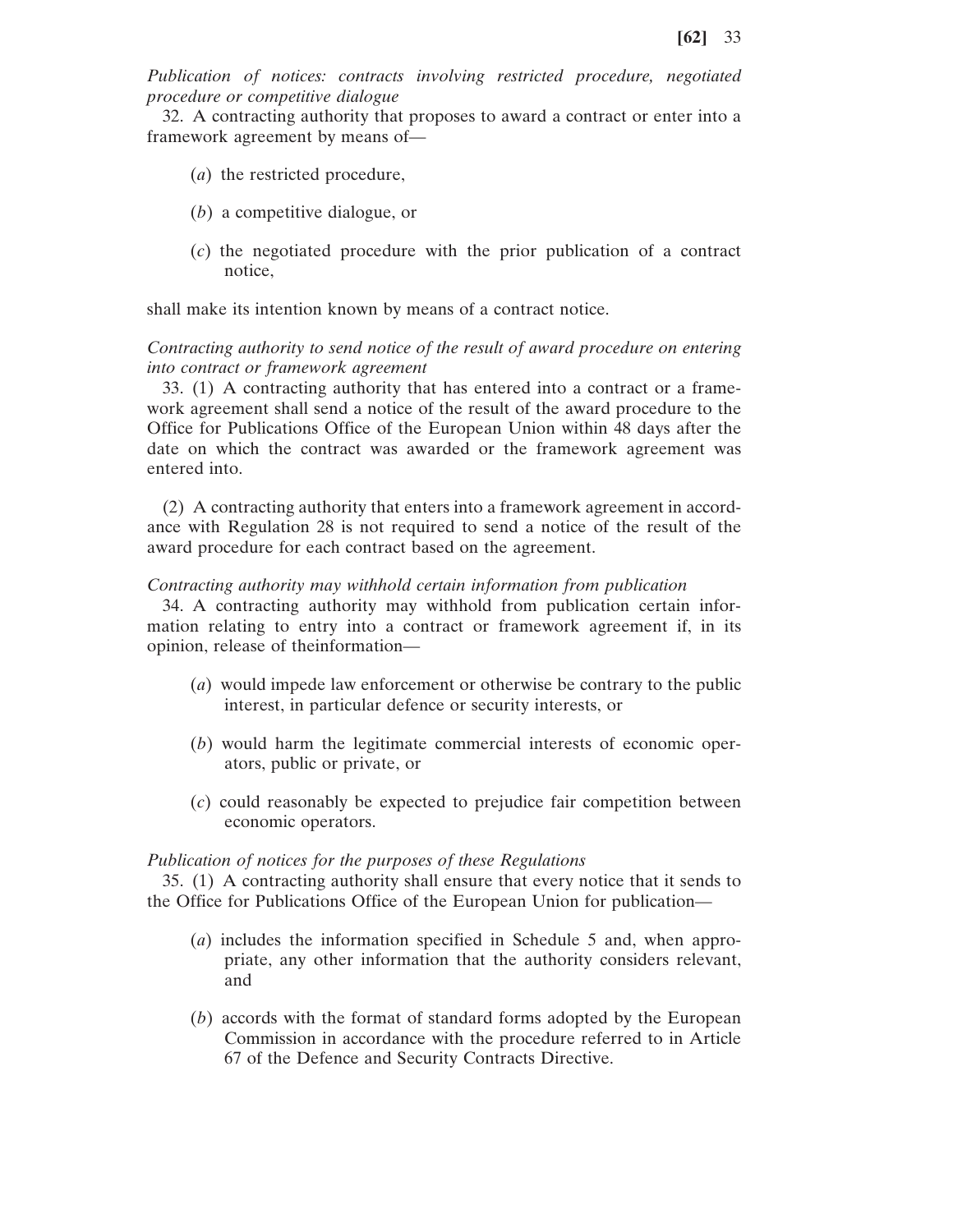(2) If, in complying with a requirement of these Regulations, a contracting authority sends by electronic means a notice to the Office for Publications Office of the European Union for publication, it shall ensure that the notice complies with the format and procedures for transmission specified in Paragraph 3 of Schedule 6.

(3) A contracting authority that has recourse to an accelerated procedure under Regulation 36 shall send the relevant notice either by telefax or by electronic means and ensure that the notice complies with the format and procedures for transmission specified in Paragraph 3 of Schedule 6.

(4) When sending to the Office for Publications Office of the European Union a notice for publication required by these Regulations, a contracting authority shall comply with the technical requirements for publication specified in Paragraphs 1(1) and (2) of Schedule 6.

(5) A contracting authority shall not send a contract notice for publication unless the full text of the notice is in an official language of the European Community chosen by the contracting authority.

(6) A contracting authority shall not publish a contract notice, or any of its contents, before a copy of the notice has been sent to the Office for Publications Office of the European Union.

(7) When issuing a notice within the State for the purposes of these Regulations or the Defence and Security Contracts Directive, a contracting authority shall ensure that the notice specifies only—

- (*a*) information contained in the copy of the notice that was sent to the European Commission or was published on its buyer profile, and
- (*b*) the date on which that copy was so sent or published.

(8) A contracting authority shall publish a prior information notice on its buyer profile only if—

- (*a*) notice of its publication has been sent to the Office for Publications Office of the European Union in the same format as that in which it is proposed to be published, and
- (*b*) it specifies the date on which it was sent to that Office.

(9) A contracting authority shall ensure that the content of a notice does not exceed 650 words if it is not sent by electronic means in the format and procedures for transmission specified in Paragraph 3 of Schedule 6.

(10) A contracting authority shall ensure that it is able to provide proof of the dates on which copies of notices were sent to the Office for Publications Office of the European Union for publication. A confirmation of the publication given by a person purporting to be employed in that Office, mentioning the date of publication is proof of publication.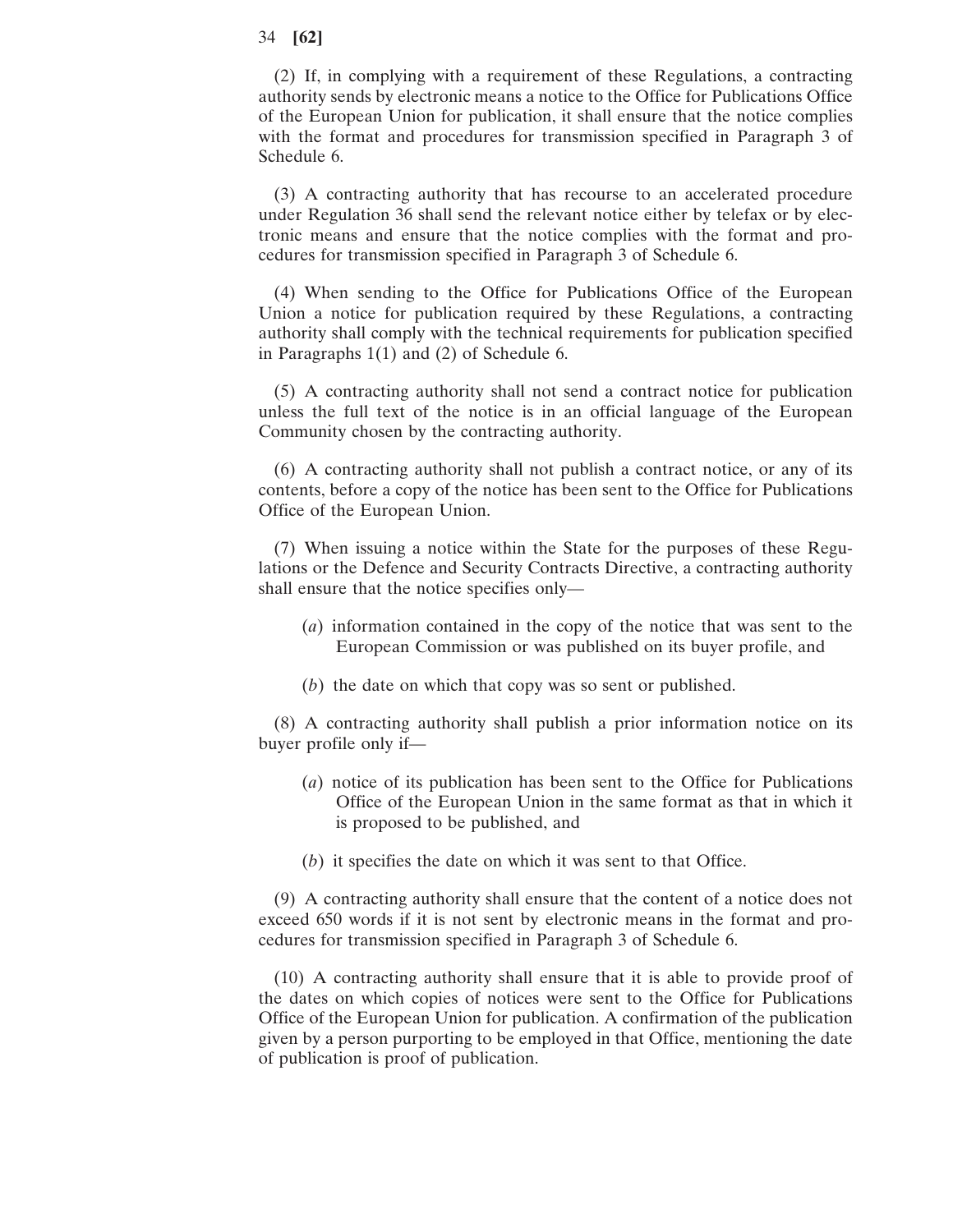(11) A contracting authority may send to the Office for Publications Office of the European Union for publication in the Official Journal of the European Union a copy of a notice relating to a contract for which publication is not mandatory under these Regulations.

(12) While the European Commission publishes a summary of the important elements of a notice referred to in this Regulation in the other official languages of the European Community, the version of the notice published in the chosen language shall be the sole authentic text.

#### CHAPTER 2

#### *Deadlines*

#### *Deadlines for receipt of tenders and requests to participate*

36. (1) When fixing the deadline for the receipt of requests to participate and tenders in an award of a contract, a contracting authority shall take particular account of the complexity of the contract and the time needed for drawing up tenders but nothing in this paragraph affects the minimum time limits prescribed by this Regulation.

(2) In the case of a restricted procedure, a negotiated procedure with the prior publication of a contract notice and use of competitive dialogue, a contracting authority shall—

- (*a*) fix a deadline for receipt of requests to participate that is no less than 37 days from the date on which the contract notice is sent for publication, and
- (*b*) in the case of a restricted procedure, fix a deadline for the receipt of tenders that is no less than 40 days from the date on which the invitation is sent.

(3) A contracting authority that has published a prior information notice may reduce the deadline for the receipt of tenders fixed in accordance with paragraph  $(2)(b)$ , to 36 days, but in any event to not less than 22 days.

(4) For the purposes of paragraph (3) a deadline is to be calculated from the date on which the invitation to tender is sent.

(5) The reduction referred to in subparagraph (3) is permitted only if—

- (*a*) the relevant prior information notice has included all the information required for the contract notice specified in Schedule 5, in so far as that information was available when the prior information notice was published, and
- (*b*) that prior information notice was sent for publication not less than 52 days and not more than 12 months before the date of publication of the contract notice.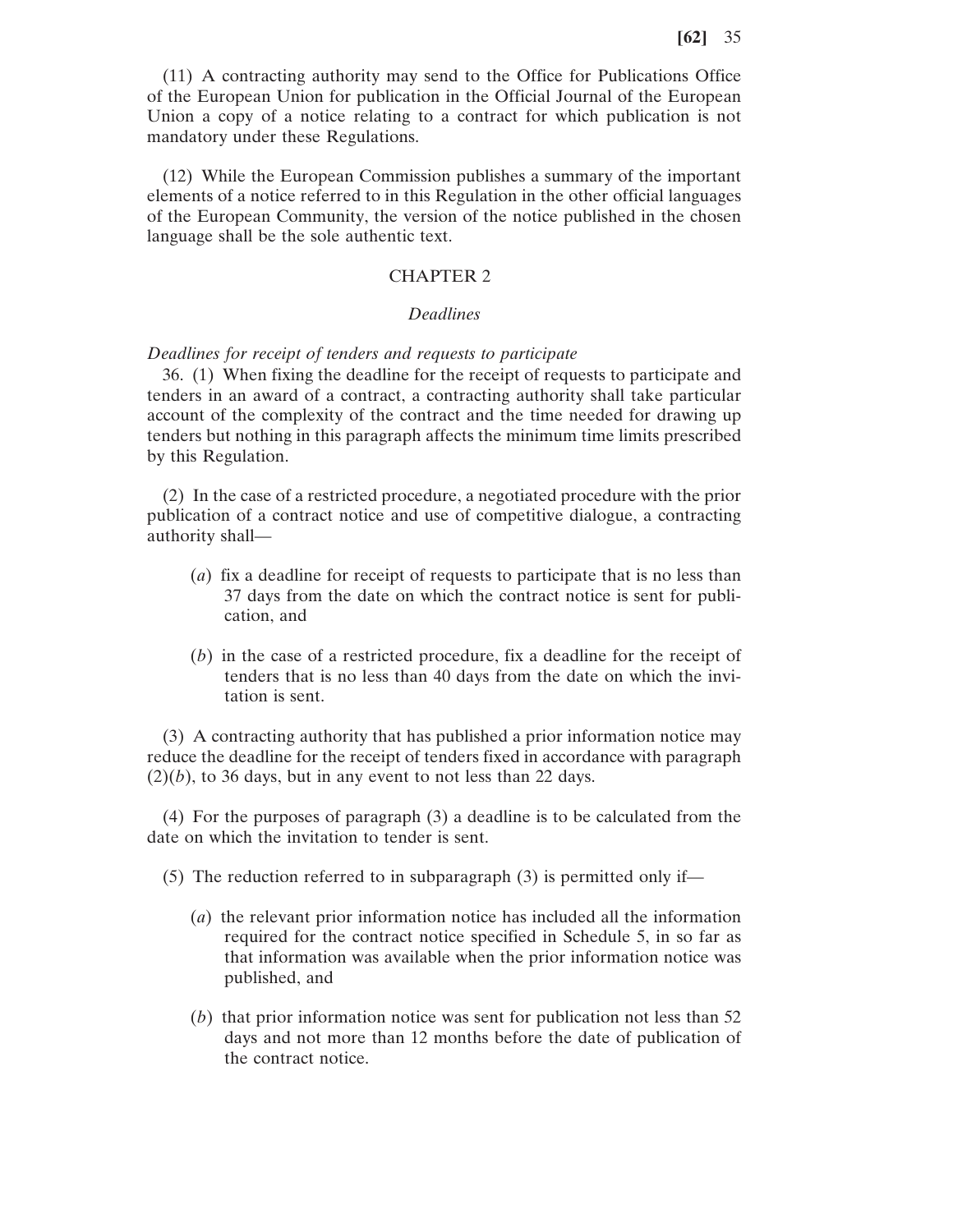(6) If, in awarding a contract by means of a restricted procedure, a negotiated procedure with publication of a contract notice, or a competitive dialogue, a contracting authority has sent to the Office for Publications Office of the European Union by electronic means a notice in accordance with the format and procedures for transmission specified in Paragraph 3 of Schedule 6, the authority may reduce by not more than 7 days the deadline—

- (*a*) for the receipt of tenders referred to in paragraph (3), and
- (*b*) for the receipt of requests to participate referred to in paragraph  $(2)(a).$

(7) A contracting authority may reduce by not more than 5 days the deadlines referred to in paragraph  $(2)(b)$  or may add by not more than 5 days to the reduction referred to in paragraph (6) if the authority—

- (*a*) offers, from the date on which the relevant notice is published in accordance with Schedule 6, unrestricted and full direct access by electronic means to the contract documents and to any supplementary documents, and
- (*b*) specifies in that notice an internet address at which those documents can be accessed.
- (8) If—
	- (*a*) for any reason the specifications and the supporting documents or additional information, although requested in good time, are not supplied before the deadline for the receipt of tenders referred to in Regulation 37, or
	- (*b*) tenders can be made only after a visit to a site where the contract is to be performed or after an on-the-spot inspection of documents supporting the contract documents,

the contracting authority shall extend the deadline so that all of the economic operators concerned may become aware of all of the information needed to prepare tenders.

(9) If, in awarding a contract by means of a restricted procedure or a negotiated procedure following publication of a contract notice, urgency makes it impracticable for a contracting authority to comply with the deadlines prescribed by this Regulation, the authority may fix another deadline for the receipt of requests to participate, but, if it does so, the deadline shall—

(*a*) except as provided by subparagraph (*b*), be not less than 15 days from the date on which the copy of the notice inviting requests to participate was sent to the Office for Publications Office of the European Union for publication, or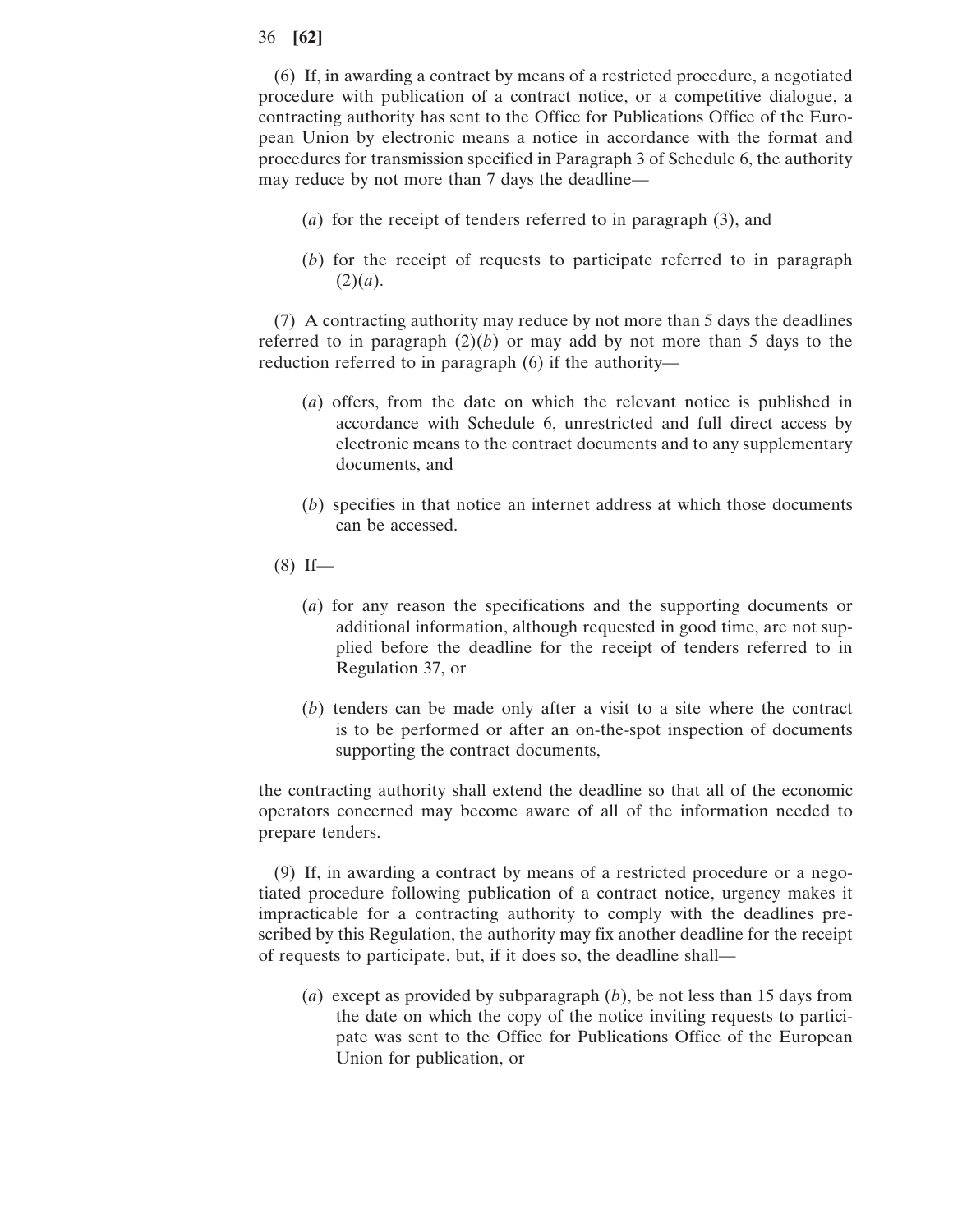(*b*) if the notice was sent to that Office by electronic means in accordance with the format and procedure specified in paragraph 3 of Schedule 6, be not less than 10 days from that date.

(10) If, when awarding a contract by means of a restricted procedure, urgency makes it impracticable for a contracting authority to comply with the deadlines prescribed by this Regulation, the authority may fix another deadline for the receipt of tenders, but that deadline shall be not less than 10 days from the date on which the authority invites tenders.

# CHAPTER 3

## *Information content and means of transmission*

*Invitations to submit a tender or to participate in dialogue or negotiation*

37. (1) When awarding a contract by means of a restricted procedure, a negotiated procedure with publication of a contract notice or a competitive dialogue procedure, a contracting authority shall simultaneously and in writing invite the selected candidates—

- (*a*) to submit their tenders, or
- (*b*) to negotiate, or
- (*c*) in the case of a competitive dialogue, to participate in the dialogue,

as provided by this Regulation.

- (2) The invitation shall—
	- (*a*) include a copy of the relevant specifications or descriptive document and of each of the supporting documents (if any), or
	- (*b*) if documents referred to in subparagraph (*a*) are made directly available by electronic means in accordance with Regulation 36(7), specify how access to the documents can be obtained.

(3) If a person other than the contracting authority responsible for the award procedure is in possession of the contract document, the descriptive document or any supporting document, the invitation shall specify—

- (*a*) the address from which the document may be obtained, and
- (*b*) if appropriate—
	- (i) the closing date for requesting the document, and
	- (ii) the fee (if any) payable for obtaining the document from the person and any payment procedure.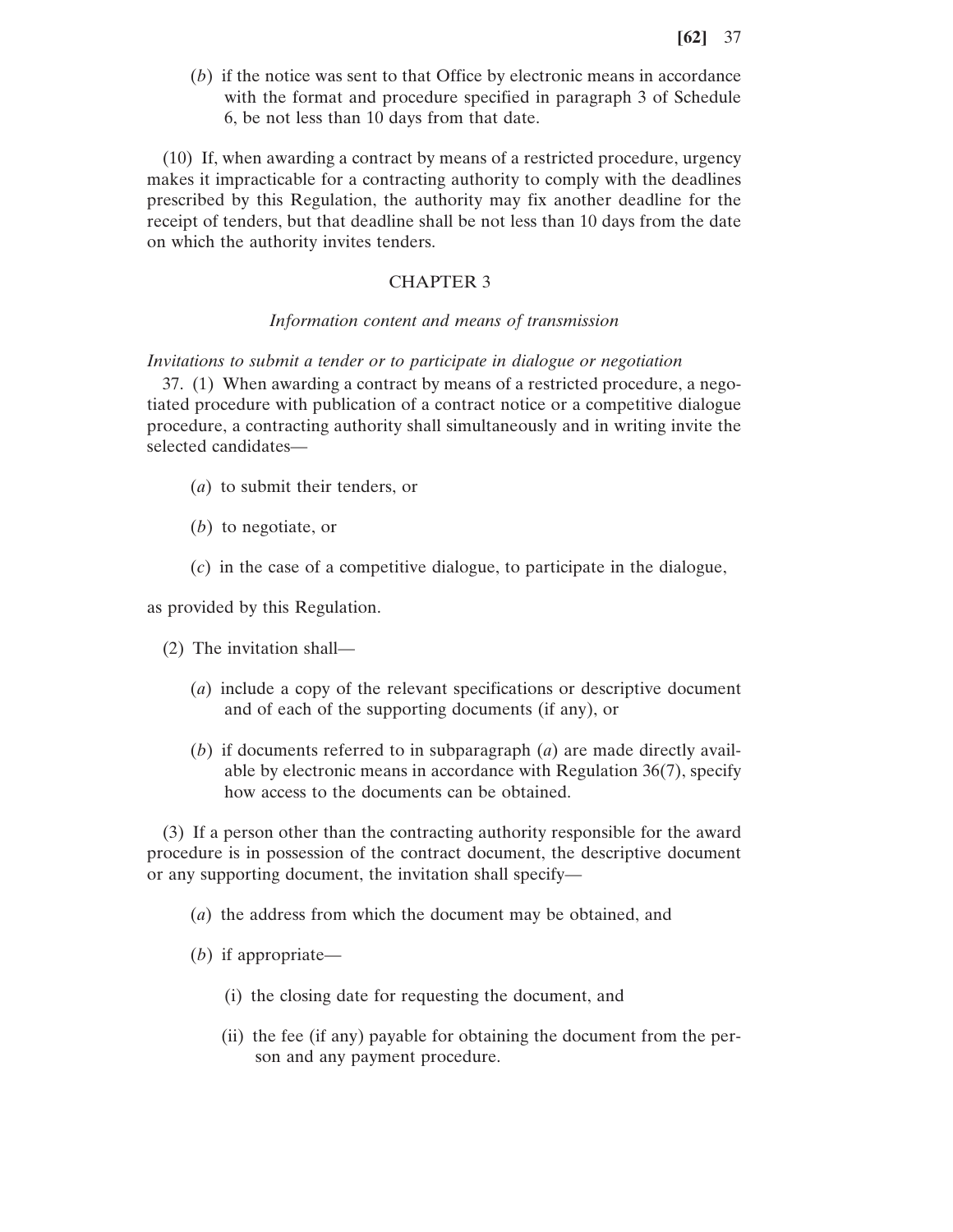(4) As soon as practicable after receiving a request for such a document from an economic operator, the person having possession of the document shall send it to the economic operator.

(5) On receiving a request for additional information about the contract document, the descriptive document or any supporting document within a reasonable time before the deadline for the receipt of tenders, the person concerned shall provide the additional information to the economic operator concerned—

- (*a*) not less than 6 days, or
- (*b*) when a restricted or an accelerated procedure is used, not less than 4 days,

before the deadline fixed for receipt of tenders.

- (6) The invitation shall, as a minimum, also contain the following:
	- (*a*) a reference to the publication of the contract notice;
	- (*b*) subject to paragraph (6), the deadline for the receipt of the tenders, the address to which the tenders shall be sent and the language or languages in which the tenders shall be prepared;
	- (*c*) in the case of competitive dialogue, the date and the address specified for the start of consultation and the language or languages used;
	- (*d*) a reference to any possible accompanying documents to be submitted, either to support verifiable statements by the candidate in accordance with Regulation 41, or to supplement the information referred to in that Regulation, and under the conditions prescribed by Regulations 43 and 44;
	- (*e*) if not specified in the contract notice, specifications or descriptive document, the relative weighting of criteria for the award of the contract or, if appropriate, the descending order of importance for such criteria.

(7) When awarding a contract in accordance with the competitive dialogue procedure, a contracting authority shall ensure that the information referred to in paragraph  $(5)(b)$  appears in the invitation to submit a tender and not in the invitation to participate in the dialogue.

### *How candidates and tenderers are to be informed*

38. (1) As soon as practicable after reaching a decision about entering into a contract or a framework agreement, a contracting authority shall inform candidates and tenderers of the decision by the most rapid means of communication possible (such as by electronic mail or by telefax). If the authority notifies its decision by electronic mail or telefax, it shall confirm the decision in writing if a candidate or tenderer so requests.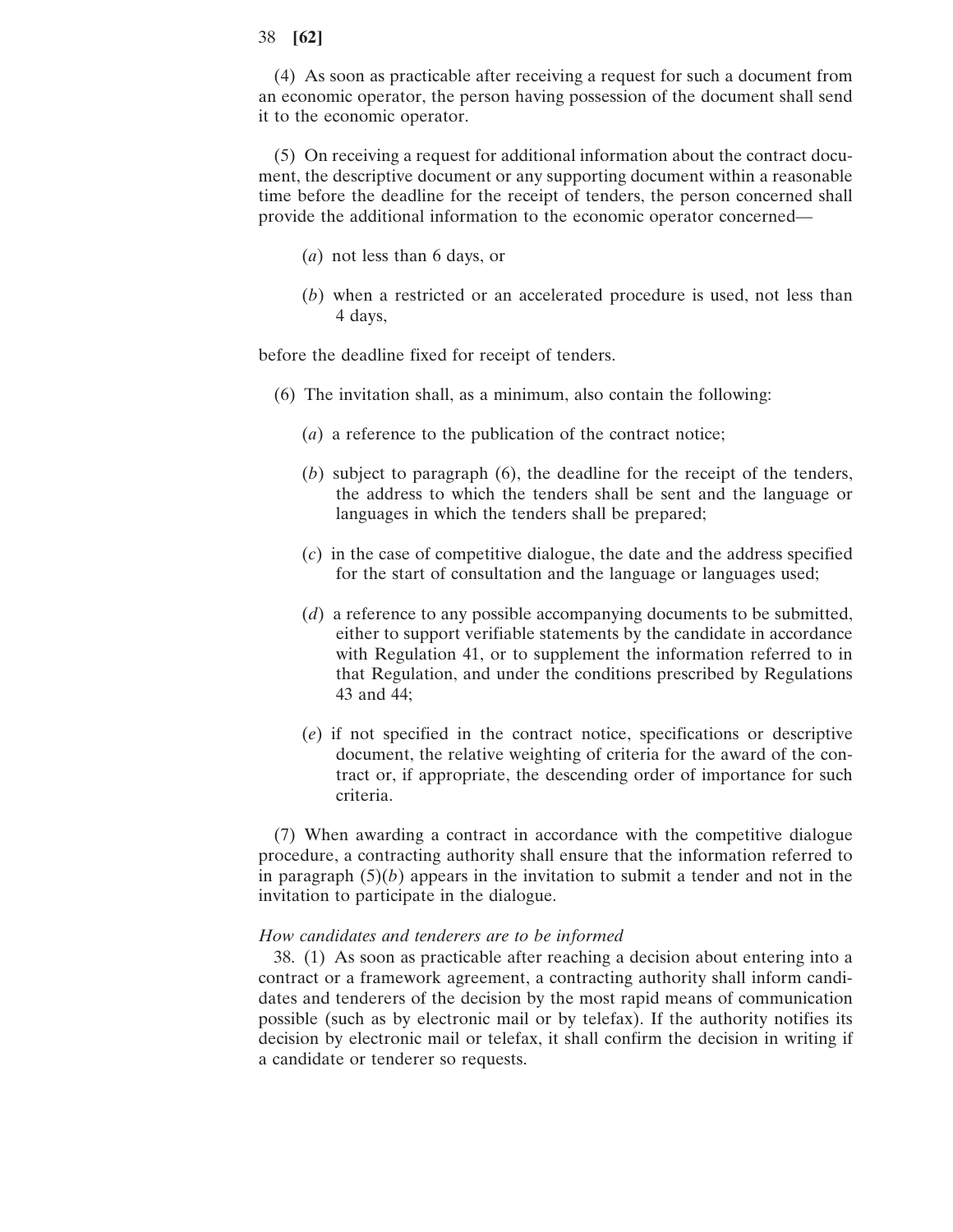- (2) If a contracting authority decides—
	- (*a*) not to enter into a framework agreement or a contract for which there has been a call for competition, or
	- (*b*) to restart the procedure,

the authority shall include in the decision the grounds on which it is based.

(3) As soon as possible, and in any event no later than 15 days after the date on which a contracting authority receives a request to do so, the authority shall inform—

- (*a*) a candidate whose application is rejected of the reasons for the rejection, or
- (*b*) a tenderer whose tender is rejected of the reasons for the rejection (including, in a case referred to in Regulation 16(9) or (10)), the reasons for the decision of the authority (of non-equivalence or that the works, supplies or service do not meet the authority's performance or functional requirements), or
- (*c*) a tenderer whose tender is rejected of the reasons for the rejection (including, in a case referred to in Regulation 20 or 21), the reasons for the decision of the authority on non-conformity with the requirements of security of information and security of supply,
- (*d*) a tenderer that has made an admissible tender that has been rejected of the characteristics and relative advantages of the tender selected as well as the name of the successful tenderer or the parties to the framework agreement.

(4) However, a contracting authority may decide not to disclose information referred to in paragraph (3) relating to entry into a contract or framework agreement if the release of the information—

- (*a*) would impede law enforcement, or otherwise be contrary to the public interest and in particular the public interest in defence or security matters, or
- (*b*) would prejudice the legitimate commercial interests of economic operators (whether public or private), or
- (*c*) might prejudice fair competition among them.

(5) A contracting authority shall not enter into a contract with a successful tenderer unless at least 14 days have elapsed since the date on which tenderers were informed of the contract award decision in accordance with paragraph (1).

(6) A contracting authority may reduce the 14-day period referred to in paragraph (5) to 7 days if an accelerated procedure has been used. However, if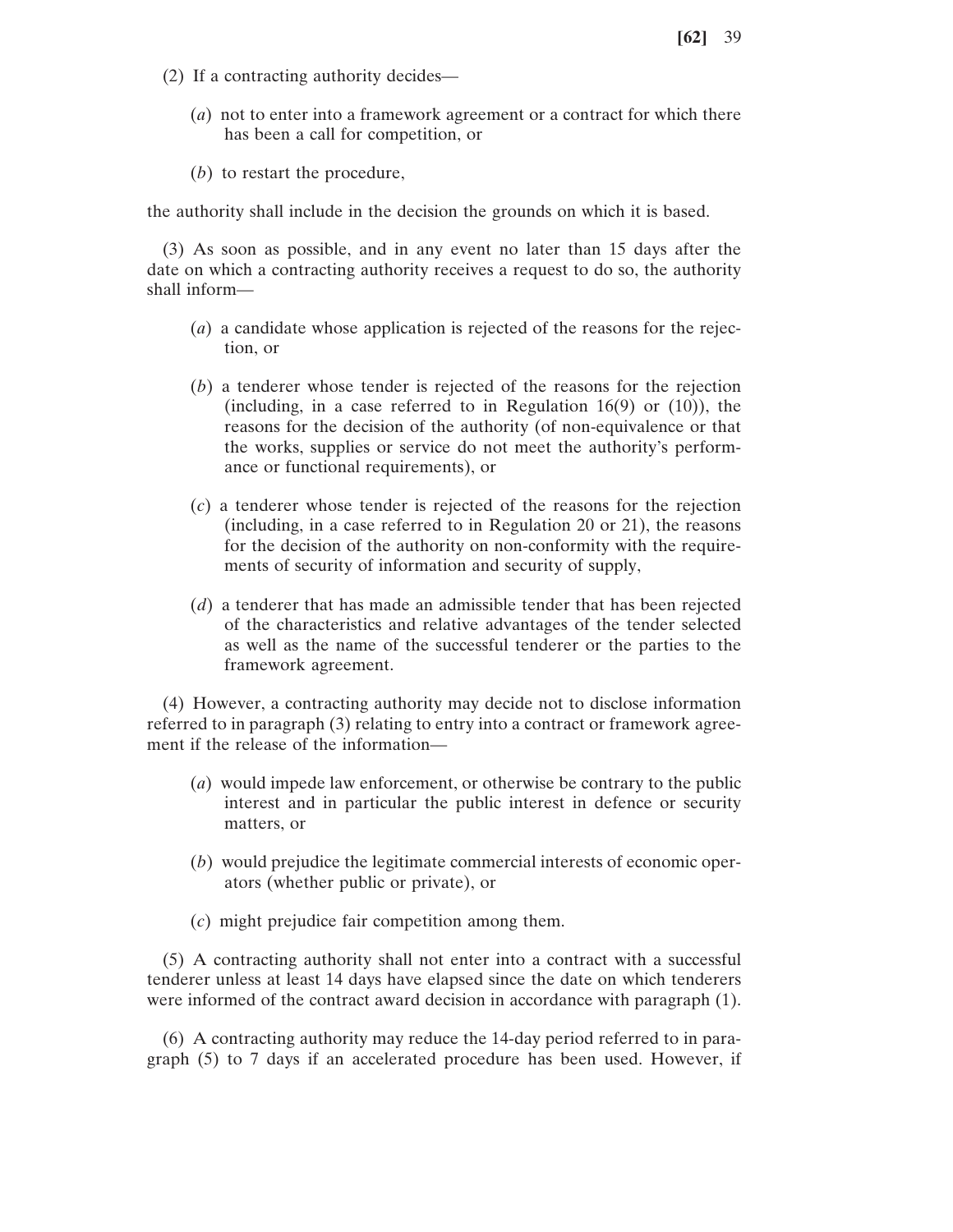within this 7-day period, the authority is notified in writing of the intention of a tenderer to seek a review of the contract award decision, it shall not enter a contract until at least 10 days have elapsed since tenderers were informed of the contract award decision in accordance with paragraph (1).

## CHAPTER 4

## *Communications*

## *Rules applicable to communication of information relating to contracts*

39. (1) A contracting authority may give or send any information, notice or other communication for a purpose connected with entry into a contract, or require candidates or tenderers to submit information or tenders, by such of the following means as it chooses:

- (*a*) by post or personal delivery;
- (*b*) subject to paragraphs (5) and (6), by electronic means;
- (*c*) subject to paragraph (7), by telephone or facsimile machine;
- (*d*) by a combination of any 2 or more of those means.

(2) A contracting authority shall choose a means of communication that is generally available to economic operators so as to enable them to gain access to the authority's tendering procedure.

(3) A contracting authority shall communicate and store information in connection with awarding contracts in a way that maintains the integrity of data and the confidentiality of tenders and preserves requests to participate.

(4) A contracting authority shall ensure that the content of tenders remains unopened and confidential until the deadline for the receipt of tenders or requests to participate has expired.

(5) The equipment used for communicating by electronic means shall be—

- (*a*) non-discriminatory, and
- (*b*) generally available, and
- (*c*) compatible with information and communication equipment that is currently in general use.

(6) The following provisions apply to equipment used for sending and receiving tenders, and for receiving requests to participate, by electronic means:

(*a*) information regarding the specifications necessary for the electronic submission of tenders and requests to participate (including encryption) shall be made available to candidates and tenderers;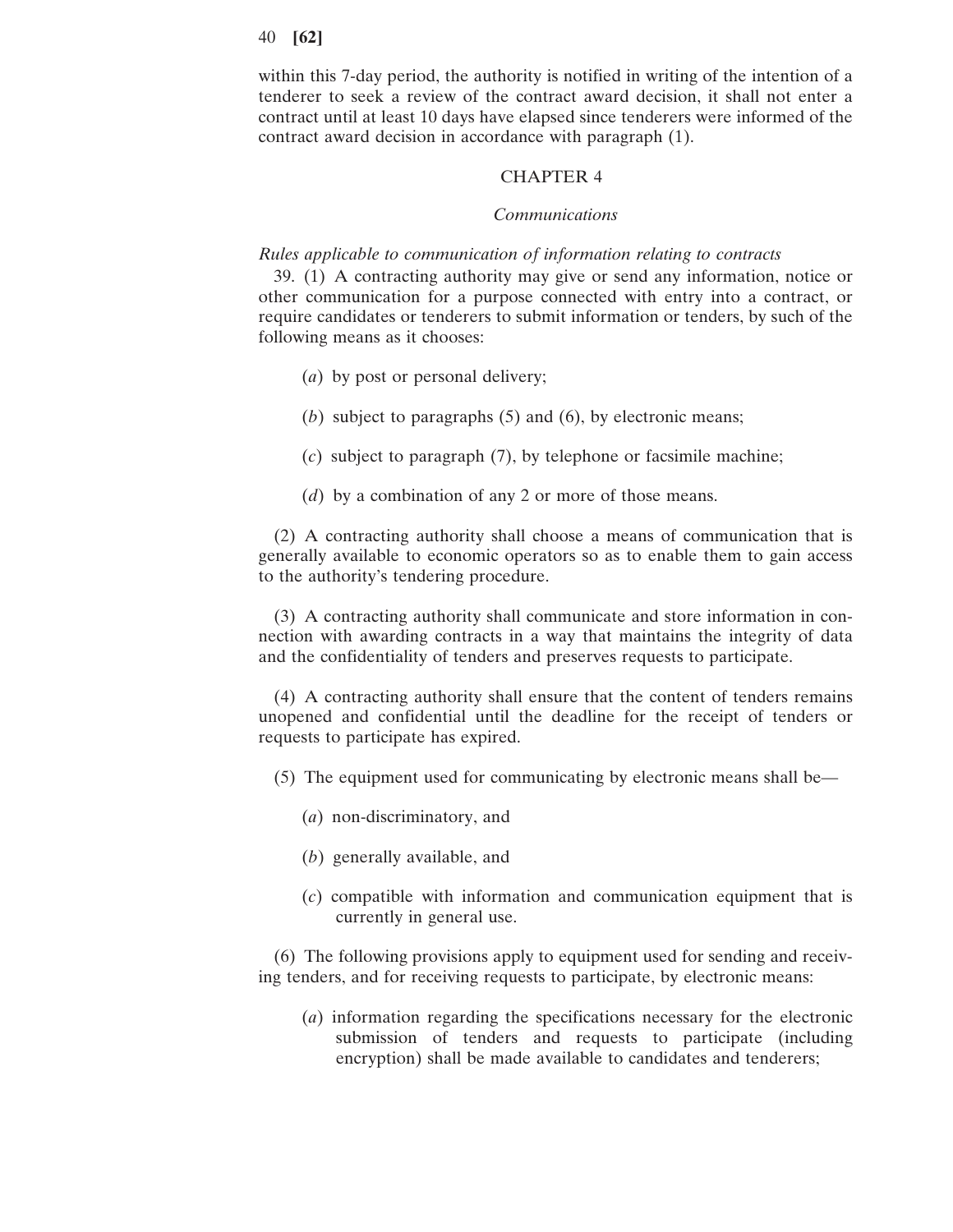- (*b*) equipment used for electronically receiving tenders and requests to participate shall comply with Schedule 4;
- (*c*) tenderers or candidates shall undertake to submit, before the deadline for submission of tenders or requests to participate, all documents referred to in Regulations 42 to 52 that do not exist in electronic form.

(7) The following provisions apply to the sending of requests to participate in a procedure for the award of a contract by a contracting authority:

- (*a*) a person who makes such a request by telephone shall confirm the request in writing before the deadline set for receiving requests;
- (*b*) a person who sends such a request by fax shall confirm the request by post or by electronic means, but only if required to do so by the authority for the purpose of authenticating the request;
- (*c*) the authority shall specify these provisions in the contract notice, together with the deadline for sending confirmation by post or electronic means.

## CHAPTER 4

### *Reports*

## *Content of reports*

40. (1) A contracting authority shall prepare a written report for every contract or framework agreement that it enters into showing that the selection procedure was undertaken in a transparent and non discriminatory manner and the report shall, as a minimum, include the following particulars:

- (*a*) the name and address of the authority, the subject matter and the value of the contract or framework agreement;
- (*b*) the award procedure used;
- (*c*) in the case of competitive dialogue procedure, the circumstances that justify the use of the procedure;
- (*d*) in the case of negotiated procedure without prior publication of a contract notice—
	- (i) the circumstances referred to in Regulation 27 that justify the use of the procedure,
	- (ii) if appropriate, the circumstances that justify exceeding time limits referred to in paragraph (4) or (7)(*b*) of Regulation 27, and
	- (iii) if appropriate, the circumstances that justify exceeding the 50 per cent limit referred to in Regulation 27(6);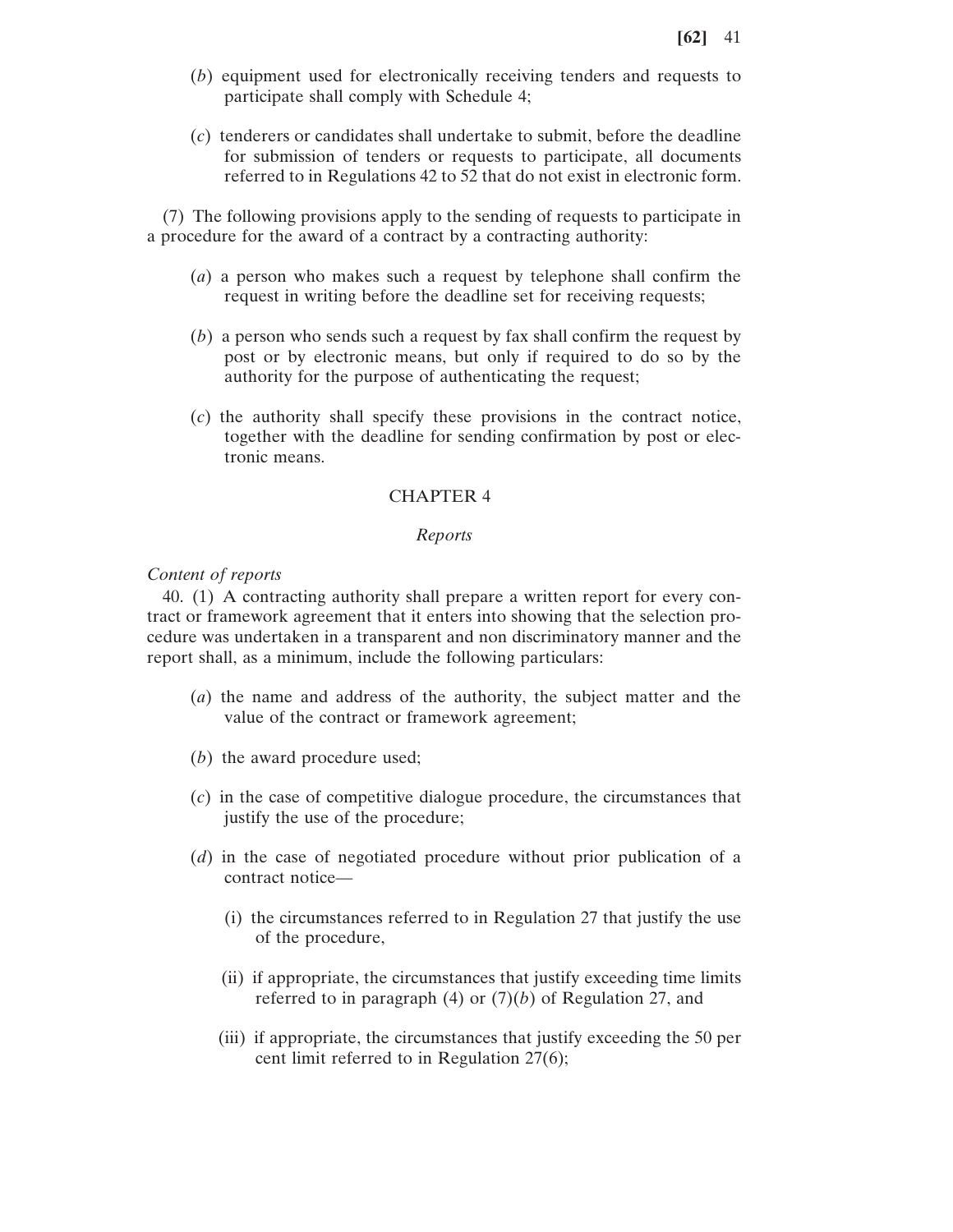- (*e*) if appropriate, the reasons for the framework agreement lasting more than 7 years;
- (*f*) the name of the candidate chosen and the reasons why they were chosen;
- (*g*) the name of the candidate excluded and the reasons for their rejection;
- (*h*) the reasons for the rejection of a tender;
- (*i*) the name of the successful tenderer and the reasons why its tender was selected and, if known, the share of the contract or framework agreement which the successful tenderer intends or will be required to subcontract to third parties;
- (*j*) if appropriate, the reasons why the contracting authority has decided not to award a contract or enter into a framework agreement.

(2) If the European Commission so requests, the contracting authority shall send to it a copy of the report, or such parts of the report as it specifies.

(3) A contracting authority shall keep a proper record of the progress of a contract award procedure conducted by electronic means.

# PART 8

## HOW THE AWARD PROCEDURE IS TO BE CONDUCTED

# CHAPTER 1

### *General provisions*

# *Procedure for verifying the suitability of participants, for choosing participants and for awarding contracts*

41. (1) A contracting authority shall award a contract on the basis of the criteria prescribed by Regulations 55 and 59 after having checked the suitability of the economic operators (other than those excluded under Regulation 42 or 43) in accordance with—

- (*a*) the criteria of economic and financial standing referred to in Regulation 44, and
- (*b*) the criteria of professional and technical knowledge or ability referred to in Regulations 45 to 48, and
- (*c*) if appropriate, the non-discriminatory rules and criteria referred to in paragraphs (3) to (7).

(2) In awarding a contract on the basis of those criteria, a contracting authority shall take into account Regulation 17.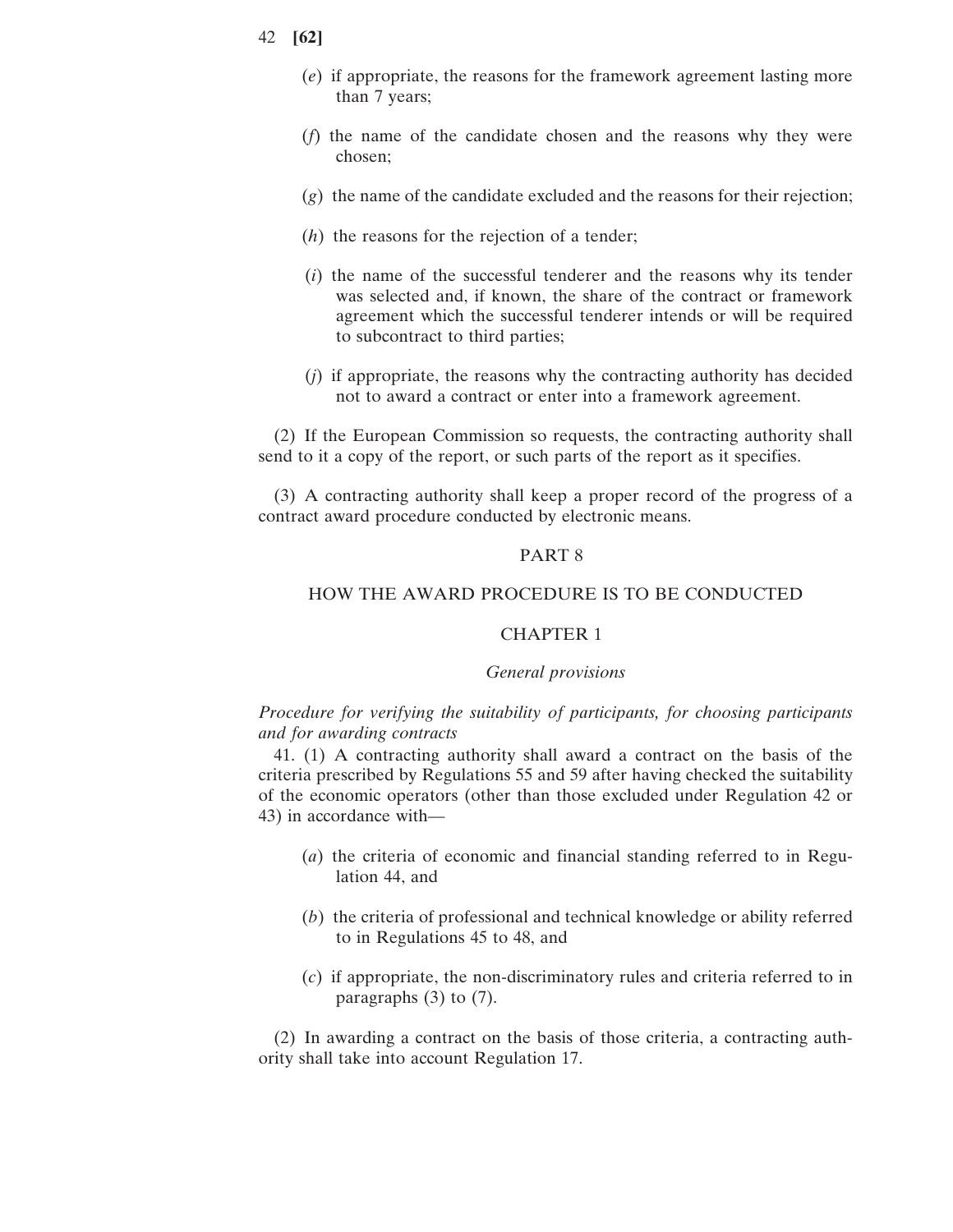(3) A contracting authority can require candidates and tenderers to meet minimum capacity levels in accordance with Regulations 44 to 48.

- (4) A contracting authority—
	- (*a*) shall ensure that the extent of the information referred to in Regulations 44 to 48 and the minimum levels of ability required for a specific contract are related to, and are proportionate to, the subject matter of the contract, and
	- (*b*) shall specify those minimum levels in the contract notice.

(5) A contracting authority that uses a restricted procedure, negotiated procedure with publication of a contract notice or a competitive dialogue procedure may limit the number of suitable candidates that it will invite to tender, or with which it will conduct a dialogue, and in such a case, the contracting authority shall specify in the contract notice—

- (*a*) the objective and non-discriminatory criteria or rules that it proposes to apply, and
- (*b*) the minimum number and, if that authority considers it appropriate to do so, the maximum number of candidates that it proposes to invite.

(6) Where a contracting authority limits the number under paragraph (5) it shall—

- (*a*) invite no fewer than 3 candidates, and
- (*b*) invite a number of candidates at least equal to the minimum number that the authority has set in advance provided that a sufficient number of suitable candidates is available.

(7) If the number of candidates satisfying the selection criteria and the minimum stated levels of ability required is less than the minimum number referred to in paragraph (6) the contracting authority may continue the procedure by inviting those candidates that have the capabilities required to perform the contract.

(8) Where the contracting authority forms the opinion that the number of suitable candidates is too low to ensure genuine competition it may suspend the procedure and republish the initial contract notice under Regulations 32 and 35 and shall fix a new deadline for the submission of requests to participate.

(9) Where the contracting authority suspends and republishes under paragraph (8), the authority shall invite candidates selected upon the first publication and those selected upon the second publication shall be invited in accordance with Regulation 37.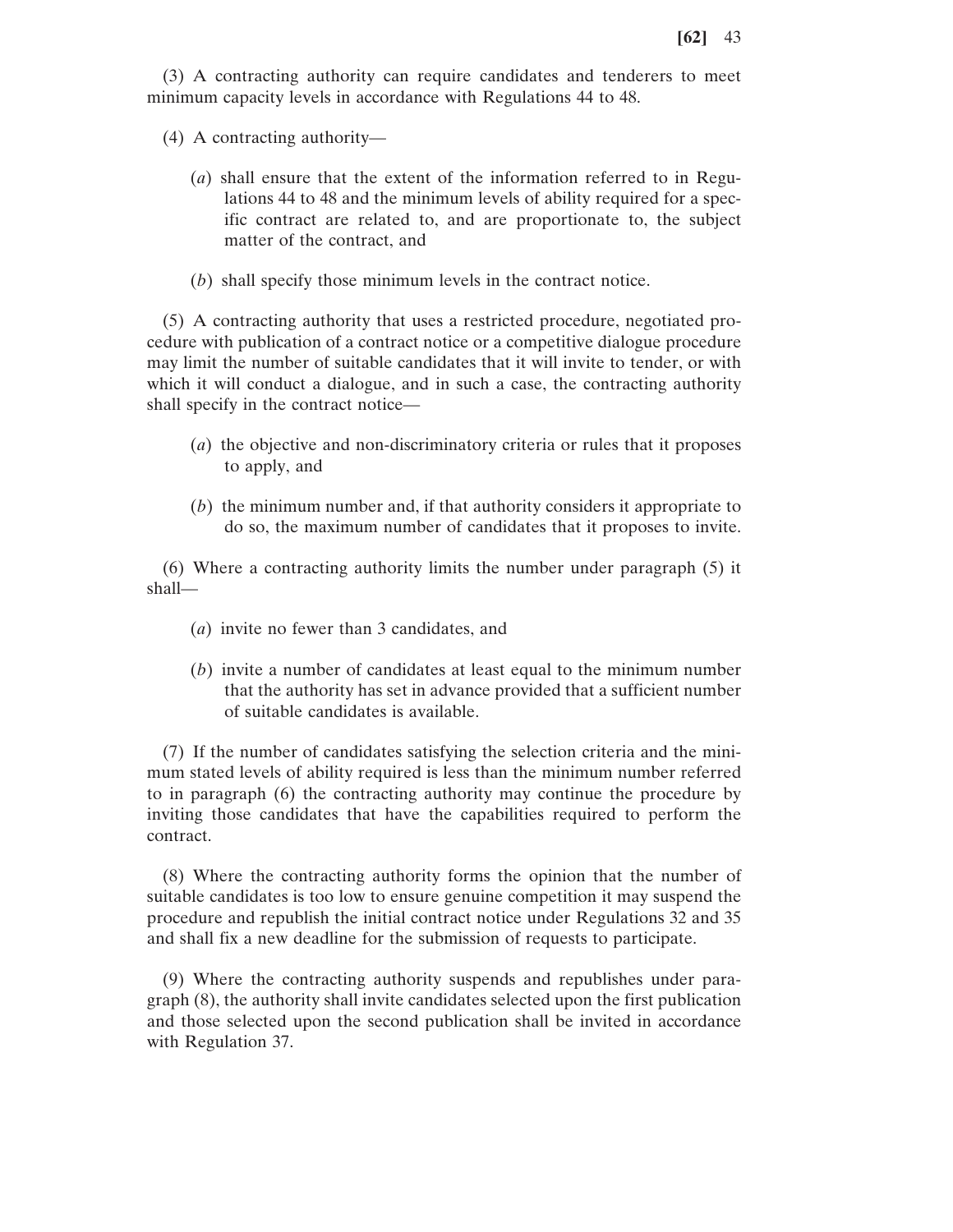(10) Paragraphs (8) and (9) shall operate without prejudice to the ability of the contracting authority to cancel the ongoing procurement procedure and launch a new procedure.

- (11) The contracting authority shall not invite—
	- (*a*) other economic operators that have not made requests to participate in the tendering process, or
	- (*b*) candidates that do not have the requisite capabilities.

(12) A contracting authority that decides to reduce the number of solutions to be discussed under Regulation 24(3) or tenders to be negotiated under Regulation 25(7) shall do so by applying the award criteria specified in the contract notice or contract documents, but in any case shall ensure that the number of solutions arrived at is consistent with genuine competition (assuming enough solutions or suitable candidates are available).

# CHAPTER 2

#### *Criteria for qualitative selection*

### *Exclusion of certain persons from being considered for awards of contracts*

42. (1) In considering whether or not to award a contract, a contracting authority shall exclude from consideration any person who, to the knowledge of the authority, has been convicted of an offence involving—

- (*a*) participation in a prescribed criminal organisation, or
- (*b*) corruption, or
- (*c*) fraud, or
- (*d*) terrorist offences or offences linked to terrorist activities, or
- (*e*) money laundering.
- (2) In order to give effect to paragraph (1), the contracting authority—
	- (*a*) shall, whenever appropriate, ask a candidate or tenderer to supply the documents referred to in paragraph (6), and
	- (*b*) may, if it has doubts concerning the personal situation of the candidate or tenderer, also seek information that it considers relevant from an appropriate competent administrative or judicial authority.

(3) If the information referred to in paragraph  $(2)(b)$  concerns a candidate or tenderer established in another Member State, the contracting authority may request the co-operation of the competent authority of that other State. Such a request may extend to any agent of the person and, in the case of a body (whether incorporated or unincorporated), extend to any person who is concerned in the direction or management of the body.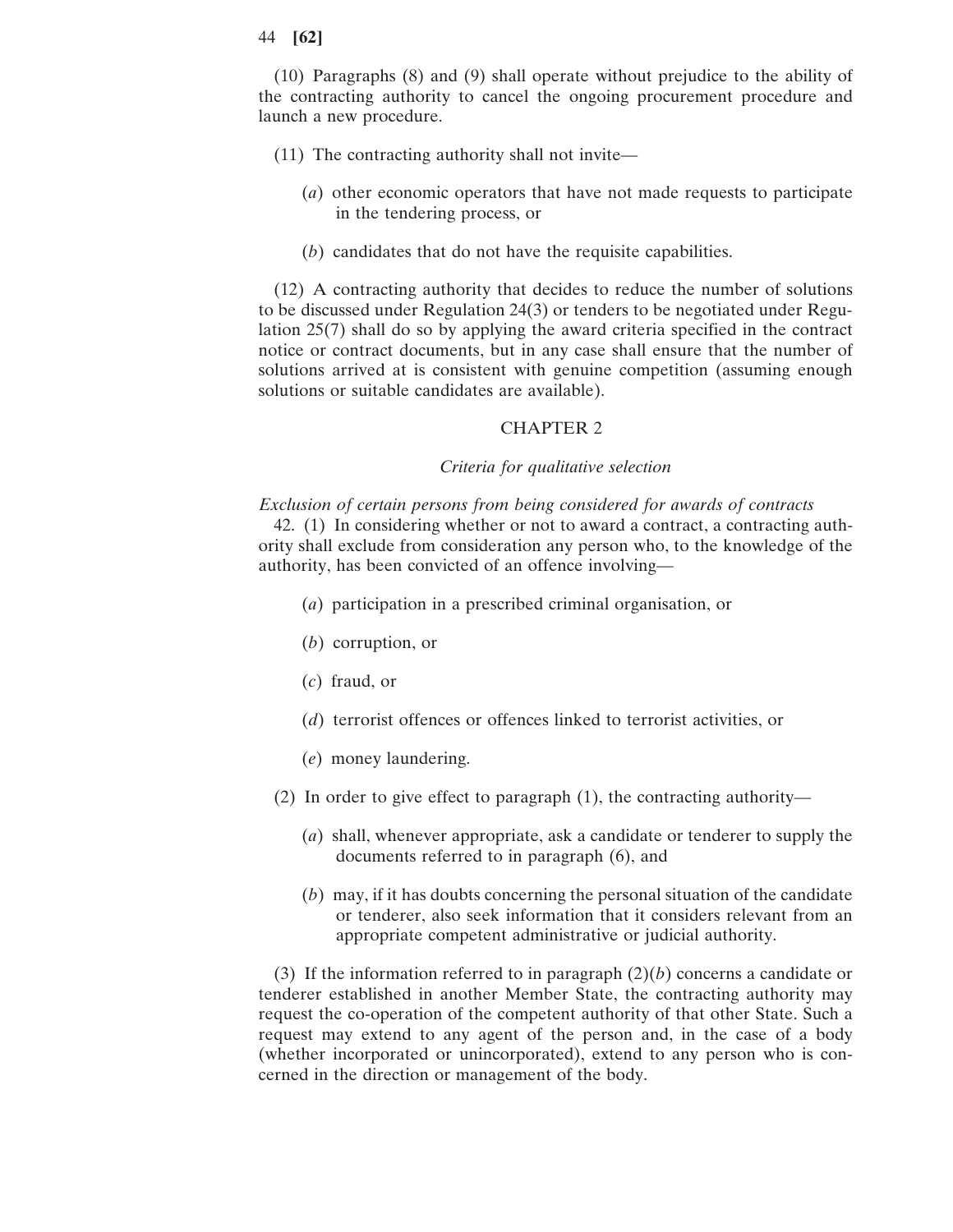(4) In considering whether to award a contract, a contracting authority may exclude from consideration any person—

- (*a*) who is subject to a bankruptcy or insolvency procedure or process of a kind specified in paragraph (5), or
- (*b*) who has been found guilty of professional misconduct by a competent authority that is authorised by law to hear and determine allegations of professional misconduct against persons that include the operator, such as infringement of a statute regarding export of defence or security equipment, or
- (*c*) who has committed grave professional misconduct provable by means that the authority can supply, such as breach of obligations regarding security of information or security of supply during a previous contract, or
- (*d*) has been found to be not as reliable as is required to exclude risks to the security of the State, or
- (*e*) who has not fulfilled an obligation to pay—
	- (i) any contribution or levy in respect of social insurance under the Social Welfare Acts where the person ordinarily resides in the State, or
	- (ii) any contribution or levy corresponding to a contribution or levy referred to in clause (i) as required by a law of the country or territory—
		- (I) where the person ordinarily resides or carries on business, or
		- (II) where the authority is established, or
- (*f*) who has not fulfilled an obligation to pay any tax or levy imposed by or under statute where the person ordinarily resides in the State or any tax or levy imposed by or under a law of the country or territory—
	- (i) where the person ordinarily resides or carries on business, or
	- (ii) where the authority is established, or
- (*g*) who has provided a statement or information to the authority or another contracting authority knowing it to be false or misleading, or has failed to provide to the authority or another such authority a statement or information that is reasonably required by the authority for the purpose of awarding the contract concerned.

(5) A person is subject to a bankruptcy or insolvency procedure or process for the purpose of paragraph (4) if—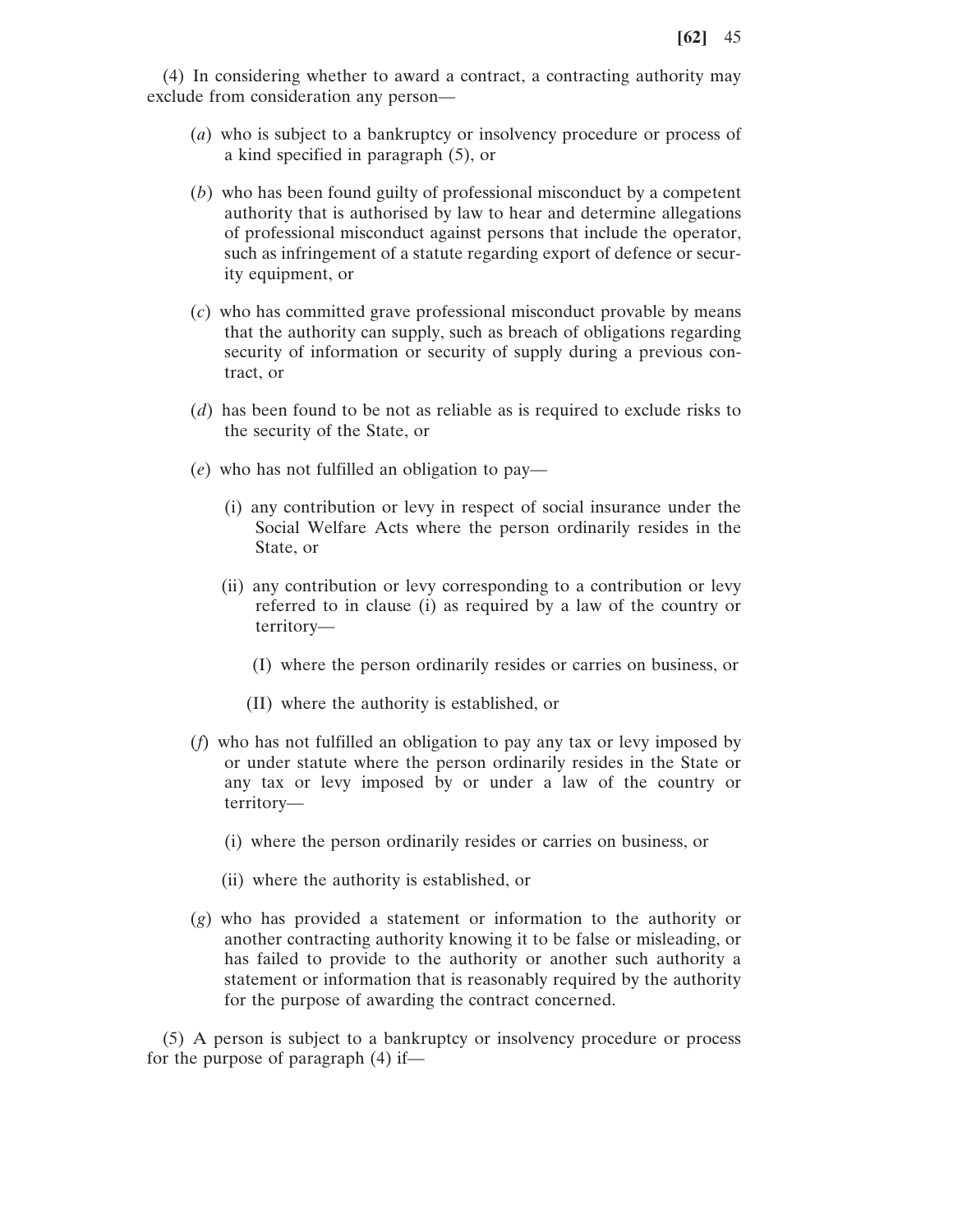- (*a*) the person is bankrupt or the subject of a bankruptcy petition, or
- (*b*) the person, being a body corporate, is being wound up or the subject of proceedings for compulsory winding up, or
- (*c*) the person's affairs are being administered by a court, or the person is the subject of proceedings in which it is sought to have the person's affairs so administered, or
- (*d*) the person has entered into an arrangement with creditors, or
- (*e*) the person has suspended business activities, or
- (*f*) the person is, in the opinion of the contracting authority concerned, in any situation analogous to any of those mentioned in subparagraphs (*a*) to (*e*) under a law of the State, another Member State or a third country relating to bankruptcy or insolvency.

(6) A contracting authority shall accept as sufficient evidence that a person is not liable to be excluded under paragraph (1) or under subparagraph (*a*), (*b*), (*e*) or (*f*) of paragraph (4)—

- (*a*) a copy of the relevant judicial record, or
- (*b*) in the absence of such a copy, a certificate issued by a competent judicial or administrative authority in the country or territory where the person ordinarily resides or carries on business, or the authority is established,

showing that the particular paragraph or subparagraph does not apply to the person.

(7) Without limiting paragraph (6), a contracting authority shall accept as sufficient evidence that a person is not liable to be excluded under subparagraph (*e*) or (*f*) of paragraph (4) a certificate issued by the Collector General of the Office of the Irish Revenue Commissioners showing that the relevant subparagraph does not apply to the person.

(8) If a question arises as to whether paragraph (1), or subparagraph (*a*) or (*b*) of paragraph (4), applies to a person and either—

- (*a*) the relevant judicial or administrative or competent authority in the country or territory in question does not issue documents of the kind referred to in paragraph (6), or (7), or
- (*b*) although it issues documents of that kind, they do not cover the case in question,

the contracting authority concerned shall accept instead a declaration made by the person on oath or, in the case of a Member State where there is no provision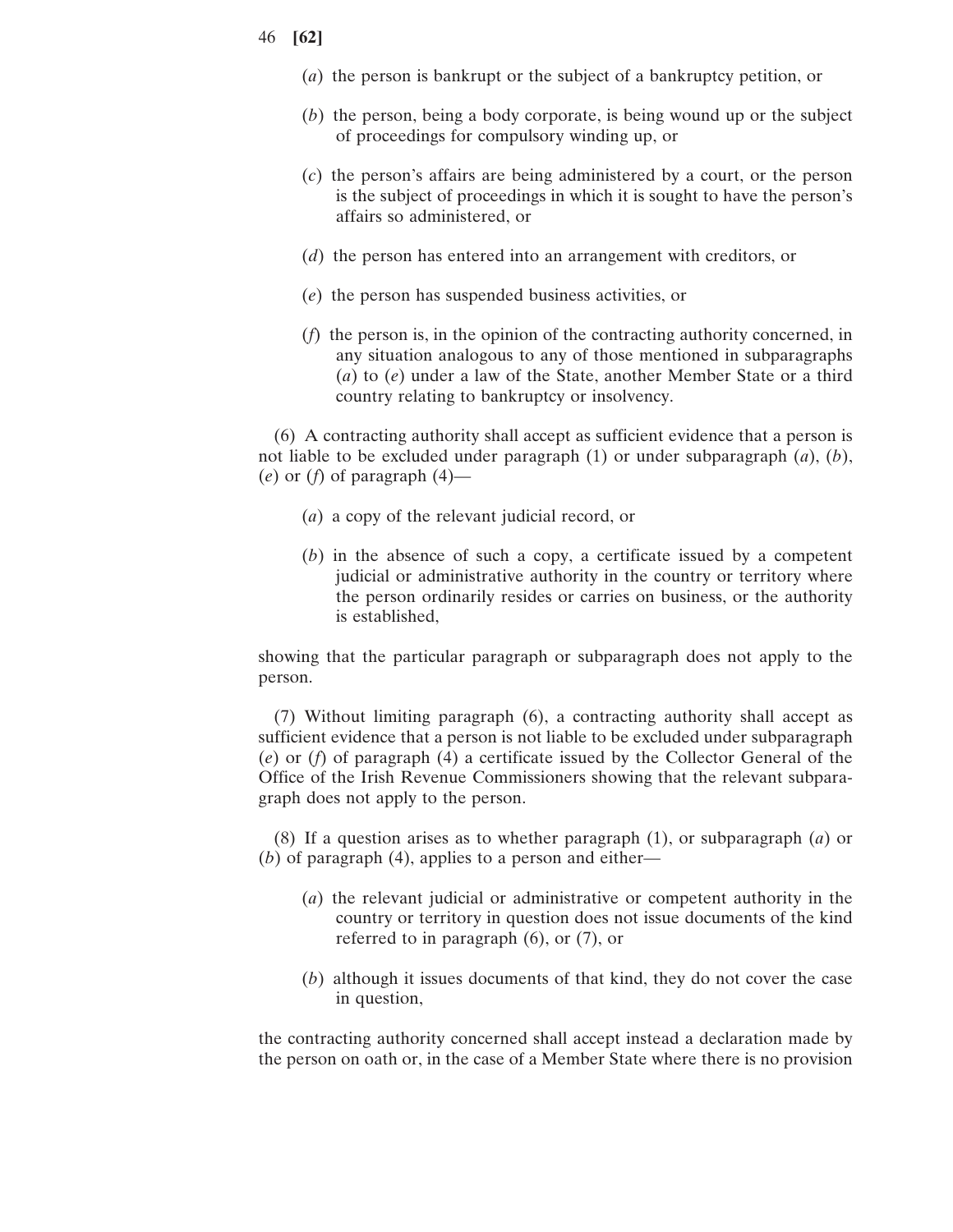for making a declaration on oath, a solemn declaration made by the person before a person authorised for the purpose under a law of that Member State.

(9) The following are authorised authorities for the purposes of paragraph (8):

- (*a*) a competent judicial or administrative authority of the country or territory where the person ordinarily resides or carries on business or where the contracting authority is established;
- (*b*) a notary or a competent professional or trade body located in that country or territory.

*Suitability to pursue the professional activity*

- 43. (1) Where a candidate that wishes to participate in a contract—
	- (*a*) is established in the State or in another Member State, and
	- (*b*) is required to be enrolled on a professional or trade register in order to pursue its professional activity in the State or, as the case may be the Member State of origin or establishment of the candidate,

the candidate shall, if requested to do so by the contracting authority concerned, provide—

- (i) evidence to the satisfaction of that authority that it is enrolled on one of the professional or trade registers, or
- (ii) a declaration on oath or a certificate,

as described in the relevant Part of Annex VII to the Defence and Security Contracts Directive.

(2) For the purposes of paragraph (1), the relevant Part of Annex VII to the Defence and Security Contracts Directive is—

- (*a*) in the case of a works contract, Part A, and
- (*b*) in the case of a supply contract, Part B, and
- (*c*) in the case of a service contract, Part C.

(3) If, in relation to the award of a service contract, candidates or tenderers are required to be holders of a particular qualification in order to be able to carry on the kind of activity to which the contract relates in the country or territory where their principal place of business is located, those candidates or tenderers shall, if required to do so by the contracting authority, provide evidence that they hold such a licence or authority or that they are members of that organisation.

(4) In paragraph (3), "qualification" includes—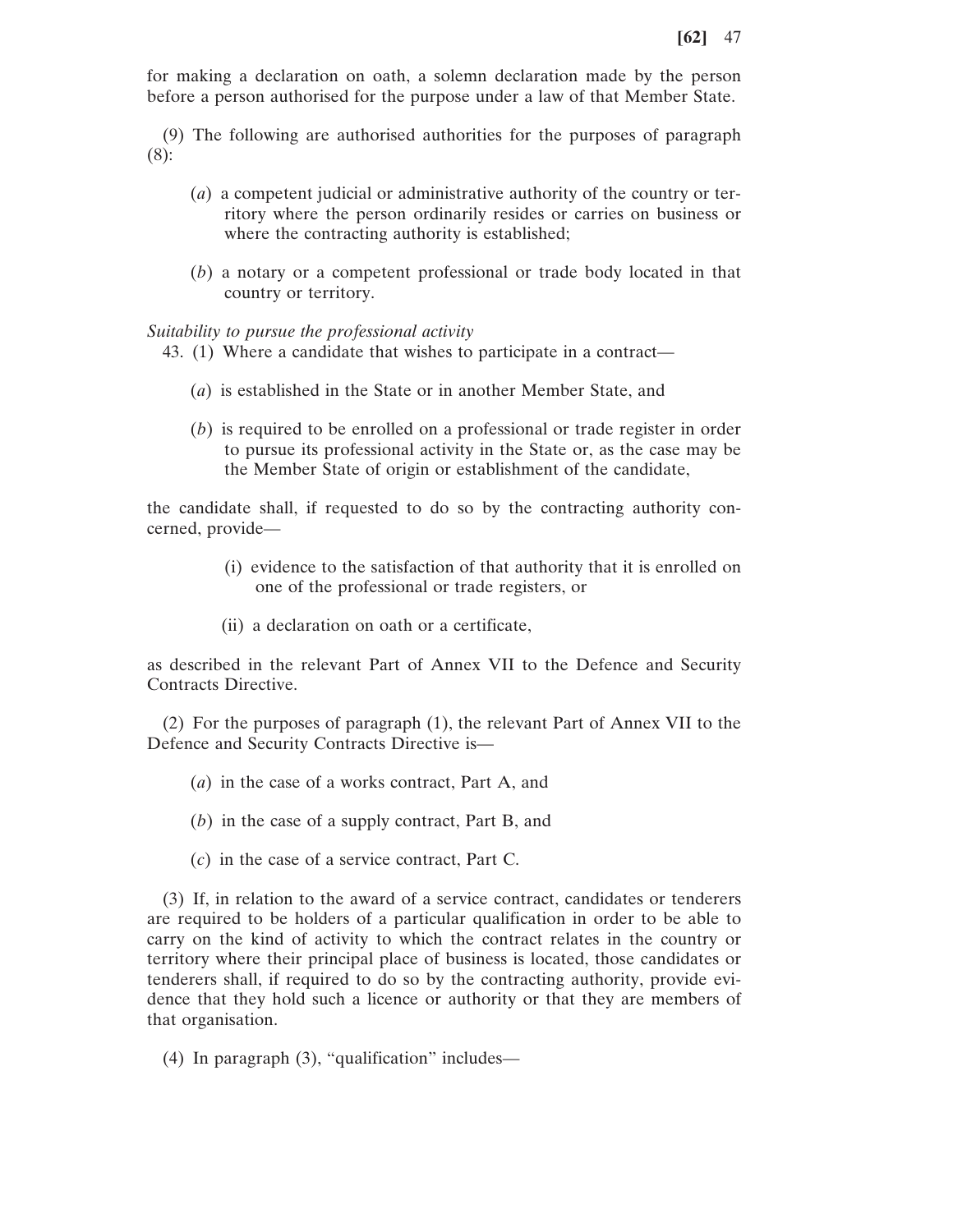- (*a*) a licence or other form of authorisation, and
- (*b*) membership of a specified organisation.

(5) This Regulation is without prejudice to the law of the European Communities or the European Union relating to freedom of establishment and freedom to provide services.

### *Economic and financial standing*

44. (1) A contracting authority may accept as proof of an economic operator's economic and financial standing one or more of the following references:

- (*a*) an appropriate statement from a bank or, where appropriate, evidence that the operator has professional risk indemnity insurance;
- (*b*) the presentation of a financial statement relating to the business of the operator, or a copy of such a statement, but only if the statement is required to be published under a law of the country in which the operator is established or carries on business;
- (*c*) a statement showing—
	- (i) the operator's overall turnover, and
	- (ii) if appropriate, the turnover in the kind of business covered by the proposed contract,
	- for a specified period normally not exceeding the preceding 3 years.

(2) An economic operator may, if appropriate and in relation to a particular contract, rely on the services of other persons, regardless of the legal nature of the links that the operator has with them. In such a case, the operator shall satisfy the contracting authority that the operator will have available the resources necessary to perform the contract (for example, by producing an undertaking by those other persons that they have available the necessary resources).

(3) Under the same conditions, a group of economic operators may rely on the capacities of participants within the group.

- (4) A contracting authority shall specify, in the relevant contract notice—
	- (*a*) which reference or references mentioned in paragraph (1) they have chosen, and
	- (*b*) which other references shall be provided.

(5) An economic operator that, for any valid reason, is unable to provide the references requested by a contracting authority may prove its economic and financial standing by any other document acceptable to the authority.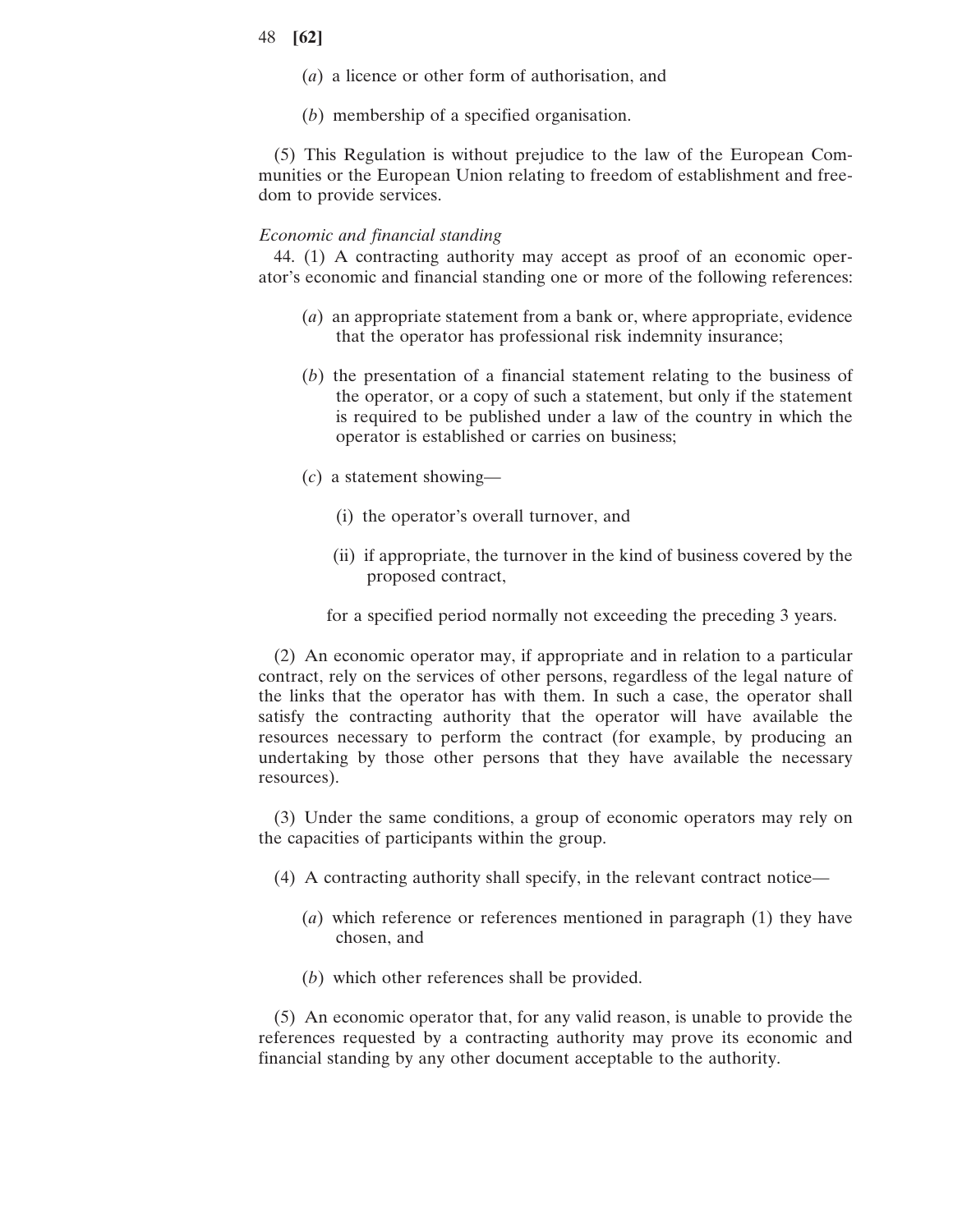*Contracting authority to assess technical and professional ability of economic operators*

45. In considering whether to award a contract, a contracting authority shall, so far as relevant, assess the technical and professional abilities of the economic operators in accordance with—

- (*a*) Regulation 46, if the contract is to carry out works, or
- (*b*) Regulation 47, if the contract is to supply products, or
- (*c*) Regulation 48, if the contract is to supply a service.

#### *Evidence to be furnished in relation to a works contract*

46. (1) In relation to a works contract, an economic operator may, as a general rule, provide evidence of the operator's technical ability by producing to the relevant contracting authority one or more of the following references:

- (*a*) a list of the works that the operator has carried out over the immediately preceding 5 years, accompanied by certificates or other evidence that the operator has completed the relevant works satisfactorily;
- (*b*) a list of the technical persons—
	- (i) who are or have been responsible for controlling the quality of, or are or have been otherwise involved in, works carried out by the operator, or
	- (ii) whose services the operator can call on in order to assist the operator in carrying out works;
- (*c*) a description of—
	- (i) the technical facilities and measures used by the operator for ensuring quality,
	- (ii) the study and research facilities of the operator, and
	- (iii) rules of the operator regarding intellectual property;
- (*d*) a report of an examination carried out by the contracting authority, or if applicable, by a competent official body located in the country or territory in which the economic operator is established concerning—
	- (i) the production capacity of the supplier or technical capacity of the operator, and
	- (ii) when appropriate, the means of study and research that are available to the operator and the quality control measures that it shall operate;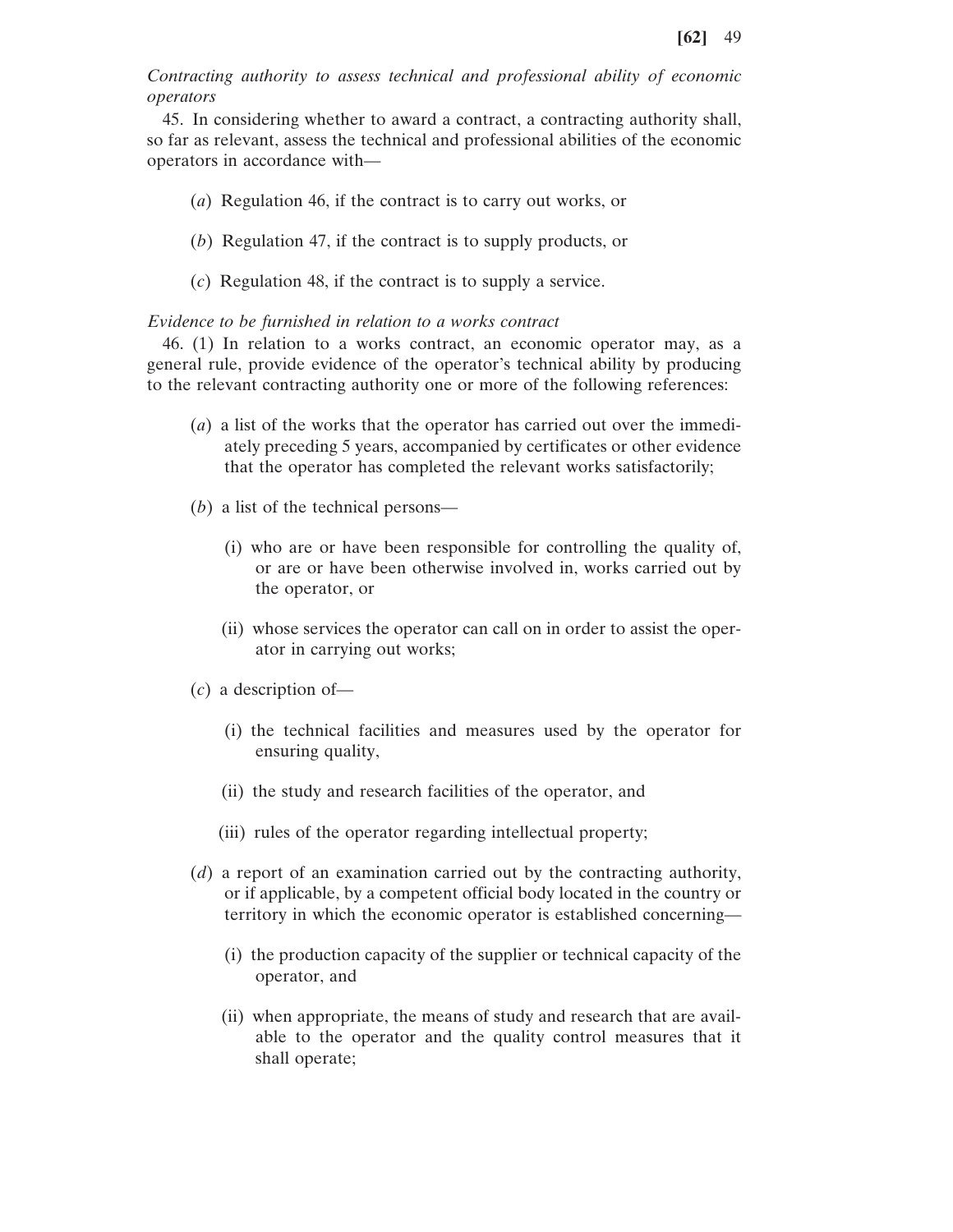- 50 **[62]**
	- (*e*) in the case of a works contract which also relates to siting and installation operations or services, the educational and professional qualifications of persons employed to manage works carried out by the operator, its managerial staff, and persons who carry out works as subcontractors of the operator;
	- (*f*) when appropriate, a specification of the environmental management measures (if any) that the operator shall be able to apply when performing the contract;
	- (*g*) a statement specifying—
		- (i) the average number of persons employed by the operator in carrying out works contracts, and
		- (ii) the number of persons employed by the operator in managerial positions,

during the immediately preceding 3 years;

- (*h*) in the case of contracts involving, relating to, or containing information which has been classified as sensitive information, evidence of the ability to process, store and transmit that information in a manner that protects the confidentiality and security of information.
- (2) (*a*) The certificates or evidence referred to in paragraph  $(1)(a)$  shall specify—
	- (i) the value, date and site of the works, and
	- (ii) whether the works were carried out in accordance with the rules of the relevant trade and were properly completed.
	- (*b*) Whenever appropriate to do so, the persons responsible for issuing certificates referred to in paragraph  $(1)(a)$  or other evidence shall submit them directly to the contracting authority concerned.

(3) For the purposes of paragraph  $(1)(b)$ , a person can be regarded as being or having been involved in works carried out by an operator even though the person is not an employee of the operator.

- (4) For the purposes of paragraph  $(1)(h)$ 
	- (*a*) the evidence which the contracting authority shall consider shall comply with any security clearances which are required—
		- (i) by or under statute, or
		- (ii) under any other rules regarding security clearances that may apply in the State,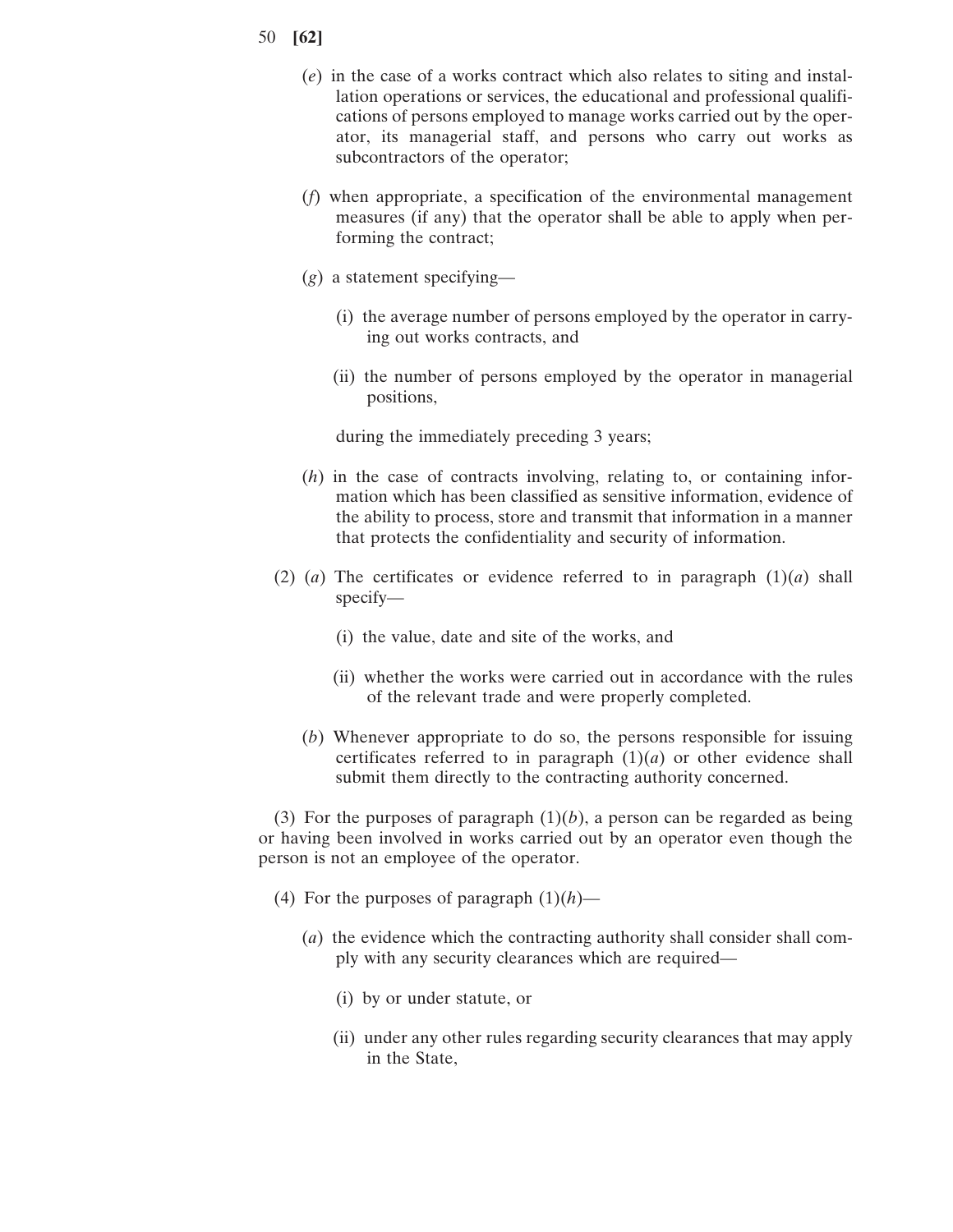notwithstanding that the contracting authority may also conduct and take into account further investigations of its own if it considers that this is necessary,

- (*b*) the contracting authority may, where appropriate, grant candidates which do not yet hold security clearance additional time to obtain such clearance and in such a case the authority shall indicate in the contract notice that this may occur and the additional time that may be granted,
- (*c*) the contracting authority may ask the body responsible for the national security of a Member State, or the body designated for that purpose by the Member State, to check in relation to candidates—
	- (i) the conformity of the premises and facilities that may be used,
	- (ii) the industrial and administrative procedures that will be followed,
	- (iii) the methods for managing information, or
	- (iv) information relating to employees of the candidate who will carry out a contract.

(5) In awarding a works contract, a contracting authority may evaluate the capacity of an economic operator to carry out the works by reference to the operator's skills, efficiency, experience and reliability.

(6) The contracting authority shall specify in the contact notice or in the invitation to tender for the works contract which references referred to in paragraph (1) it wishes to receive.

#### *Evidence to be furnished in relation to a supply contract*

47. (1) In relation to a supply contract, an economic operator may, as a general rule, provide evidence of the operator's technical ability by producing to the relevant contracting authority one or more of the following references:

- (*a*) a list of the principal contracts to supply products effected during the immediately preceding 5 years, together with particulars of—
	- (i) the amounts of consideration given, and
	- (ii) the dates on which, or the periods over which, the contracts were performed, and
	- (iii) the persons, and whether public or private bodies, to whom the products were supplied;
- (*b*) a list of the technical persons who are or have been responsible for controlling the quality of, or are or have been otherwise involved in, the supply of products by the operator;
- (*c*) a description of—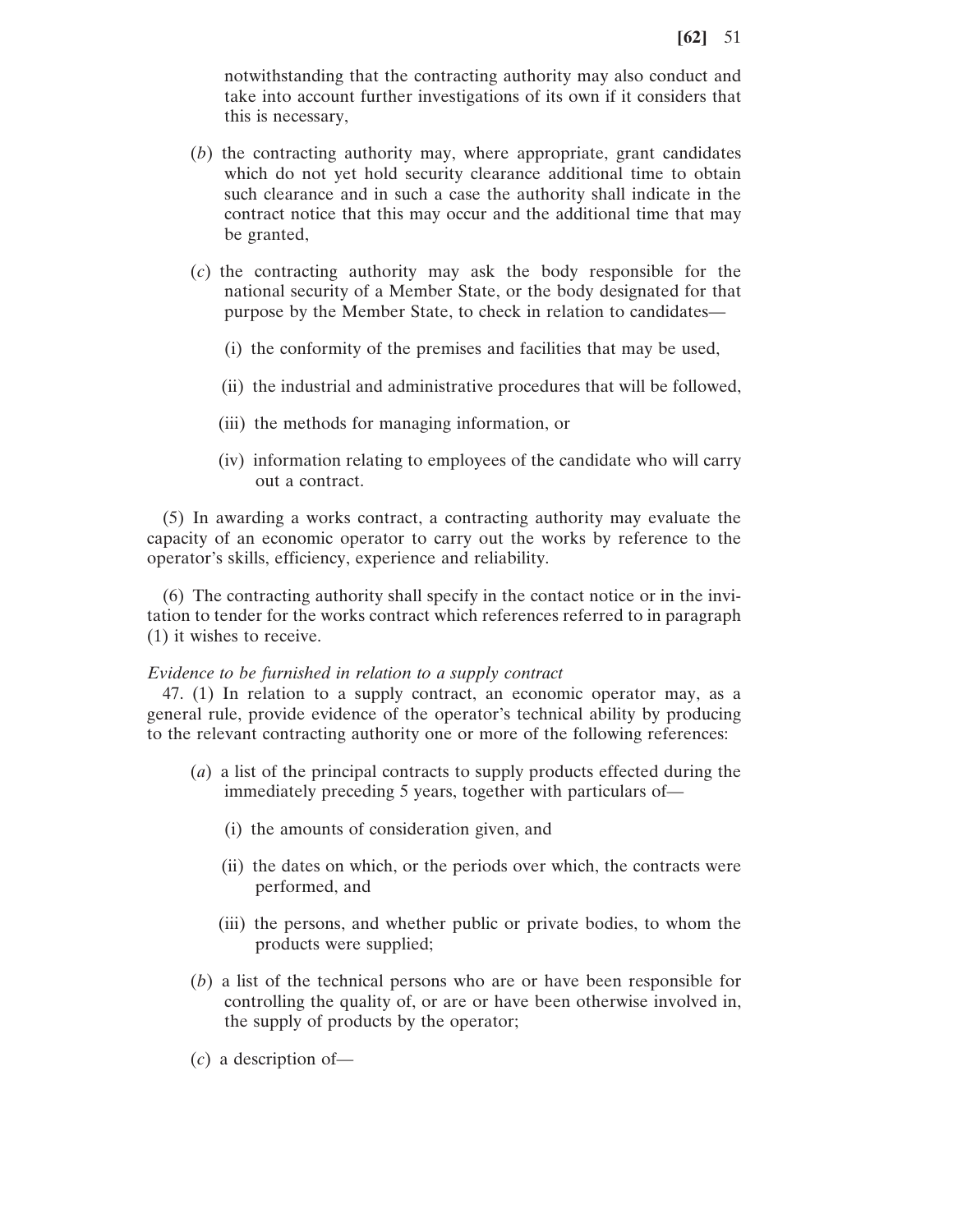- 52 **[62]**
- (i) the technical facilities and measures used by the operator for ensuring the quality of products supplied by the operator,
- (ii) the study and research facilities of the operator, and
- (iii) rules of the operator regarding intellectual property;
- (*d*) a report of an examination carried out by the contracting authority, or if applicable, by a competent official body located in the country or territory in which the economic operator is established concerning—
	- (i) the production capacity of the supplier or technical capacity of the operator, and
	- (ii) when appropriate, the means of study and research that are available to the operator and the quality control measures that it shall operate;
- (*e*) in the case of a supply contract which also relates to siting and installation operations or services, the educational and professional qualifications of persons employed to manage works carried out by the operator, its managerial staff, and persons who carry out works as subcontractors of the operator;
- (*f*) a statement specifying the tools, plant and other technical equipment that would be available to the operator for carrying out the contract together with an indication of the location, if that location is outside of the territory of the European Union, which the economic operator has at its disposal to perform the contract or cope with any additional needs required by the contracting authority as a result of a crisis or carry out the maintenance, modernisation or adaptation of supplies to which the contract relates;
- (*g*) samples, descriptions or photographs of the products proposed to be supplied, the authenticity of which shall be certified if the contracting authority so requests;
- (*h*) certificates prepared by an official quality control institute or agency of recognised competence attesting the conformity of the products, clearly identified by reference to specifications or standards;
- (*i*) in the case of a supply contract involving, relating to or containing information which has been classified as sensitive information, evidence of the ability to process, store and transmit that information in a manner that protects the confidentiality and security of information.

(2) In relation to the information referred to in paragraph  $(1)(a)$ , an economic operator shall provide evidence of the supply of products—

(*a*) if the recipient of the products was a contracting authority, in the form of a certificate issued or countersigned by the authority, or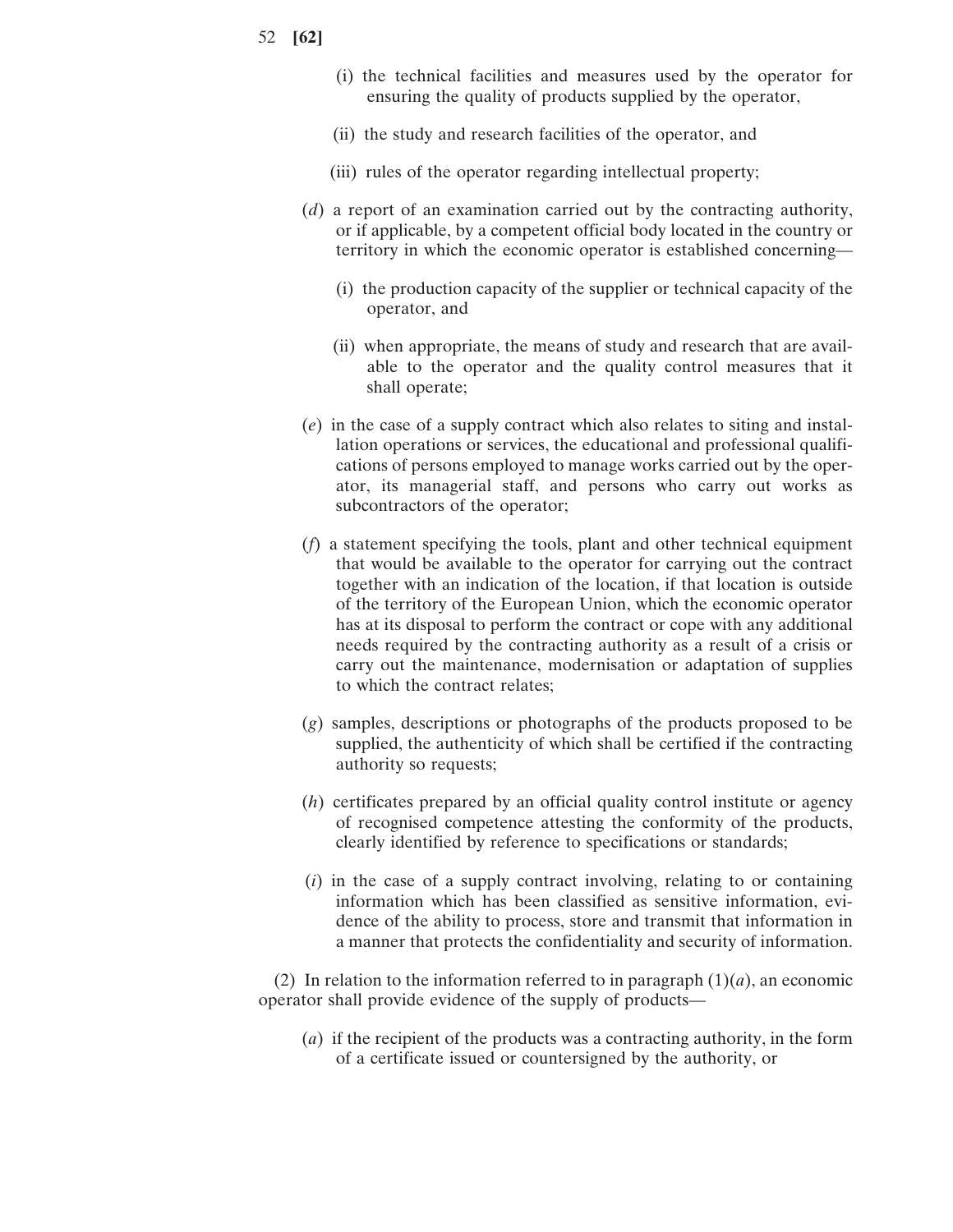(*b*) if the recipient was a private purchaser, by a certificate given by the purchaser or, in the absence of such certificate, by a declaration made by the economic operator.

(3) For the purposes of paragraph  $(1)(b)$ , a person can be regarded as being or having been involved in the supply or manufacture of products by an operator even though the person is not an employee of the operator.

- (4) For the purposes of paragraph  $(1)(i)$ 
	- (*a*) the evidence which the contracting authority shall consider shall comply with any security clearances which are required:
		- (i) by or under statute, or
		- (ii) under any other rules regarding security clearances that may apply in the State,

notwithstanding that the contracting authority may also conduct and take into account further investigations of its own if it considers that this is necessary,

- (*b*) the contracting authority may, where appropriate, grant candidates which do not yet hold security clearance additional time to obtain such clearance and in such a case the authority shall indicate in the contract notice that this may occur and the additional time that may be granted,
- (*c*) the contracting authority may ask the body responsible for the National Security of a Member State, or the body designated for that purpose by the Member State, to check the following in relation to candidates:
	- (i) the conformity of the premises and facilities that may be used;
	- (ii) the industrial and administrative procedures that will be followed;
	- (iii) the methods for managing information;
	- (iv) where applicable, information related to employees of the candidate who will carry out a contract.

(5) In awarding a supply contract, a contracting authority may evaluate the capacity of an economic operator to supply products by reference to the operator's skills, efficiency, experience and reliability.

(6) The contracting authority shall specify, in the contract notice or in the invitation to tender for the supply contract, which references under paragraph (1) it wishes to receive.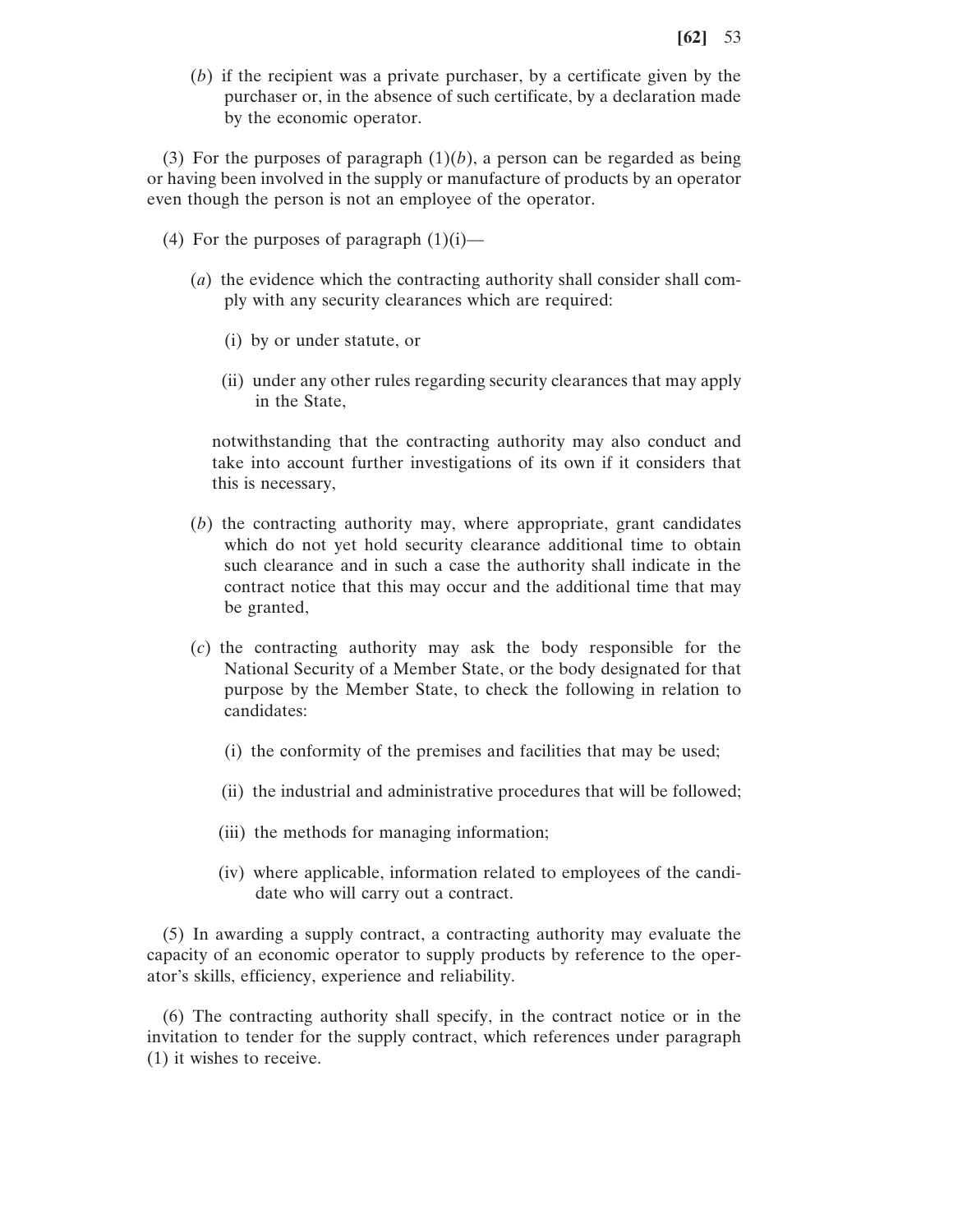### *Evidence to be furnished in relation to a service contract*

48. (1) In relation to a service contract, an economic operator shall, as a general rule, provide evidence of the operator's technical ability by producing to the relevant contracting authority one or more of the following references:

- (*a*) a list of the principal services supplied during the immediately preceding 5 years, together with particulars of—
	- (i) the amounts of consideration given, and
	- (ii) the dates on which, or the periods over which, the contracts were performed, and
	- (iii) the persons, and whether public or private bodies, to whom the services were supplied;
- (*b*) a list of the technical persons who are or have been responsible for controlling the quality of, or are or have been otherwise involved in, the supply of services by the operator;
- (*c*) a description of—
	- (i) the technical facilities and measures used by the operator for ensuring the quality of services supplied by the operator,
	- (ii) the study and research facilities of the operator, and
	- (iii) rules of the operator regarding intellectual property;
- (*d*) a report of an examination carried out by the contracting authority, or if applicable, by a competent official body located in the country or territory in which the economic operator is established concerning—
	- (i) the production capacity of the supplier or technical capacity of the operator, and
	- (ii) when appropriate, the means of study and research that are available to the operator and the quality control measures that it shall operate;
- (*e*) in the case of a service contract which also relates to siting and installation operations or services, the educational and professional qualifications of persons employed to manage works carried out by the operator, its managerial staff, and persons who carry out works as subcontractors of the operator;
- (*f*) when appropriate, a statement of the environmental management measures (if any) that the operator shall be able to apply when performing the service contract;
- (*g*) a statement specifying—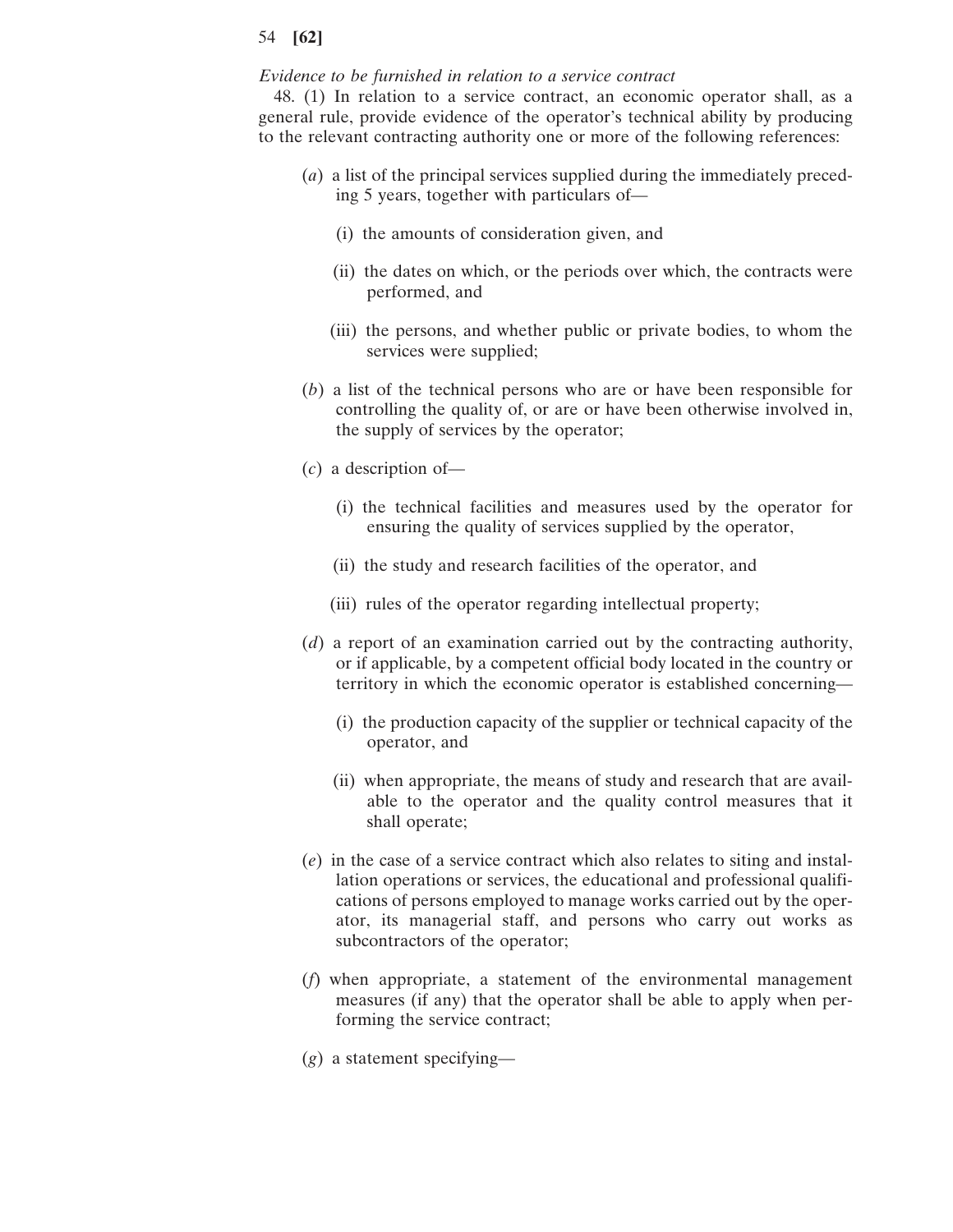- (i) the average number of persons employed by the operator in carrying out works contracts, and
- (ii) the number of persons employed by the operator in managerial positions,

during the immediately preceding 3 years;

- (*h*) a statement specifying the tools, plant and other technical equipment that would be available to the operator for carrying out the contract together with an indication of the location, if that location is outside of the territory of the European Union, which the economic operator has at its disposal to perform the contract or cope with any additional needs required by the contracting authority as a result of a crisis or carry out the maintenance, modernisation or adaptation of supplies to which the contract relates;
	- (i) in the case of a service contract involving, relating to or containing information which has been classified as sensitive information, evidence of the ability to process, store and transmit that information in a manner that protects the confidentiality and security of information.

(2) In relation to the information referred to in paragraph  $(1)(a)$ , an economic operator shall provide evidence of the supply of services—

- (*a*) if the recipient of the services was a contracting authority, in the form of a certificate issued or countersigned by the authority, or
- (*b*) if the recipient was a private purchaser, by a certificate given by the purchaser or, in the absence of such certificate, by a declaration made by the economic operator.

(3) For the purposes of paragraph  $(1)(b)$ , a person can be regarded as being or having been involved in the supply or manufacture of products by an operator even though the person is not an employee of the operator.

- (4) For the purposes of paragraph  $(1)(i)$ 
	- (*a*) the evidence which the contracting authority shall consider shall comply with any security clearances which are required:
		- (i) by or under statute, or
		- (ii) under any other rules regarding security clearances that may apply in the State,

notwithstanding that the contracting authority may also conduct and take into account further investigations of its own if it considers that this is necessary,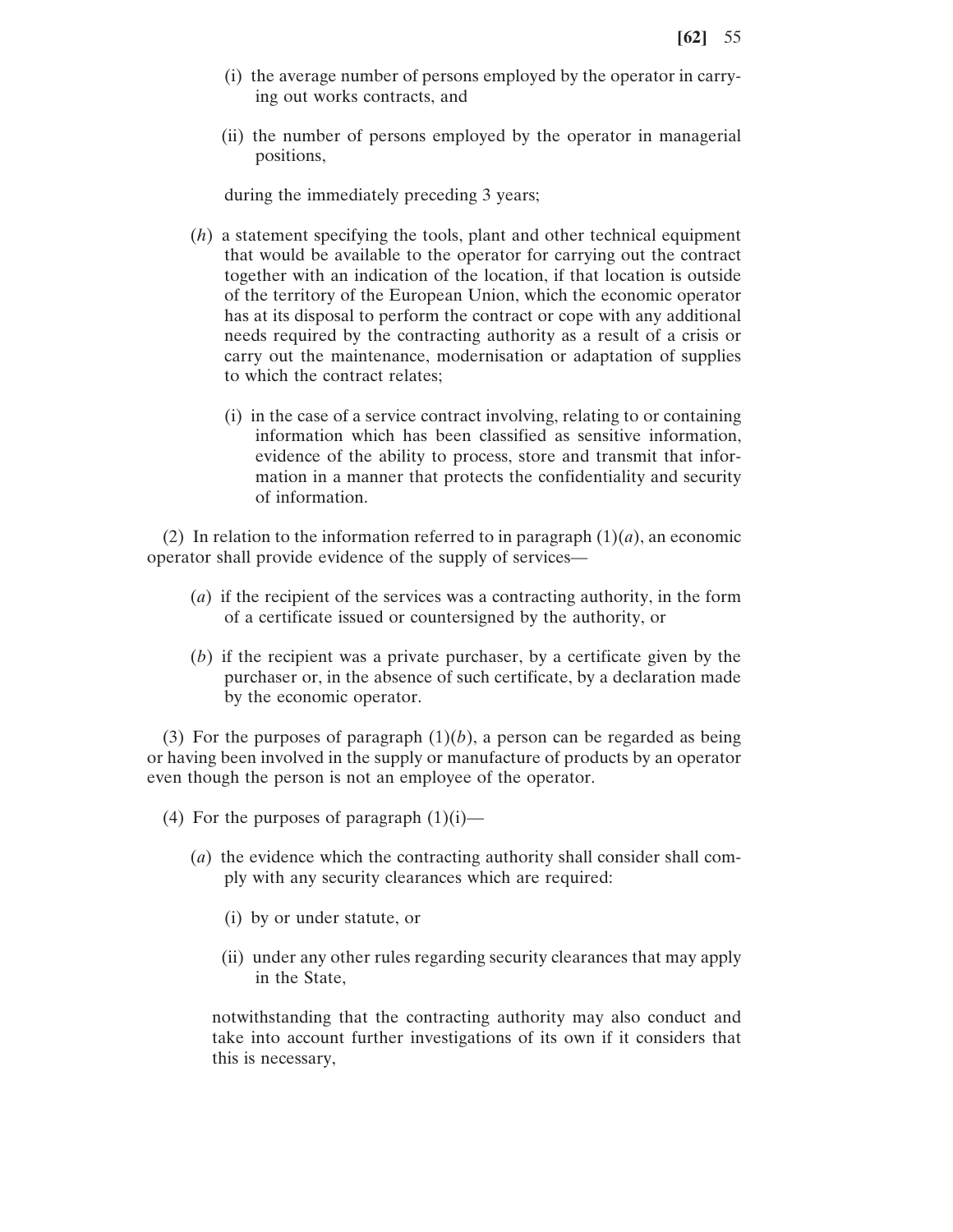- 56 **[62]**
	- (*b*) the contracting authority may, where appropriate, grant candidates which do not yet hold security clearance additional time to obtain such clearance and in such a case the authority shall indicate in the contract notice that this may occur and the additional time that may be granted,
	- (*c*) the contracting authority may ask the body responsible for the national security of a Member State, or the body designated for that purpose by the Member State, to check the following in relation to candidates:
		- (i) the conformity of the premises and facilities that may be used;
		- (ii) the industrial and administrative procedures that will be followed;
		- (iii) the methods for managing information;
		- (iv) where applicable, information related to employees of the candidate who will carry out a contract.

(5) In awarding a contract to supply a service, a contracting authority may evaluate the capacity of an economic operator to supply the service by reference to the operator's skills, efficiency, experience and reliability.

(6) The contracting authority shall specify, in the contract notice or in the invitation to tender for the supply contract, which references under paragraph (1) it wishes to receive.

*Economic operator may be required to produce certificate of payment of outstanding social security contributions and taxes*

49. (1) When deciding whether or not to award a contract to a particular approved or certified economic operator, a contracting authority is entitled to require the operator to produce to the authority an additional certificate certifying that the operator has no outstanding obligations to pay—

- (*a*) any contribution or levy in respect of social insurance under the Social Welfare Acts where the economic operator ordinarily resides in the State, or
- (*b*) any contribution or levy corresponding to a contribution or levy referred to in subparagraph (*a*) as required by the law of the country or territory—
	- (i) where the economic operator ordinarily resides or carries on business, or
	- (ii) where the economic operator is established, or
- (*c*) any tax or levy imposed by or under statute where the economic operator ordinarily resides in the State or any tax or levy imposed by or under a law of the country or territory—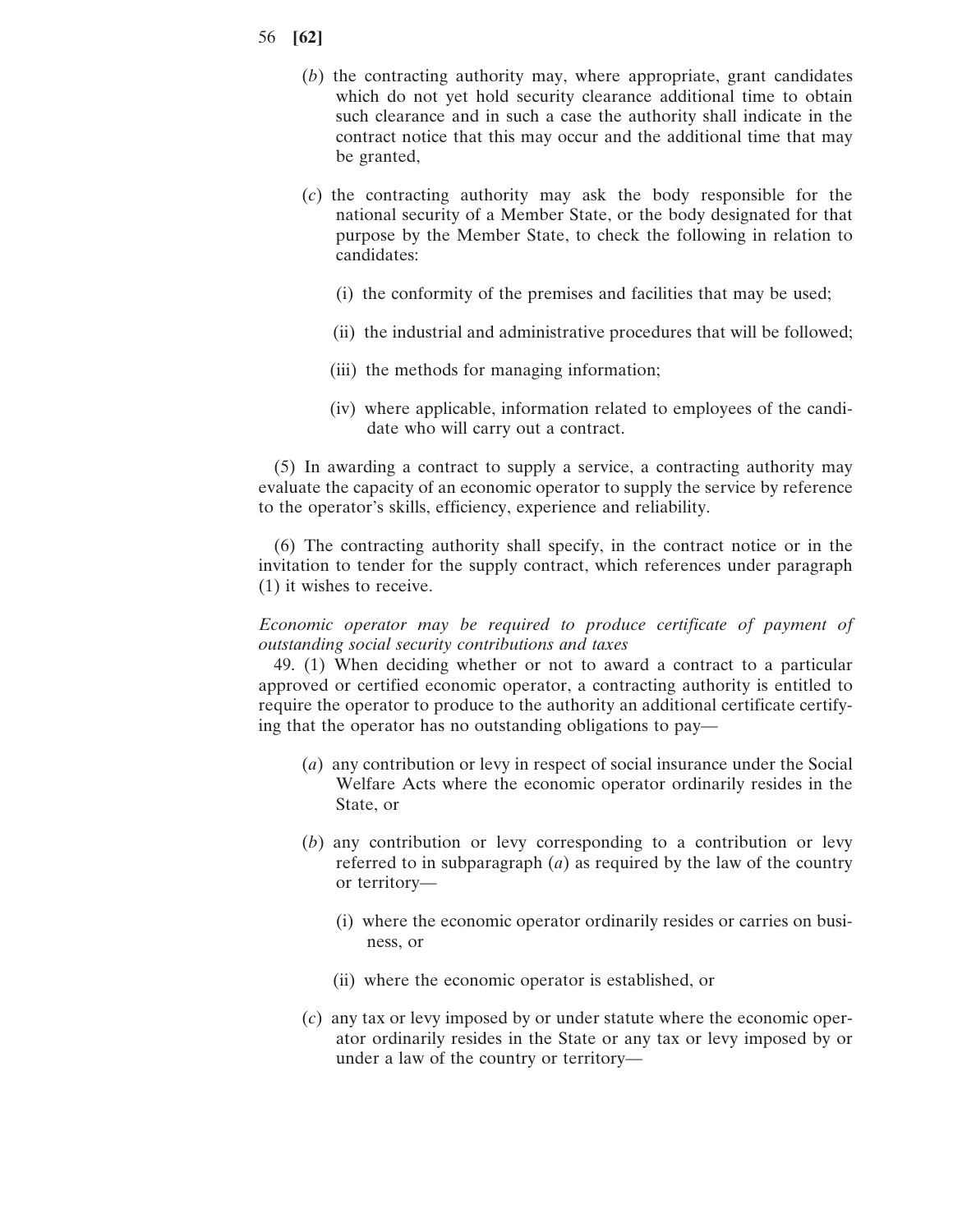- (i) where the economic operator ordinarily resides or carries on business, or
- (ii) where the economic operator is established.

(2) An economic operator that fails, within such period as is specified by the contracting authority (or within such extended period as that authority allows) to comply with a requirement made in accordance with paragraph (1), is taken to have withdrawn its tender or to have withdrawn from participating in the restricted or negotiated procedure or competitive dialogue concerned.

*Official lists of registered economic operators and certification of economic operators*

50. (1) If an economic operator registered on an official list kept under a law of another Member State proposes to tender for a contract to be awarded by a contracting authority established in the State, the operator may submit to the authority either the certificate of registration or a certificate issued by a competent certifying body of that other Member State certifying that the operator's name appears on the list.

(2) However, the fact that an economic operator is registered on an official list, or holds a certificate certifying that the operator's name appears on such a list, does not create a presumption that the operator is suitable for the purposes of carrying out the relevant works, or supplying the relevant products or service, under a contract, except as regards the operation of Regulations 42, 43 and 44, and—

- (*a*) Regulation 46 in the case of a works contract, or
- (*b*) Regulation 47 in the case of a supply contract, or
- (*c*) Regulation 48 in the case of a service contract.

(3) A contracting authority is not, without justification, entitled to question information that can be deduced from registration on an official list or certification.

(4) Paragraphs (2) and (3) apply to an economic operator registered on an official list kept in another Member State only if the operator is established in that other Member State.

(5) If an economic operator is registered on an official list kept in another Member State, or holds a certificate issued by a competent certifying body established in that other State, a contracting authority is not entitled to require further proof or statements other than those that it can ask an economic operator established in the State to provide. The authority may not in any case require the operator to provide proof and statements other than those provided for under Regulations 42 to 49, 51 and 52 and, where appropriate, Regulation 53.

(6) A contracting authority established in the State cannot require an economic operator established in another Member State in which an official list is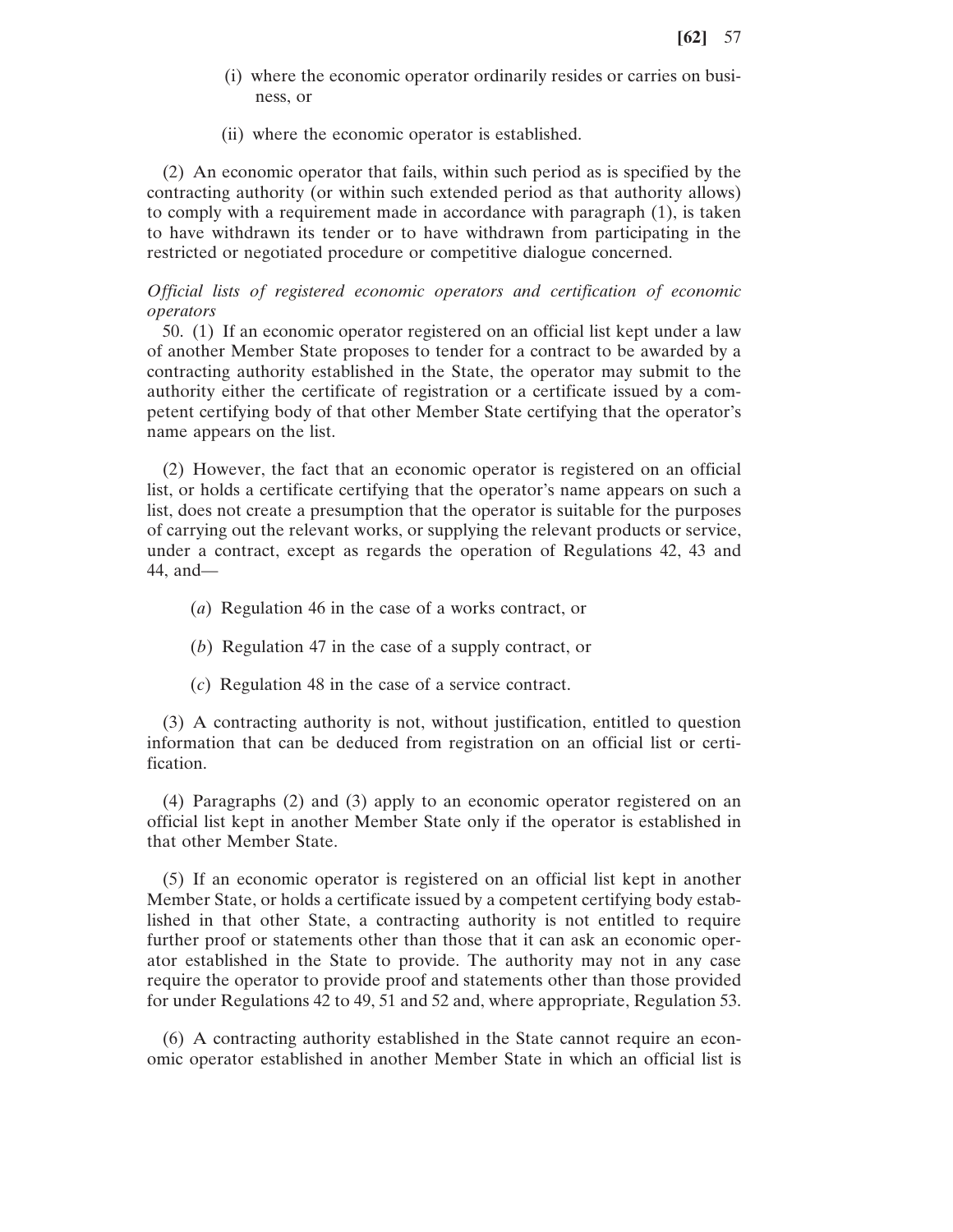kept to become registered on that list or to obtain a certificate from a competent certifying body of that other Member State.

(7) A contracting authority established in the State shall recognise certificates issued by certifying bodies established in other Member States and shall also accept other equivalent means of proof.

(8) Certifying bodies referred to in paragraph (7) shall comply with European certification standards.

#### *Economic operator may rely on capacities of other economic operators*

51. (1) When it is appropriate to do so in relation to a particular contract, an economic operator may rely on the capacities of other persons or groups of economic operators, irrespective of the links that it has with them.

(2) A group of economic operators may also rely on the capacities of members of the group or of other persons or groups.

(3) In making use of the capacities of other persons, the operator or group shall satisfy the contracting authority concerned that it will have at its disposal the resources necessary to perform the contract, for example, by producing an undertaking from those persons that they are willing and able to place the necessary resources at the disposal of the operator or group.

(4) In awarding a contract for supplies requiring siting or installation work, a contracting authority may evaluate the capacity of an economic operator to carry out the works by reference to the operator's skills, efficiency, experience and reliability.

(5) If, for any valid reason, the economic operator is unable to provide the references requested by the contracting authority, the operator may prove its technical or professional ability by any other document which the contracting authority considers appropriate.

## *Quality assurance standards*

52. When requiring the production of certificates issued by independent bodies attesting to the extent to which an economic operator has complied with certain quality management systems, a contracting authority shall—

- (*a*) refer to quality management systems based on the relevant European standards series certified by independent accredited bodies conforming to the European standards series for accreditation and certification, and
- (*b*) recognise equivalent certificates issued by independent accredited bodies established in other Member States, and
- (*c*) accept evidence of equivalent quality management systems provided by other economic operators.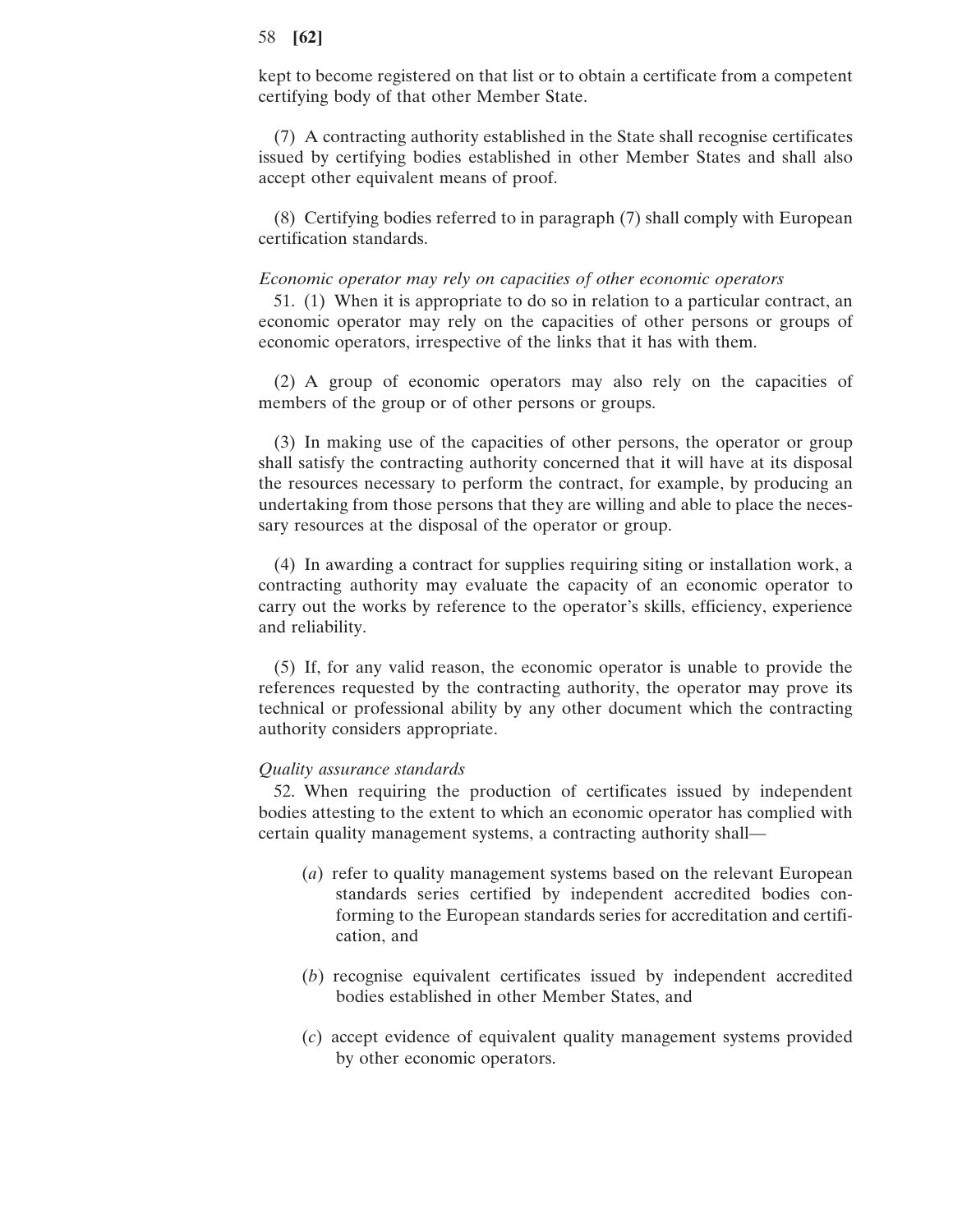# *Environmental management standards*

53. When requiring the production of certificates issued by independent bodies attesting to the extent to which an economic operator has complied with environmental management standards as provided by Regulation 46(1)(*f*) or  $48(1)(f)$ , a contracting authority shall—

- (*a*) refer to the Community Eco-Management and Audit Scheme (EMAS), or to environmental management standards based on the relevant European or international standards certified by bodies conforming to the law of the European Communities or of the European Union or the relevant European or international standards concerning certification, and
- (*b*) recognise certificates of competency issued by recognised bodies established in other Member States, and
- (*c*) accept evidence of equivalent environmental management measures provided by other economic operators.

# *Additional documentation and information*

54. (1) A contracting authority may require an economic operator to supplement or clarify, within a period or before a date specified in the request, the certificates and documents that it has submitted in accordance with the requirements of this Chapter.

(2) An economic operator that fails, within such period as is specified by the contracting authority (or within such extended period as that authority allows), to comply with a requirement made in accordance with paragraph (1) is taken to have withdrawn its tender or to have withdrawn from participating in the restricted or negotiated procedure or competitive dialogue concerned.

## CHAPTER 3

# *Awarding contracts*

## *Criteria for the award of a contract*

55. (1) A contracting authority shall, in awarding a contract on the basis of the tender that is most economically advantageous to it, adopt criteria linked to the subject matter of the contract.

(2) Except as provided by paragraph (1), a contracting authority shall award a contract on the basis of the lowest price.

(3) For the purpose of paragraph (1), the criteria may include (but are not limited to) the following matters:

- (*a*) quality;
- (*b*) price;
- (*c*) technical merit;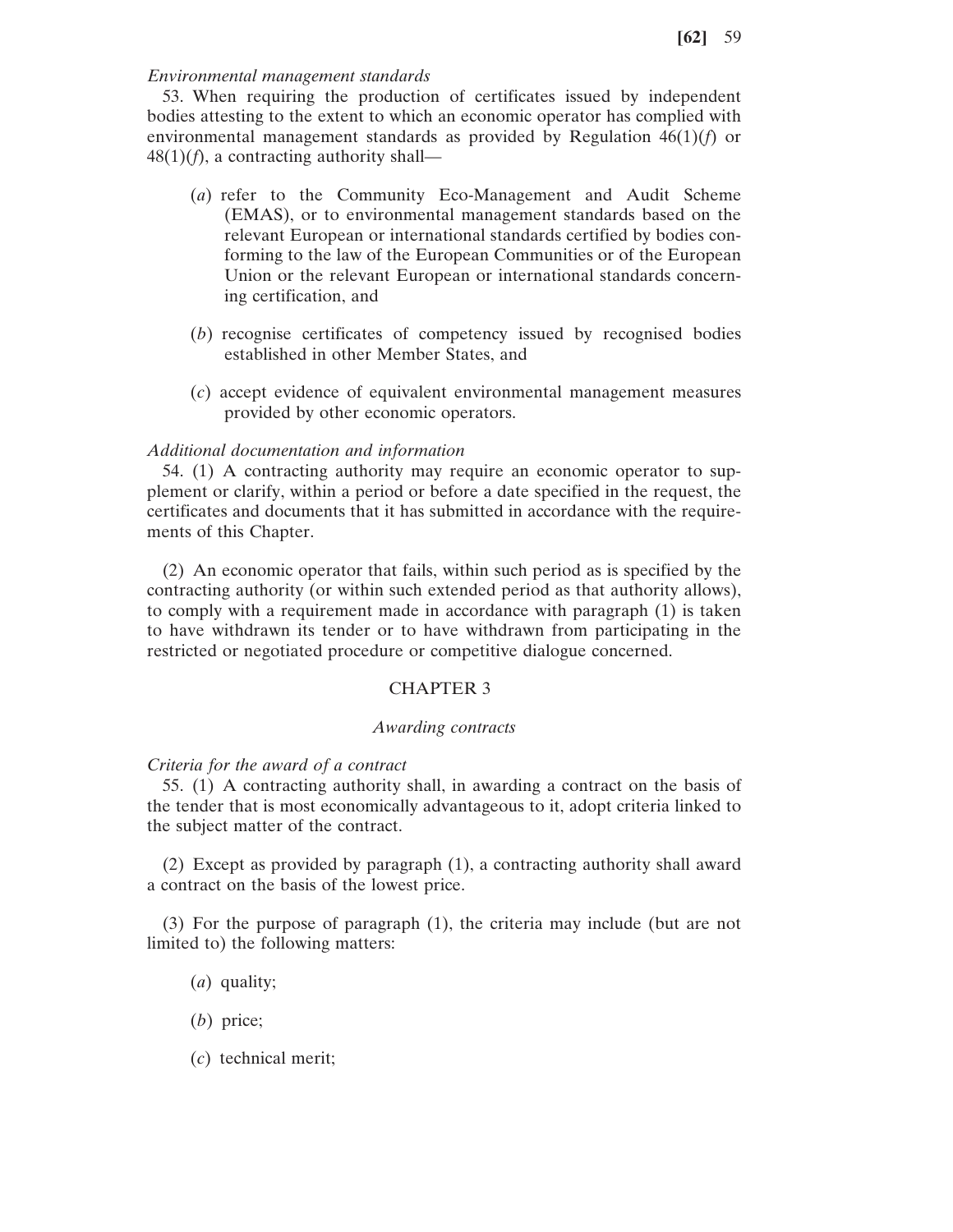- 60 **[62]**
	- (*d*) functional characteristics;
	- (*e*) environmental characteristics;
	- (*f*) running costs;
	- (*g*) life cycle costs;
	- (*h*) cost-effectiveness;
	- (i) after-sales service and technical assistance;
	- (*j*) delivery date and delivery period or period of completion;
	- (*k*) security of supply;
	- (*l*) interoperability;
	- (*m*) operational characteristics.
	- (4) (*a*) The contracting authority shall specify in the relevant contract notice, contract documents, descriptive documents or supporting documents, the relative weighting that it gives to each of the criteria chosen to determine the most economically advantageous tender.
		- (*b*) The weighting referred to in paragraph (*a*) can be expressed by providing for a range within an appropriate maximum spread.

(5) If weighting is not possible for reasons that the contracting authority can demonstrate, that authority shall specify in the relevant contract notice, contract documents, descriptive documents or supporting documents, the criteria in descending order of importance.

(6) Nothing in this Regulation affects any law of the State relating to remuneration for a service supplied under contract of employment or for services.

# *Conditions under which contracting authority may hold an electronic auction*

56. (1) A contracting authority may award a contract by means of an electronic auction, but only in accordance with this Regulation and Regulation 57.

- (2) A contracting authority shall not—
	- (*a*) have improper recourse to electronic auctions, or
	- (*b*) use an electronic auction in such a way as to prevent, restrict or distort competition or to change the subject matter of the contract, as put up for tender in the published contract notice and defined in the contract specifications.

(3) In awarding a contract by means of a restricted procedure, or negotiated procedure with publication of a contract notice, a contracting authority may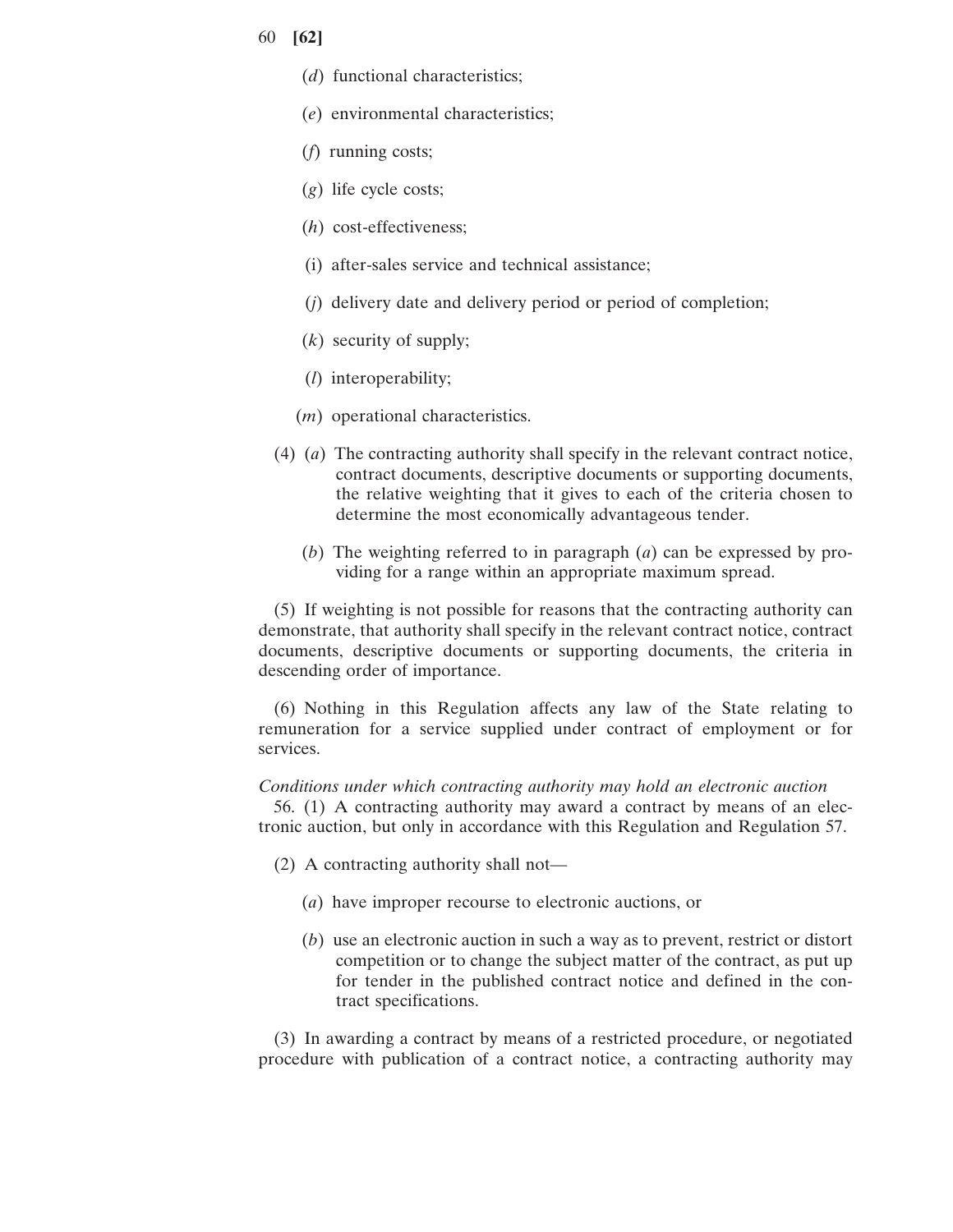decide that the award should be preceded by an electronic auction, but only if the contract specifications can be established with precision.

(4) Provided the contract specifications can be established with precision, a contracting authority may also hold an electronic auction on the reopening of competition among the parties to a framework agreement as provided for in Regulation  $30(2)(b)$ .

- (5) An electronic auction shall—
	- (*a*) if the contract is awarded to the most economically advantageous tender, be based on price and the new values of the features of the tenders indicated in the contract documents, or on both price and those new values, or
	- (*b*) if the contract is to be awarded to the tenderer of the lowest price, be based solely on price.
- (6) (*a*) On deciding to hold an electronic auction, a contracting authority shall state that fact in the relevant contract notice, together with details of the auction.
	- (*b*) The details referred to in subparagraph (*a*) shall include (but are not limited to) the following:
		- (i) the weightings of award criteria to be used in the auction (so long as the criteria can be expressed in figures or percentages);
		- (ii) any limits imposed on the values that can be submitted (in so far as they result from the specifications relating to the subject matter of the contract);
		- (iii) the information that the authority will make available to tenderers in the course of the auction and, if appropriate, when the information will be made available to them;
		- (iv) all information relevant to the auction process;
		- (v) the conditions under which tenderers will be able to bid and, in particular, the minimum amounts by which tenderers shall reduce their bids in the tendering process;
		- (vi) all relevant information concerning the electronic equipment to be used and the arrangements and technical specifications for communicating while the auction is in progress.

(7) Before proceeding with an electronic auction, a contracting authority shall make a full initial evaluation of the candidates or tenders in accordance with the specified criteria and any weighting fixed for those criteria.

(8) In holding an electronic auction, a contracting authority shall—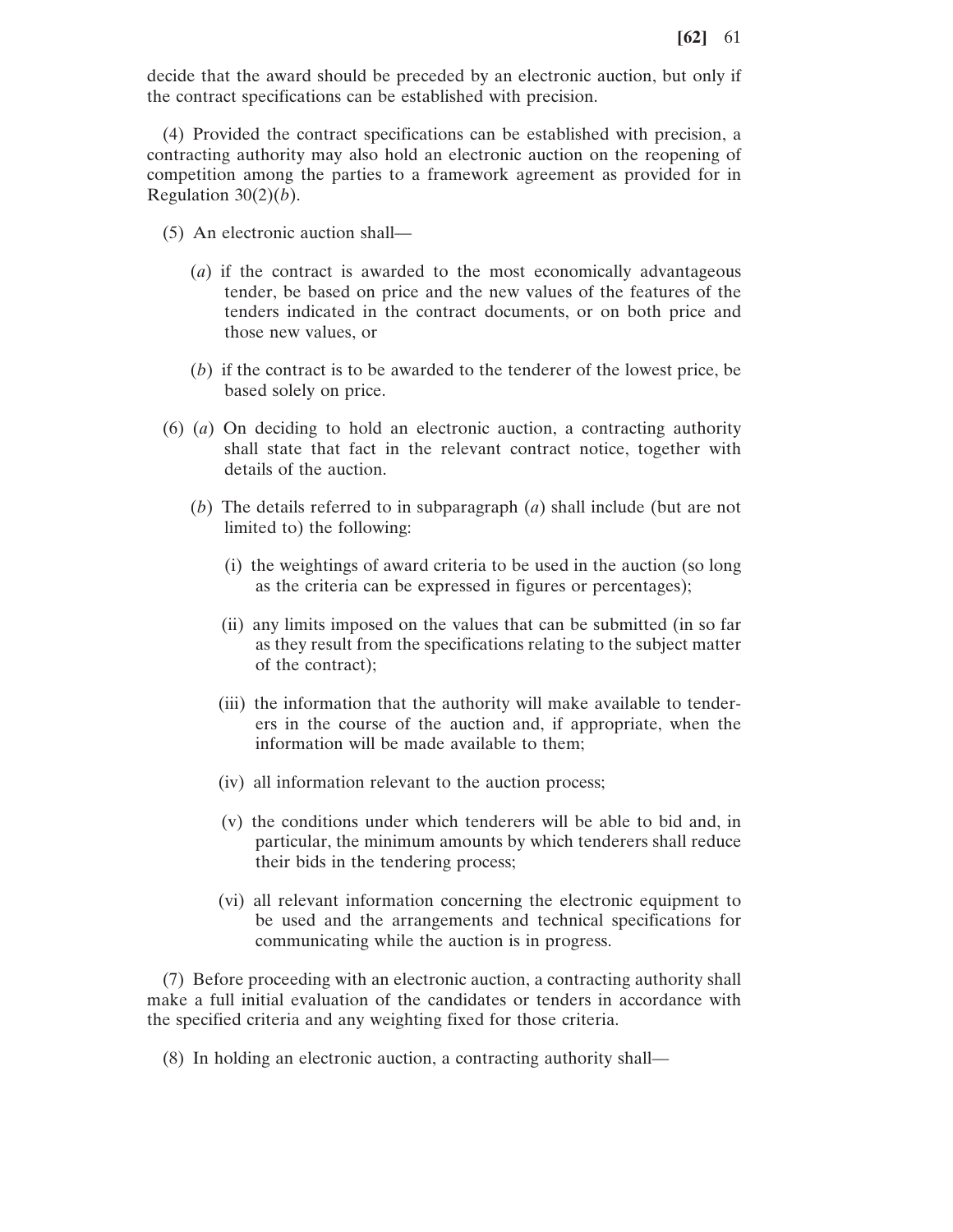- 62 **[62]**
	- (*a*) simultaneously by electronic means, invite all tenderers that have submitted admissible tenders to the authority to submit new prices or new values, or both new prices and new values, and
	- (*b*) include in the invitation all relevant information concerning individual electronic connection to the electronic equipment being used, and
	- (*c*) state the date and time of the start of the auction.

(9) A contracting authority may hold an electronic auction in a number of successive phases, but may not begin the auction earlier than 2 business days after the date on which invitations were sent.

(10) In awarding a contract on the basis of the most economically advantageous tender, a contracting authority shall ensure—

- (*a*) that the invitation is accompanied by the outcome of a full evaluation of the relevant tenderer, carried out in accordance with the weighting provided for in Regulation 55(4), and
- (*b*) that the invitation specifies the mathematical formula to be used in the electronic auction to determine automatic re-rankings of tenderers on the basis of the new prices or new values (or both) submitted by them, and
- (*c*) that that formula incorporates the weighting of all the criteria that have been fixed to determine the most economically advantageous tender (as specified in the relevant contract notice or specifications for that purpose).

(11) Before beginning an electronic auction, a contracting authority concerned shall ensure that any weightings expressed as being within a range are specified as precise figures.

(12) When holding an electronic auction, a contracting authority shall, throughout each phase of the auction, instantaneously communicate to each tenderer sufficient information to enable the tenderer to discover what its relative ranking is at any particular time. The authority may also—

- (*a*) communicate other information concerning other prices or values submitted, so long as it is stated in the contract documents, and
- (*b*) at any time announce the number of tenderers that are participating in that phase of the auction.

(13) The contracting authority shall not disclose the identities of the tenderers at any time during the course of the auction.

## *Procedure for closing an electronic auction*

57. (1) A contracting authority shall close an electronic auction in one or more of the following ways: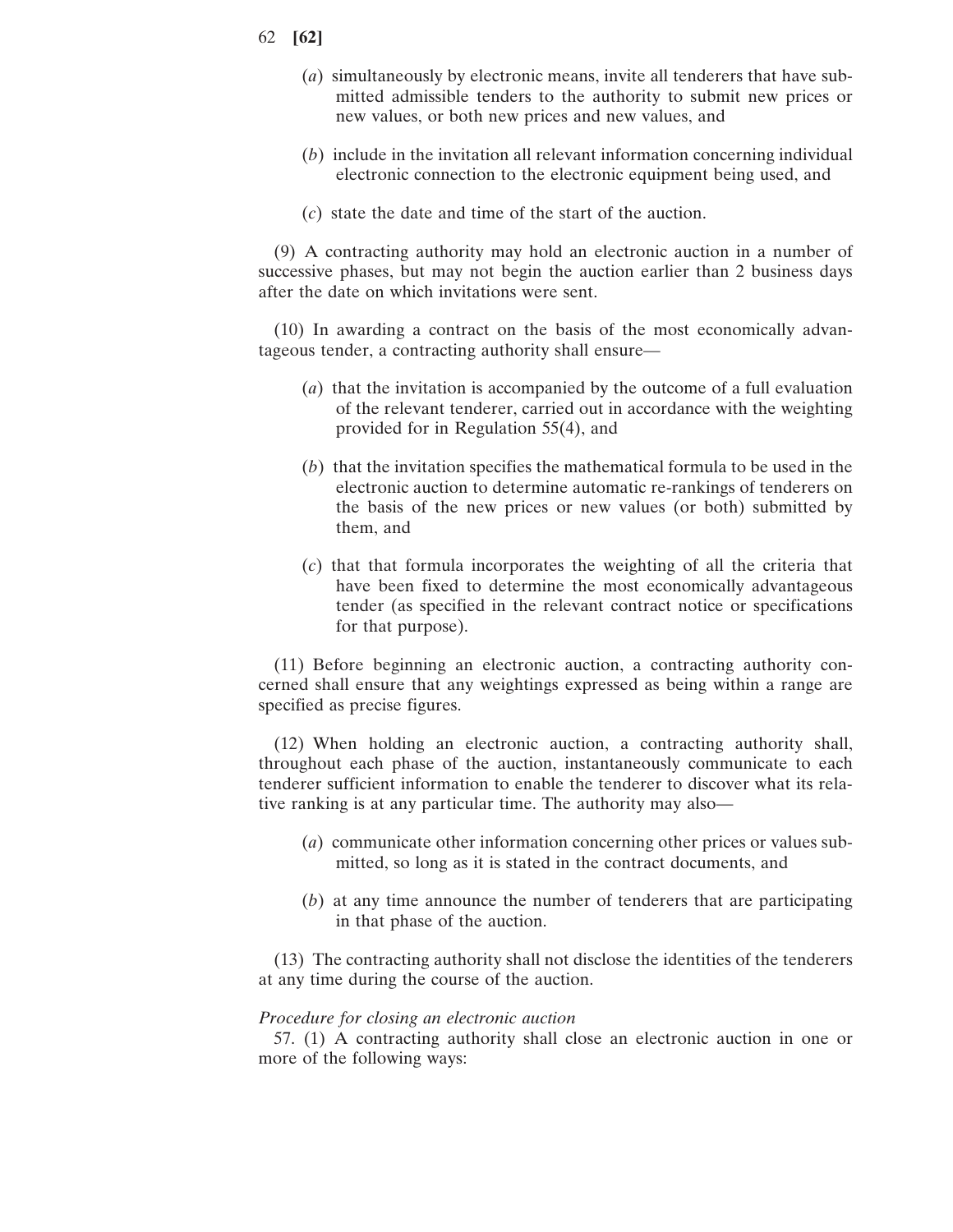- (*a*) by specifying in the invitation to participate in the auction the date and time of the closure;
- (*b*) when it is no longer receiving any further new offers or prices that comply with the rules regulating the circumstances in which tendered amounts can be reduced during the tender process;
- (*c*) when the number of phases in the auction (as specified in the invitation to participate in the auction) has been completed.

(2) A contracting authority shall not close an electronic auction under paragraph  $(1)(b)$  unless it has specified in the invitation to participate in the auction the period that it will allow to elapse, after receiving the last submission, before it closes the auction.

(3) A contracting authority shall not close an electronic auction under paragraph  $(1)(c)$ , unless it has specified in the invitation to participate in the auction the timetable for each phase of the auction.

(4) After closing an electronic auction, a contracting authority shall award the contract in accordance with the criteria referred to in Regulation 55 and on the basis of the result of the auction.

### *Contracting authority may reject abnormally low tenders*

58. (1) If a tender for the award of a contract to carry out works, or to supply products or a service, appears to the contracting authority concerned to be abnormally low, that authority shall, by notice in writing and before rejecting the tender, request the tenderer to provide written details of such of the constituent elements of the tender as are specified in the notice. Those details may relate to (but are not limited to) any of the following:

- (*a*) the economics of the construction method to be used to carry out the work, the manufacturing process to be used to produce the products or the means to be used to supply the service;
- (*b*) the technical solutions chosen or any exceptionally favourable conditions available to the tenderer to carry out the work, or to supply the products or service, or both;
- (*c*) the originality of the work to be carried out, or the products or service to be supplied, by the tenderer;
- (*d*) the extent to which the provisions for employment protection and working conditions applicable to the place where the work is to be carried out, or where the products or service are or is to be supplied, are being complied with;
- (*e*) whether there is a possibility that the tenderer may receive aid from the State or another Member State.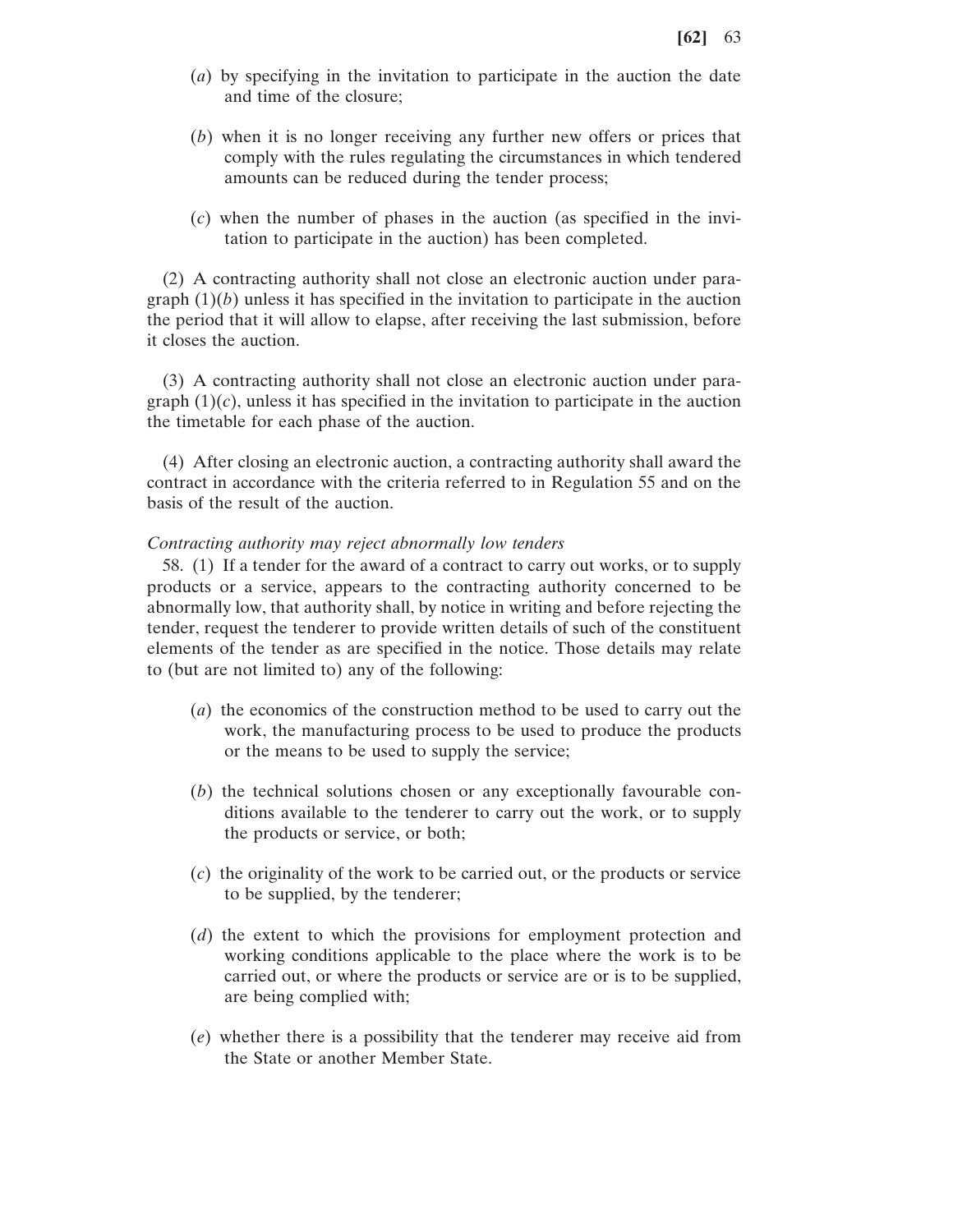(2) The contracting authority shall, as far as practicable, verify the constituent elements—

- (*a*) by consulting the tenderer, and
- (*b*) by taking account of the evidence that the tenderer provides about those elements.

(3) The contracting authority may reject a tender on being satisfied that the only reason for the tender being abnormally low is that the tenderer has received aid from the State or other Member States, but only after—

- (*a*) that authority has consulted the tenderer about the matter, and
- (*b*) the tenderer has failed, by a deadline specified by that authority, to satisfy it that the aid was granted lawfully.

(4) A contracting authority that rejects a tender in accordance with paragraph (3) shall, by notice in writing, inform the European Commission of the rejection and the reason for it.

### PART 9

# RULES APPLICABLE TO SUBCONTRACTING

# CHAPTER 1

#### *Scope*

59. (1) Where Regulation 19(3) and (4) applies in relation to a contract, a successful tenderer who is not a contracting authority shall award subcontracts to third parties in accordance with this Part.

(2) For the purposes of paragraph (1), a group of undertakings which has been formed to obtain a contract, or undertakings related to them, shall not be considered to be third parties.

(3) The tenderer shall include an exhaustive list of undertakings referred to in paragraph (2) in the tender and that list shall be updated following any change in the relationship between the undertakings.

## *Principles*

60. In awarding a subcontract, a successful tenderer shall act transparently and treat all potential subcontractors in an equal and non-discriminatory way.

### *Thresholds and rules on advertising*

61. (1) When a successful tenderer which is not a contracting authority awards a subcontract which has a value, excluding VAT estimated not to be lower than the thresholds laid down in Regulation 4, it shall make known its intention by the way of a notice.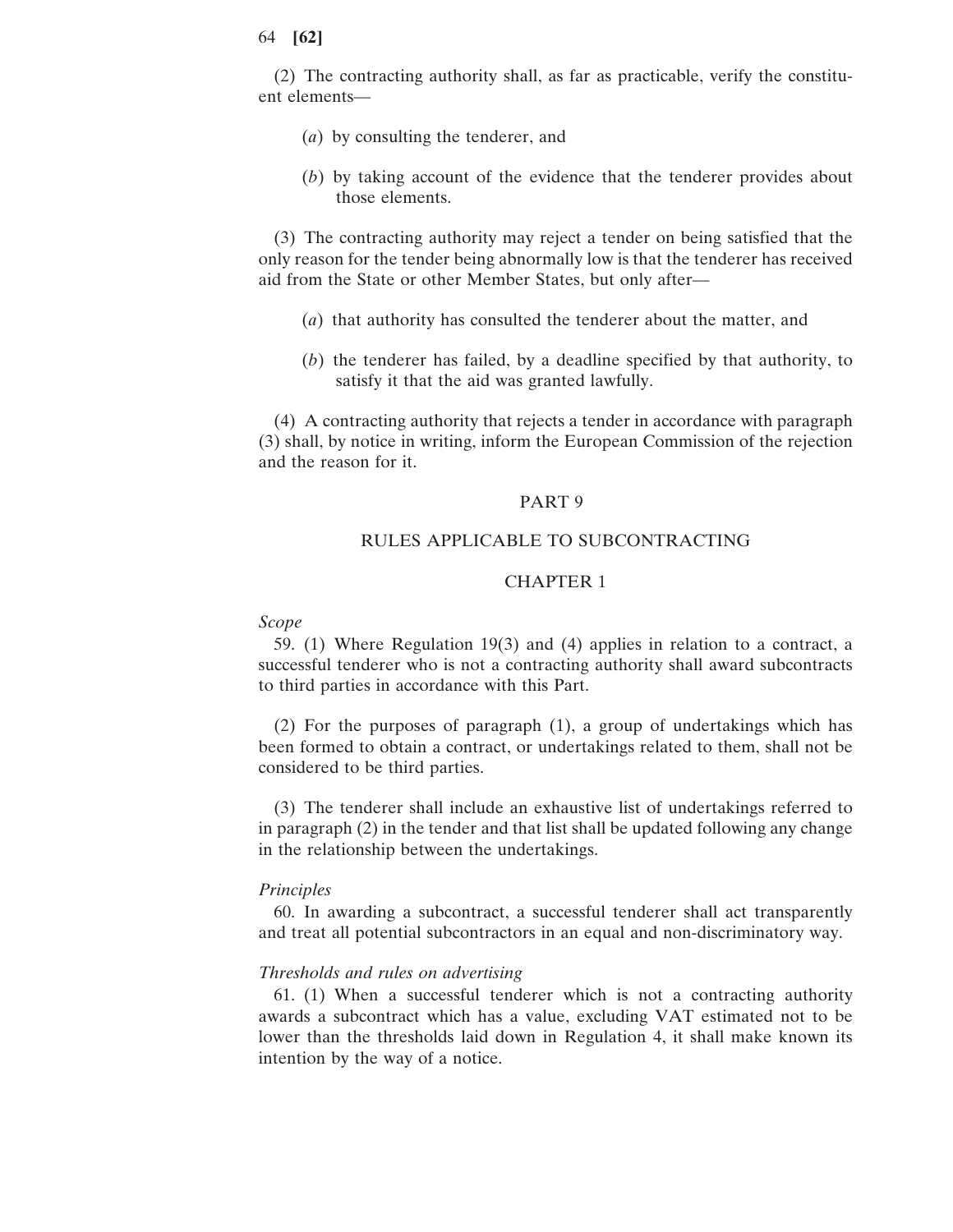(2) A subcontract notice shall contain the information specified in Schedule 5 and any other information deemed useful by the successful tenderer, if necessary with the approval of the contracting authority.

(3) Subcontract notices shall be published in accordance with paragraph (2) to (8) of Regulation 35.

(4) A subcontract notice shall not be required when a subcontract meets the conditions of Regulation 27.

(5) A successful tenderer may publish, in accordance with Regulation 35, subcontract notices for which advertising is not required.

(6) A successful tenderer may fulfil the subcontracting requirement set out in Regulation 19(3) or (4) by awarding a subcontract on the basis of a framework agreement concluded in accordance with Regulations 60 and 62 and paragraphs (1) to (5).

(7) A subcontract based on a framework agreement referred to in paragraph  $(6)$ —

- (*a*) shall be awarded within the limits of the terms laid down in the framework agreement,
- (*b*) may only be awarded to economic operators that were originally party to the framework agreement.

(8) When awarding a subcontract based on a framework agreement referred to in paragraph (6), the parties shall in all circumstances propose terms consistent with those of the framework agreement.

(9) The term of a framework agreement referred to in paragraph (6) may not exceed seven years, except in exceptional circumstances determined by taking into account the expected service life of any delivered items, installations or systems, and the technical difficulties which a change of supplier may cause.

(10) A framework agreement referred to in paragraph (6) may not be used improperly or in such a way as to prevent, restrict or distort competition.

(11) In awarding a subcontract which has a value, excluding VAT estimated to be less than the thresholds laid down in Regulation 4, a successful tenderer shall apply the principles of the Treaty on European Union regarding transparency and competition.

(12) Regulation 6 shall apply to the calculation of the estimated value of a subcontract.

#### *Criteria for qualitative selection of subcontractors*

62. (1) In the subcontract notice, the successful tenderer shall indicate—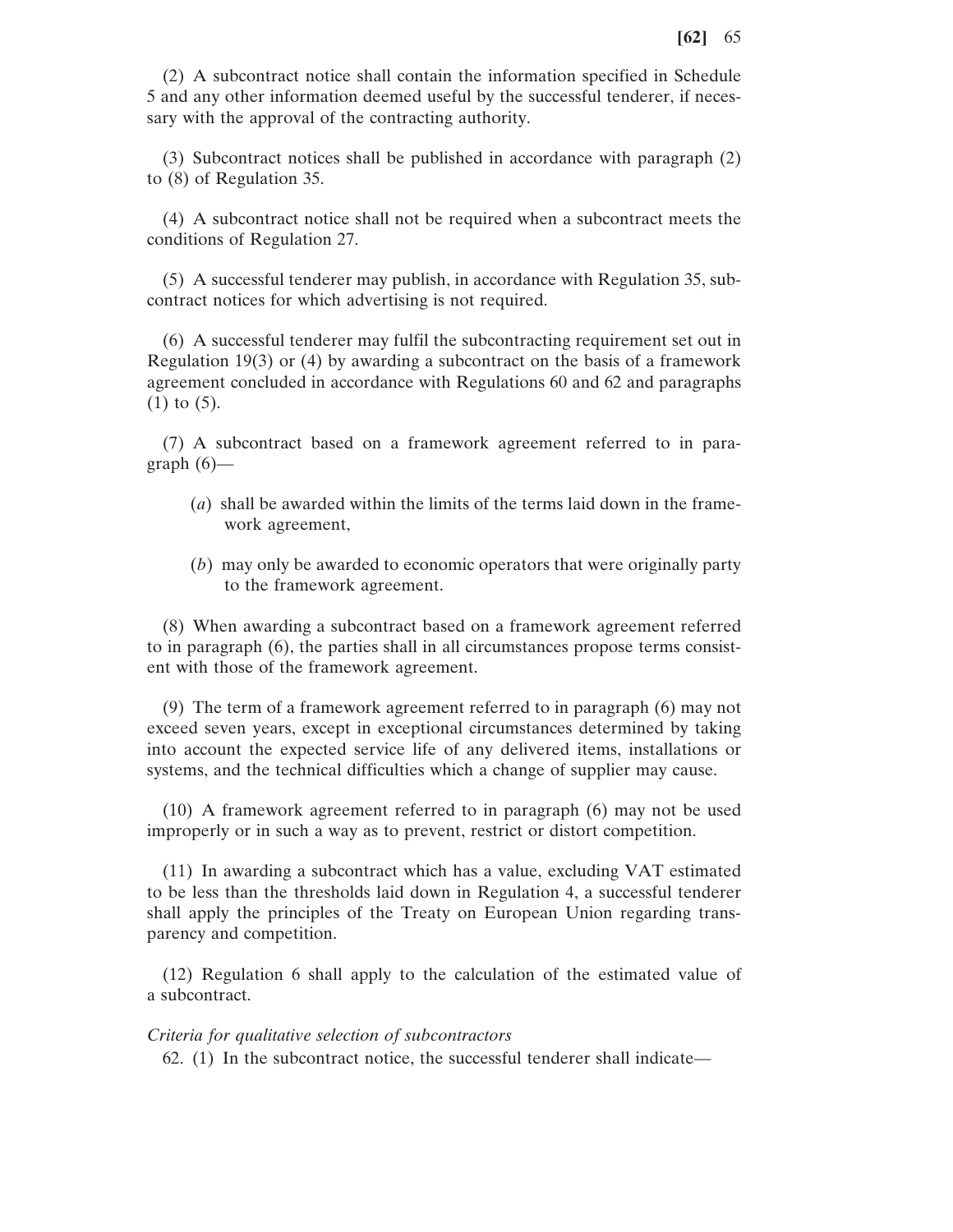- 66 **[62]**
	- (*a*) the criteria for qualitative selection required by the contracting authority, and
	- (*b*) any other criteria it will apply for the qualitative selection of subcontractors.

(2) All of the criteria referred to in subsection (1) shall be objective, nondiscriminatory and consistent with the criteria applied by the contracting authority for the selection of the tenderer for the main contract.

(3) The capabilities required of the subcontractor shall be directly related to the subject of the subcontract, and the levels of ability required shall be commensurate with it.

(4) A successful tenderer shall not be required to subcontract if the successful tenderer proves to the satisfaction of the contracting authority that none of the subcontractors participating in the competition or their proposed bids meet the criteria indicated in the subcontract notice and thereby would prevent the successful tenderer from fulfilling the requirements set out in the main contract.

# CHAPTER 2

*Subcontracts awarded by successful tenderers which are contracting authorities*

63. Where a contracting authority is a successful tenderer that authority shall, in awarding a subcontract, comply with the provisions of Parts 1 to 7 that relate to the award of a contract.

# PART 10

## RULES TO BE APPLIED TO REVIEWS

Rules to be Applied to Reviews

#### *Interpretation*

64. In this Part—

"Court" means the High Court;

"eligible person" shall be construed in accordance with Regulation 66;

"reviewable contract" shall be construed in accordance with Regulation 65;

"standstill period" shall be construed in accordance with Regulation 67;

#### *Scope and availability of review procedures*

65. This Part applies to a decision taken after the coming into operation of these Regulations by a contracting authority in relation to the award of a contract to which these Regulations apply regardless of when the contract award procedure commenced and which in this Part shall be referred to as a "reviewable contract".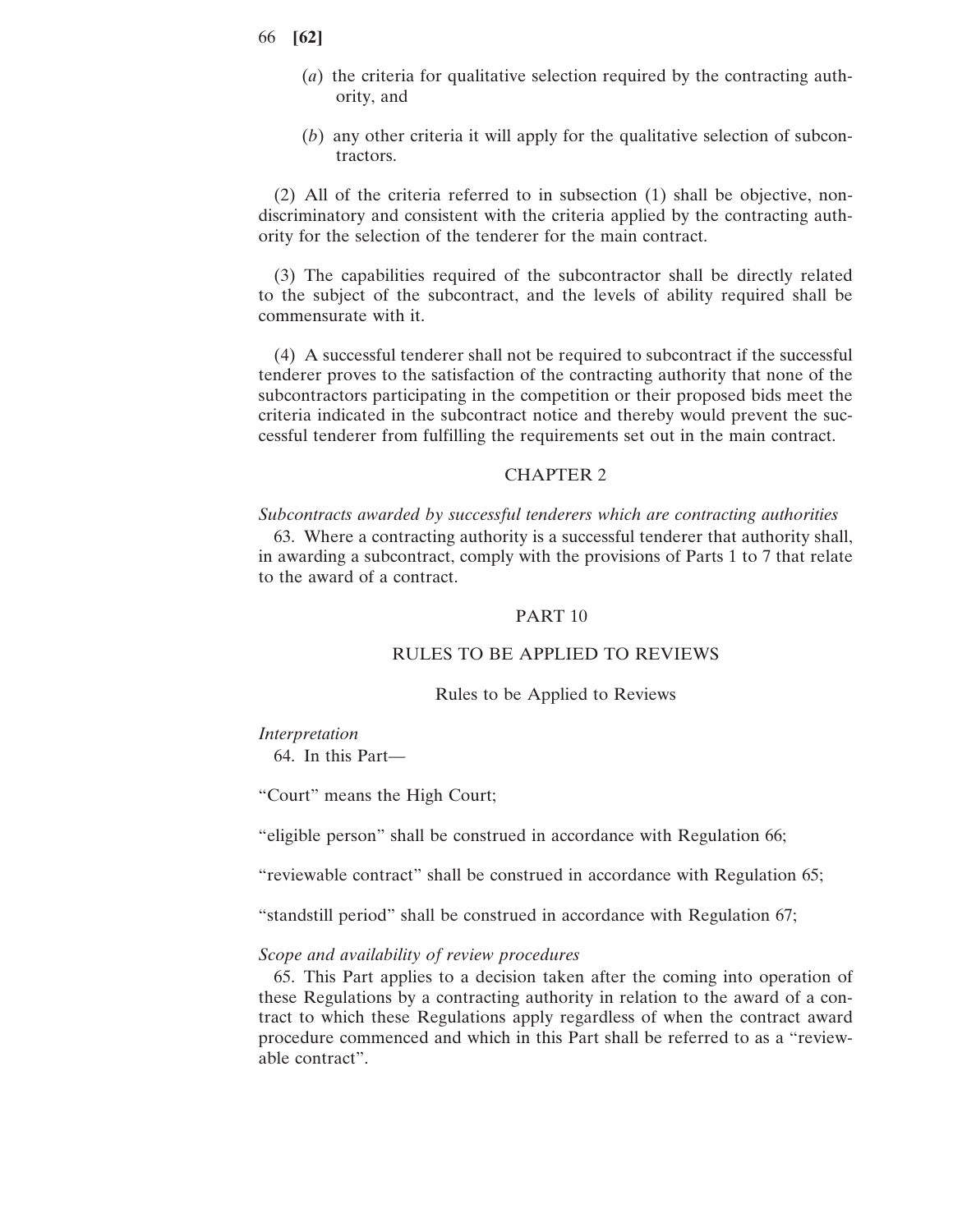# *Persons to whom review procedures are available*

66. For the purposes of this Part, a person is an eligible person in relation to a reviewable contract if the person—

- (*a*) has, or has had, an interest in obtaining the reviewable contract, and
- (*b*) alleges that he or she has been harmed, or is at risk of being harmed, by an infringement, in relation to that reviewable contract, of the law of the European Communities or the European Union in the field of public procurement, or of a law of the State giving effect to that law.

# *Standstill period*

67. (1) A contracting authority shall not conclude a reviewable contract to which a standstill period applies under this Part within the standstill period for the contract.

- (2) There is no standstill period for—
	- (*a*) a contract where the Defence and Security Contracts Directive or these Regulations do not require prior publication of a contract notice in the Official Journal,
	- (*b*) a contract where the only tenderer concerned is the one who is awarded the contract and there are no other candidates concerned, or
	- (*c*) a contract entered into or awarded on the basis of a framework agreement in accordance with Regulation 28, 29 or 30.

(3) The standstill period for a contract begins on the day after the day on which each tenderer and candidate concerned is sent a notice, in accordance with paragraphs (2) and (3) of Regulation 68 of the outcome of his or her tender or application.

- (4) The duration of the standstill period shall be at least—
	- (*a*) if the notice under Regulation 68 is sent by fax or electronic means, 14 calendar days, or
	- (*b*) if the notice is sent by any other means, 16 calendar days.

# *Notices to unsuccessful tenderers and candidates*

68. (1) The notice referred to in Regulation 67 (3), or a notice to an unsuccessful tenderer for a contract based on a framework agreement shall be as set out in this Regulation.

- (2) Such a notice—
	- (*a*) shall inform the candidates and tenderers concerned of the decision reached concerning the award of the contract or the conclusion of a framework agreement including the grounds for any decision not to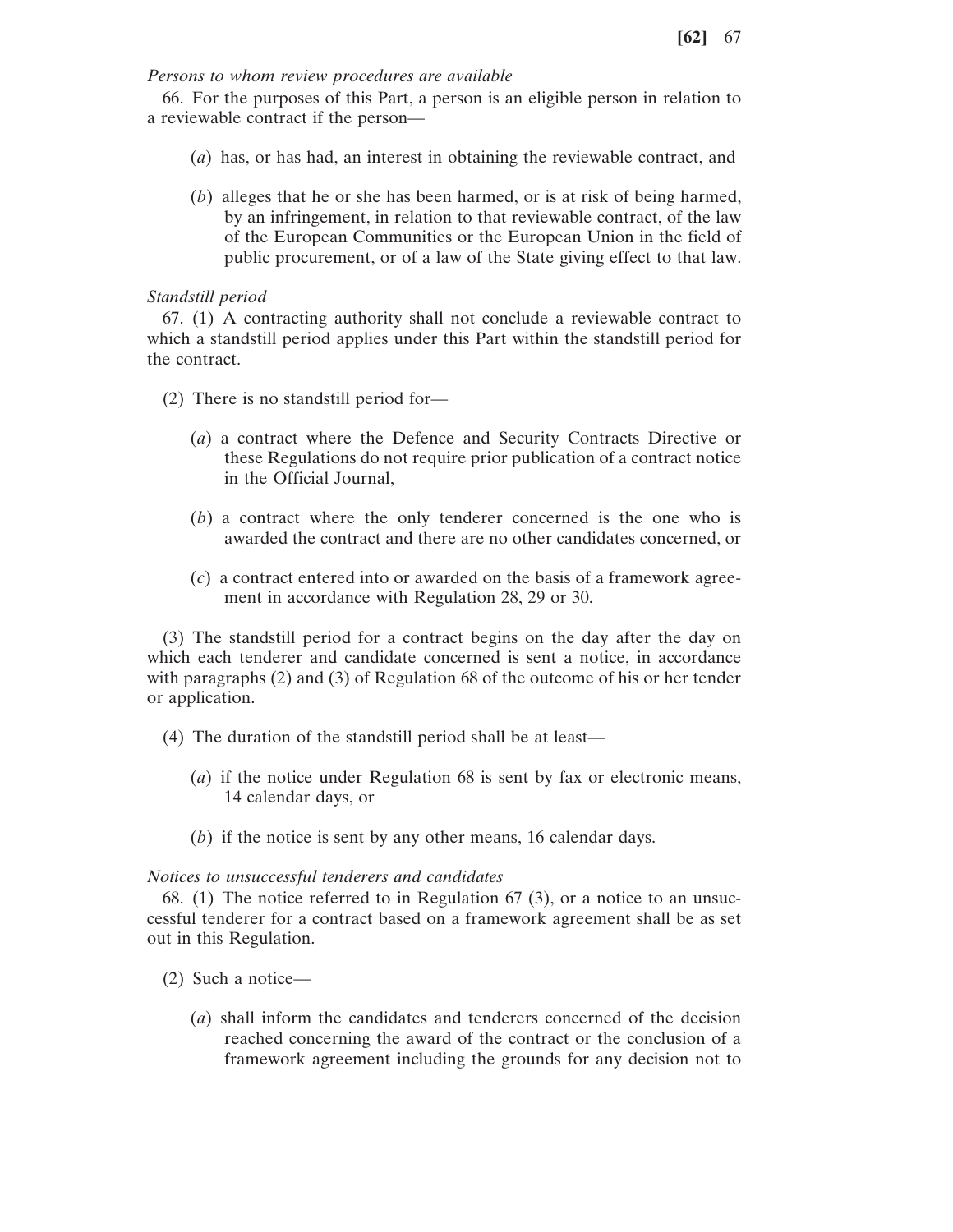award a contract or conclude a framework agreement for which there has been a call for competition,

- (*b*) shall state the exact standstill period applicable to the contract, and
- (*c*) for each unsuccessful tenderer or candidate, shall include—
	- (i) in the case of an unsuccessful candidate, a summary of the reasons for the rejection of his or her application,
	- (ii) in the case of an unsuccessful tenderer, a summary of the reasons for the rejection of his or her tender.

(3) In the case of a tenderer who has submitted an admissible tender (that is, a tender that qualifies for evaluation under the rules of the relevant tender process), the summary required by paragraph  $(2)(c)(ii)$  shall comprise—

- (*a*) the characteristics and relative advantages of the tender selected,
- (*b*) the name of the successful tenderer, or, in the case of a framework agreement, the names of the parties to it, and
- (*c*) in the cases referred to in paragraphs (9) to (11) of Regulation 16, the reasons for the contracting authority's decision of non-equivalence or its decision that the works, supplies or services do not meet the performance or functional requirements.

(4) In the case of an unsuccessful candidate, the information to be provided under paragraph  $(2)(c)(i)$  may be provided by setting out—

- (*a*) the score obtained by the candidate concerned, and
- (*b*) the score achieved by the lowest-scoring candidate who was considered to meet the pre-qualification requirements, in respect of each criterion assessed by the contracting authority.

(5) In the case of an unsuccessful tenderer, the information to be provided under paragraph  $(2)(c)(ii)$  and subparagraphs (*a*) and (*b*) of paragraph (3) may be provided by setting out—

- (*a*) the score obtained by the unsuccessful tenderer concerned, and
- (*b*) the score obtained by the successful tenderer in respect of each criterion assessed by the contracting authority.

(6) In the case of a framework agreement to which more than one tenderer has been admitted, the information to be provided to each unsuccessful tenderer under paragraph  $(2)(c)(ii)$  may be provided by setting out—

(*a*) the scores obtained by the tenderer concerned in respect of each criterion assessed by the contracting authority, and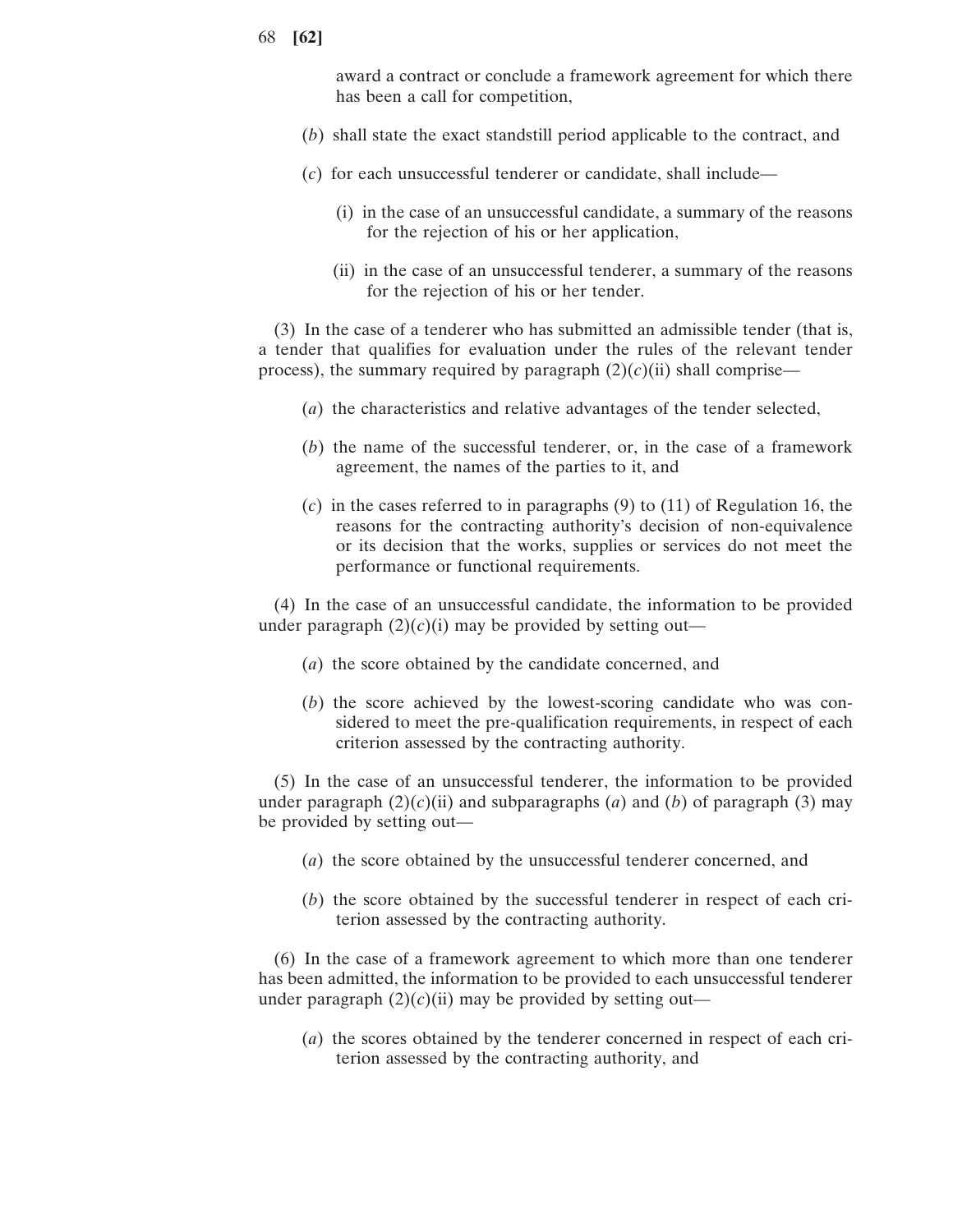(*b*) the scores obtained in respect of each criterion assessed by the contracting authority by the lowest scoring tenderer who was admitted to the framework.

(7) However, a contracting authority may decide to withhold any information referred to in paragraph  $(2)(c)$  regarding the award of a contract or the conclusion of a framework agreement if the release of such information—

- (*a*) would impede law enforcement,
- (*b*) would otherwise be contrary to the public interest,
- (*c*) would prejudice the legitimate commercial interests of economic operators, whether public or private, or
- (*d*) might prejudice fair competition between economic operators whether public or private.

#### *Time limits for applications to Court*

69. (1) Subject to any order of the Court made under a rule referred to in Regulation 72(2), an application to the Court shall be made within the relevant period determined in accordance with this Regulation.

(2) An application referred to in subparagraph (*a*) or (*b*) of Regulation 70 (1) shall be made within 30 calendar days after the applicant was notified of the decision, or knew or ought to have known of the infringement alleged in the application.

(3) An application for a declaration that a contract is ineffective shall be made within 30 calendar days (commencing on the appropriate date determined in accordance with paragraph (4) or (5), as the case requires), in the following cases:

- (*a*) where the contracting authority published a contract award notice in accordance with Regulations 33 and 35 and, in the case of a contract awarded without prior publication of a contract notice in the Official Journal of the European Union, on condition that the contract award notice sets out the justification of the contracting authority's decision not to publish a contract notice;
- (*b*) where the contracting authority notified each tenderer or candidate concerned of the outcome of his or her tender or application, and that notice contained a summary of the relevant reasons that complied with Regulation  $68(2)$ ;
- (*c*) the case of a contract based on a framework agreement where the contracting authority has given notice in accordance with Regulation 68(2).

(4) In the case mentioned in paragraph  $(3)(a)$ , the period begins on the day after the notice is published in the Official Journal of the European Union.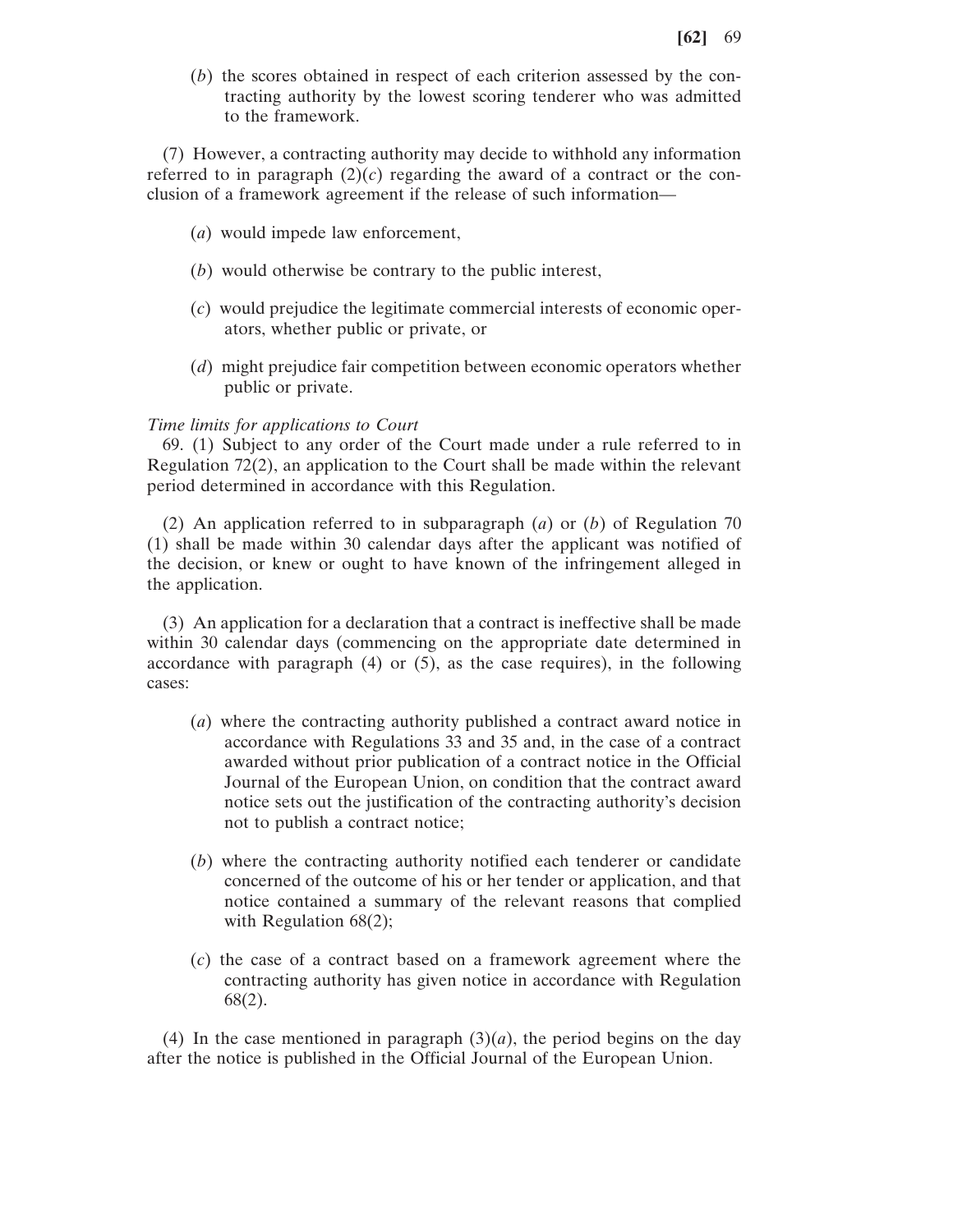(5) In the cases mentioned in subparagraphs (*b*) and (*c*) of paragraph (3), the period begins on the day after the contracting authority gives the notice referred to in the relevant subparagraph.

(6) In any other case an application for a declaration that a contract is ineffective shall be made within 6 months after the conclusion of the relevant contract.

### *Application to Court*

70. (1) An eligible person may apply to the Court—

- (*a*) for interlocutory orders with the aim of correcting an alleged infringement or preventing further damage to the eligible person's interests, including measures to suspend or to ensure the suspension of the procedure for the award of the contract concerned or the implementation of any decision taken by the contracting authority, or
- (*b*) for review of the contracting authority's or entity's decision to award the contract to a particular tenderer or candidate.

(2) If a person applies to the Court under paragraph (1), the contracting authority shall not conclude the contract until—

- (*a*) the Court has determined the matter, or
- (*b*) the Court gives leave to lift any suspension of a procedure, or
- (*c*) the proceedings are discontinued or otherwise disposed of.

(3) A person who is an eligible person in relation to a reviewable contract that has been concluded may apply to the Court for a declaration that the contract is ineffective.

(4) A person intending to make an application to the Court in accordance with this Regulation shall first notify the contracting authority in writing of—

- (*a*) the alleged infringement,
- (*b*) his or her intention to make an application to the Court, and
- (*c*) the matters that in his or her opinion constitute the infringement.

(5) A person who has applied to the Court under paragraph (1), (2) or (3) shall give the contracting authority concerned notice of the application by serving a copy of the originating motion on the authority as soon as reasonably practicable.

(6) Nothing in this Regulation prevents an eligible person from applying to the Court for any other remedy that may be available in the particular circumstances.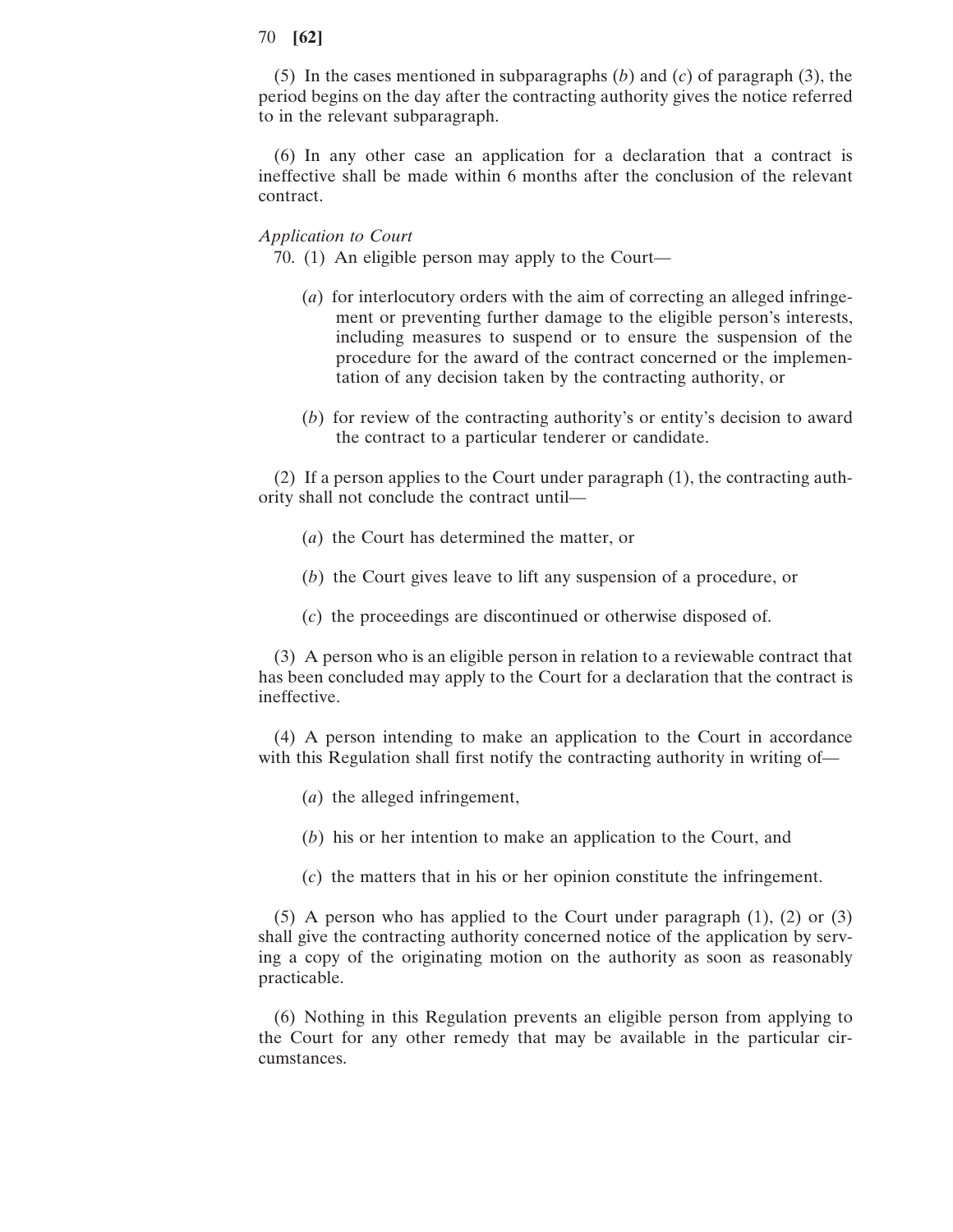*Powers of Court*

71. (1) The Court—

- (*a*) may set aside, vary or affirm a decision to which these Regulations apply,
- (*b*) may declare a reviewable contract ineffective, and
- (*c*) may impose alternative penalties on a contracting authority, and
- (*d*) may make any necessary consequential order.

(2) The Court may make interlocutory orders with the aim of correcting an alleged infringement or preventing further damage to the interests concerned, including measures to suspend or to ensure the suspension of the procedure for the award of a contract or the implementation of a decision of the contracting authority.

(3) The Court may set aside any discriminatory technical, economic or financial specification in an invitation to tender, contract document or other document relating to a contract award procedure.

(4) When considering whether to make an interim or interlocutory order, the Court may take into account the probable consequences of interim measures for all interests likely to be harmed, as well as the public interest, and may decide not to make such an order when its negative consequences could exceed its benefits.

(5) The Court may by order suspend the operation of a decision or a contract.

(6) The Court may award damages as compensation for loss resulting from a decision that is an infringement of the law of the European Communities or the European Union, or of a law of the State giving effect to such law.

#### *Rules of court and hearing otherwise than in public*

72. (1) The rules of court may provide for a preliminary procedure to decide whether an applicant under Regulation 70 is an eligible person in relation to a particular reviewable contract.

(2) The rules of court may provide for the Court to grant leave, if the Court considers that there is good reason to do so, to make an application under Regulation 70 after the latest time permitted by Regulation 69(2).

(3) If the Court considers that there is good reason to do so in order to guarantee, in accordance with these Regulations and the Defence and Security Contracts Directive, an adequate level of confidentiality of classified information or other information, the Court may hear any application under this Part otherwise than in public.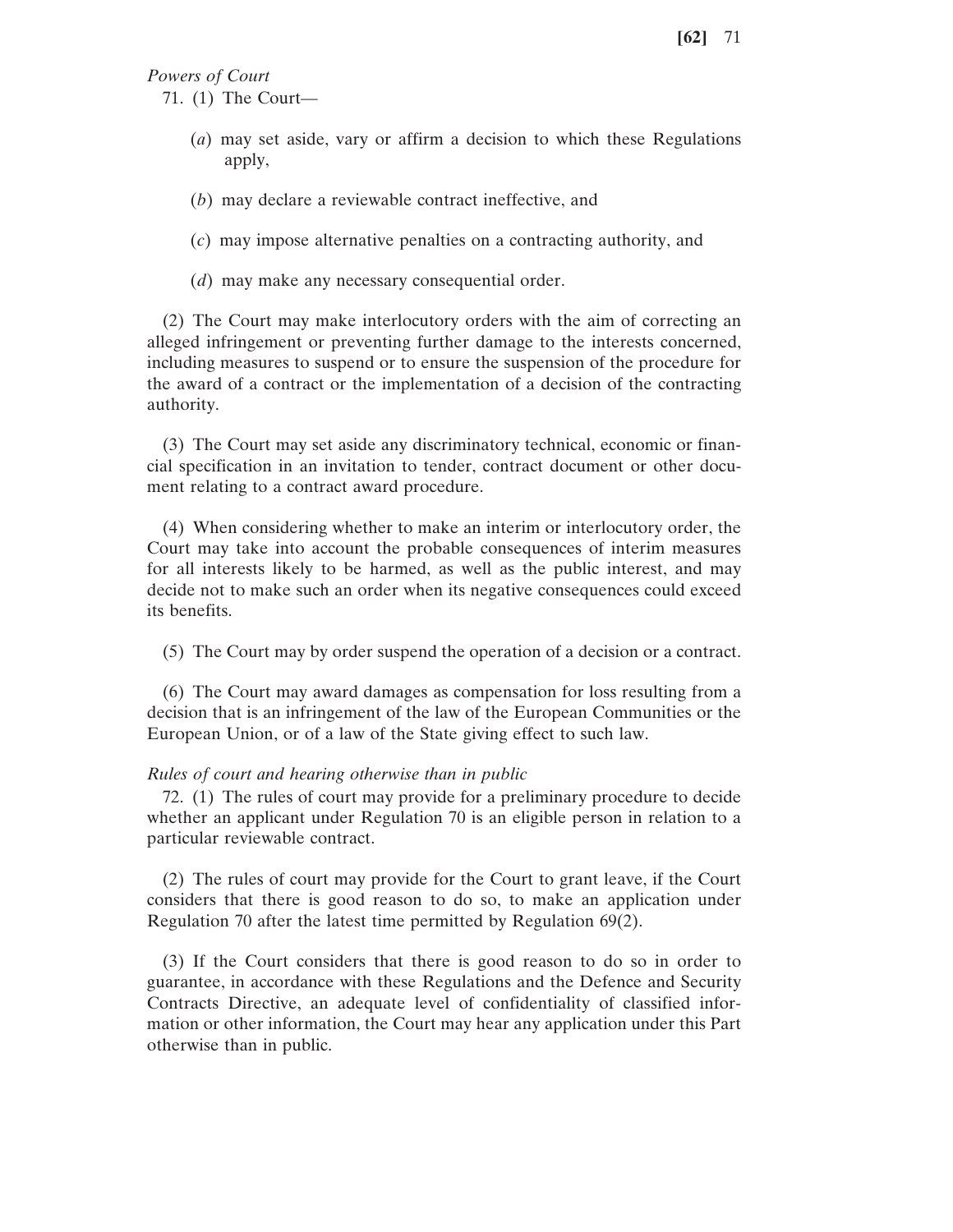*Declaration by Court that a contract is ineffective*

- 73. (1) For the purposes of this Regulation—
	- (*a*) a Regulation 67(1) infringement is an infringement where—
		- (i) the relevant contract is one to which a standstill period applies, and
		- (ii) the contracting authority has concluded the contract during the standstill period, and
	- (*b*) a Regulation 70(2) infringement is an infringement where—
		- (i) a tenderer or candidate has applied to the Court in accordance with Regulation 70 for review of a contract award decision in relation to a reviewable contract, and
		- (ii) the contracting authority has concluded the contract before the Court has made its decision.

(2) Subject to paragraphs (3), (4), (5) and (6) the Court shall declare a reviewable contract ineffective in the following cases:

- (*a*) the case where the contracting authority has concluded the contract without first publishing a contract notice in the Official Journal of the European Union and concluding the contract without publishing such a notice is not permitted by these Regulations;
- (*b*) the case of a Regulation 67(1) infringement or a Regulation 70(2) infringement where the infringement—
	- (i) has deprived the tenderer or candidate applying for review of the possibility of pursuing pre-contractual remedies, and
	- (ii) was combined with an infringement of this Regulation, that has affected the chances of the tenderer applying for a review, to obtain the contract;
- (*c*) a case referred to in subparagraph (*c*) of Regulation 66(2) where—
	- (i) there has been an infringement of Regulation 30, and
	- (ii) the value of the contract concerned equals or exceeds the relevant value threshold set out for the time being in Regulation 4.
- (3) Paragraph  $(2)(a)$  does not apply where—
	- (*a*) the contracting authority considered that the award of a contract without prior publication of a contract notice in the Official Journal was permitted by these Regulations;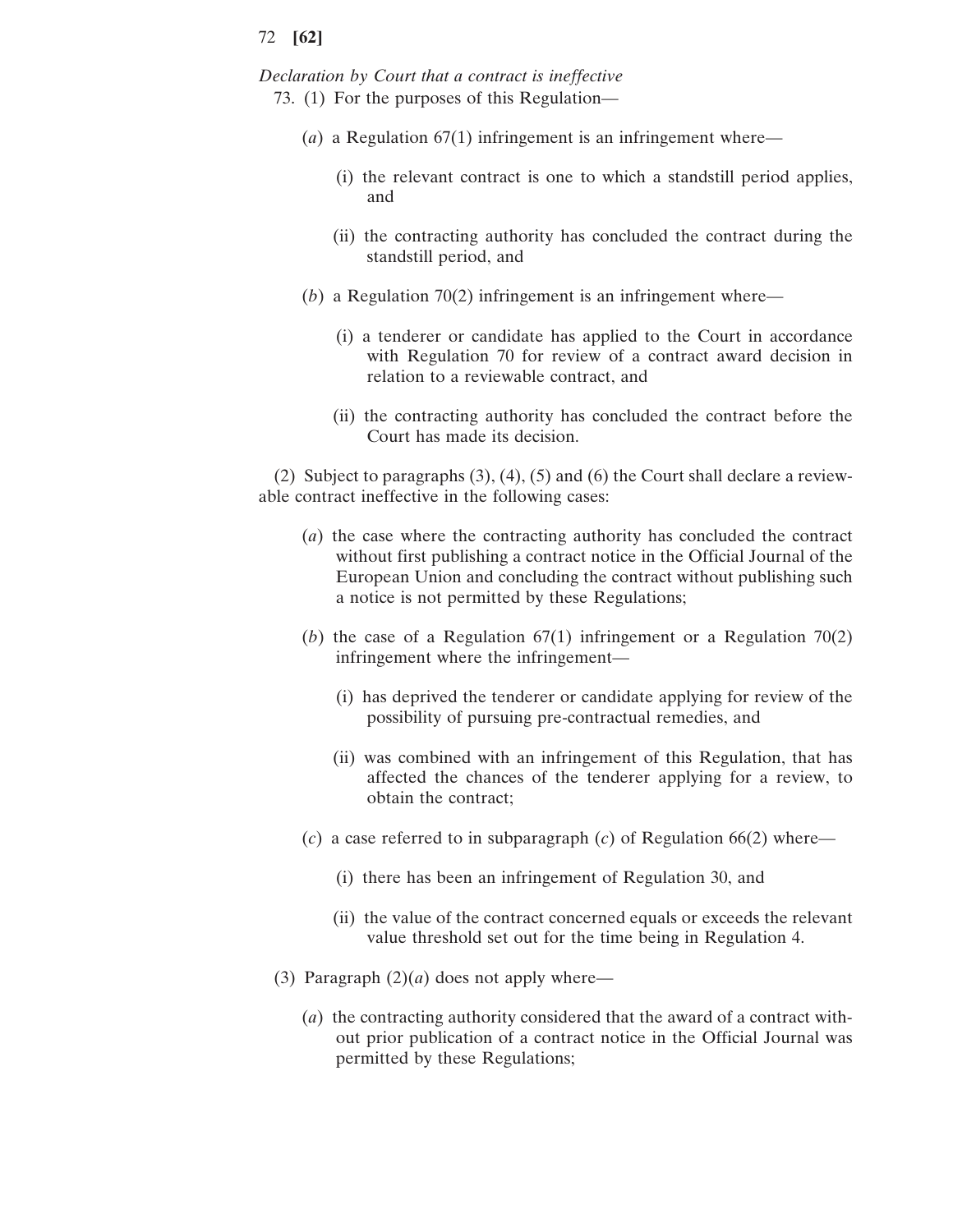- (*b*) the contracting authority published, in the Official Journal of the European Union, a notice complying with paragraph (8) stating that it intended to conclude the contract, and
- (*c*) the contract was not concluded before the end of the period of 14 calendar days beginning on the day after the day of publication of that notice.
- (4) Paragraph  $(2)(c)$  does not apply where—
	- (*a*) the contracting authority considered that the award of the contract was in accordance with Regulation 30,
	- (*b*) the contracting authority sent a notice of the contract award decision, together with a summary of reasons complying with Regulation  $68(2)(c)$  and, if applicable, Regulation  $68(3)$ , to the tenderers concerned, and
	- (*c*) the contract was not concluded before the end of the period of—
		- (i) 14 days beginning on the day following the day on which notice of the contract award decision is sent to the tenderers concerned if fax or electronic means are used, or
		- (ii) 16 days beginning on the day following the day on which notice of the contract award decision is sent to the tenderers concerned if another means of communication is used.

(5) Despite paragraph (2), the Court may decline to declare a contract ineffective if it finds, after having examined all aspects of the matter that it considers relevant, that overriding reasons relating to a general interest, particularly a general interest in connection with defence or security matters, require that the effects of the contract should be maintained.

(6) Notwithstanding paragraph (2), the Court shall decline to declare a contract ineffective where it is satisfied that the consequences of such a declaration would seriously endanger the existence of a wider defence or security programme which is essential for the security interests of a Member State.

- (7) (*a*) Economic interests in the effectiveness of the contract may only be considered as overriding reasons relating to a general interest, including a general interest in connection with defence or security matters, if ineffectiveness would lead to disproportionate consequences.
	- (*b*) For the purposes of this Regulation, economic interests directly linked to the contract are not overriding reasons relating to a general interest.
	- (*c*) For the purposes of paragraph (*b*) "Economic interests directly linked to the contract" includes (but is not limited to)—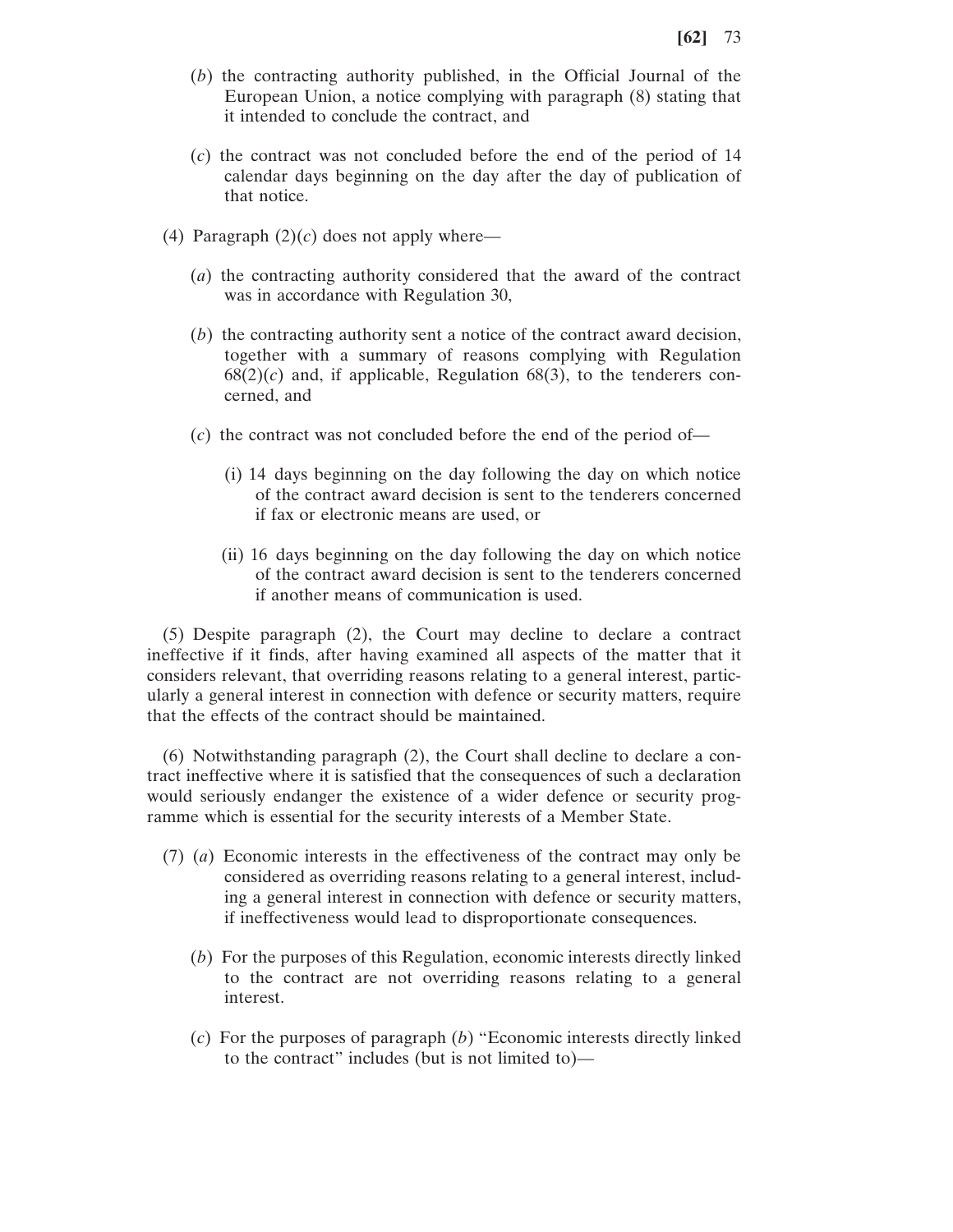- 74 **[62]**
- (i) the costs resulting from the delay in the execution of the contract,
- (ii) the costs resulting from the launching of a new procurement procedure,
- (iii) the costs resulting from the change of the economic operator performing the contract, and
- (iv) the costs of legal obligations resulting from the ineffectiveness.

(8) In the case of a Regulation 67(1) infringement or a Regulation 70(2) infringement, (being, in each case, an infringement not covered by paragraph  $(2)(b)$ ), the Court may, after having assessed all aspects that it considers relevant, declare the relevant contract ineffective.

- (9) A notice referred to in paragraph  $(3)(b)$ 
	- (*a*) shall be in the form set out in Commission Regulation  $1150/2009^4$ ,
	- (*b*) shall include—
		- (i) the name and contact details of the contracting authority,
		- (ii) a description of the object of the contract,
		- (iii) a justification of the decision of the contracting authority to award the contract without prior publication of a contract notice in the Official Journal of the European Union, and
		- (iv) the name and contact details of the economic operator in favour of whom a contract award decision has been taken, and
	- (*c*) may include any other information that the contracting authority considers useful.

(10) The Court may make any order necessary in the interests of justice to ensure that proper payment is made for any work done, or goods or services provided, in good faith in reliance on a contract that has been declared ineffective.

## *Effect of declaration that a contract is ineffective*

74. (1) If the Court declares a contract ineffective, any contractual obligations not already performed are cancelled and contractual obligations already performed are not affected.

(2) Paragraph (1) shall not prevent the exercise of any power under which an order or decision of the Court may be stayed, but, if a declaration of ineffectiveness is stayed, then, at the end of the period during which the declaration is stayed, the contract shall be taken to have been ineffective from the making of the declaration.

4 O.J. L313, 28.1.2009 p 3-35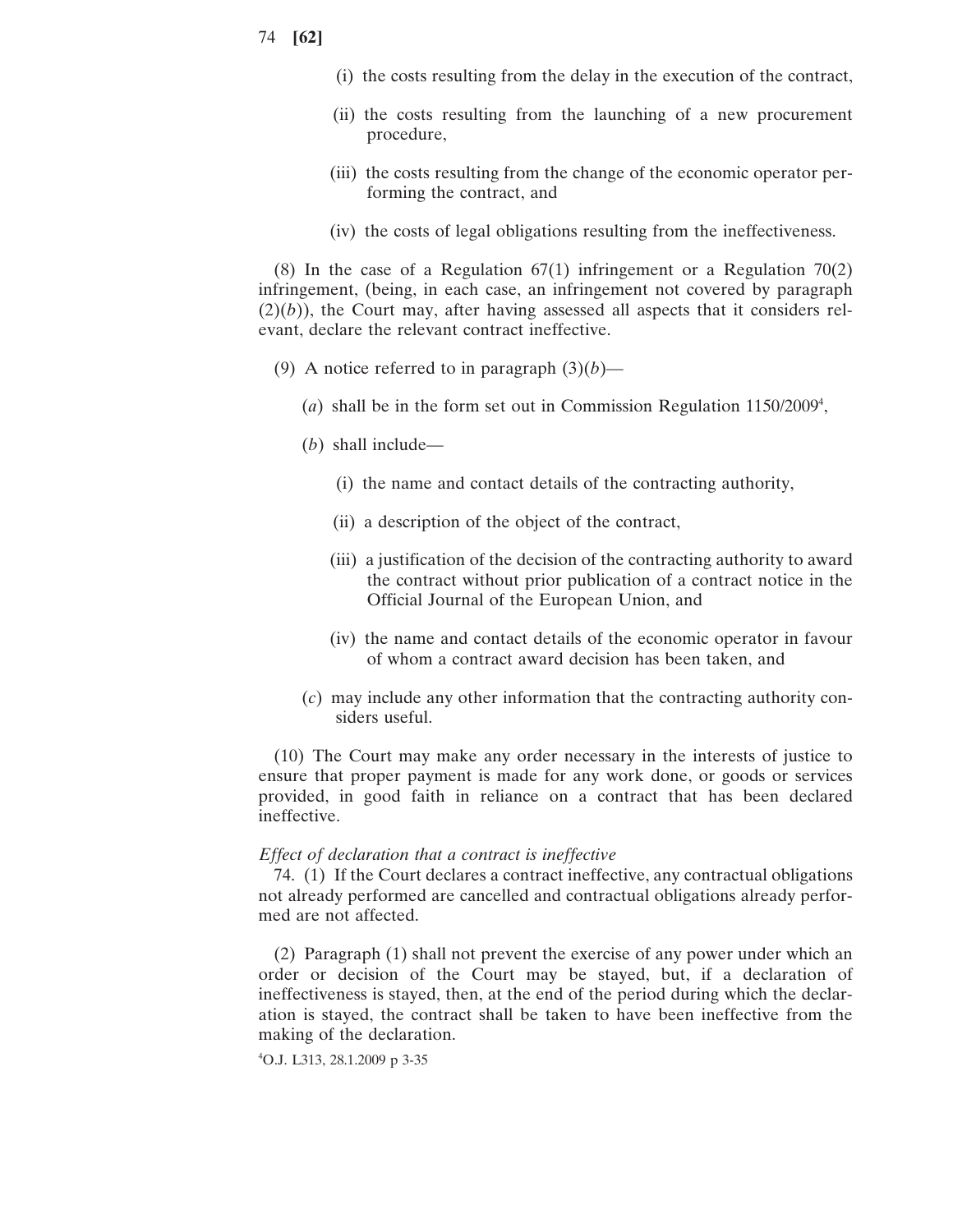*Alternative penalties*

- 75. (1) The Court shall impose an alternative penalty if—
	- (*a*) under paragraph (5) or (6) of Regulation 73, it declines to declare a contract ineffective, or
	- (*b*) in the case of an alleged infringement referred to in Regulation 73(8), it finds that the infringement occurred but declines to declare the contract ineffective.
- (2) The alternative penalty shall be either or both of the following:
	- (*a*) the imposition on the contracting authority of a civil financial penalty of up to 10 per cent of the value of the contract;
	- (*b*) the termination, or shortening of the duration, of the contract.

(3) The Court may take into account all the relevant factors, including the seriousness of the infringement, the behaviour of the contracting authority and any extent to which the contract remains in force and for that purpose, the Court needs to be satisfied of the relevant facts only on the balance of probabilities.

(4) A civil financial penalty payable pursuant to an order under paragraph  $(2)(a)$  shall be paid into the Central Fund.

(5) If the Court orders the payment of a civil financial penalty under paragraph  $(2)(a)$ , the amount of the penalty may be recovered as a debt in any court of competent jurisdiction. For the purposes of such recovery, the order of the Court is conclusive that the amount of the penalty is due and payable by the contracting authority ordered to pay it.

(6) The award of damages is not an appropriate alternative penalty for the purposes of this Regulation.

#### *Non-exclusion of other remedies*

76. Nothing in this Part affects any power of the Court to grant any other remedy in relation to a contract.

## PART 11

## STATISTICAL OBLIGATIONS, EXECUTIVE POWERS AND FINAL PROVISIONS

#### *Statistical obligations*

77. Not later than 31 October in each year, the Minister for Public Expenditure and Reform shall send to the European Commission an annual statistical report, prepared in accordance with Regulation 78. The report shall deal separately with works contracts, supply contracts and service contracts awarded by contracting authorities during the immediately preceding financial year of the State.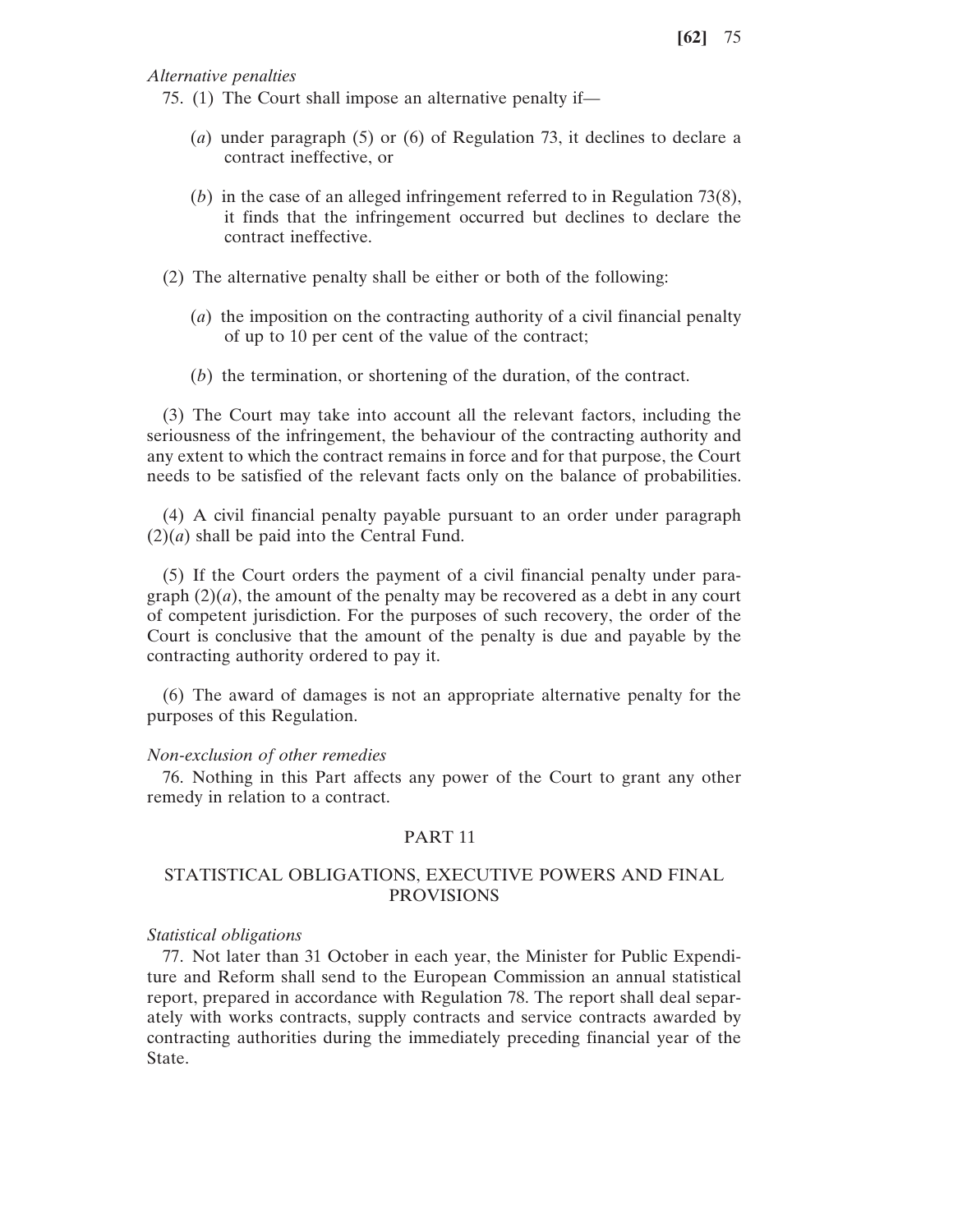## *Contents of statistical reports*

78. (1) In the annual statistical report, the Minister for Public Expenditure and Reform shall specify the number and value of contracts that a contracting authority has awarded.

(2) As far as practicable and so far as relevant, the Minister for Public Expenditure and Reform shall segregate the data referred to in paragraph (1) by reference to—

- (*a*) the contract award procedures that contracting authorities have used, and
- (*b*) for each of those procedures, supplies, services and works identified by category of the CPV nomenclature, and
- (*c*) the nationality of the economic operator or group of economic operators to which the contract was awarded.

(3) In the case of contracts that have been entered into by means of the negotiated procedure without publication of a contract notice, the Minister for Public Expenditure and Reform shall segregate the data referred to paragraph (1) according to the circumstances referred to in Regulation 27.

- (4) The Minister for Public Expenditure and Reform—
	- (*a*) shall specify in the annual statistical report any other statistical information that is required under the Government Procurement Agreement, and
	- (*b*) may include in that report such other information as the Minister for Public Expenditure and Reform considers appropriate, so long as it is not inconsistent with these Regulations or the information specified in accordance with subparagraph (*a*).

(5) The information required to be included in a report referred to in this Regulation is the information determined by the Advisory Committee in accordance with Articles 3, 7 and 8 of Decision 1999/468/EC.<sup>5</sup>

# *Notification by Minister for Public Expenditure and Reform of revision of thresholds*

79. As soon as practicable after the European Commission has published revised thresholds and their corresponding values in the national currencies in the Official Journal of the European Union in accordance with Article 68 of the Defence and Security Contracts Directive, the Minister for Public Expenditure and Reform shall by notice in writing, inform contracting authorities of the revised thresholds and values set out in the provisions of these Regulations that correspond to the relevant provisions of that Directive.

5 OJ.L 184, 17/07/1999 P. 0023 – 0026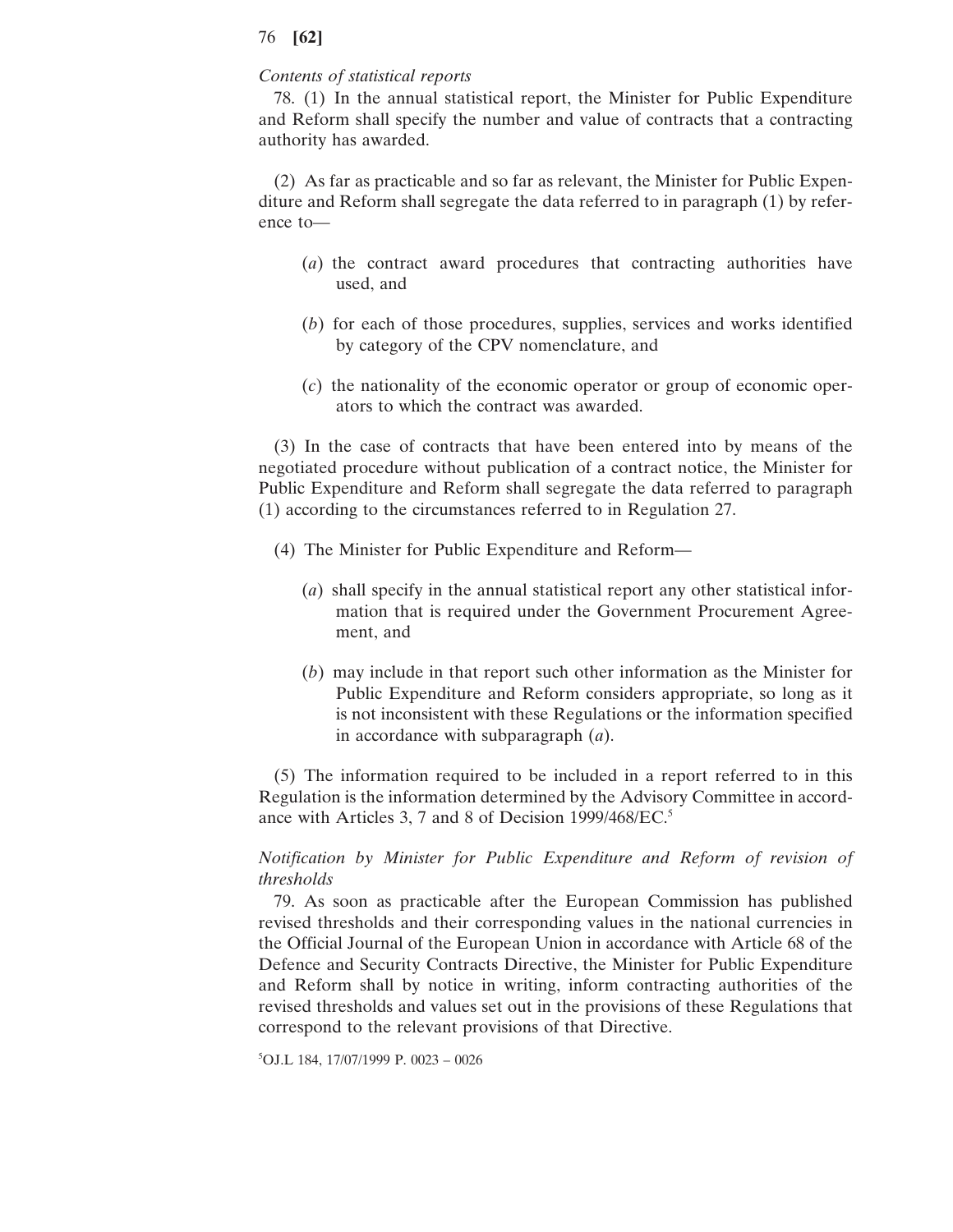## *Amendment of Utility Undertakings Regulations*

80. The Utility Undertakings Regulations are amended by the insertion, after Regulation 18 thereof, of the following Regulation:

"Contracts relating to Defence and Security

- 18A These Regulations do not apply to—
	- (*a*) contracts to which the European Union (Award of Contracts relating to Defence and Security) Regulations 2012 apply, and
	- (*b*) contracts to which the European Union (Award of Contracts relating to Defence and Security) Regulations 2012 do not, under Regulation 4, 8 or 9 of those Regulations, apply.".

## *Amendment of Public Authorities' Contracts Regulations*

81. Regulation 22 of the Award of Public Authorities' Contracts Regulations is amended by inserting the following paragraph after paragraph (2):

"(3) These Regulations apply to public contracts awarded in the fields of defence and security other than—

- (*a*) contracts to which the European Union (Award of Contracts relating to Defence and Security) Regulations 2012 apply, and
- (*b*) contracts to which the European Union (Award of Contracts relating to Defence and Security) Regulations 2012 do not, under Regulation 4, 8 or 9 of those Regulations, apply.".

#### *Transitional provisions*

82. (1) Nothing in these Regulations affects any contract award procedure commenced before 30 March 2012.

(2) Nothing in these Regulations affects the award of a specific contract based on a framework agreement where the framework agreement was concluded—

- (*a*) before 30 March 2012, or
- (*b*) on or after 30 March 2012 following a contract award procedure commenced before that date.

(3) Nothing in these Regulations affects the award of a specific contract under a dynamic purchasing system where the system was established—

- (*a*) before 30 March 2012, or
- (*b*) on or after 30 March 2012 following a contract award procedure commenced before that date.

(4) For the purposes of paragraphs (1), (2) and (3), a contract award procedure has been commenced before 30 March 2012 if, before that date—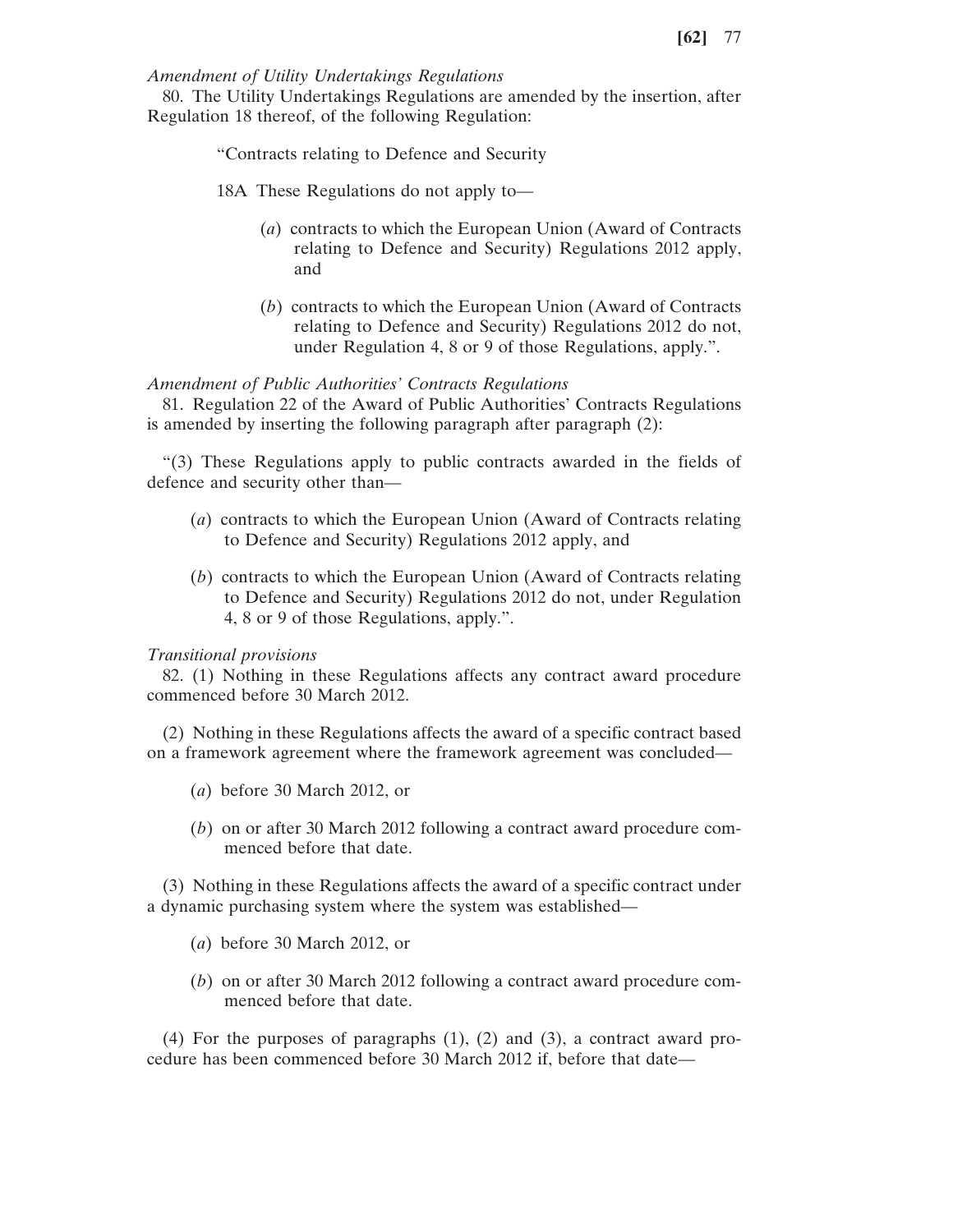- 78 **[62]**
	- (*a*) a contract notice has been sent to the Official Journal in accordance with the Award of Public Authorities' Contracts Regulations or the Utility Undertakings Regulations, where applicable, in order to invite offers or requests to be selected to tender for or to negotiate in respect of a proposed public contract, contract, framework agreement or dynamic purchasing system,
	- (*b*) the contracting authority has had published any form of advertisement seeking offers or expressions of interest in respect of a proposed public contract, contract, framework agreement or dynamic purchasing system, or
	- (*c*) the contracting authority has contacted any economic operator in order to—
		- (i) seek expressions of interest or offers in respect of a proposed public contract, contract, framework agreement or dynamic purchasing system, or
		- (ii) respond to an unsolicited expression of interest or offer received from that economic operator in relation to a proposed public contract, contract, framework agreement or dynamic purchasing system.
	- (5) In this regulation—

"contract notice" has the same meaning as it has in the Award of Public Authorities' Contracts Regulations;

"dynamic purchasing system" has the same meaning as in the Award of Public Authorities' Contracts Regulations;

"framework agreement" has the same meaning as it has in the Award of Public Authorities' Contracts Regulations;

"public contract" has the same meaning as it has in the Award of Public Authorities' Contracts Regulations;

"contract" has the same meaning as it has in the Utility Undertakings Regulations.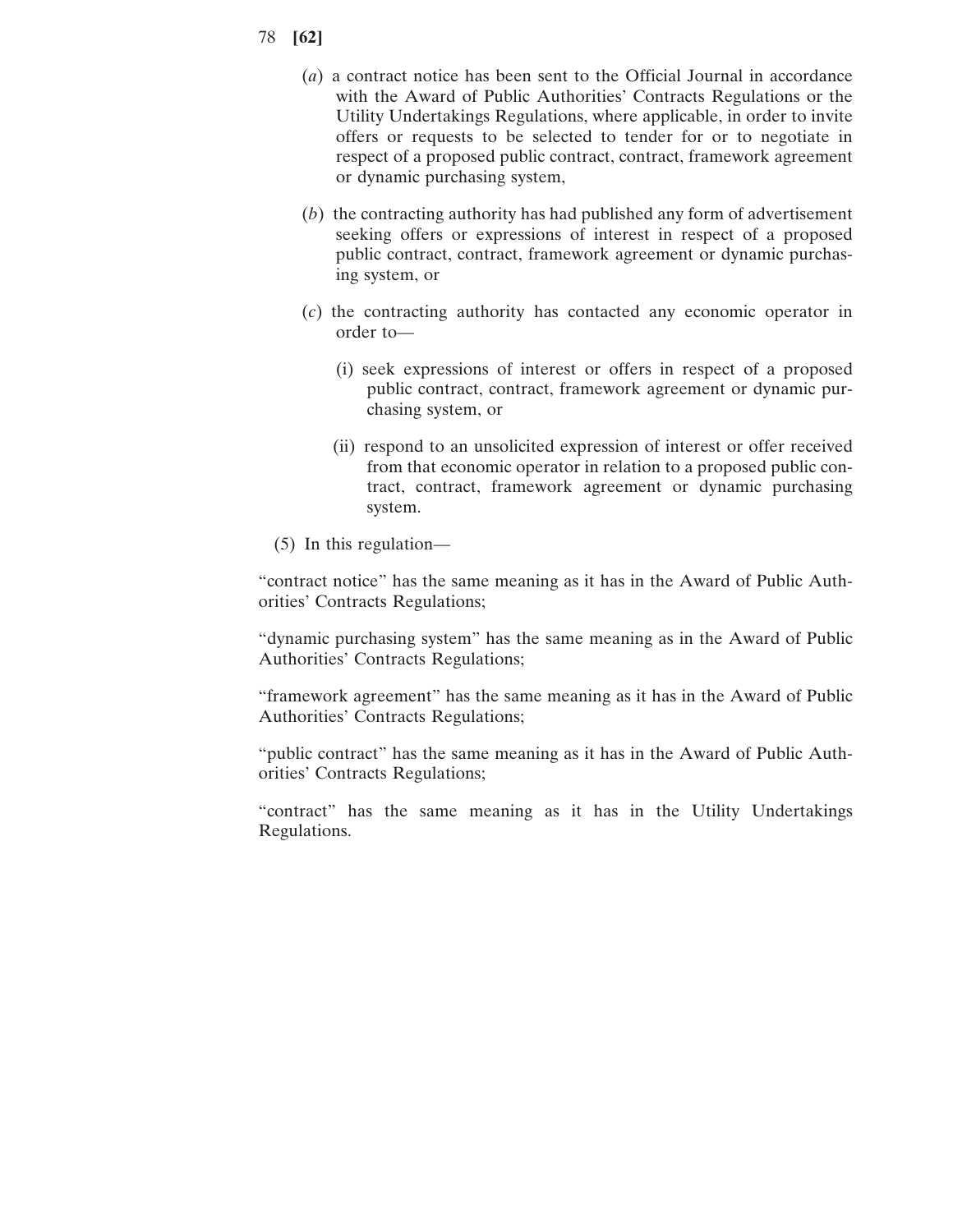*Regulation 13*

# SERVICES REFERRED TO IN REGULATION 13

| Category 1     | Subject                                                                                                                                                                                                                                              | CPV Reference No                                                                                                                                                                  |
|----------------|------------------------------------------------------------------------------------------------------------------------------------------------------------------------------------------------------------------------------------------------------|-----------------------------------------------------------------------------------------------------------------------------------------------------------------------------------|
| $\mathbf{1}$   | Maintenance and repair Services                                                                                                                                                                                                                      | 50000000-5, from 50100000-6 to<br>50884000-5 (except from 50310000-1<br>to 50324200-4 and 50116510-9,<br>50190000-3, 50229000-6, 50243000-0)<br>and from 51000000-9 to 51900000-1 |
| $\overline{c}$ | Foreign military-aid-related services                                                                                                                                                                                                                | 75211300-1                                                                                                                                                                        |
| 3              | Defence services, military defence<br>services and civil defence services                                                                                                                                                                            | 75220000-4, 75221000-1, 75222000-8                                                                                                                                                |
| 4              | Investigation and security services                                                                                                                                                                                                                  | From 79700000-1 to 79720000-7                                                                                                                                                     |
| 5              | Land transport services                                                                                                                                                                                                                              | 60000000-8, from 60100000-9 to<br>60183000-4 (except 60160000-7,<br>60161000-4), and from 64120000-3 to<br>64121200-2                                                             |
| 6              | Air transport services of passengers<br>and freight, except transport of mail                                                                                                                                                                        | 60400000-2, from 60410000-5 to<br>60424120-3 (except 60411000-2,<br>60421000-5), from 60440000-4 to<br>60445000-9 and 60500000-3                                                  |
| 7              | Transport of mail by land and by air                                                                                                                                                                                                                 | 60160000-7, 60161000-4, 60411000-2,<br>60421000-5                                                                                                                                 |
| 8              | Rail Transport services                                                                                                                                                                                                                              | From 60200000-0 to 60220000-6                                                                                                                                                     |
| 9              | Water Transport services                                                                                                                                                                                                                             | From 60600000-4 to 60653000-0, and<br>from 63727000-1 to 63727200-3                                                                                                               |
| 10             | Supporting and auxiliary transport<br>services                                                                                                                                                                                                       | From 63100000-0 to 63111000-0,<br>from 63120000-6 to 63121100-4,<br>63122000-0, 63512000-1 and from<br>63520000-0 to 6370000-6                                                    |
| 11             | Telecommunication services                                                                                                                                                                                                                           | From 64200000-8 to 64228200-2,<br>72318000-7, and from 72700000-7 to<br>72720000-3                                                                                                |
| 12             | Financial services: Insurance services                                                                                                                                                                                                               | From 66500000-5 to 66720000-3                                                                                                                                                     |
| 13             | Computer and related services                                                                                                                                                                                                                        | From 50310000-1 to 50324200-4,<br>from 72000000-5 to 72920000-5<br>$(except 72318000-7 and from$<br>72700000-7 to 72720000-3),<br>79342410-4, 9342410-4                           |
| 14             | Research and development services<br>(1) and evaluation services                                                                                                                                                                                     | From 73000000-2 to 73436000-7                                                                                                                                                     |
| 15             | Accounting, auditing and<br>bookkeeping services                                                                                                                                                                                                     | From 79210000-9 to 79212500-8                                                                                                                                                     |
| 16             | Management consulting services (2)<br>and related services                                                                                                                                                                                           | From 73200000-4 to 73220000-0,<br>from 79400000-8 to 79421200-3 and<br>79342000-3, 79342100-4, 79342300-6,<br>79342320-2, 79342321-9, 79910000-6,<br>79991000-7 and 98362000-8    |
| 17             | Architectural services; engineering<br>services and integrated engineering<br>services; urban planning and<br>landscape engineering services;<br>related scientific and technical<br>consulting services; technical testing<br>and analysis services | From 71000000-8 to 71900000-7<br>(except 71550000-8) and 79994000-8                                                                                                               |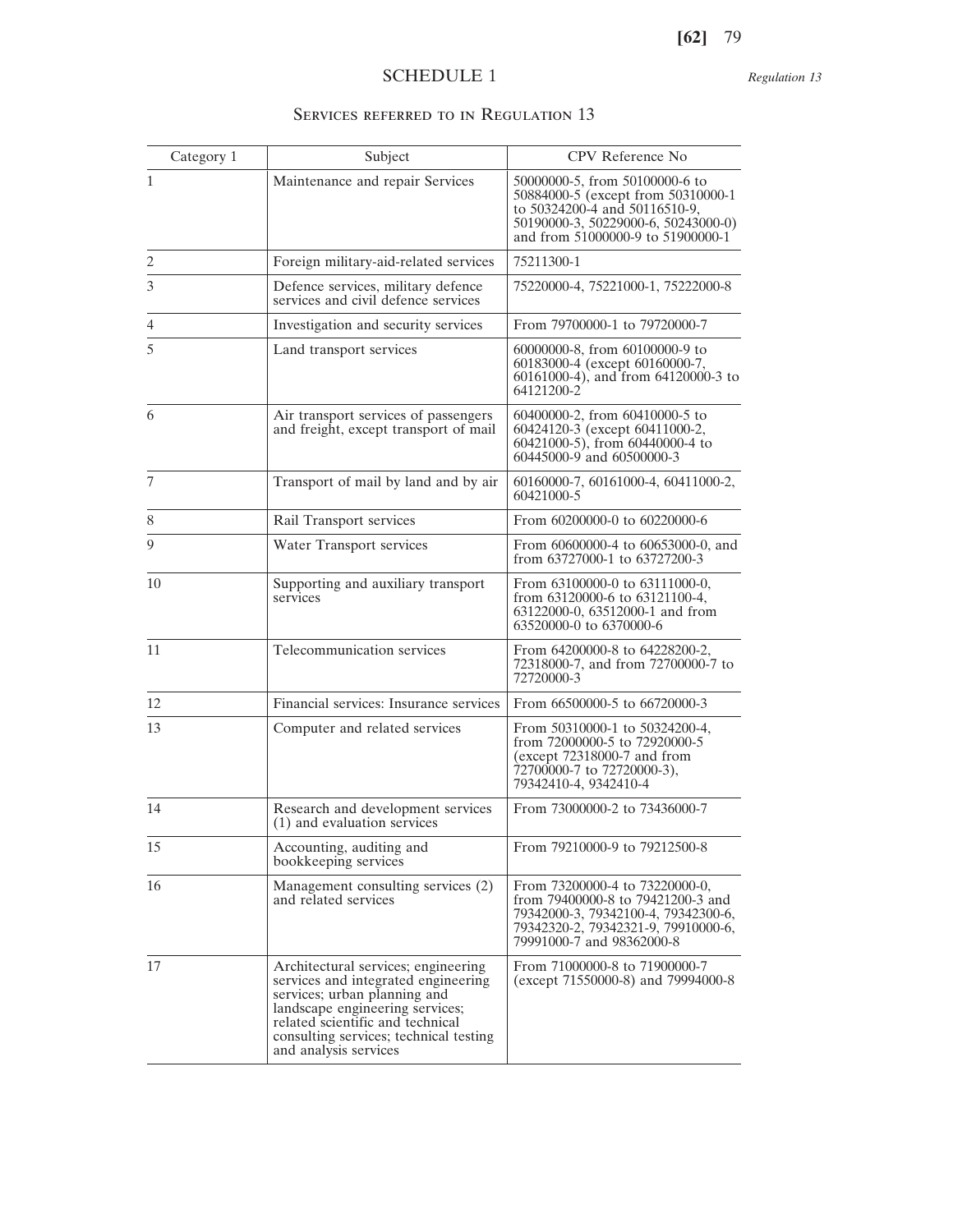| Category 1 | Subject                                                                   | CPV Reference No.                                                                                                                 |
|------------|---------------------------------------------------------------------------|-----------------------------------------------------------------------------------------------------------------------------------|
| 18         | Building-cleaning services and<br>property management services            | From 70300000-4 to 70340000-6 and<br>from 90900000-6 to 90924000-0                                                                |
| 19         | Sewage and refuse disposal services;<br>sanitation and similar services   | From 90400000-1 to 90743200-9<br>(except 90712200-3), from 90910000-<br>9 to 90920000-2 and 50190000-3,<br>50229000-6, 50243000-0 |
| 20         | Training and simulation services in<br>the fields of defence and security | 80330000-6, 80600000-0, 80610000-3,<br>80620000-6, 80630000-9, 80640000-2,<br>80650000-5, 80660000-8                              |

(1) Except research and development service referred to in Article 13(j)

(2) Except arbitration and conciliation services.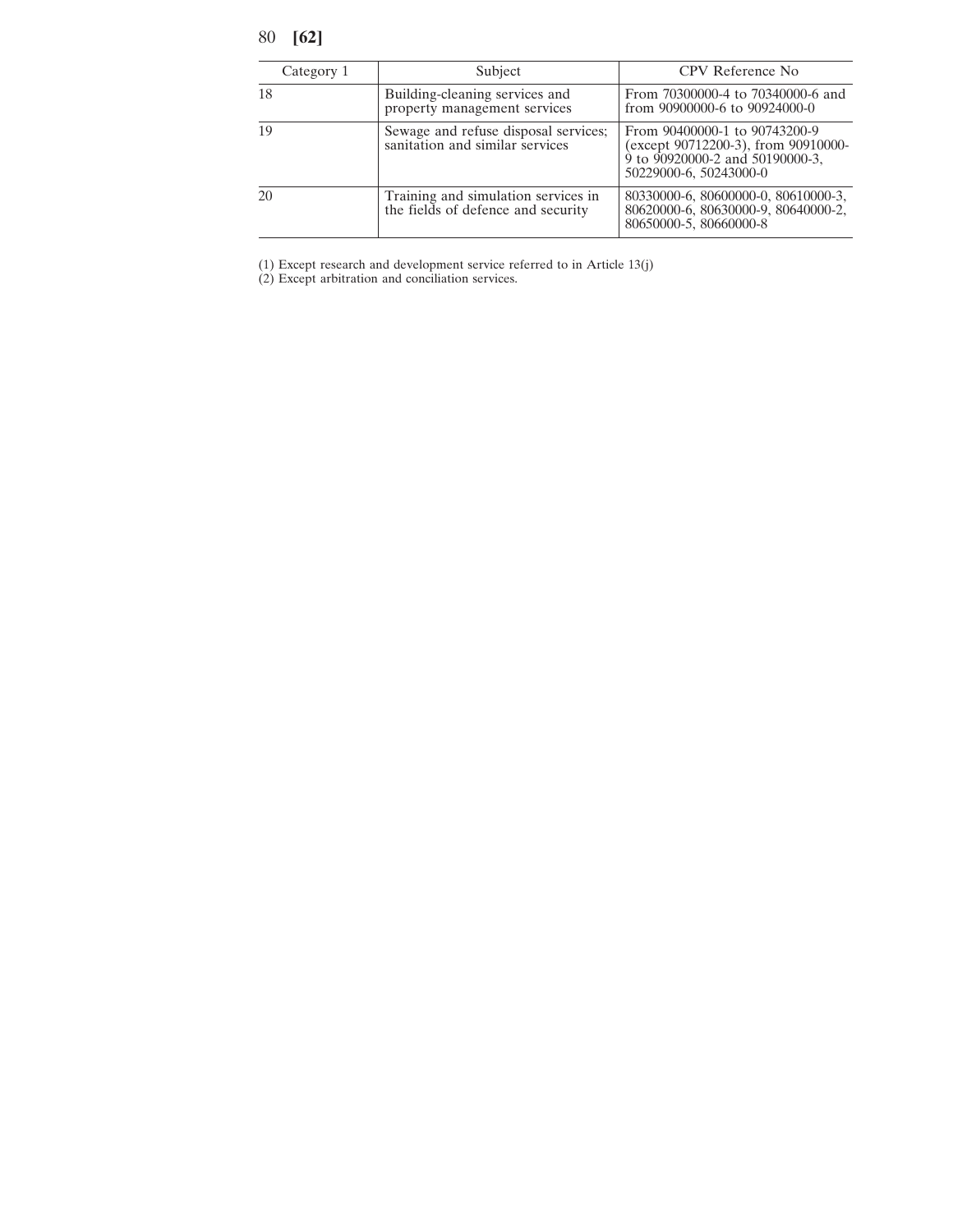*Regulation* 14

| Category 1 | Subject                                                   | CPV Reference No                                                                                                                         |
|------------|-----------------------------------------------------------|------------------------------------------------------------------------------------------------------------------------------------------|
| 21         | Hotel and restaurant services                             | From 55100000-1 to 55524000-9 and<br>from 98340000-8 to 98341100-6                                                                       |
| 22.        | Supporting and auxiliary transport<br>services            | From 63000000-9 to 63734000-3<br>(except 63711200-8, 63712700-0,<br>$\dot{6}3712710-3$ , from 63727000-1 to<br>63727200-3 and 98361000-1 |
| 23         | Legal services                                            | From 79100000-5 to 79140000-7                                                                                                            |
| 24         | Personnel placement and supply<br>services <sup>(1)</sup> | From 79600000-0 to 79635000-4<br>(except 79611000-0, 79632000-3,<br>79633000-0) and from 98500000-8 to<br>98514000-9                     |
| 25         | Health and social services                                | 79611000-0 and from 85000000-9 to<br>85323000-9 (except 85321000-5,<br>85322000-2)                                                       |
| 26         | Other services                                            |                                                                                                                                          |

# SERVICES REFERRED TO IN REGULATION 14

(1) Except employment contracts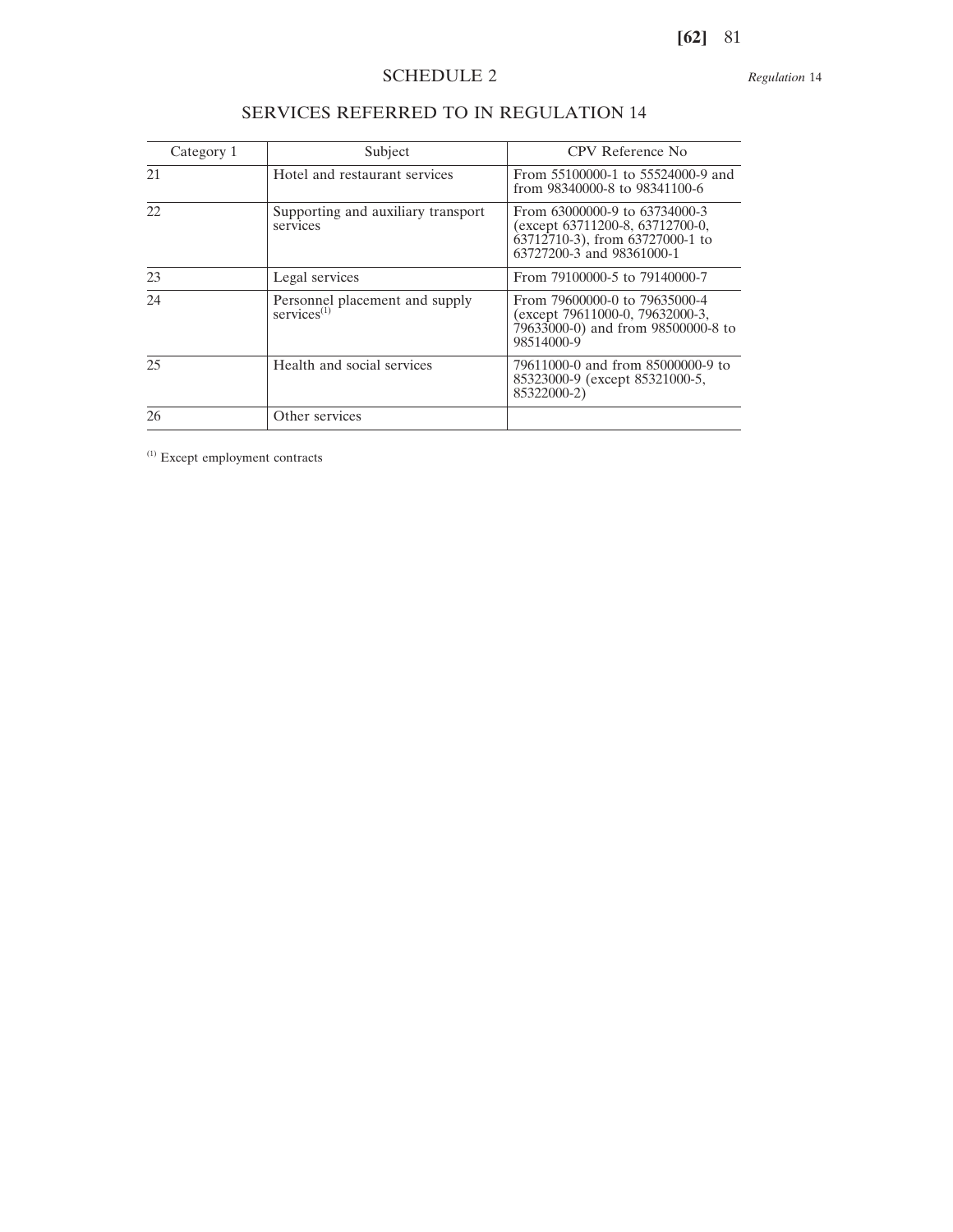#### DEFINITION OF CERTAIN TECHNICAL SPECIFICATIONS

For the purposes of these Regulations—

"common technical specification" means a technical specification prescribed in accordance with a procedure that is recognised by the Member States and has been published in the Official Journal of the European Union;

"defence standard" means a technical specification the observance of which is not compulsory and which is approved by a standardisation body specialising in the production of technical specifications for repeated or continuous application in the field of defence;

"European technical approval" means a favourable technical assessment of the fitness for use of a product for a particular purpose, based on the fulfilment of the essential requirements for building works, by means of the inherent characteristics of the product and the defined conditions of application and use;

"prescribed standard" means a technical specification approved by a recognised standardising body for repeated or continuous application, compliance with which is not compulsory and which falls into one of the following categories:

- (*a*) international standard, which is a standard adapted by an international standards organisation and made available to the general public;
- (*b*) European standard, which is a standard adopted by a European standards organisation and made available to the general public;
- (*c*) national standard, which is a standard adopted by a national standards organisation and made available to the general public;

"technical reference" means any product produced by European standardisation bodies (other than official standards) according to procedures adopted for the development of market needs;

"technical specification", when used in relation to a public works contract, means the totality of the technical prescriptions contained (in particular) in the tender documents, defining the characteristics required of a material, product or supply, that permits the material, product or supply to be described in a manner so that it can be used for the purpose for which it is intended by the relevant contracting authority. Those characteristics include—

(*a*) levels of environmental performance, design for all requirements (including accessibility for disabled persons) and conformity assessment, performance, safety or dimensions, including the procedures concerning quality assurance, terminology, symbols, testing and test methods, packaging, marking and labelling and production processes and methods, and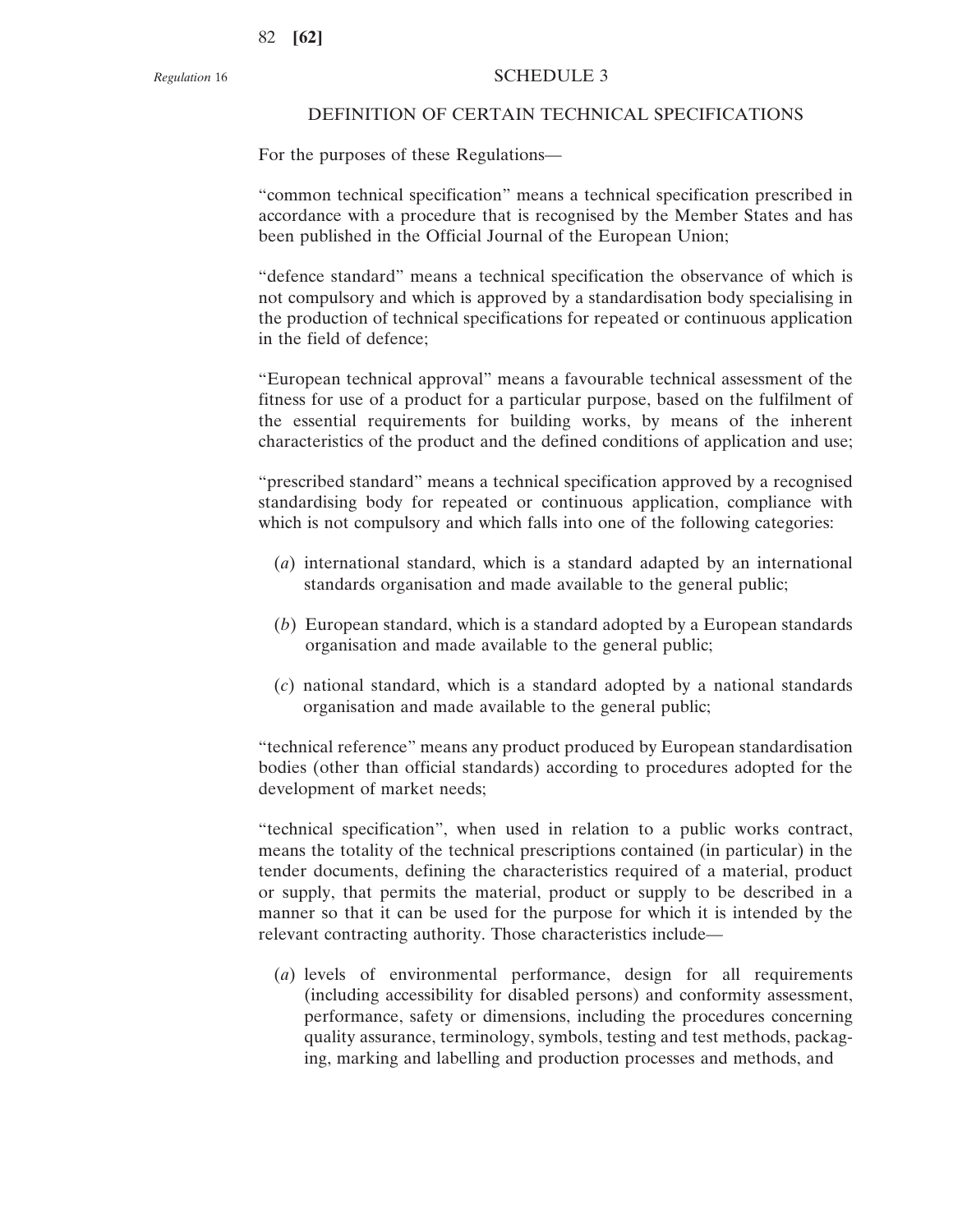(*b*) rules relating to design and costing, the test, inspection and acceptance conditions for works and methods or techniques of construction and all other technical conditions that the contracting authority is able to prescribe, under general or specific regulations, in relation to the finished works and to the materials or parts that they involve;

"technical specification", when used in relation to a public supply or service contract, means a specification in a document defining the required characteristics of a product or a service, such as quality levels, environmental performance levels, design for all requirements (including accessibility for disabled persons) and conformity assessment, performance, use of the product, safety or dimensions (including requirements relevant to the product as regards the name under which the product is sold), terminology, symbols, testing and test methods, packaging, marking and labelling, user instructions, production processes and methods and conformity assessment procedures.

(1) European technical approvals are issued by an approval body designated for this purpose by the Member State concerned. In relation to the State, the Minister for Public Expenditure and Reform is responsible for designating approved bodies.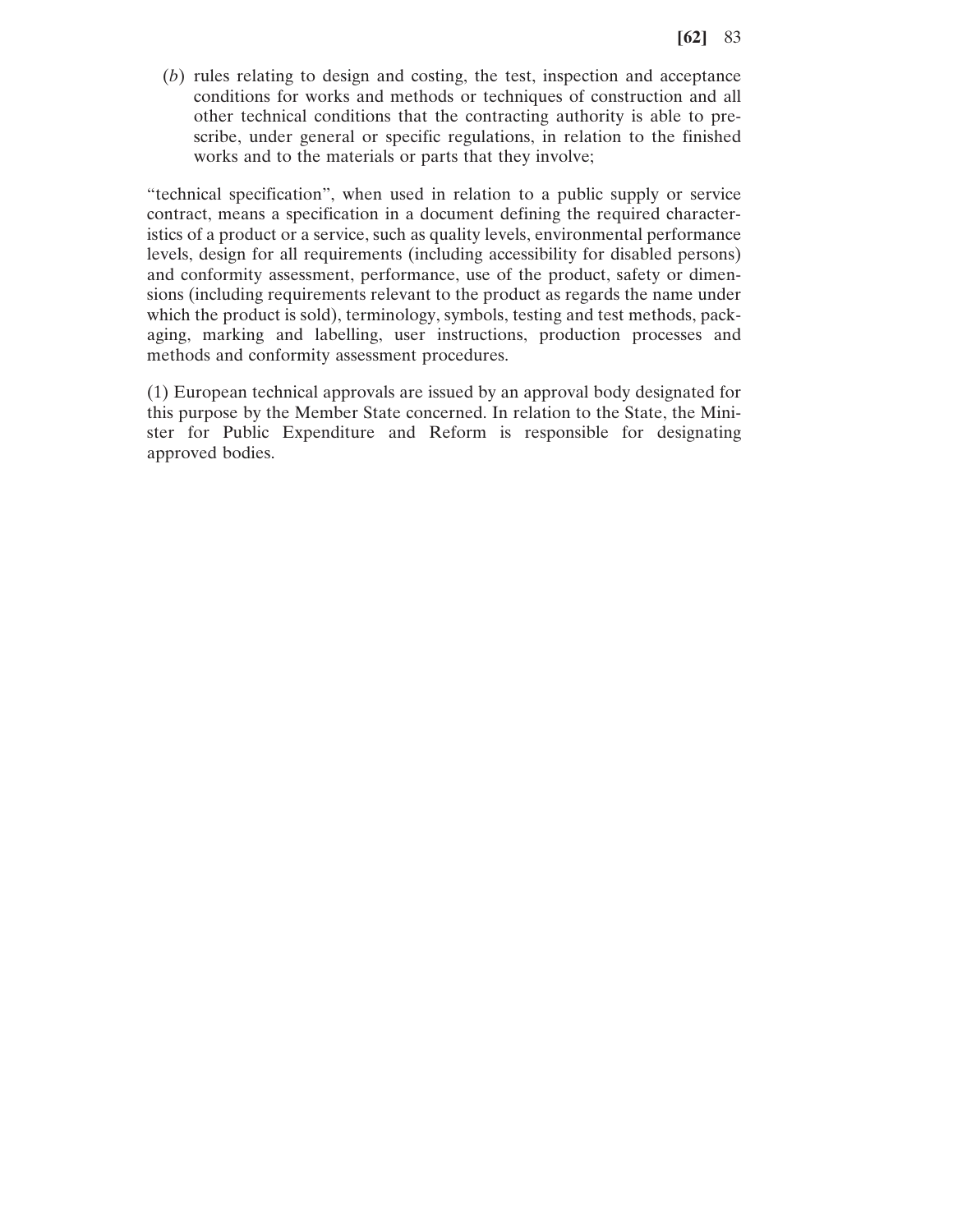# REQUIREMENTS RELATING TO DEVICES FOR ELECTRONIC RECEIPT OF TENDERS, REQUESTS FOR PARTICIPATION AND PLANS AND PROJECTS IN CONTESTS

1. Devices for the electronic receipt of tenders and requests for participation shall ensure, through technical means and appropriate procedures—

- (*a*) that electronic signatures relating to tenders and requests to comply with the Electronic Commerce Act 2000, and
- (*b*) that the exact time and date of the receipt of requests to participate and tenders can be determined precisely, and
- (*c*) that, as far as reasonably practicable, no one can gain access to data sent electronically in accordance with these Regulations before the deadline for submitting data to the contracting authority concerned, and
- (*d*) that, if a person does gain unauthorised access to any such data, there is a reasonable probability that that access will be detected, and
- (*e*) that only authorised persons are able to set or change the dates for opening data that is received, and
- (*f*) that, during the different stages of the contract award procedure or of the contest, access to the data submitted by tenderers can be gained only through simultaneous action by authorised persons, and
- (*g*) that authorised persons may allow access to data sent by tenderers only after the deadline for the close of tenders, and
- (*h*) that data received and opened in accordance with the requirements set out in this Schedule remain accessible only to persons authorised to have access to the data.

2. In paragraph 1, "authorised persons" means persons authorised by the contracting authority concerned.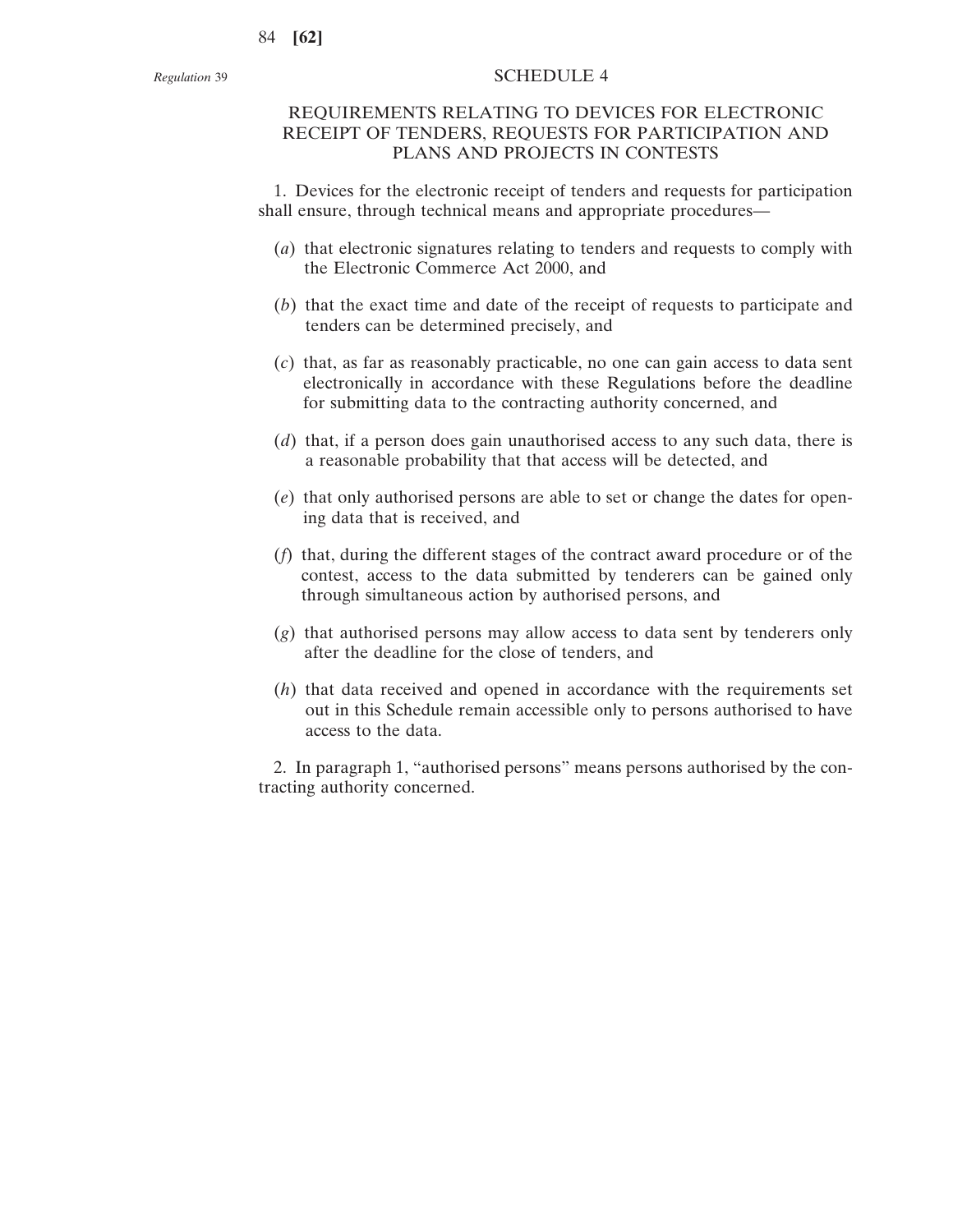*Regulation 35*

# INFORMATION THAT SHALL BE INCLUDED IN CONTRACT NOTICES

## **Notice of publication of prior information notice on a buyer profile.**

1. The following is the information that shall be included in a notice of publication of a prior information notice published on a contracting authority's buyer profile:

- (*a*) the name of the contracting authority;
- (*b*) the country in which the contracting authority is established;
- (*c*) the Internet address of the buyer profile (URL);
- (*d*) the relevant CPV nomenclature reference numbers.

#### **Information to be included in prior information notice.**

2. (1) The following is the information that shall be included in a prior information notice:

- (*a*) the name, address, fax number and email address of the contracting authority, and, if different, of the service from which additional information may be obtained;
- (*b*) in the case of a contract to carry out works or to supply a service, particulars of the sources (such as the internet site of the relevant Government department) from which information can be obtained concerning the general regulatory framework for taxes, environmental protection, employment protection and working conditions applicable in the place where the contract is to be performed.

(2) Whenever appropriate, the notice shall indicate whether the contract is restricted to sheltered workshops, or whether its performance is restricted to the framework of a protected job program.

(3) In the case of a works contract, the notice shall specify—

- (*a*) the nature and extent of the works and the place of performance, and
- (*b*) if the work is to be subdivided into several lots, the essential characteristics of those lots by reference to the work and, if available, an estimate of the range of the cost of the proposed works, and
- (*c*) CPV nomenclature reference number or numbers.

(4) In the case of a supply contract, the notice shall specify the nature and quantity or value of the products to be supplied and CPV nomenclature reference number or numbers.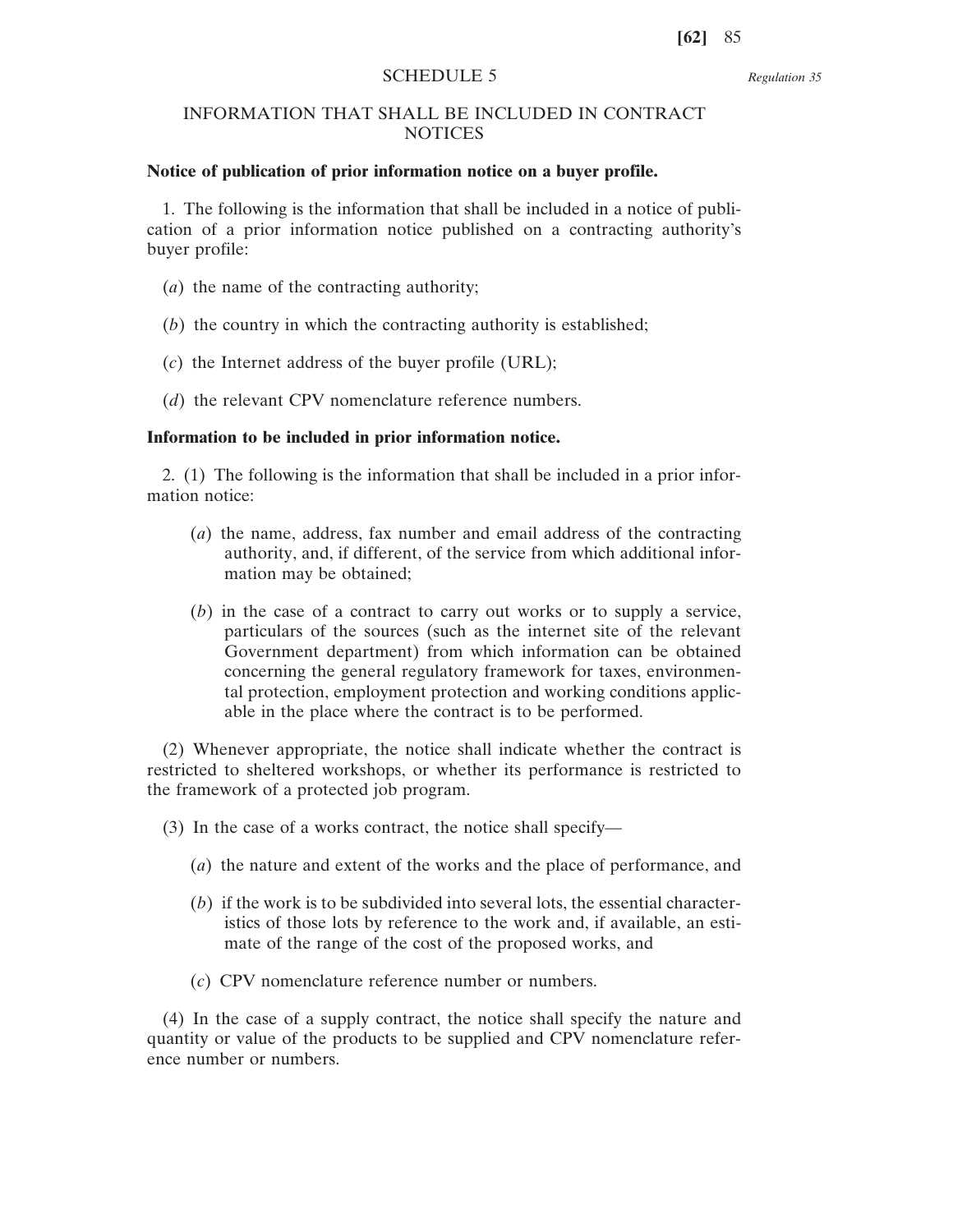(5) In the case of a service contract, the notice shall specify the total value of the proposed purchases in each of the service categories, and the CPV nomenclature reference number or numbers.

(6) The notice shall also specify an estimated date for initiating the award procedures in respect of the contract or contracts concerned (and, in the case of a service contract, by category).

(7) Whenever appropriate, the notice shall indicate whether a framework agreement is involved.

(8) The notice shall also contain such other information as is appropriate in the circumstances.

(9) The notice shall also specify the date on which it was sent, or on which the notice of publication of the prior information notice was published on the buyer profile.

## **Contract notices for restricted procedure, negotiated procedures with publication of a contract notice and competitive dialogue procedure.**

3. (1) If a contract is to be awarded by means of the restricted procedure, negotiated procedure with publication of a contract notice or the competitive dialogue procedure, the contract notice shall specify the name and address and the telephone and fax numbers, and the email address (if any) of the contracting authority.

(2) When appropriate, the notice shall specify whether the relevant contract is restricted to sheltered workshops or whether the performance of the contract is restricted to the framework of protected job programs.

(3) The notice shall also specify the award procedure that is chosen. When appropriate, the reasons for use of an accelerated procedure (in restricted and negotiated procedures) shall be specified.

(4) When appropriate, the notice shall specify whether a framework agreement is involved.

(5) If the contracting authority decides that the award of a contract is to be preceded by an electronic auction the notice shall indicate that the award of the contract is to be preceded by such an auction.

## **General requirements for contract notices.**

4. (1) The contract notice shall specify the form of the contract.

(2) The contract notice shall specify the place where the works are to be carried out, the products are to be delivered or the service is to be performed.

(3) In the case of a works contract, the contract notice shall—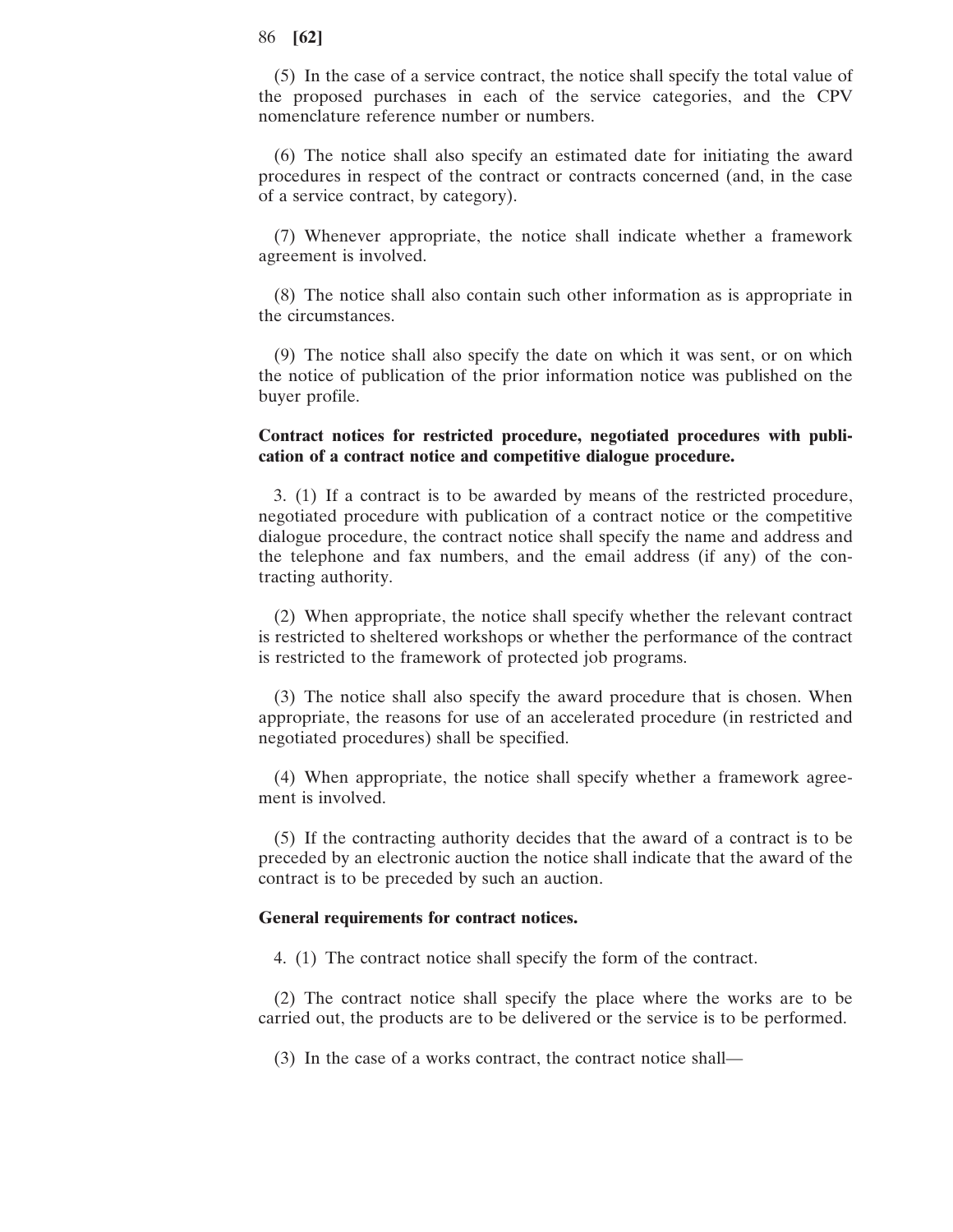- (*a*) specify the nature and extent of the works and general nature of the work, and
- (*b*) in particular, indicate the options (if any) concerning supplementary works, and, if known, the provisional timetable for recourse to those options as well as the number of possible renewals (if any), and
- (*c*) if the work or the contract is subdivided into several lots, specify the sizes of the different lots, together with all relevant CPV nomenclature reference numbers, and
- (*d*) specify relevant information concerning the purpose of the work or the contract when the work or contract also involves the preparation of one or more projects, and
- (*e*) if a framework agreement has been entered into, indicate—
	- (i) the planned duration of the agreement, and
	- (ii) the estimated total value of the works for the duration of the agreement, and
	- (iii) as far as possible, the value and the frequency of the contracts to be awarded.
- (4) In the case of a supply contract, the contract notice shall—
	- (*a*) specify the nature of the products to be supplied, indicating in particular whether tenders are requested with a view to purchase, lease rental, hire or hire purchase or a combination of them, and the relevant CPV nomenclature reference number or numbers, and
	- (*b*) specify the quantity of products to be supplied, indicating in particular the options (if any) concerning supplementary purchases and, if known, the provisional timetable for recourse to those options as well as the number of renewals (if any) and the relevant CPV nomenclature reference number or numbers, and
	- (*c*) if regular or renewable contracts may be awarded during a specified period, indicate (if known) the timetable for subsequent contracts for purchase of supplies that the contracting authority intends to purchase, and
	- (*d*) if a framework agreement has been entered into, indicate—
		- (i) the planned duration of the agreement,
		- (ii) the estimated total value of the supplies for the entire duration of the framework agreement, and
		- (iii) as far as possible, the value and the frequency of the contracts to be awarded.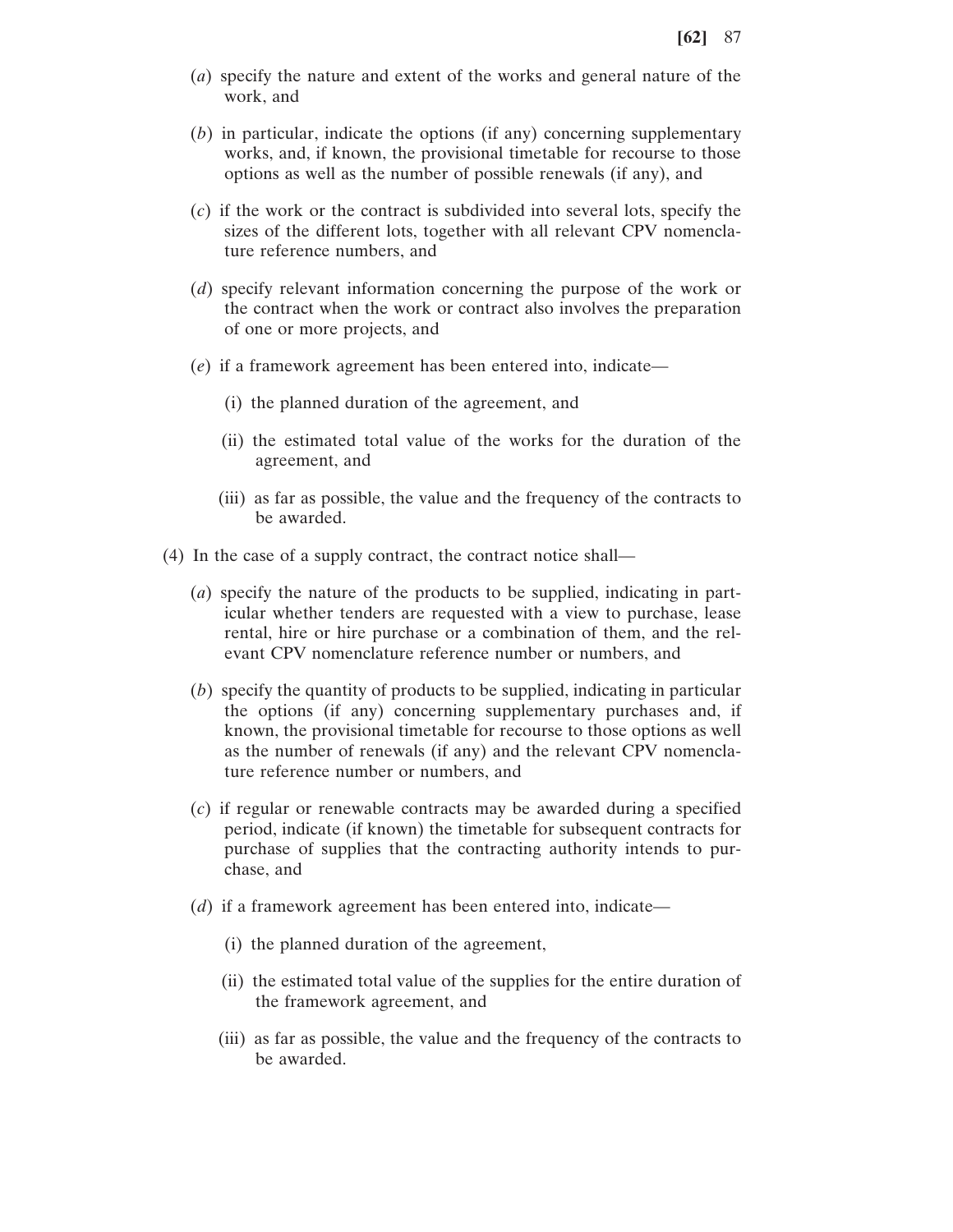- (5) In the case of a service contract, the contract notice shall—
	- (*a*) specify the category and description of the service to be supplied and the relevant CPV nomenclature reference number or numbers, and
	- (*b*) specify the quantity of services to be supplied and, in particular, the options (if any) concerning supplementary purchases and (if known) the provisional timetable for recourse to those options, as well as the number of renewals (if any), and
	- (*c*) if renewable contracts may be awarded over a specified period, indicate the estimated time frame (if known) for subsequent contracts for services that the contracting authority intends to purchase, and
	- (*d*) if a framework agreement has been entered into, indicate—
		- (i) the planned duration of the framework agreement, and
		- (ii) the estimated total value of the services for the entire duration of the agreement, and
		- (iii) as far as possible, the value and the frequency of the contracts to be awarded, and
	- (*e*) indicate whether the provision of the service is reserved to a particular profession by any law, regulation or administrative provision, and
	- (*f*) if, in a case where the provision of the service is so reserved, the service is to be provided by a body, indicate the names and professional qualifications of the staff who are to be responsible for providing the service.

(6) If the contracts are divided into lots, the contract notice shall indicate whether there is any the possibility for an economic operator of tendering for one lot, or for several or all of the lots.

(7) The contract notice shall indicate whether variants will be admitted or are prohibited.

(8) Where appropriate the contract notice shall indicate the percentage of the contract's global value which is required to be subcontracted to third parties through a tendering procedure under Regulation 19(3).

- (9) Where applicable, the contract notice shall specify—
	- (*a*) any selection criteria regarding the personal situation of subcontractors that may lead to their exclusion, and the information (if any) that they are required to provide in order to prove that they do not fall within the cases justifying exclusion, and
	- (*b*) any selection criteria and information concerning the subcontractor's reputation, character and professional standing, information and any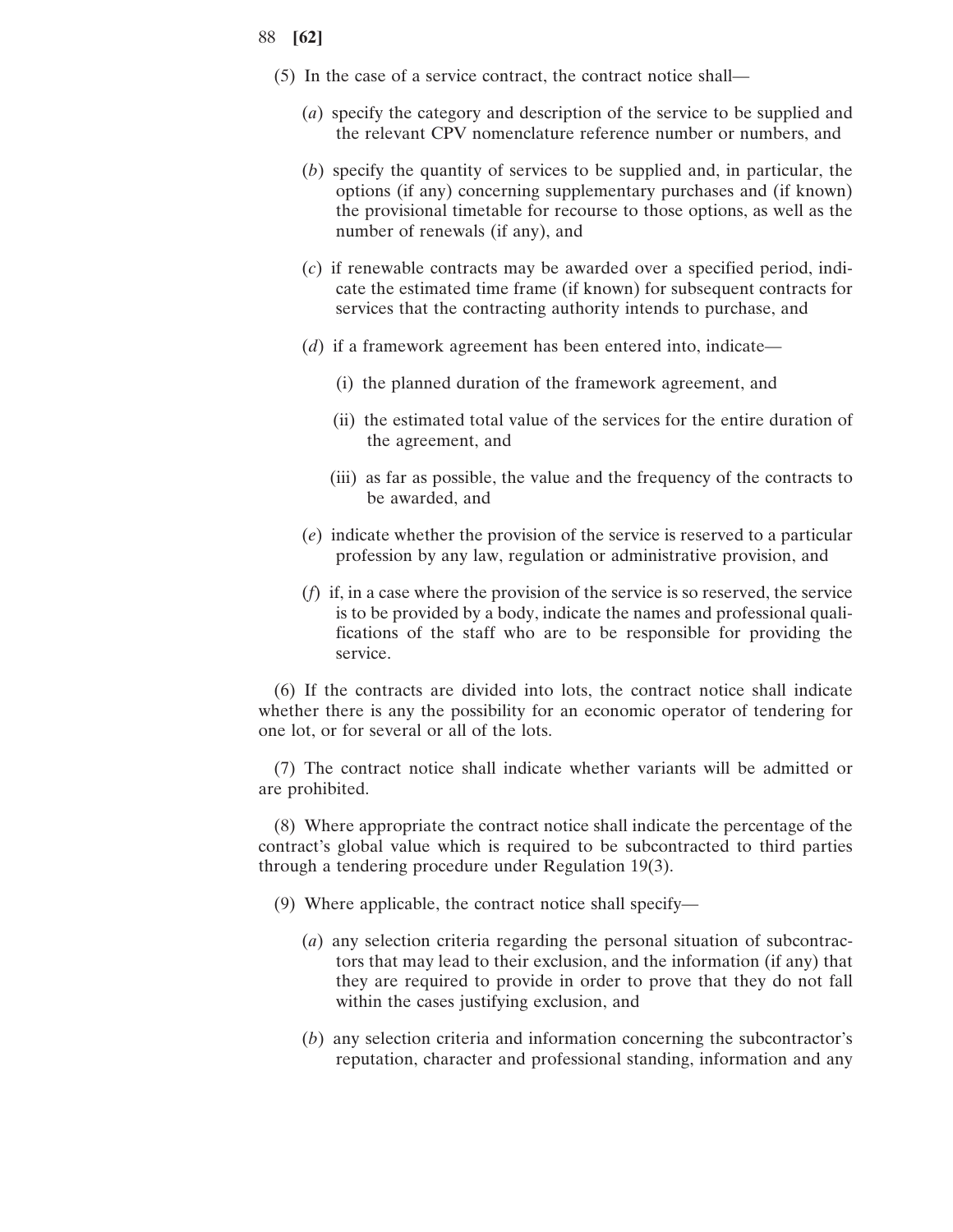necessary formalities for assessment of the minimum technical standards required of the subcontractor, and

- (*c*) the minimum level of standards that may be required to be considered for the contract.
- (10) The contract notice shall specify—
	- (*a*) the time limit for completion of work, supplies or services as the case may be, and
	- (*b*) where possible the time-limit by which works will begin or by which delivery of supplies or services will begin.

(11) If the performance of a contract is subject to particular conditions, the contract notice shall specify those conditions.

(12) The contract notice shall specify—

- (*a*) the deadline for receipt of requests to participate,
- (*b*) the address to which those documents shall be sent, and
- (*c*) the language or languages in which those documents shall be written.

(13) When appropriate, the contract notice shall specify any deposit and guarantees that shall be provided.

(14) The contract notice shall specify the main terms concerning financing and payment under the proposed contract or references to the texts in which those terms are contained.

7. (1) Where the contract will or could be awarded to a group of economic operators and the contract requires the group to be in a particular legal form, the contract notice shall specify the form that the group is required to take.

(2) The contract notice shall specify—

- (*a*) any selection criteria regarding the personal situation of economic operators that may lead to their exclusion, and the information (if any) that they are required to provide in order to prove that they do not fall within the cases justifying exclusion, and
- (*b*) any selection criteria and information concerning the economic operators' reputation, character and professional standing, information and any necessary formalities for assessment of the minimum technical standards required of the economic operator, and
- (*c*) the minimum level of standards that may be required to be considered for the contract.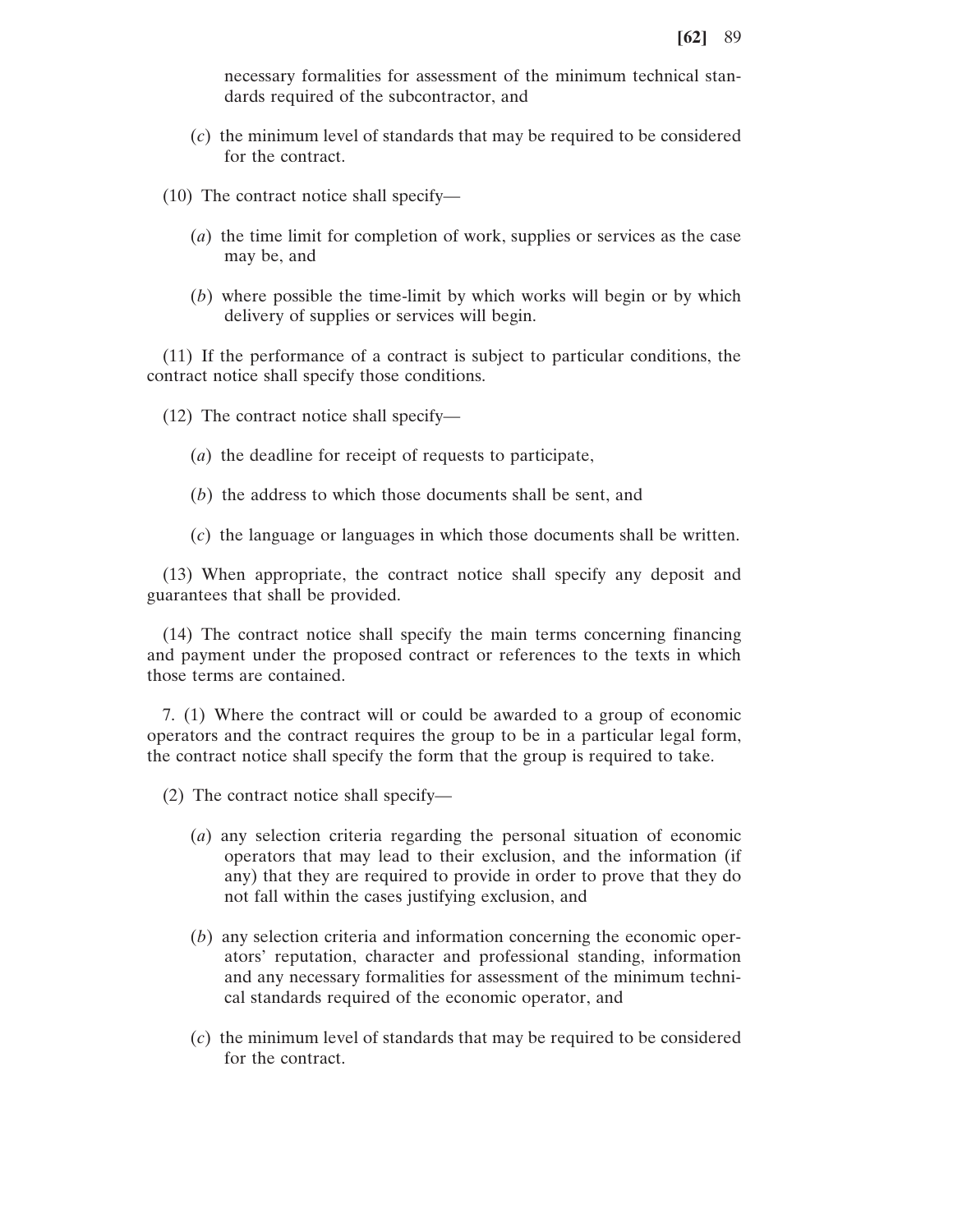(3) If a framework agreement involves a group of economic operators, the contract notice shall specify—

- (*a*) the number of members of the group and, where appropriate, the proposed maximum number of economic operators that will be members of it, and
- (*b*) the duration of the agreement and, if the agreement is to be for more than 7 years, the reasons for the agreement being for more than that period.

# **Special provisions for contract notices relating to contracts to be awarded by means of competitive dialogue or negotiated procedure.**

8. (1) If a contract is to be awarded by means of a competitive dialogue or the negotiated procedure with the prior publication of a contract notice, the contract notice shall indicate (if appropriate) that the contracting authority will have recourse to a staged procedure in order to gradually reduce the number of solutions to be discussed or tenders to be negotiated.

(2) If a contract is to be awarded by means of a negotiated procedure and the contracting authority has selected economic operators to participate in the negotiations, the contract notice shall specify the names and addresses of those operators.

## **Special provisions for contract notices relating to contracts to be awarded by means of restricted procedure, negotiated procedure or competitive dialogue.**

9. If a contract is to be awarded by means of the restricted procedure, a negotiated procedure or a competitive dialogue, and the contracting authority is to have recourse to the option of reducing the number of candidates to be invited to submit tenders, to engage in dialogue or to negotiate, the contract notice shall specify—

- (*a*) the minimum number and (if appropriate) the proposed maximum number of candidates that will be allowed to participate in the process, and
- (*b*) the objective criteria to be used to choose that number of candidates.

## **Special provisions for contract notices relating to contracts to be awarded on basis of Regulation 55 criteria.**

10. If a contract is to be awarded on the basis of criteria referred to in Regulation 55 ("lowest price" or "most economically advantageous tender"), the contract notice shall specify the criteria representing the most economically advantageous tender as well as their weighting, unless they appear in the specifications or, in the case of a competitive dialogue, in the descriptive document.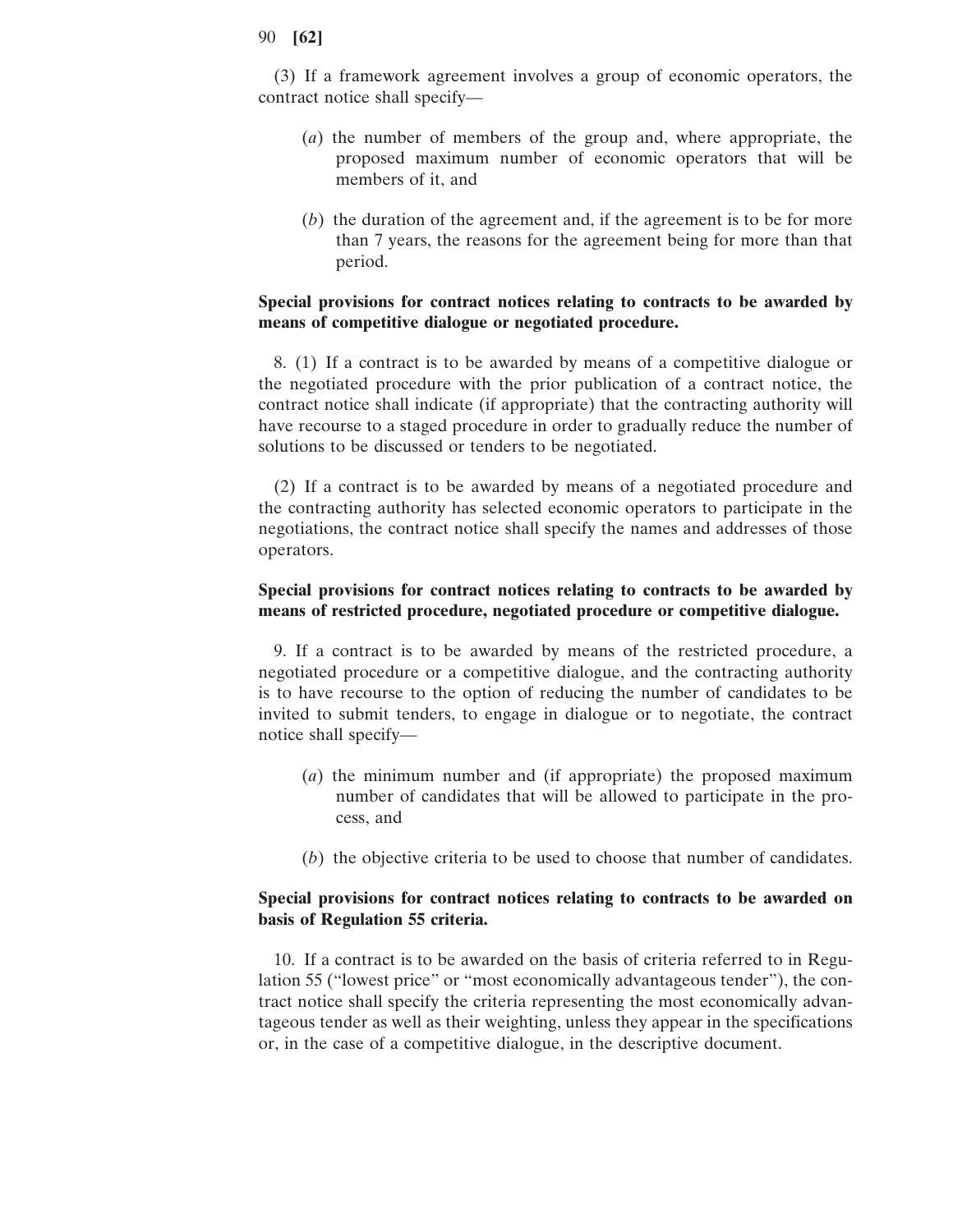11. Where appropriate the contract notice shall specify the date or dates of publication of the prior information notice in accordance with Schedule 6, or contain a statement that no such publication was made.

12. The contract notice shall also specify the date on which the notice is sent for publication to the Publications Office of the European Union.

## **Contract award notices.**

13. The following is the information that a contracting authority shall include in a contract award notice notifying the award of a contract:

- (*a*) the name and address of that authority;
- (*b*) the kind of award procedure chosen;
- (*c*) in the case of negotiated procedure without prior publication of a contract notice, the justification for the use of the procedure;
- (*d*) in the case of a public works contract, the nature and extent of the contract and the general characteristics of the work to be carried out;
- (*e*) in the case of a public supply contract—
	- (i) the nature and quantity of products to be supplied, where appropriate, under the contract, and
	- (ii) the relevant nomenclature reference number;
- (*f*) in the case of a public service contract—
	- (i) the category and description of the service, and
	- (ii) the relevant nomenclature reference number, and
	- (iii) the quantity of services purchased;
- (*g*) the date on which the contract was awarded;
- (*h*) the criteria for the award of the contract;
- (*i*) the number of tenders received;
- (*j*) the name and address of the economic operator to whom the contract was awarded;
- (*k*) the price or range (minimum and maximum) of prices to be paid under the contract;
- (*l*) the value of the tender or tenders retained, or the highest tender and lowest tender taken into consideration for the award of the contract;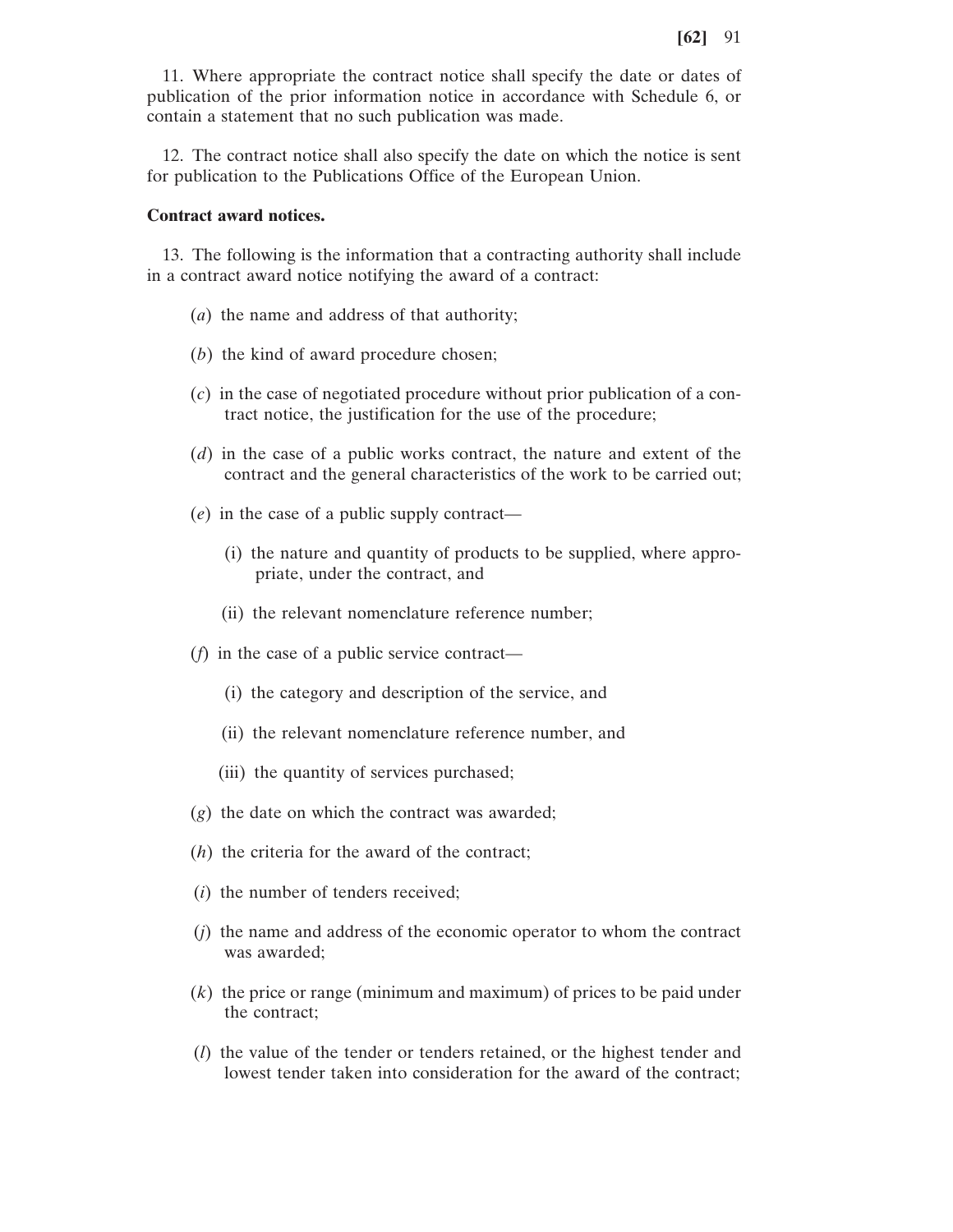- 92 **[62]**
	- (*m*) if part of the works to be carried out, or part of the products or service to be supplied, under the contract is to be subcontracted, the value and proportion of the contract that are likely to be subcontracted;
	- (*n*) the date of publication of the tender notice in accordance with the technical specifications for publication in Schedule 6;
	- (*o*) the date on which the contract award notice is sent for publication in the Official Journal of the European Union;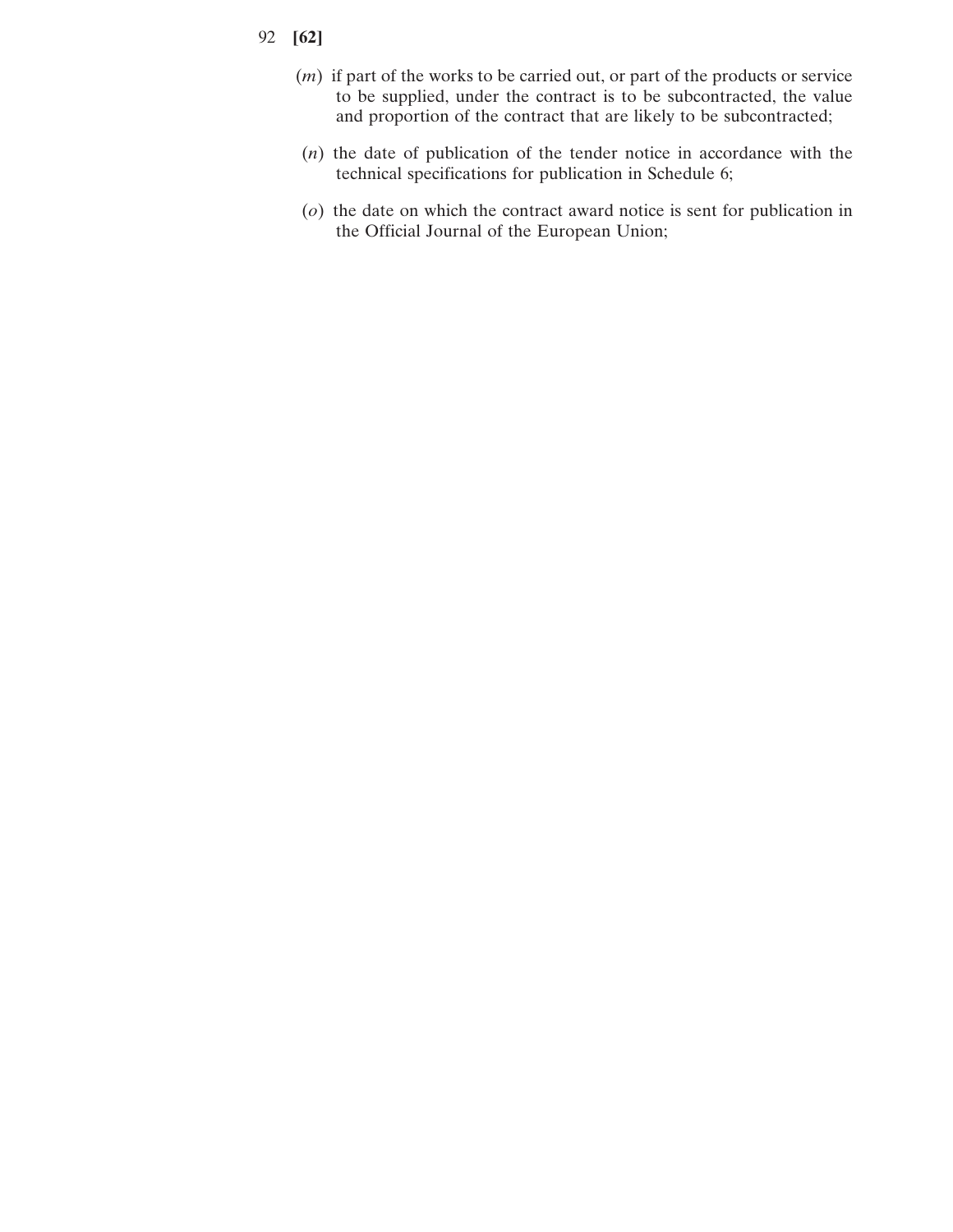#### *Regulations 31, 36*

# FEATURES CONCERNING PUBLICATION

#### **Publication of notices by contracting authorities or entities.**

- 1. (1) The following matters—
	- (*a*) a notice referred to in Regulation 32 or 61,
	- (*b*) prior information notice referred to in Regulation 31 published on a buyer profile referred to in subparagraph (2), or
	- (*c*) notice of publication of a matter referred to in clause (*a*) or (*b*),

sent by a contracting authority, or as the case may be successful tenderer to the Publications Office of the European Union shall comply with Regulation 35.

(2) Where a prior information notice is published on a buyer profile under Regulation 31, the notice referred to in Regulation 32 or 61 shall be published by the Office for Publications Office or the European Union or by the contracting authorities or entities.

(3) Contracting authorities or entities may publish the prior information notice on the internet on a buyer profile in accordance with Paragraph 2.

(4) The Office for Publications Office of the European Union shall give the contracting authority the confirmation of publication under Regulation 32(12).

## **Publication of supplementary information.**

2. In addition to a prior information notice under Regulation 31, a buyer profile published by a contracting authority may include information on ongoing invitations to tender, scheduled purchases, contracts concluded, procedures cancelled and any useful general information, such as a contact point, a telephone and a fax number, a postal address and an e-mail address.

#### **Form and procedures for sending notices electronically.**

3. The form and procedure for sending notices electronically shall be in accordance with the information accessible for the time being at http://simap.europa.eu, or at any other Internet address furnished by the Office for Publications Office of the European Union for that purpose.



GIVEN under my Official Seal, 28 February 2012.

> ALAN SHATTER, Minister for Defence.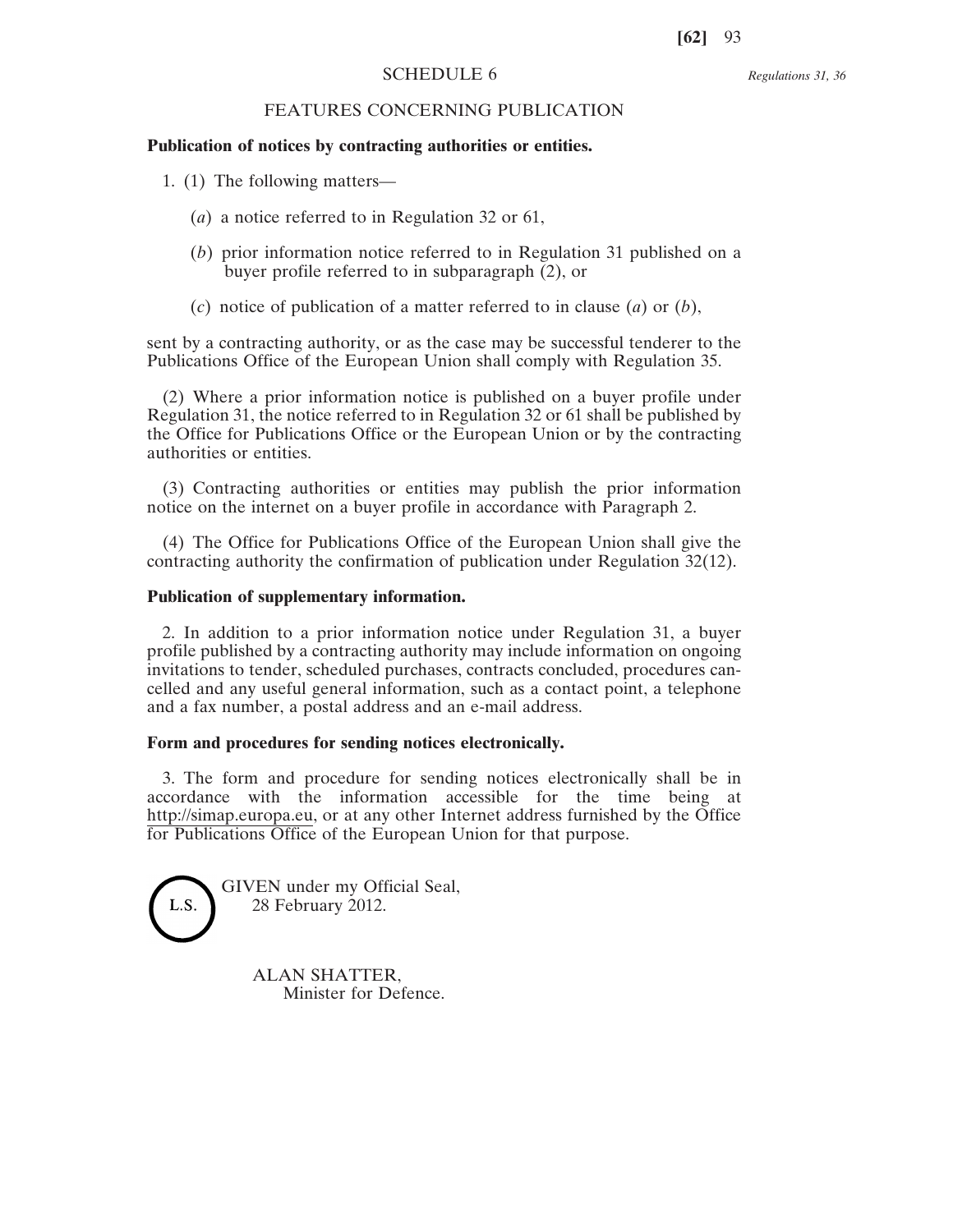## EXPLANATORY NOTE

*(This note is not part of the Instrument and does not purport to be a legal interpretation).*

These Regulations implement the provisions of EU Directive 2009/81/EC to provide a legal framework for dealing with the award of contracts in the field of defence and security. In addition this Regulation also amends the provisions of the European Communities (Award of Contract by Utility Undertakings) Regulations 2007 (S.I. No. 50 of 2007) and the European Communities (Award of Public Authorities Contracts) Regulations 2006 (S.I. No. 329 of 2006) to provide for contracts awarded in the fields of defence and security covered by this Regulation.